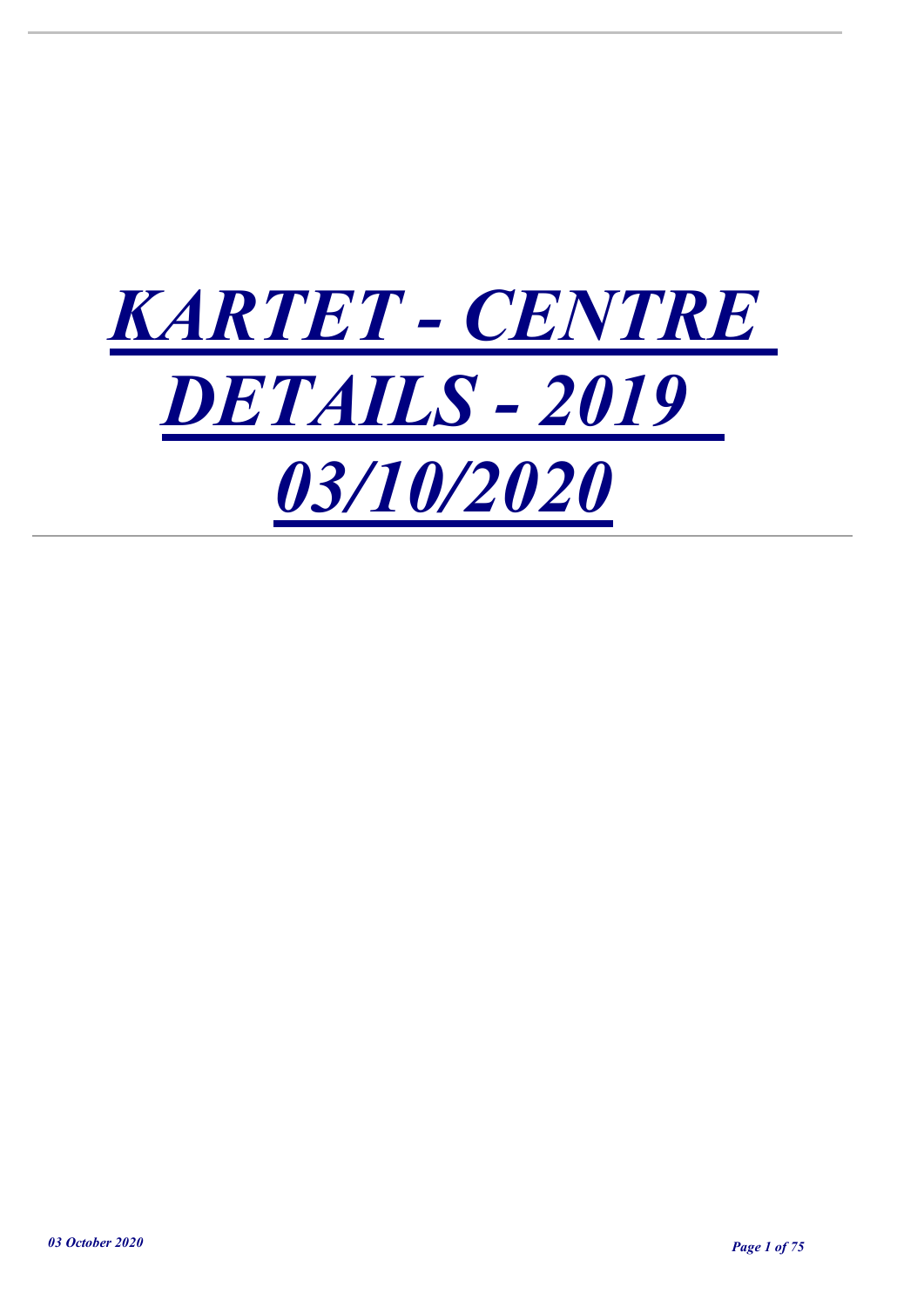## Dist.Code: 10 , BANGALORE NORTH

|                | <b>Centre Name &amp; Address of the Centre</b>                                                                                               | <b>Total</b>    | <b>SessionI</b> |                     | <b>SessionII</b> |             |
|----------------|----------------------------------------------------------------------------------------------------------------------------------------------|-----------------|-----------------|---------------------|------------------|-------------|
| <b>Code</b>    | <b>Centre Cheif &amp; their Phone Nos</b>                                                                                                    | <b>Capacity</b> | ed              | <b>Allot-</b> Rooms | Allot-<br>ed     | <b>Room</b> |
| 1              | RES'S SREE AUROBIND VIDYA MANDIR,<br>#6/C 5TH MAIN ROAD 2ND PHASE DR<br>MC MODI ROAD, RAJAJINAGAR,<br><b>BENGALURU - 86</b><br>Land Mark: -- | 240             | 225             | 13                  | 233              | 13          |
| $\overline{2}$ | <b>GOVT COMPOSITE COLLEGE (HIGH</b><br>SCHOOL), TUMAKUR MAIN ROAD,<br>PEENYA, BENGALURU<br><b>Land Mark: --</b>                              | 240             | 225             | 12                  | 233              | 13          |
| 3              | VVS SARDAR PATEL HIGH SCHOOL,<br>RAJAJINAGAR, 1ST BLOCK, BANGALORE<br><b>Land Mark: --</b>                                                   | 240             | 225             | 12                  | 233              | 12          |
| 4              | KMWA VIDYANIKETANA, WEST OF<br>CHORD ROAD,<br>MAHALAKSHMIPURA, BENGALURU<br><b>Land Mark: --</b>                                             | 240             | 225             | 13                  | 233              | 13          |
| 5              | <b>VENKAT INTERNATIONAL PUBLIC</b><br>SCHOOL, RAJAJINAGAR 5TH BLOCK,<br><b>BANGALORE</b><br><b>Land Mark: --</b>                             | 240             | 225             | 12                  | 233              | 13          |
| 6              | S CADAMBI HIGH SCHOOL,<br>BASAVESHWARANAGAR, BANGALORE-79<br>Land Mark: --                                                                   | 240             | 225             | 12                  | 233              | 13          |
| $\overline{7}$ | BASAVESHWARA HIGH SCHOOL,<br>RAJAJINAGAR, 2ND STAGE, BENGALURU<br><b>Land Mark: --</b>                                                       | 240             | 225             | 13                  | 233              | 13          |
| 8              | ST JOSEPH INDIAN HIGH<br>SCHOOL(BOYS), VITTALA MALAYA<br>ROAD, BANGALORE<br>Land Mark: --                                                    | 240             | 225             | 13                  | 233              | 13          |
| 9              | ST.MARYS GIRLS HIGH SCHOOL, MILLER<br>ROAD, BENGALURU<br>Land Mark: --                                                                       | 240             | 225             | 13                  | 233              | 13          |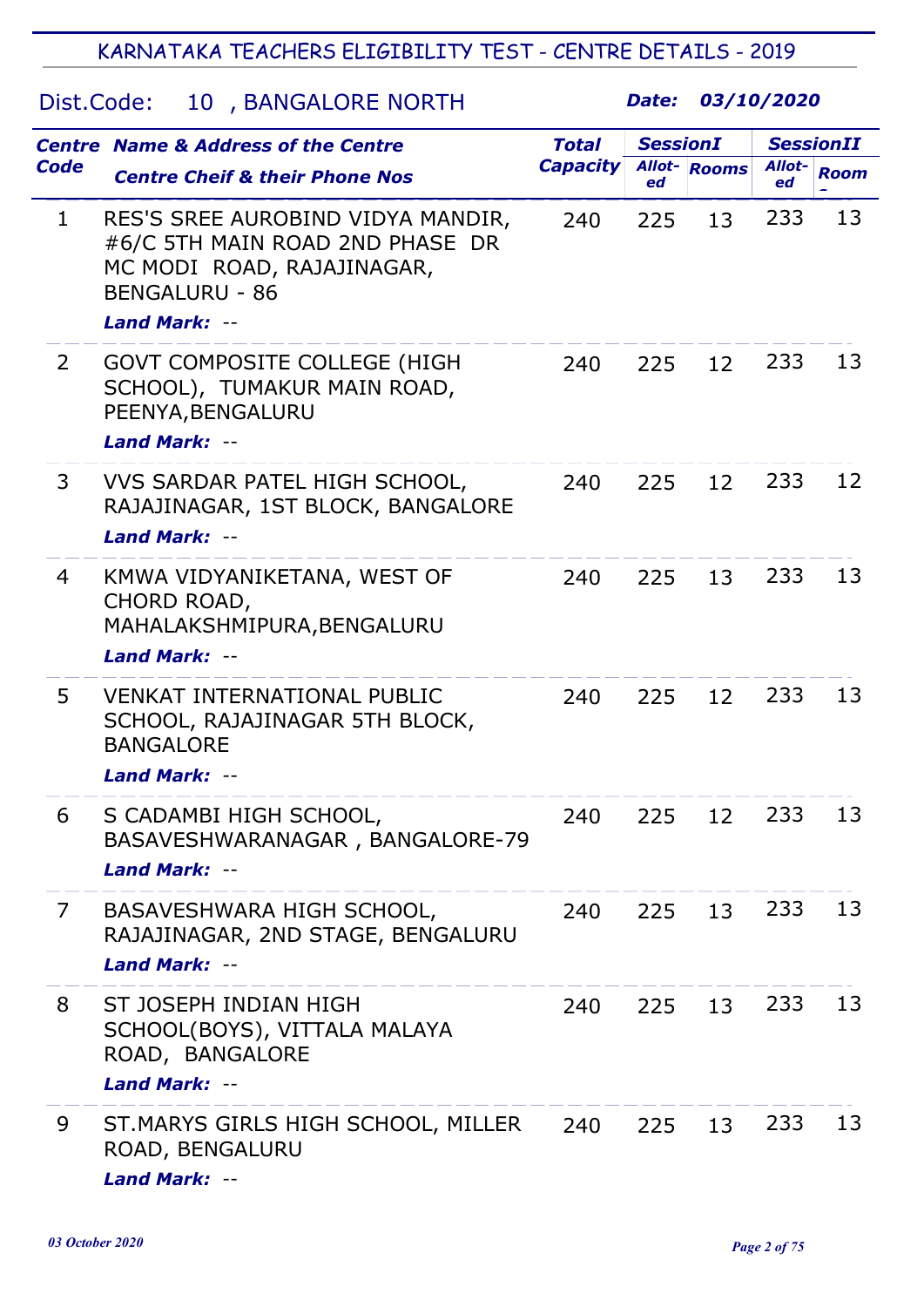#### Dist.Code: 10 , BANGALORE NORTH

|             | <b>Centre Name &amp; Address of the Centre</b>                                                                | <b>Total</b>    | <b>SessionI</b> |                     |              | <b>SessionII</b> |
|-------------|---------------------------------------------------------------------------------------------------------------|-----------------|-----------------|---------------------|--------------|------------------|
| <b>Code</b> | <b>Centre Cheif &amp; their Phone Nos</b>                                                                     | <b>Capacity</b> | ed              | <b>Allot-</b> Rooms | Allot-<br>ed | <b>Room</b>      |
| 10          | ST JOSEPH CONVENT(GIRLS) HIGH<br>SCHOOL, PROMANADE ROAD, FRAZER<br>TOWN, BANGALORE<br>Land Mark: --           | 240             | 225             | 12                  | 233          | 12               |
| 11          | GOODWILL GIRLS HIGH SCHOOL, NEAR<br><b>COLES PARK, BANGALORE</b><br>Land Mark: --                             | 240             | 219             | 12                  | 233          | 13               |
| 12          | GOVERNMENT HIGH SCHOOL,<br>YESWANTHPURA, BANGALORE<br><b>Land Mark: --</b>                                    | 240             | $\Omega$        | $\Omega$            | 233          | 13               |
| 13          | <b>VAYALIKAVAL EDUCATION SOCIETY</b><br>HIGH SCHOOL, VAYALIKAVAL,<br><b>BENGALURU</b><br><b>Land Mark: --</b> | 240             | $\Omega$        | $\Omega$            | 233          | 13               |
| 14          | GOVERNMENT HIGH SCHOOL, 13TH<br><b>CROSS MALLESWARAM, BANGALORE</b><br><b>Land Mark: --</b>                   | 240             | $\Omega$        | $\Omega$            | 233          | 13               |
| 15          | BAPU HIGH SCHOOL, TRIVENI ROAD,<br>YEASWANTHPURA, BANGALORE<br><b>Land Mark: --</b>                           | 240             | $\mathbf 0$     | $\mathbf 0$         | 233          | 13               |
| 16          | STELLA MARY S HIGH SCHOOL,<br>MALLESWARAM, BANGALORE<br><b>Land Mark: --</b>                                  | 240             | $\Omega$        | $\Omega$            | 233          | 13               |
| 17          | MEC HIGH SCHOOL, YELAHANKA,<br><b>BENGALURU</b><br><b>Land Mark: --</b>                                       | 300             | $\mathbf 0$     | $\Omega$            | 292          | 16               |
| 18          | KARNATAKA PUBLIC SCHOOL,<br>KODIGEHALLI, BENGALURU -560092<br><b>Land Mark: NEAR SAHAKARA NAGAR</b>           | 300             | $\Omega$        | $\Omega$            | 292          | 16               |
| 19          | CAUVERY COLLEGE, 60 FT.ROAD,<br>SAHAKARA NAGARA, BENGALURU<br><b>Land Mark: --</b>                            | 300             | $\mathbf 0$     | $\Omega$            | 292          | 16               |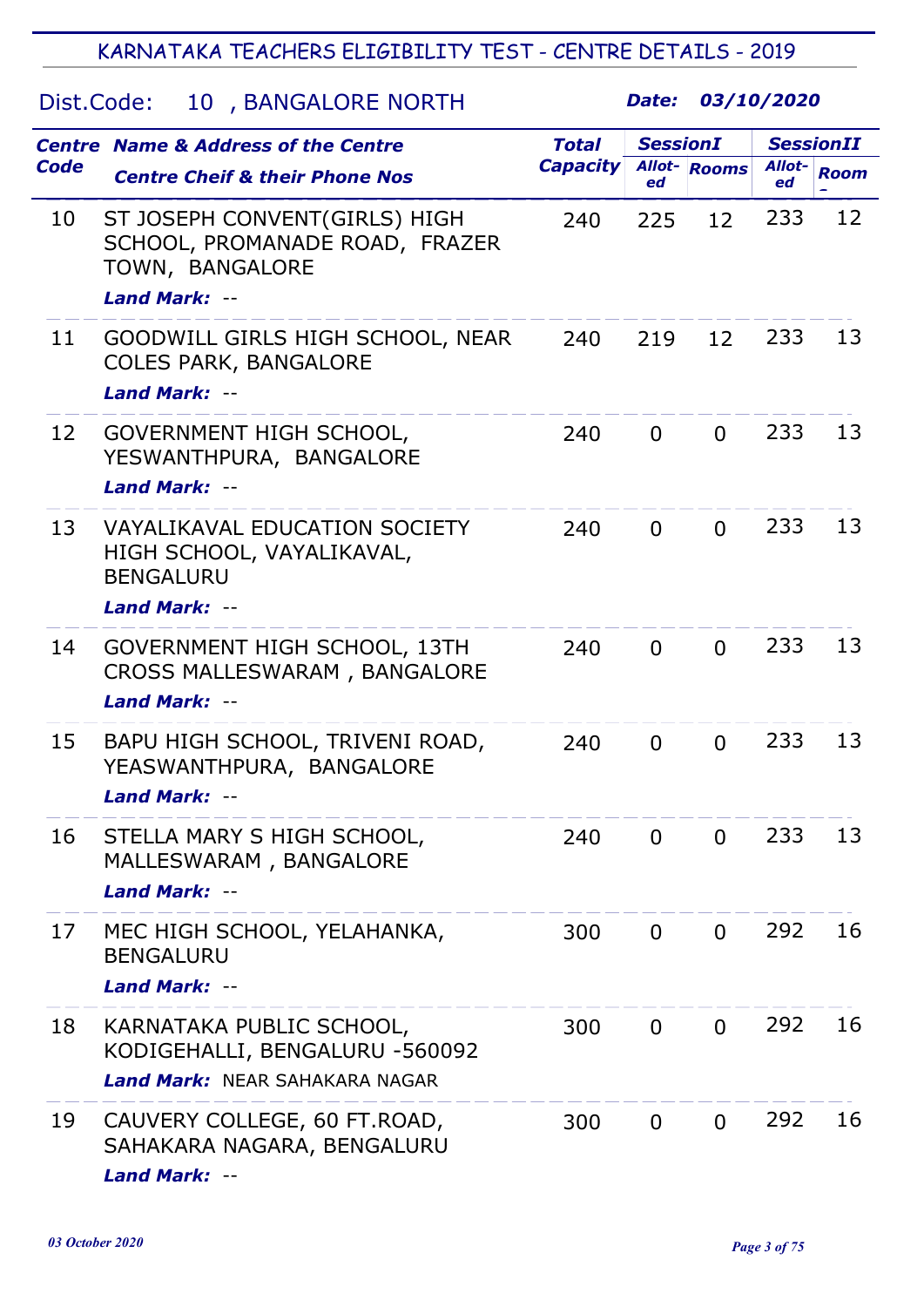# Dist.Code: 10 , BANGALORE NORTH

| Code           | <b>Centre Name &amp; Address of the Centre</b><br><b>Centre Cheif &amp; their Phone Nos</b>                                                                        | <b>Total</b><br><b>Capacity</b> | <b>SessionI</b><br>ed | <b>Allot-</b> Rooms | Allot-<br>ed | <b>SessionII</b><br><b>Room</b> |
|----------------|--------------------------------------------------------------------------------------------------------------------------------------------------------------------|---------------------------------|-----------------------|---------------------|--------------|---------------------------------|
| 20             | GOVERNMENT HIGH SCHOOL,<br>KALASTRINAGAR, T DASARAHALLI -<br>560057                                                                                                | 300                             | $\Omega$              | $\Omega$            | 288          | 16                              |
|                | <b>Land Mark: --</b>                                                                                                                                               |                                 |                       |                     |              |                                 |
| 21             | ST XAVIER HIGH SCHOOL,<br>SHIVANANDAPURAM, SHIVAJINAGAR,<br>BENGALURU-560051                                                                                       | 400                             | 179                   | 10                  | 311          | 17                              |
|                | Land Mark: --<br><b>Total:</b>                                                                                                                                     | 5440                            | 2648                  |                     | 5203         |                                 |
|                |                                                                                                                                                                    |                                 |                       |                     |              |                                 |
| Dist.Code:     | 11, BANGALORE SOUTH                                                                                                                                                |                                 | Date:                 |                     | 03/10/2020   |                                 |
|                | <b>Centre Name &amp; Address of the Centre</b>                                                                                                                     | <b>Total</b>                    | <b>SessionI</b>       |                     |              | <b>SessionII</b>                |
| Code           | <b>Centre Cheif &amp; their Phone Nos</b>                                                                                                                          | <b>Capacity</b>                 | Allot-<br>ed          | <b>Rooms</b>        | Allot-<br>ed | <b>Room</b>                     |
| 1              | SRI RAJAJESHWARI VIDYASHALA,<br>KENCHENHALLI, RAJAJESHWARINAGARA,<br>NEAR RAJARAJESHWARI TEMPLE, RR<br>NAGAR, BANGALORE-98                                         | 240                             | 231                   | 13                  | 239          | 13                              |
|                | Land Mark: --                                                                                                                                                      |                                 |                       |                     |              |                                 |
| $\overline{2}$ | VISHWABHARATHI HIGH SCHOOL, 6TH<br>CROSS, 2ND STAGE, BHUVANESHWARI<br>NAGARA, BENGALURU<br>Land Mark: --                                                           | 240                             | 231                   | 13                  | 238          | 13                              |
|                |                                                                                                                                                                    |                                 |                       |                     |              |                                 |
| 3              | GHS KENGERI UPANAGARA, BANGALORE-<br>60, SHANKARNAG CIRCLE NEAR SURANA<br>COLLEGE, OPP KARNATAKA BANK                                                              | 240                             | 231                   | 13                  | 238          | 13                              |
|                | Land Mark: --                                                                                                                                                      |                                 |                       |                     |              |                                 |
| 4              | ROTARY SEVA BHARATHI VIDYALAYA<br>KANNADA HIGH SCHOOL,<br>NAGADEVANAHALLI BANGALORE-<br>56, OUTER RING ROAD, NEAR KALYANI<br><b>MOTORS</b><br><b>Land Mark: --</b> | 240                             | 231                   | 13                  | 238          | 13                              |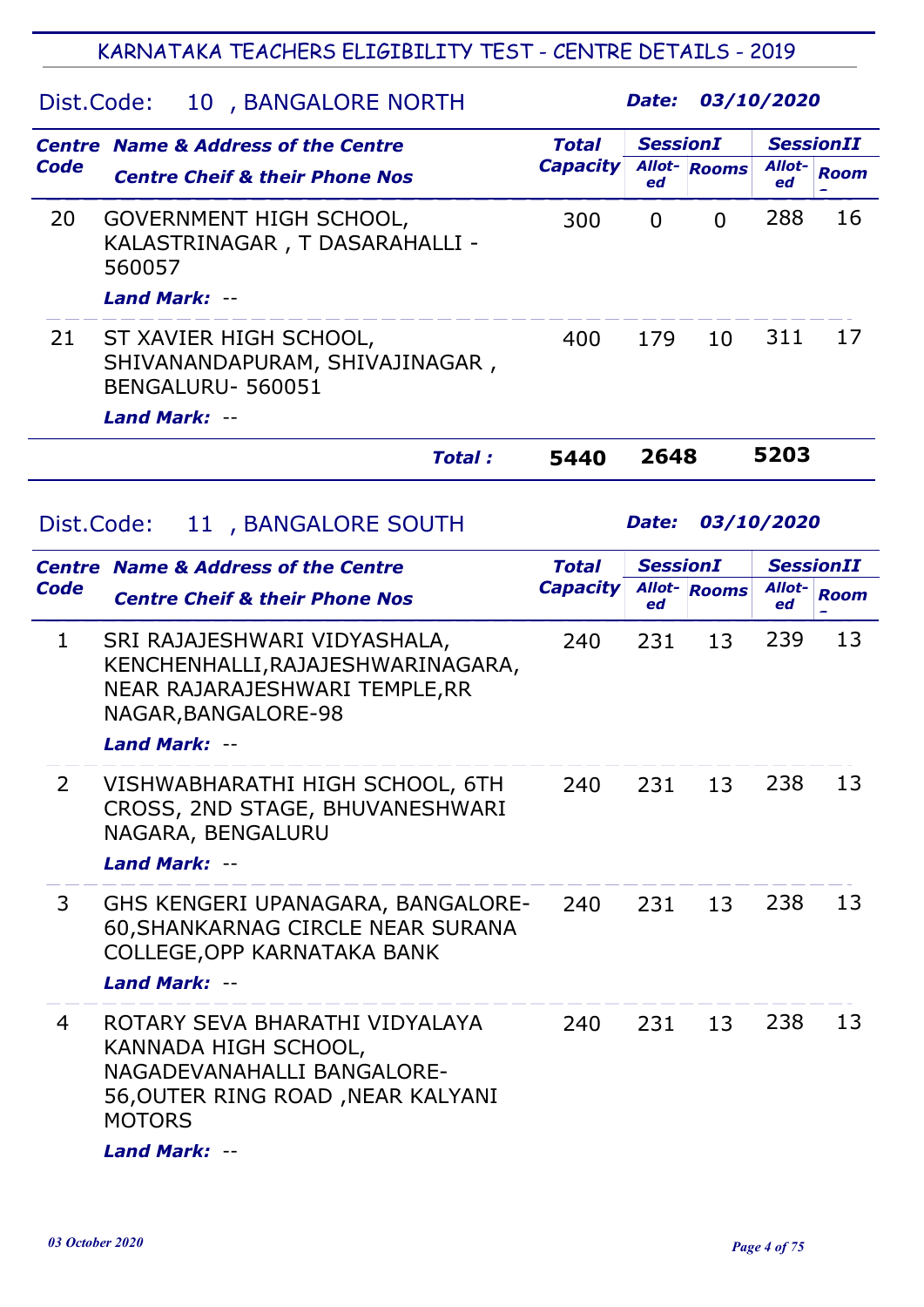## Dist.Code: 11 , BANGALORE SOUTH

|                | <b>Centre Name &amp; Address of the Centre</b>                                                                                                             | <b>Total</b>    | <b>SessionI</b> |                     |              | <b>SessionII</b> |
|----------------|------------------------------------------------------------------------------------------------------------------------------------------------------------|-----------------|-----------------|---------------------|--------------|------------------|
| Code           | <b>Centre Cheif &amp; their Phone Nos</b>                                                                                                                  | <b>Capacity</b> | ed              | <b>Allot-</b> Rooms | Allot-<br>ed | <b>Room</b>      |
| 5              | THE OXFORD KANNADA HS, CA SITE NO<br>40,29TH AMIN,10TH CROSS,1ST PHASE<br>J.P.NAGAR, BANGALORE-78, NEAR SBI<br>J.P.NAGAR<br><b>Land Mark: --</b>           | 240             | 231             | 13                  | 238          | 13               |
| 6              | V.E.T SCHOOL, 18/2,14TH MAIN,2ND<br>PHASE, J.P. NAGAR, BANGALORE-78, NEAR<br><b>KOTAK BANK JP</b><br>NAGAR, BEHIND, THIRUMALA GIRI TEMPLE<br>Land Mark: -- | 240             | 231             | 13                  | 238          | 13               |
| $\overline{7}$ | FRANK ENGLISH HIGH SCHOOL,<br>CANO.10,33RD MAIN ROAD,6TH<br>PHASE, J.P NAGAR, BANGALORE-560078,<br><b>NEAR SIDDESHWARA TEMPLE</b><br><b>Land Mark: --</b>  | 240             | 231             | 13                  | 238          | 13               |
| 8              | KARNTAKA PUBLIC SCHOOL,<br>SARAKKI, J.P NAGAR, 1ST PHASE, NEAR<br>VEERBHADRA SWAMY TEMPLE, SARAKKI<br><b>Land Mark: --</b>                                 | 240             | 231             | 13                  | 238          | 12               |
| 9              | R.V GIRLS HIGH SCHOOL, JAYANAGARA<br>2ND BLOCK, BANGALORE-560011<br><b>Land Mark:</b><br>$ -$                                                              | 240             | 231             | 13                  | 238          | 13               |
| 10             | SIDDAGANGA RURAL HS,<br>RAGHUVANAHALLI, KANAKPURA<br>ROAD, BANGALORE-62, BEHIND,<br>SIDDAGANGA COMPLEX<br><b>Land Mark: --</b>                             | 240             | 231             | 13                  | 238          | 13               |
| 11             | SWAMI VIVEKANANDA VIDYASAHAL H.S,<br>BANASHANKARI 1ST STAGE, BEHIND PES<br>COLLEGE, HANUMANTHANAGAR, 50 FT<br>ROAD, BANGALORE-50<br>Land Mark: --          | 240             | 222             | 12                  | 238          | 12               |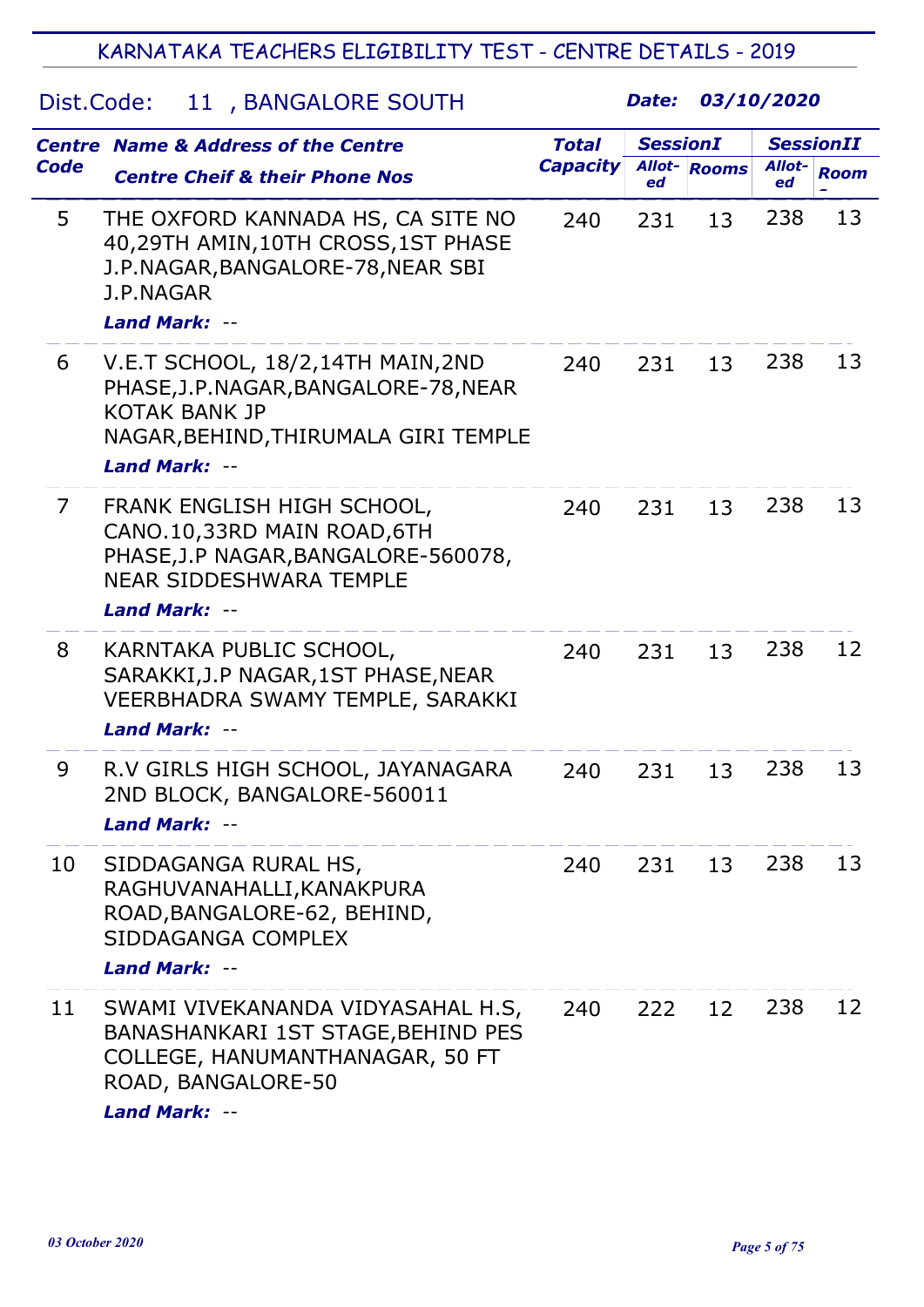## Dist.Code: 11 , BANGALORE SOUTH

|             | <b>Centre Name &amp; Address of the Centre</b>                                                                                         | <b>Total</b>    | <b>SessionI</b> |                     |              | <b>SessionII</b> |
|-------------|----------------------------------------------------------------------------------------------------------------------------------------|-----------------|-----------------|---------------------|--------------|------------------|
| <b>Code</b> | <b>Centre Cheif &amp; their Phone Nos</b>                                                                                              | <b>Capacity</b> | ed              | <b>Allot-</b> Rooms | Allot-<br>ed | <b>Room</b>      |
| 12          | SRI KUMARANS HIGH SCHOOL, 6TH<br>MAIN ROAD, TATA SILK FORM,<br><b>BASAVANGUDI BANGALORE-04</b><br><b>Land Mark: --</b>                 | 240             | 0               | $\Omega$            | 238          | 13               |
| 13          | NATIONAL HIGH SCHOOL, K.R.<br>ROAD, BASAVANGUDI, BANGALORE-<br>560004, NEAR NATIONAL COLLEGE<br><b>METRO STATION</b><br>Land Mark: --  | 240             | $\overline{0}$  | $\Omega$            | 238          | 13               |
| 14          | BHARATH MATHA VIDYAMANDIR GIRLS<br>HIGH SCHOOL,<br>HANUMANTHANAGARA, BEHIND<br>KUMARSWAMY TEMPLE, BANGALORE-19<br><b>Land Mark: --</b> | 240             | $\mathbf 0$     | $\Omega$            | 238          | 13               |
| 15          | B.E.T CONVENT, NO.248, BEML LAYOUT<br>3RD<br>STAGE, RAJARAJESHWARINAGARA, BANGA<br>LORE-98, NEAR BEML COMPLEX<br><b>Land Mark: --</b>  | 240             | $\overline{0}$  | $\mathbf 0$         | 238          | 13               |
| 16          | SRI KRISHNA INTERNATIONAL SCHOOL,<br>#2,I.T.I LAYOUT, BSK 3RD STAGE,<br>BANGALORE-85<br>Land Mark: --                                  | 240             | $\mathbf 0$     | 0                   | 238          | 13               |
| 17          | THE J.H.S SCHOOL, SBM COLONY BSK<br>1ST STAGE, BANGALORE-50, NEAR SITA<br><b>CIRCLE</b><br><b>Land Mark: --</b>                        | 240             | $\overline{0}$  | $\overline{0}$      | 238          | 13               |
| 18          | KARNTAKA PUBLIC SCHOOL, NEAR<br>UTTARAHALLI BUS STOP, BANGALORE<br>Land Mark: --                                                       | 240             | $\mathbf 0$     | $\Omega$            | 238          | 13               |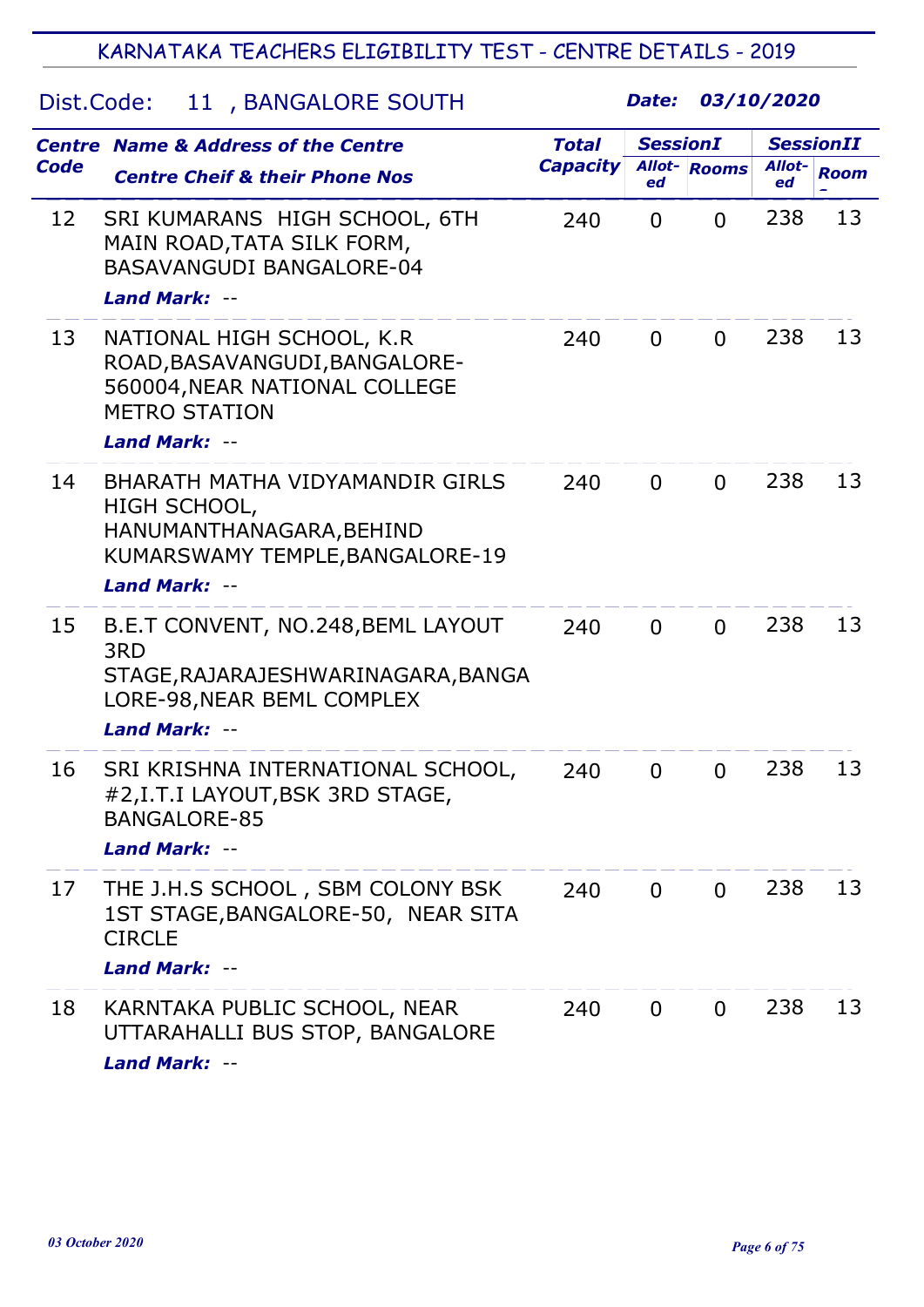# Dist.Code: 11 , BANGALORE SOUTH

|                | <b>Centre Name &amp; Address of the Centre</b>                                                                                                        | <b>Total</b>    | <b>SessionI</b> |                     |              | <b>SessionII</b> |
|----------------|-------------------------------------------------------------------------------------------------------------------------------------------------------|-----------------|-----------------|---------------------|--------------|------------------|
| <b>Code</b>    | <b>Centre Cheif &amp; their Phone Nos</b>                                                                                                             | <b>Capacity</b> | ed              | <b>Allot-</b> Rooms | Allot-<br>ed | <b>Room</b>      |
| 19             | SREE KUMARA SWAMY VIDYA MANDIRA<br>HIGH SCHOOL, HANUMANTHANAGAR, 50<br>FT ROAD, NEAR KUMARASWAMY TEMPLE,<br>BANGALORE-560050,<br><b>Land Mark: --</b> | 240             | $\Omega$        | $\Omega$            | 238          | 13               |
| 20             | MARTIN LUTHER ENGLISH SCHOOL,<br>15TH MAIN, NAGENDRA BLOCK,<br>GIRINAGAR, OPP VIVEKANANDA PARK,<br>BANGALORE-50,<br>Land Mark: --                     | 240             | $\mathbf 0$     | $\mathbf{0}$        | 238          | 13               |
| 21             | BNM SCHOOL, 12TH MAIN, 27 TH<br>CROSS, BANASHANKARI 2ND STAGE,<br><b>BANGALORE -70</b><br>Land Mark: --                                               | 240             | $\Omega$        | $\overline{0}$      | 233          | 13               |
| 22             | SHANTIDHAMA PRE UNIVERSITY<br>COLLEGE, SUNKADA KATTE, MAGADI<br>MAIN ROAD, NEAR SUNKADAKATTE BUS<br><b>STOP</b>                                       | 320             | 164             | 9                   | 310          | 17               |
|                | <b>Land Mark: --</b>                                                                                                                                  |                 |                 |                     |              |                  |
|                | <b>Total:</b>                                                                                                                                         | 5360            | 2696            |                     | 5304         |                  |
|                | 12, BANGALORE RURAL<br>Dist.Code:                                                                                                                     |                 | Date:           |                     | 03/10/2020   |                  |
|                | <b>Centre Name &amp; Address of the Centre</b>                                                                                                        | <b>Total</b>    | <b>SessionI</b> |                     |              | <b>SessionII</b> |
| Code           | <b>Centre Cheif &amp; their Phone Nos</b>                                                                                                             | <b>Capacity</b> | ed              | <b>Allot-</b> Rooms | Allot-<br>ed | <b>Room</b>      |
| 1              | GOVT JUNIOR COLLEGE,<br><b>DODDABALLAPUR</b><br>Land Mark: --                                                                                         | 400             | 341             | 18                  | 368          | 20               |
| $\overline{2}$ | KONGADIYAPPA HIGH SCHOOL,<br><b>DODDABALLAPUR</b><br><b>Land Mark: --</b>                                                                             | 350             | $\overline{0}$  | $\overline{0}$      | 291          | 16               |
|                | <b>Total:</b>                                                                                                                                         | 750             | 341             |                     | 659          |                  |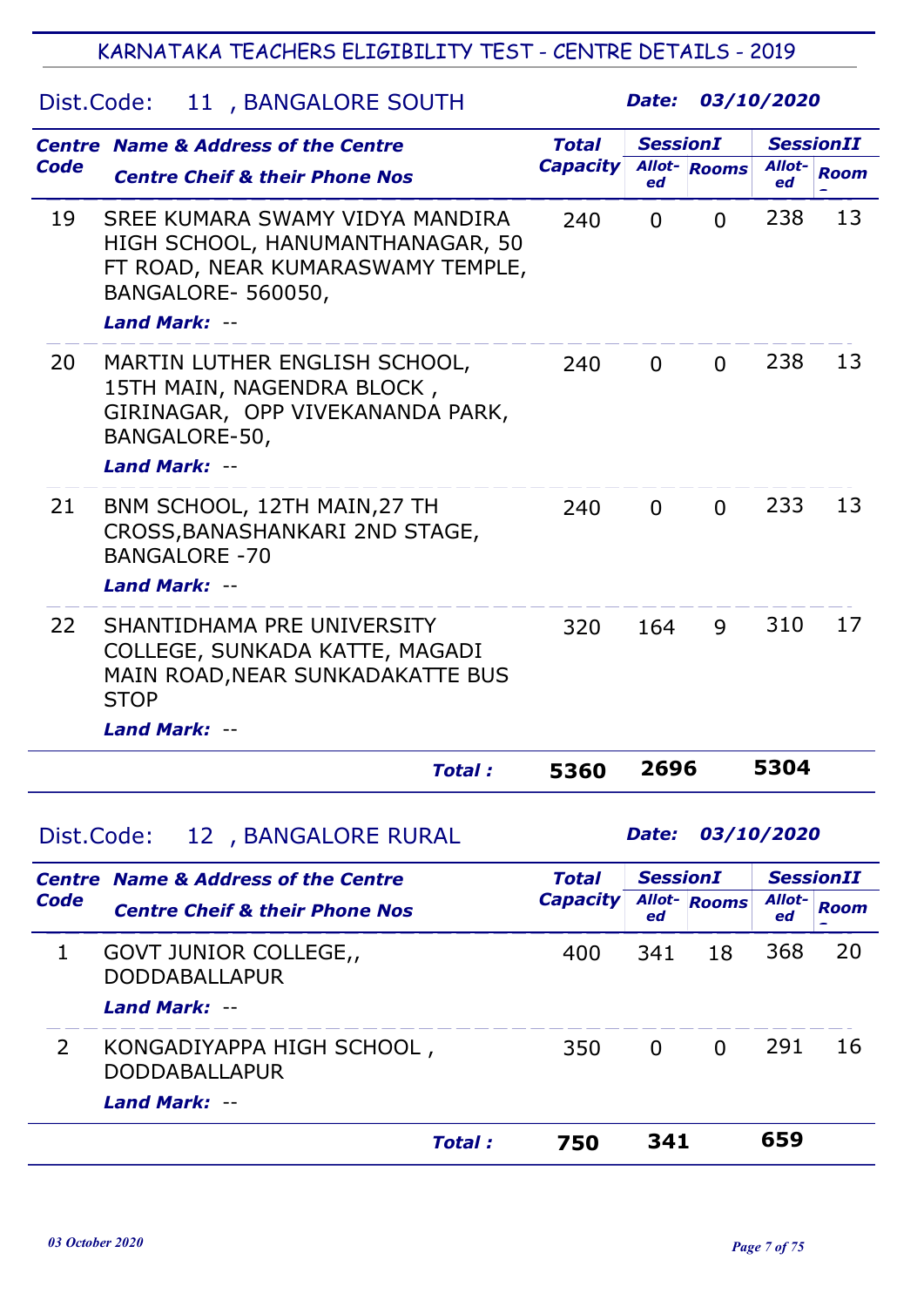#### Dist.Code: 13 , CHITRADURGA

|                | <b>Centre Name &amp; Address of the Centre</b>                                                                                      | <b>Total</b>    | <b>SessionI</b> |                     |              | <b>SessionII</b> |
|----------------|-------------------------------------------------------------------------------------------------------------------------------------|-----------------|-----------------|---------------------|--------------|------------------|
| Code           | <b>Centre Cheif &amp; their Phone Nos</b>                                                                                           | <b>Capacity</b> | ed              | <b>Allot-</b> Rooms | Allot-<br>ed | <b>Room</b>      |
| $\mathbf{1}$   | <b>GOVT JUNIOR COLLEGE FOR GIRLS</b><br>(COLLEGE SECTION), NEAR GURUBAVN<br><b>CHITRADURGA</b><br><b>Land Mark: --</b>              | 240             | 229             | 12                  | 241          | 13               |
| $\overline{2}$ | <b>GOVT JUNIOR COLLEGE FOR GIRLS</b><br>(HIGH SCHOOL SECTION),<br>CHITRADURGA NEAR GURUBHAVN<br><b>CHITRADURGA</b><br>Land Mark: -- | 240             | 229             | 12                  | 240          | 13               |
| 3              | VASAVI KANNADA MEDIUM HIGH<br>SCHOOL, THYAGARAJA STREET<br>CHITRADURGA.<br><b>Land Mark: --</b>                                     | 240             | 229             | 12                  | 240          | 13               |
| $\overline{4}$ | <b>VASAVI ENGLISH MEDIUM HIGH</b><br>SCHOOL, THYAGARAJA STREET<br>CHITRADURGA.<br><b>Land Mark: --</b>                              | 240             | 229             | 12                  | 240          | 13               |
| 5              | CHINMULADHRI NATIONAL HIGH<br>SCHOOL, NH 13 CHITRADURGA<br><b>Land Mark: NH-13 BYPASS</b>                                           | 240             | 229             | 12                  | 240          | 13               |
| 6              | MADAKARI NAYAKA HIGH SCHOOL,<br>CHITRADURGA.<br><b>Land Mark: NEAR IB CHITRADURGA</b>                                               | 240             | 229             | 12                  | 240          | 13               |
| $\overline{7}$ | BAPUJI PUBLIC SCHOOL, BAPUJI PUBLIC<br><b>SCHOOL PILLEKERENHALLY</b><br><b>CHITRADURGA</b><br>Land Mark: NH-13 ROAD                 | 240             | 229             | 12                  | 240          | 13               |
| 8              | BRUHANMATHA PRE UNIVERSITY<br>COLLEGE, GARAE HATTI, CHITRADURGA,<br><b>Land Mark: GAREHATTY ROAD</b>                                | 240             | 229             | 13                  | 240          | 13               |
| 9              | VIDHYA VIKAS HIGH SCHOOL,,<br>CHITRADURGANEAR BASAVESWARA<br>TAKIES, CHITRADURGA<br><b>Land Mark: NEAR GAYATRI CIRCLE</b>           | 240             | 229             | 13                  | 240          | 13               |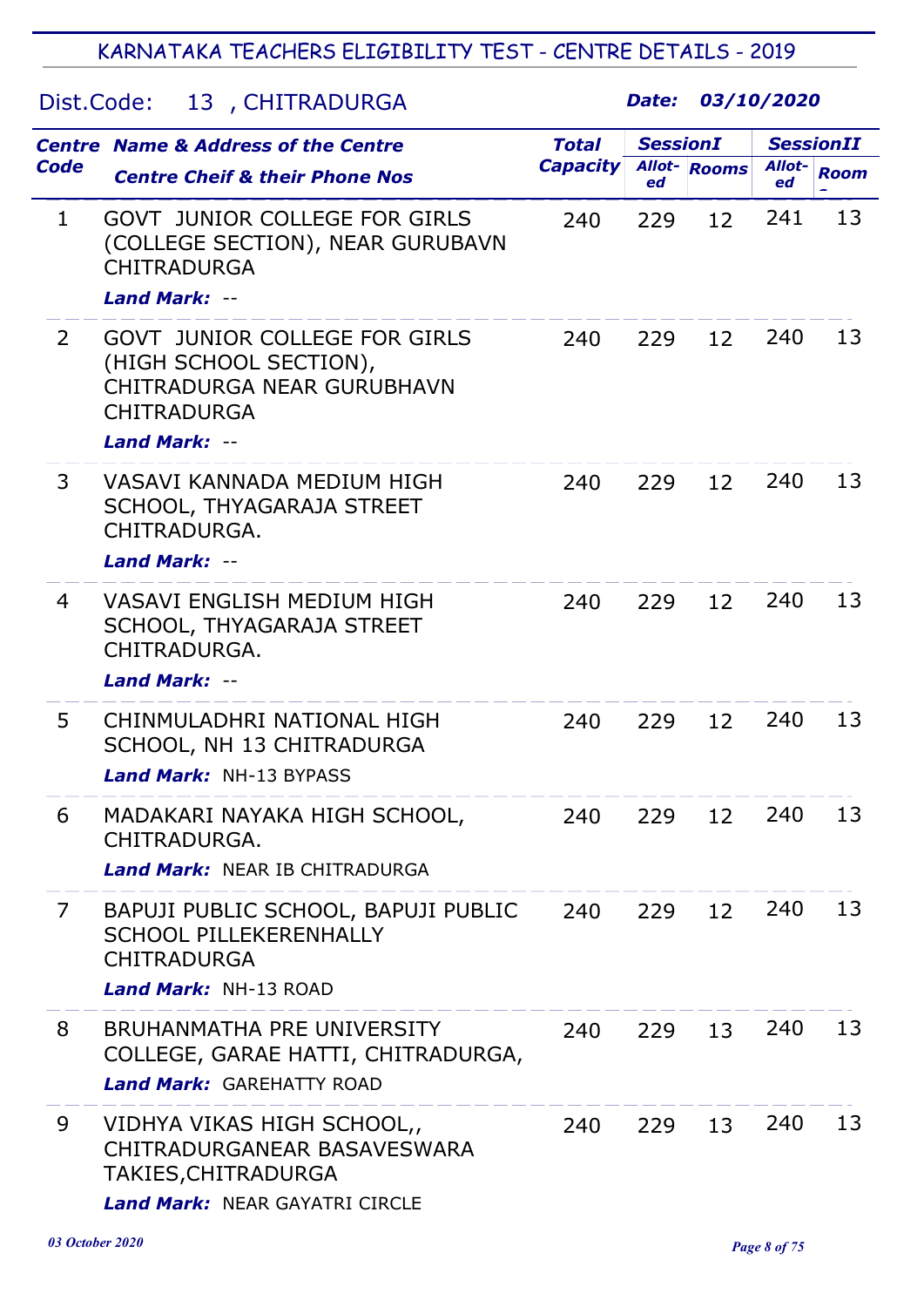# Dist.Code: 13 , CHITRADURGA

|      | <b>Centre Name &amp; Address of the Centre</b>                                                                              | <b>Total</b>    | <b>SessionI</b> |                     |              | <b>SessionII</b> |
|------|-----------------------------------------------------------------------------------------------------------------------------|-----------------|-----------------|---------------------|--------------|------------------|
| Code | <b>Centre Cheif &amp; their Phone Nos</b>                                                                                   | <b>Capacity</b> | ed              | <b>Allot-</b> Rooms | Allot-<br>ed | <b>Room</b>      |
| 10   | <b>MAHARANI PRE UNIVERSITY COLLEGE</b><br>SECTION, K.B. BDAVANE CHITRADURGA.<br><b>Land Mark: OPPOSITE FORT GATE</b>        | 240             | 229             | 13                  | 240          | 13               |
| 11   | ST.JOSEPH GIRLS HIGHSCHOOL,<br>CHITRADURGA, CHITRADURGA<br><b>Land Mark: NEAR THIPPAJJI CERCLE</b>                          | 240             | 223             | 12                  | 240          | 13               |
| 12   | <b>GOVT JUNIOR COLLEGE FOR BOYS</b><br>(HIGH SCHOOL SECTION), CHITRADURGA<br><b>Land Mark: STADIUM ROAD</b>                 | 240             | $\Omega$        | $\Omega$            | 240          | 13               |
| 13   | <b>GOVT JUNIOR COLLEGE FOR BOYS</b><br>(COLLEGE SECTION), CHITRADURGA<br><b>Land Mark: STADIUM ROAD</b>                     | 240             | $\Omega$        | $\Omega$            | 240          | 13               |
| 14   | WESTERN HILLS PUBLIC SCHOOL,<br>AGASANAKALLU BEHIND FHATIMA<br><b>MASID CHITRADURGA</b><br><b>Land Mark: --</b>             | 240             | $\overline{0}$  | $\Omega$            | 240          | 13               |
| 15   | S.R.S HERITAGE SCHOOL,<br>PILLEKERANAHALLI, CHITRADURGA<br><b>Land Mark: --</b>                                             | 240             | $\overline{0}$  | $\Omega$            | 240          | 13               |
| 16   | DON BOSCO HIGH SCHOOL ICSE, NEAR<br><b>BASAVESHWARA HOSPITAL,</b><br><b>CHITRADURGA</b><br>Land Mark: --                    | 240             | 0               | 0                   | 240          | 13               |
| 17   | SJM ENGLISH MEDIUM SCHOOL,<br>MATHADA KURUBARAHATTY<br><b>CHITRADURGA</b><br><b>Land Mark:</b> BEHIHD MURUGHA MUTT          | 240             | $\overline{0}$  | $\Omega$            | 240          | 13               |
| 18   | DON BOSCO ENGLISH MEDIUM SCHOOL,<br>NEAR BASAVESHWARA HOSPITAL<br><b>CHITRADURGA</b><br>Land Mark: NEAR CHALLAKERE TOLLGATE | 240             | $\overline{0}$  | $\Omega$            | 240          | 13               |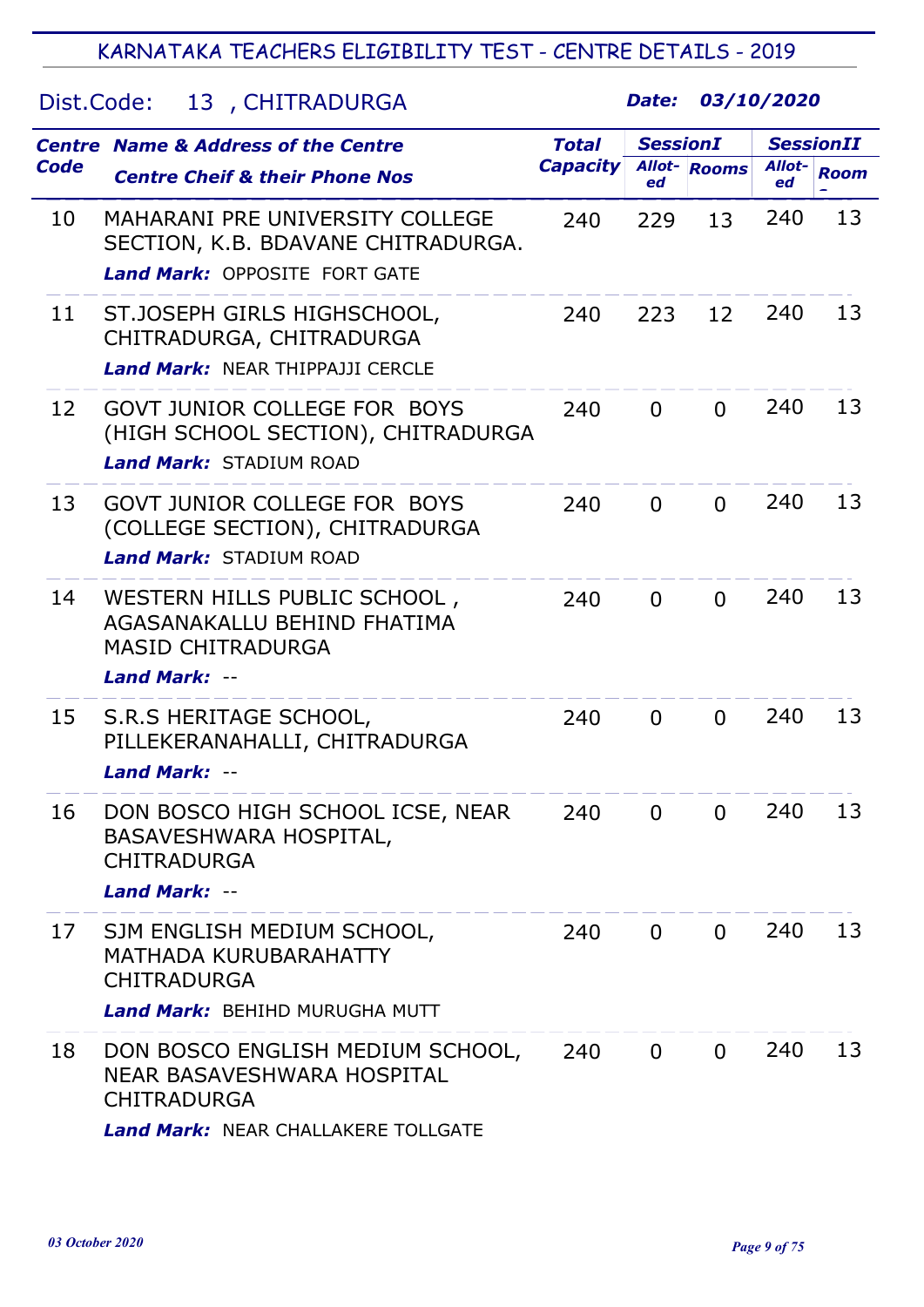# Dist.Code: 13 , CHITRADURGA

|             | <b>Centre Name &amp; Address of the Centre</b>                                                                                                               | <b>Total</b>    | <b>SessionI</b> |                     |              | <b>SessionII</b> |
|-------------|--------------------------------------------------------------------------------------------------------------------------------------------------------------|-----------------|-----------------|---------------------|--------------|------------------|
| <b>Code</b> | <b>Centre Cheif &amp; their Phone Nos</b>                                                                                                                    | <b>Capacity</b> | ed              | <b>Allot-</b> Rooms | Allot-<br>ed | <b>Room</b>      |
| 19          | GOVT. HIGH SCHOOL, KOTE,<br><b>CHITRADURGA</b><br><b>Land Mark: --</b>                                                                                       | 200             | $\overline{0}$  | 0                   | 200          | 11               |
| 20          | SAMPIGE SIDDESHWARA HIGH<br>SCHOOL,, HOLALKERE ROAD,<br><b>CHITRADURGA</b><br><b>Land Mark: NEAR GAYTRI BHAVAN</b>                                           | 200             | $\mathbf 0$     | $\Omega$            | 200          | 11               |
| 21          | SRI SADGURU KABIRANANDA HIGH<br>SCHOOL, KARUVINAKATTE,<br><b>CHITRADURGA</b><br><b>Land Mark: KARUVINKATTE CIRCLE</b>                                        | 200             | $\Omega$        | $\Omega$            | 200          | 11               |
| 22          | SRI SADGURU KABIRANANDA C.PED<br>COLLEGE, CHALLAKERE ROAD,<br><b>CHITRADURGA</b><br><b>Land Mark: NEAR SRIRAMA KALYANA</b><br><b>MANTAPA CHALLAKERE ROAD</b> | 200             | $\Omega$        | $\Omega$            | 200          | 11               |
| 23          | ST.MARY, S COLLEGE BED COLLEGE,<br><b>NEAR MAHARANI COLLEGE</b><br>,CHITRADURGA<br><b>Land Mark: INFRONT OF FORT GATE</b>                                    | 200             | $\overline{0}$  | $\Omega$            | 200          | 11               |
| 24          | ST.JOSEPH HIGHER PRIMARY SCHOOL,<br>THIPPAJJI CIRCLE, CHITRADURGA<br>Land Mark: --                                                                           | 160             | $\mathbf 0$     | 0                   | 160          | 9                |
| 25          | PASHWANATHA HIGHSCHOOL, NEAR<br>VASAVI HIGHSCHOOL, CHITRADURGA<br><b>Land Mark: --</b>                                                                       | 160             | $\overline{0}$  | $\Omega$            | 160          | 9                |
| 26          | GOVT ITI FOR WOMEN, CHITRADURGA<br><b>Land Mark: NEAR STADIUM</b>                                                                                            | 160             | $\overline{0}$  | $\Omega$            | 160          | 9                |
| 27          | NATIONAL HIGH SCHOOL, HORAPETE,<br><b>CHITRADURGA</b><br><b>Land Mark: --</b>                                                                                | 160             | $\Omega$        | $\overline{0}$      | 160          | 9                |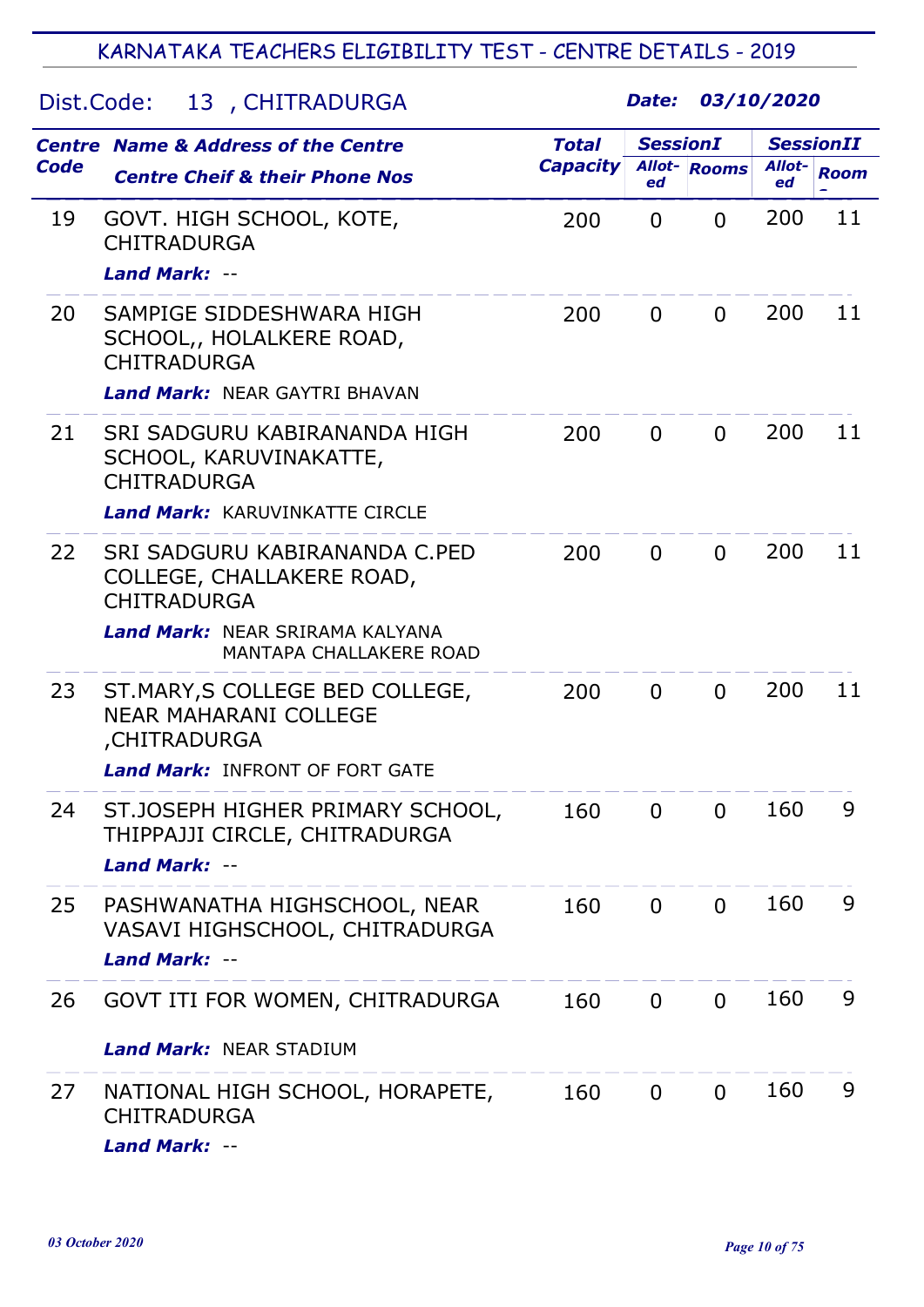# Dist.Code: 13 , CHITRADURGA

|             | <b>Centre Name &amp; Address of the Centre</b>                                                                        | <b>Total</b>    | <b>SessionI</b> |                     |              | <b>SessionII</b> |
|-------------|-----------------------------------------------------------------------------------------------------------------------|-----------------|-----------------|---------------------|--------------|------------------|
| <b>Code</b> | <b>Centre Cheif &amp; their Phone Nos</b>                                                                             | <b>Capacity</b> | ed              | <b>Allot-</b> Rooms | Allot-<br>ed | <b>Room</b>      |
| 28          | REGIONAL HIGH SCHOOL, HORAPETE,<br><b>CHITRADURGA</b>                                                                 | 160             | 0               | $\Omega$            | 160          | 9                |
|             | <b>Land Mark: --</b>                                                                                                  |                 |                 |                     |              |                  |
| 29          | <b>TARALABALU ENGLISH MEDIUM</b><br>SCHOOL, NEAR PANCHACHARYA<br>KALYANMANTAPA, CHITRADURGA<br><b>Land Mark: --</b>   | 160             | $\mathbf 0$     | $\Omega$            | 160          | 9                |
| 30          | BAPUJI HIGHSCHOOL, BEHIND<br>PANCHACHARYA KALYANA MANTAPA,<br>C.K. PURA, CHITRADURGA<br>Land Mark: --                 | 160             | $\overline{0}$  | $\Omega$            | 160          | 9                |
| 31          | CRESENT HIGH SCHOOL, HORAPETE,<br><b>CHITRADURGA</b><br><b>Land Mark: --</b>                                          | 120             | $\overline{0}$  | $\Omega$            | 120          | 7                |
| 32          | KK NATIONAL SCHOOL, CHITRADURGA<br><b>Land Mark: NEAR THIPPAJJI CERCLE</b>                                            | 120             | $\mathbf 0$     | $\Omega$            | 120          | 7                |
|             |                                                                                                                       |                 |                 |                     |              |                  |
| 33          | GUARDIAN ANGEL SCHOOL, BEHIND<br>JMIT COLLEGE, TARALABALU NAGARA,<br><b>CHITRADURGA</b><br><b>Land Mark: --</b>       | 120             | $\mathbf 0$     | $\mathbf 0$         | 120          | 7                |
| 34          | INDIAN INTERNATIONAL SCHOOL, NEAR<br>CHALLAKERE GATE, CHITRADURGA<br>Land Mark: --                                    | 240             | $\overline{0}$  | $\Omega$            | 222          | 12               |
| 35          | VIDYABHARATI HIGHSCHOOL, NH-13<br>ROAD, CHITRADURGA<br>Land Mark: BEHIND CHINMULADRI<br><b>HIGHSCHOOL</b>             | 100             | 86              | 6                   | 87           | 6                |
| 36          | <b>SHARANABASAVESHWARA</b><br>HIGHSCHOOL, GUMASTA COLONY,<br><b>CHITRADURGA</b><br><b>Land Mark: NEAR APMC MARKET</b> | 100             | $\overline{0}$  | $\Omega$            | 87           | 6                |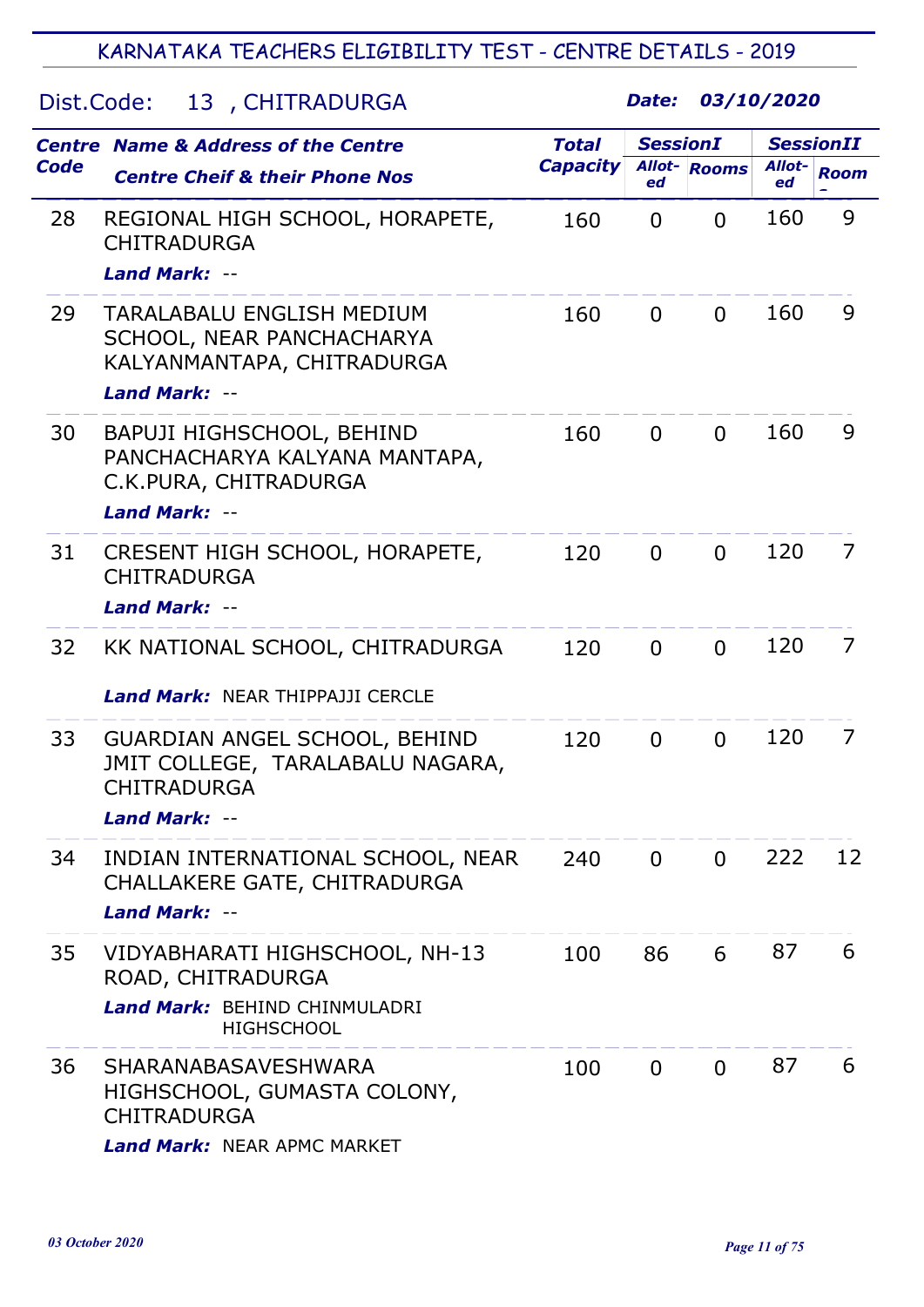| Dist.Code:     | 13, CHITRADURGA                                                                                                                       |                 | Date:           |                     | 03/10/2020   |                  |  |
|----------------|---------------------------------------------------------------------------------------------------------------------------------------|-----------------|-----------------|---------------------|--------------|------------------|--|
|                | <b>Centre Name &amp; Address of the Centre</b>                                                                                        | <b>Total</b>    | <b>SessionI</b> |                     |              | <b>SessionII</b> |  |
| Code           | <b>Centre Cheif &amp; their Phone Nos</b>                                                                                             | <b>Capacity</b> | ed              | <b>Allot-</b> Rooms | Allot-<br>ed | <b>Room</b>      |  |
| 37             | ROCK FORT HIGH SCHOOL, NEAR KAPRA<br>PETROL BUNK, CHITRADURGA<br>Land Mark: NH-4 ROAD                                                 | 100             | 0               | $\mathbf 0$         | 85           | 6                |  |
|                | <b>Total:</b>                                                                                                                         | 7340            | 2599            |                     | 7282         |                  |  |
| Dist.Code:     | 14 , DAVANAGERE                                                                                                                       |                 | Date:           |                     | 03/10/2020   |                  |  |
|                | <b>Centre Name &amp; Address of the Centre</b>                                                                                        | <b>Total</b>    | <b>SessionI</b> |                     |              | <b>SessionII</b> |  |
| Code           | <b>Centre Cheif &amp; their Phone Nos</b>                                                                                             | <b>Capacity</b> | ed              | Allot-Rooms         | Allot-<br>ed | <b>Room</b>      |  |
| $\mathbf{1}$   | <b>BAPUJI HIGHER PRIMARY ENGLISH</b><br>MEDIUM (C.B.S.E) SCHOOL, M.C.C. B'<br><b>BLOCK, DAVANAGERE</b>                                | 360             | 298             | 16                  | 346          | 18               |  |
|                | <b>Land Mark: NER SHAKARALEELA GAS AGENCY</b><br>MCC "B" BALOCK, DAVANAGERE                                                           |                 |                 |                     |              |                  |  |
| $\overline{2}$ | AMRITA VIDYALAYAM, #1179/7,<br>NIJALINGAPPA LAY OUT, DAVANAGERE-<br>577 004                                                           | 400             | 331             | 17                  | 384          | 20               |  |
|                | <b>Land Mark: NEAR BAKKESWARA KALYANA</b><br>MANTAPPA S.N LAYOUT<br><b>DAVANAGERE</b>                                                 |                 |                 |                     |              |                  |  |
| 3              | B.E.A. HIGH SCHOOL, NIJALINGAPPA<br>LAY OUT, IIND MAIN, 11TH CROSS,<br><b>DAVANAGERE</b><br><b>Land Mark: NEAR BAKKESWARA KALYANA</b> | 200             | 166             | 9                   | 192          | 11               |  |
|                | <b>MANTAPPA S.N LAYOUT</b><br><b>DAVANAGERE</b>                                                                                       |                 |                 |                     |              |                  |  |
| $\overline{4}$ | <b>G.M.HALAMMA PRE-UNIVERSITY</b><br>COLLEGE, G.M.I.T. CAMPUS, P.B.ROAD,<br>DAVANAGERE-577 006                                        | 300             | 248             | 13                  | 288          | 15               |  |
|                | Land Mark: NEAR D.C. OFFIC P.B.ROAD<br>DAVANAGERE                                                                                     |                 |                 |                     |              |                  |  |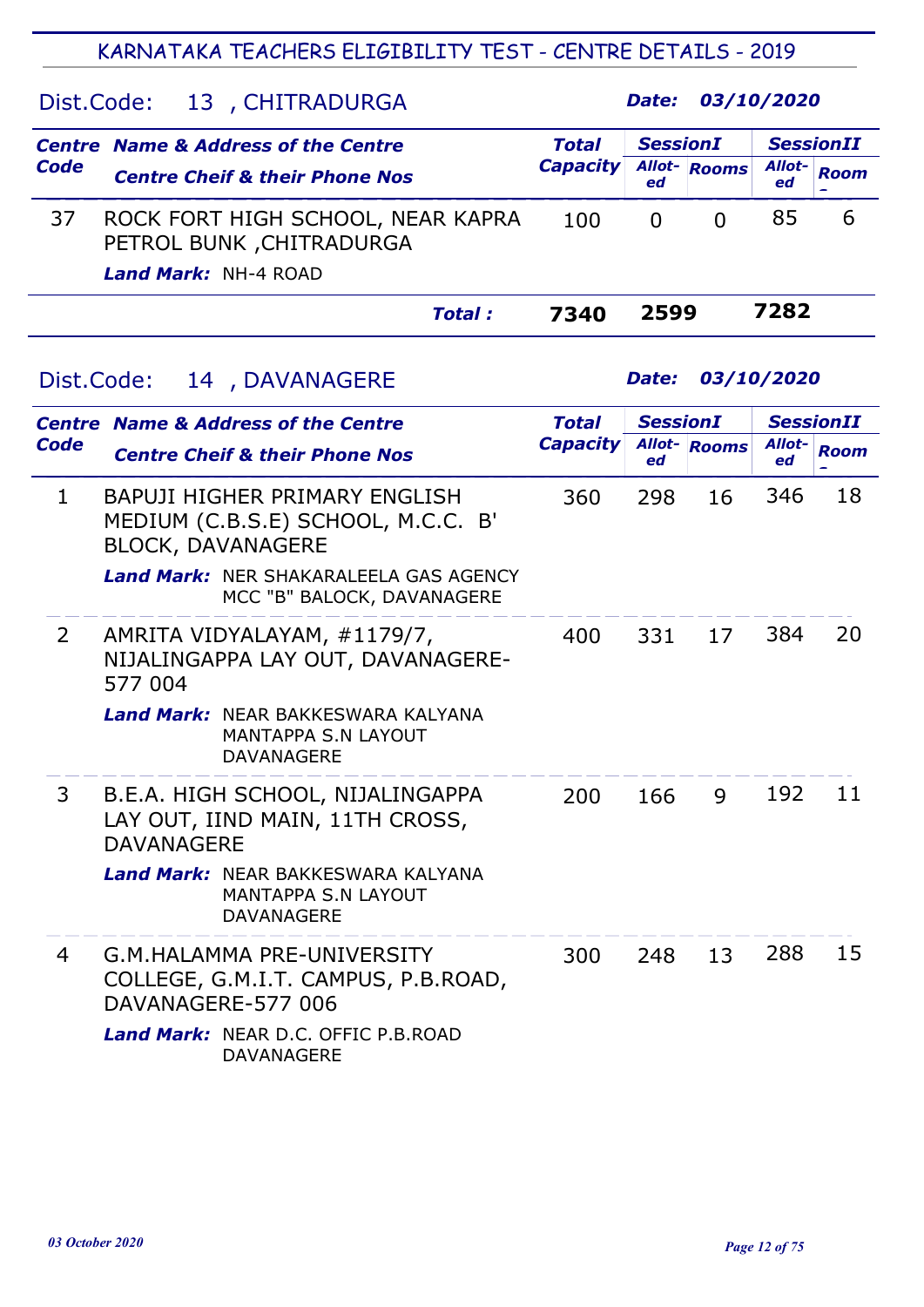| Dist.Code: |  | 14, DAVANAGERE |
|------------|--|----------------|
|------------|--|----------------|

| <b>Code</b>    | <b>Centre Name &amp; Address of the Centre</b><br><b>Centre Cheif &amp; their Phone Nos</b> | <b>Total</b><br><b>Capacity</b> | <b>SessionI</b><br>ed | <b>Allot-</b> Rooms | Allot-<br>ed | <b>SessionII</b><br><b>Room</b> |
|----------------|---------------------------------------------------------------------------------------------|---------------------------------|-----------------------|---------------------|--------------|---------------------------------|
| 5              | ATHANI COMPOSITE P.U.COLLEGE, S.S.<br>LAY OUT, A BLOCK, DAVANAGER - 577<br>004              | 500                             | 414                   | 21                  | 480          | 25                              |
|                | Land Mark: S.S. LAYOUT "A" BLOCK NEAR<br><b>BAPUJI M.B.A. COLLEGE</b><br><b>GAVANAGERE</b>  |                                 |                       |                     |              |                                 |
| 6              | ESHWARAMMA ENGLISH MEDIUM HIGH<br>SCHOOL, P.J.EXTEN, DAVANAGERE-577<br>002                  | 200                             | 166                   | 9                   | 192          | 10                              |
|                | <b>Land Mark: P.JE EXTENSION DAVANAGERE</b>                                                 |                                 |                       |                     |              |                                 |
| $\overline{7}$ | B.E.A. HIGH SCHOOL, P.J.EXTENION,<br>DAVANAGERE-577 002                                     | 200                             | 166                   | 10                  | 192          | 11                              |
|                | Land Mark: BEHIND DDPI OFFICE,<br>P.J.EXTENSION DAVANAGERE                                  |                                 |                       |                     |              |                                 |
| 8              | SAINT PAUL S CONVENT HIGH SCHOOL,<br>P.J.EXTENSION, DAVANAGERE                              | 300                             | 248                   | 13                  | 288          | 15                              |
|                | Land Mark: --                                                                               |                                 |                       |                     |              |                                 |
| 9              | VINAYAK TRUST HIGH SCHOOL, M.C.C .B<br>BLOCK, DENTAL COLLEGE ROAD,<br>DAVANAGERE-577 004.   | 200                             | 166                   | 10                  | 192          | 11                              |
|                | Land Mark: OPP. UBDT COLLGE M.C.C. "B"<br>BLOCK, DENTAL COLLEGE ROAD,<br><b>DAVANAGERE</b>  |                                 |                       |                     |              |                                 |
| 10             | LOURDES BOYS HIGH SCHOOL,<br>P.J.EXTENSION, DAVANAGERE.                                     | 160                             | 133                   | 8                   | 154          | 9                               |
|                | <b>Land Mark: NEAR CHURCH P.J EXTENSION</b><br><b>DAVANAGERE</b>                            |                                 |                       |                     |              |                                 |
| 11             | SRI TRARALABALU JAGDGURU COMP<br>P.U.COLLEGE,, ANUBHAVAMANTAP,<br>DAVANAGERE-577 004        | 600                             | 490                   | 26                  | 576          | 30                              |
|                | <b>Land Mark:</b> VIDYANAGA ROAD DAVANAGERE                                                 |                                 |                       |                     |              |                                 |
| 12             | D.R.R. HIGH SCHOOL, P.B.ROAD,<br>DAVANAGERE-577 003                                         | 300                             | $\mathbf 0$           | $\Omega$            | 288          | 15                              |
|                | <b>Land Mark:</b> OPP WARE HOUSE P.B ROAD<br><b>DAVANAGERE</b>                              |                                 |                       |                     |              |                                 |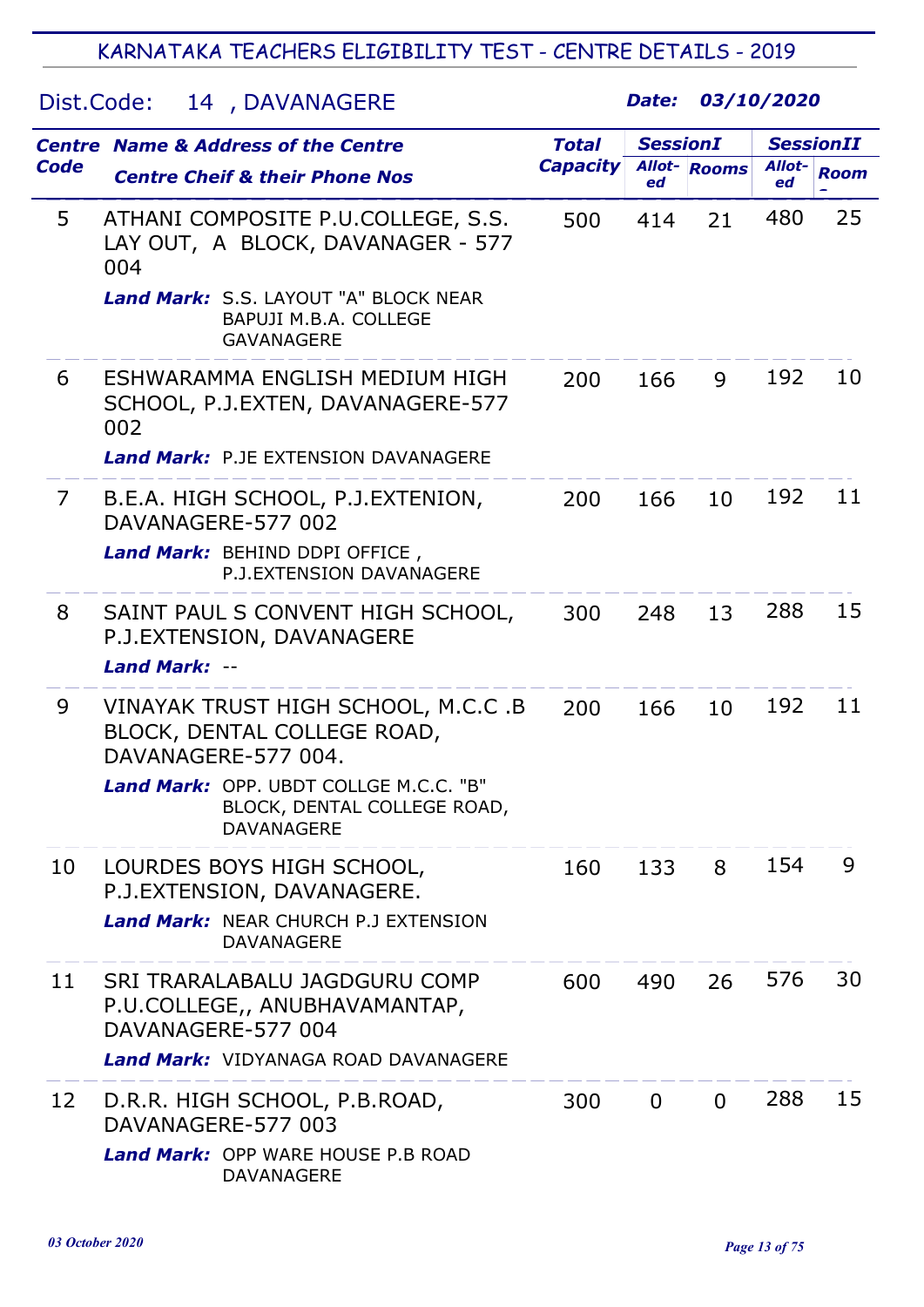| Dist.Code: |  | 14, DAVANAGERE |
|------------|--|----------------|
|------------|--|----------------|

|             | <b>Centre Name &amp; Address of the Centre</b>                                                                                           | <b>Total</b>    | <b>SessionI</b> |                     | <b>SessionII</b> |             |
|-------------|------------------------------------------------------------------------------------------------------------------------------------------|-----------------|-----------------|---------------------|------------------|-------------|
| <b>Code</b> | <b>Centre Cheif &amp; their Phone Nos</b>                                                                                                | <b>Capacity</b> | ed              | <b>Allot-</b> Rooms | Allot-<br>ed     | <b>Room</b> |
| 13          | NINCHANA PUBLIC SCHOOL, #475/1B,<br>NITTUVALLI, DAVANAGERE-577 004<br><b>Land Mark: NEAR DURGAMBIKA TEMPLE</b><br>NITTUVALLI, DAVANAGERE | 280             | $\Omega$        | $\Omega$            | 269              | 14          |
| 14          | S.K.A.H. P.U.COLLEGE, BASHA NAGAR,<br>DAVANAGERE - 577 001.<br>Land Mark: S.K.A.H. P.U.COLLEGE, BASHA<br>NAGAR, DAVANAGERE - 577 001.    | 520             | $\overline{0}$  | $\Omega$            | 499              | 26          |
| 15          | AKKAMAHADEVI GIRLS HIGH SCHOOL,<br>NARASARAJA ROAD, DAVANAGERE -577<br>001.                                                              | 260             | $\overline{0}$  | $\Omega$            | 250              | 14          |
|             | <b>Land Mark:</b> NEAR JAGALURU BUS STAND K.R.<br><b>ROAD DAVANAGERE</b>                                                                 |                 |                 |                     |                  |             |
| 16          | GOVT P.U.COLLEGE, EX-MUNICIPAL, N.R.<br>ROAD, DAVANAGERE - 577 001                                                                       | 400             | $\overline{0}$  | $\overline{0}$      | 384              | 20          |
|             | <b>Land Mark:</b> K.R. ROAD DAVANAGERE                                                                                                   |                 |                 |                     |                  |             |
| 17          | MUDEGODRA MALLAMMA MUREGEPPA<br>GIRLS HIGH SCHOOL, K.R. ROAD,<br>DAVANAGERE -577 001                                                     | 240             | $\overline{0}$  | $\overline{0}$      | 231              | 12          |
|             | <b>Land Mark:</b> NEAR JAGALURU BUS STAND K.R.<br><b>ROAD DAVANAGERE</b>                                                                 |                 |                 |                     |                  |             |
|             | 18 A.V.K COLLEGE, DAVANAGERE                                                                                                             | 340             |                 | $0\qquad 0$         | 326              | 18          |
|             | Land Mark: AKKAMAHADEVI ROAD, P J<br><b>EXTENSION</b>                                                                                    |                 |                 |                     |                  |             |
| 19          | BHADRA P.U.COLLEGE, B.I.E.T ENG<br>COLLEGE ROAD, DAVANAGERE-577 004                                                                      | 240             | $\overline{0}$  | $\overline{0}$      | 231              | 13          |
|             | Land Mark: BHADRA BUS STOP, BIET COLEGE<br>ROAD, DAVANAGERE.                                                                             |                 |                 |                     |                  |             |
| 20          | MOTHI VEERAPPA GOVT P.U.COLLEGE,<br>P.J.EXTEN, DAVANAGERE - 577 004                                                                      | 280             | $\overline{0}$  | $\overline{0}$      | 269              | 15          |
|             | Land Mark: OPP C.G. HOSPITAL DAVANAGERE                                                                                                  |                 |                 |                     |                  |             |
| 21          | GOVT BOYS SCHOOL, P.J.EXTEN,<br>DAVANAGERE- 577 002                                                                                      | 300             | $\overline{0}$  | $\overline{0}$      | 288              | 16          |
|             | Land Mark: NEAR DIET, DAVANAGERE                                                                                                         |                 |                 |                     |                  |             |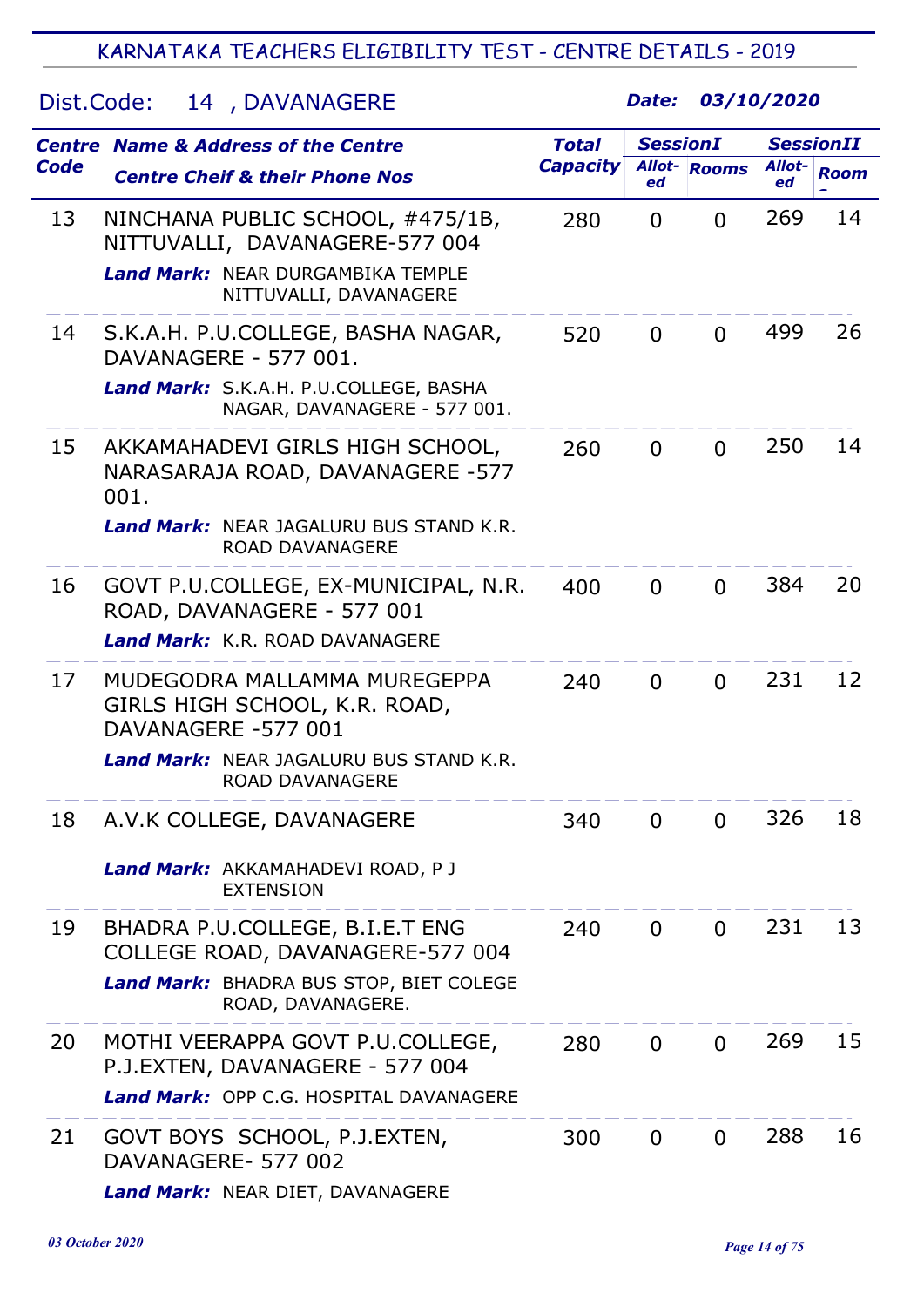| Dist.Code: | 14, DAVANAGERE                                                                                                                                                                                      |                 | Date:           |                     | 03/10/2020       |             |
|------------|-----------------------------------------------------------------------------------------------------------------------------------------------------------------------------------------------------|-----------------|-----------------|---------------------|------------------|-------------|
|            | <b>Centre Name &amp; Address of the Centre</b>                                                                                                                                                      | <b>Total</b>    | <b>SessionI</b> |                     | <b>SessionII</b> |             |
| Code       | <b>Centre Cheif &amp; their Phone Nos</b>                                                                                                                                                           | <b>Capacity</b> | ed              | <b>Allot-</b> Rooms | Allot-<br>ed     | <b>Room</b> |
| 22         | BAKKESHWARA HIGH SCHOOL, M.C.C.<br><b>BLOCK, DAVANAGERE.</b><br>Land Mark: NEAR BAKKESHWARA CHOULTRY,<br>M.C.C. BLOCK, DAVANAGERE                                                                   | 200             | $\Omega$        | $\Omega$            | 192              | 11          |
| 23         | <b>SBC FIRST GRADE COLLEGE FOR</b><br>WOMEN, S.S. LAY OUT, A BLOLCK,<br><b>DAVANAGERE</b><br><b>Land Mark: SBC FIRST GRADE COLLEGE FOR</b><br>WOMEN, S.S. LAY OUT, "A"<br><b>BLOLCK, DAVANAGERE</b> | 400             | $\Omega$        | $\Omega$            | 384              | 20          |
| 24         | RAJANAHALLI SEETHAMMA GIRLS<br>JUNIOR COLLEGE, (HIGH SCHOOL<br>SECTION), P.J.EXTEN, NEAR I.B.<br>DAVANAGERE -577 002.<br>Land Mark: NEAR I.B. P.J.EXTENSION,<br><b>DAVANAGERE</b>                   | 500             | $\Omega$        | $\Omega$            | 467              | 24          |
| 25         | M.S.B. ARTS & LAW COLLEGE,<br>P.J.EXTENSION, DAVANAGERE<br>Land Mark: A.V.K COLLEGE ROAD                                                                                                            | 380             | 107             | 7                   | 315              | 17          |
|            | <b>Total:</b>                                                                                                                                                                                       | 8060            | 2933            |                     | 7677             |             |

## Dist.Code: 15 , KOLAR

|      | <b>Centre Name &amp; Address of the Centre</b>                          | Total<br><b>Capacity</b> | <b>SessionI</b> |             | <b>SessionII</b> |             |
|------|-------------------------------------------------------------------------|--------------------------|-----------------|-------------|------------------|-------------|
| Code | <b>Centre Cheif &amp; their Phone Nos</b>                               |                          | ed              | Allot-Rooms | Allot-<br>ed     | <b>Room</b> |
| 1    | GOVT PU COLLEGE BOYS, BESIDE DDPI<br><b>OFFICE KOLAR</b>                | 300                      | 296             | 16          | 286              | 15          |
|      | <b>Land Mark: OPP TO BOYS DEGREE COLLEGE</b>                            |                          |                 |             |                  |             |
| 2    | GOVT PU COLLEGE FOR GIRLS, BESIDE<br><b>DDPI OFFICE KOLAR</b>           | 300                      | 296             | 16          | 286              | 15          |
|      | <b>Land Mark: OPP TO BOYS DEGREE COLLEGE</b>                            |                          |                 |             |                  |             |
| 3    | METHODIST COMPOSITE GIRLS JUNIOR<br>COLLEGE, OPP CIVIL BUS STAND, KOLAR | 200                      | 198             | 11          | 191              | 11          |
|      | <b>Land Mark: OPP TO CHENNAIAH</b><br>RANGAMANDIRA                      |                          |                 |             |                  |             |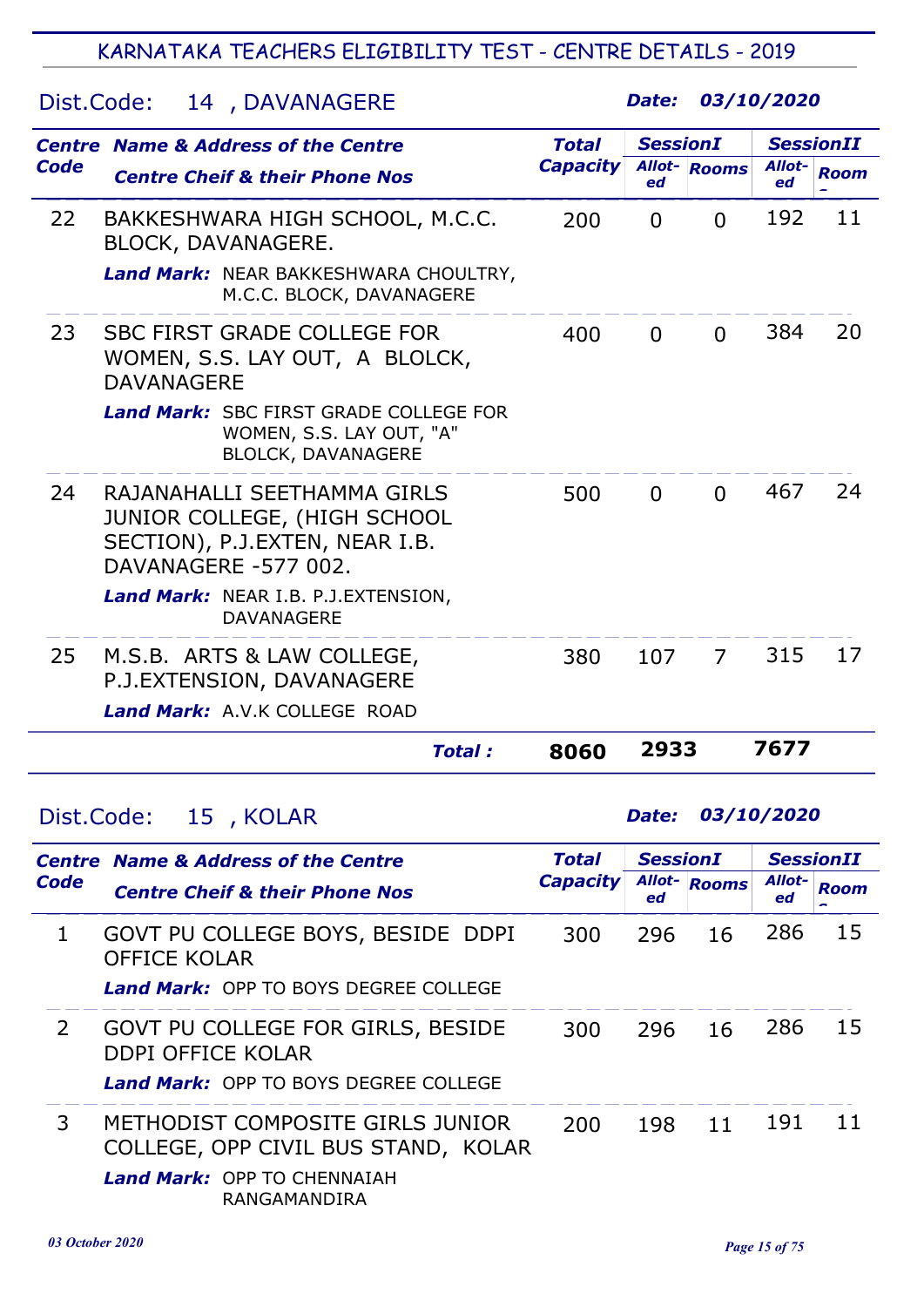#### Dist.Code: 15 , KOLAR

|                | <b>Centre Name &amp; Address of the Centre</b>                                                                           | <b>Total</b>    | <b>SessionI</b> |                     | <b>SessionII</b> |             |
|----------------|--------------------------------------------------------------------------------------------------------------------------|-----------------|-----------------|---------------------|------------------|-------------|
| <b>Code</b>    | <b>Centre Cheif &amp; their Phone Nos</b>                                                                                | <b>Capacity</b> | ed              | <b>Allot-</b> Rooms | Allot-<br>ed     | <b>Room</b> |
| 4              | CHINMAYA VIDYALAYA,<br>PETECHAMANHALLI EXTENSION KOLAR<br><b>Land Mark: TEKAL ROAD</b>                                   | 400             | 395             | 21                  | 381              | 20          |
| 5              | ST ANNES HIGH SCHOOL, M.B.ROAD,<br><b>KOLAR</b><br>Land Mark: KOLAR- BENGALURU BY-PASS                                   | 250             | 247             | 13                  | 238              | 12          |
| 6              | AL AMEEN URDU HIGH SCHOOL, NEAR<br><b>CLOCK TOWER, KOLAR</b><br><b>Land Mark: KOLAR- BENGALURUROAD</b>                   | 200             | 199             | 11                  | 191              | 11          |
| $\overline{7}$ | SUBHASH HIGH SCHOOL,<br>KARANJIKATTE, KOLAR<br><b>Land Mark: NEAR KSRTC BUS STAND</b>                                    | 200             | 193             | 11                  | 191              | 11          |
| 8              | NEW GOVT PU COLLEGE, ANTARAGANGE<br>ROAD, NEAR STADIUM, KOLAR<br>Land Mark: NEAR VISHVESHWARAIAH<br><b>STADIUM</b>       | 200             | $\Omega$        | $\Omega$            | 191              | 11          |
| 9              | AL AMEEN DR. MUMTAJ KHAN ENG<br>MEDIUM HIGH SCHOOL, NEAR CLOCK<br>TOWER, KOLAR<br>Land Mark: NEAR AL-AMEEN HIGH SCHOOL   | 200             | $\Omega$        | $\Omega$            | 191              | 11          |
| 10             | SAINIK PUBLIC SCHOOL, KHB COLONY<br>HAROHALLI, KOLAR<br>Land Mark: BESIDE SAINIK PUBLIC SCHOOL                           | 250             | 0               | 0                   | 238              | 13          |
| 11             | SUGUNA INTERNATIONAL SCHOOL,<br>TAMAKA, KOLAR<br>Land Mark: NEAR DEEPTI MAHAL, TAMAKA                                    | 350             | $\Omega$        | $\overline{0}$      | 333              | 18          |
| 12             | R.V. INTERNATIONAL SCHOOL,<br><b>BANGALORE-CHENNAI HIGHWAY</b><br><b>BESIDE YAMAHA SHOW ROOM</b><br><b>Land Mark: --</b> | 350             | $\overline{0}$  | $\overline{0}$      | 333              | 18          |
| 13             | MAHILA SAMAJA HIGH SCHOOL,<br>OPPOSITE TO SNR HOSPITAL, KOLAR<br>Land Mark: NEAR I.B OPP S N R HOSPITAL                  | 400             | $\Omega$        | $\overline{0}$      | 373              | 20          |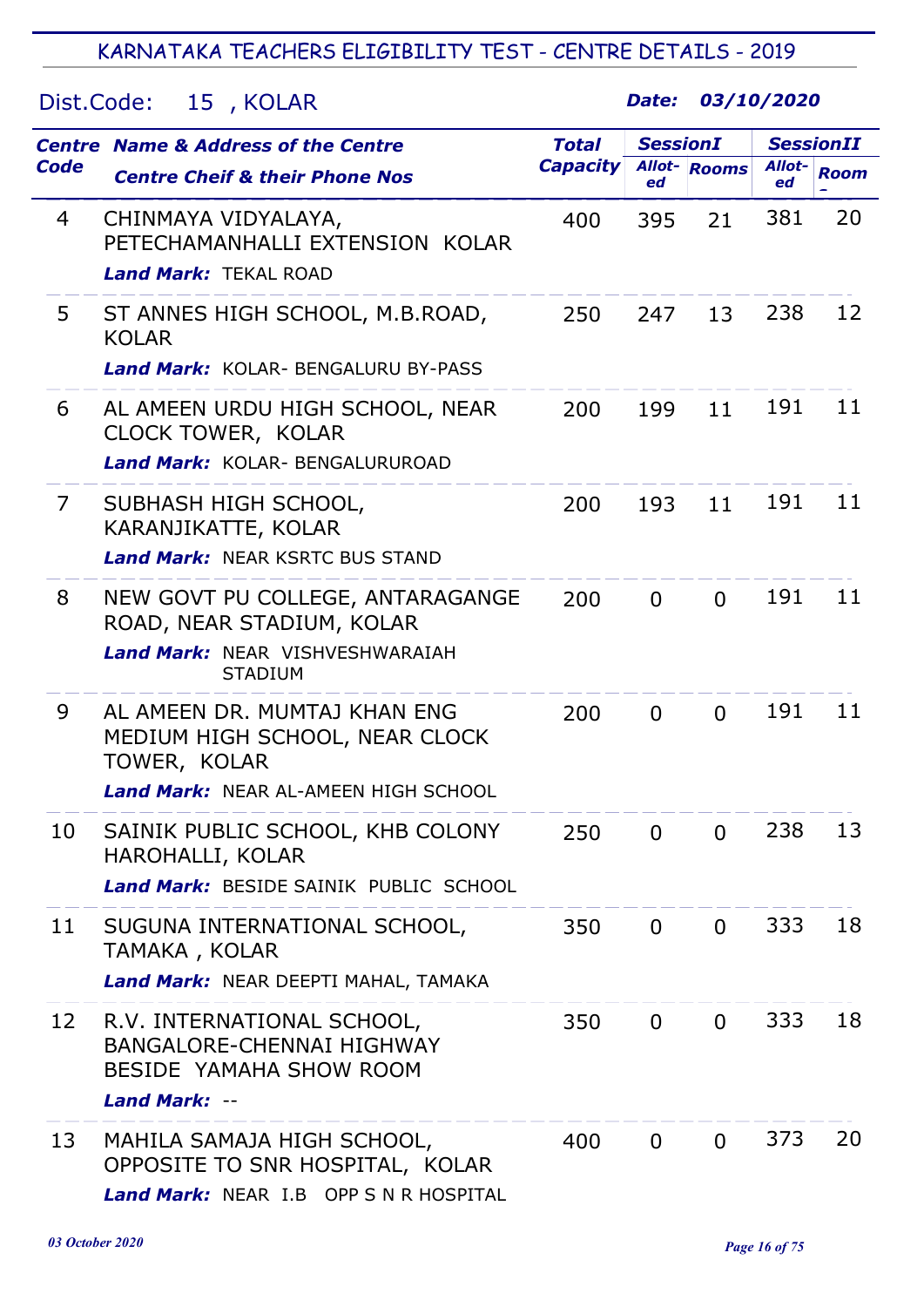|                | Dist.Code:<br>15, KOLAR                                                                                                                               |                                 | Date:           |                     | 03/10/2020       |             |                  |
|----------------|-------------------------------------------------------------------------------------------------------------------------------------------------------|---------------------------------|-----------------|---------------------|------------------|-------------|------------------|
|                | <b>Centre Name &amp; Address of the Centre</b>                                                                                                        | <b>SessionI</b><br><b>Total</b> |                 |                     |                  |             | <b>SessionII</b> |
| Code           | <b>Centre Cheif &amp; their Phone Nos</b>                                                                                                             | <b>Capacity</b>                 | ed              | <b>Allot-</b> Rooms | Allot-<br>ed     | <b>Room</b> |                  |
| 14             | <b>BMS HIGH SCHOOL, KOLAR</b>                                                                                                                         | 200                             | 93              | 6                   | 190              | 11          |                  |
|                | <b>Land Mark: NEAR CIVIL BUS STAND</b>                                                                                                                |                                 |                 |                     |                  |             |                  |
|                | <b>Total:</b>                                                                                                                                         | 3800                            | 1917            |                     | 3613             |             |                  |
|                | Dist.Code: 16, SHIVAMOGGA                                                                                                                             |                                 | Date:           |                     | 03/10/2020       |             |                  |
|                | <b>Centre Name &amp; Address of the Centre</b>                                                                                                        | <b>Total</b>                    | <b>SessionI</b> |                     | <b>SessionII</b> |             |                  |
| Code           | <b>Centre Cheif &amp; their Phone Nos</b>                                                                                                             | <b>Capacity</b>                 | ed              | <b>Allot-</b> Rooms | Allot-<br>ed     | <b>Room</b> |                  |
| 1              | KARNATAKA PUBLIC SCHOOL (HIGH<br>SCHOOL SECTION), NEAR MEENAKSHI<br>BHAVAN, B.H ROAD. SHIVAMOGGA-<br>577201                                           | 360                             | 332             | 18                  | 353              | 19          |                  |
|                | <b>Land Mark: --</b>                                                                                                                                  |                                 |                 |                     |                  |             |                  |
| $\overline{2}$ | KASTURBA GIRLS PRE UNIVERSITY<br>COLLEGE (HIGH SCHOOL SECTION),<br>NEAR GOPI CIRCLE, SHIVAMOGGA-<br>577201<br><b>Land Mark:</b> NEAR AMBEDKAR BHAVANA | 280                             | 259             | 14                  | 275              | 15          |                  |
| 3              | MARY IMMACULATE GIRLS HIGH<br>SCHOOL, B.H.ROAD, SHIVAMOGGA<br><b>Land Mark: SACRED HEART CHURCH</b><br><b>COMPOUND</b>                                | 360                             | 332             | 18                  | 353              | 19          |                  |
| 4              | NATIONAL PRE-UNIVERSITY<br>COLLEGE(HIGH SCHOOL SECTION),<br>BALARAJA URS ROAD, SHIVAMOGGA-<br>577201<br><b>Land Mark: OPPOSITE TO DISTRICT COURT</b>  | 200                             | 185             | 10                  | 196              | 11          |                  |
| 5              | PRIYADARSHINI ENGLISH HIGH<br>SCHOOL, SHIVAPPA NAYAKA LAYOUT,<br>KALLAHALLI, SHIVAMOGGA-577204<br>Land Mark: KASHIPURA LAST BUS STOP                  | 200                             | 185             | 10                  | 196              | 11          |                  |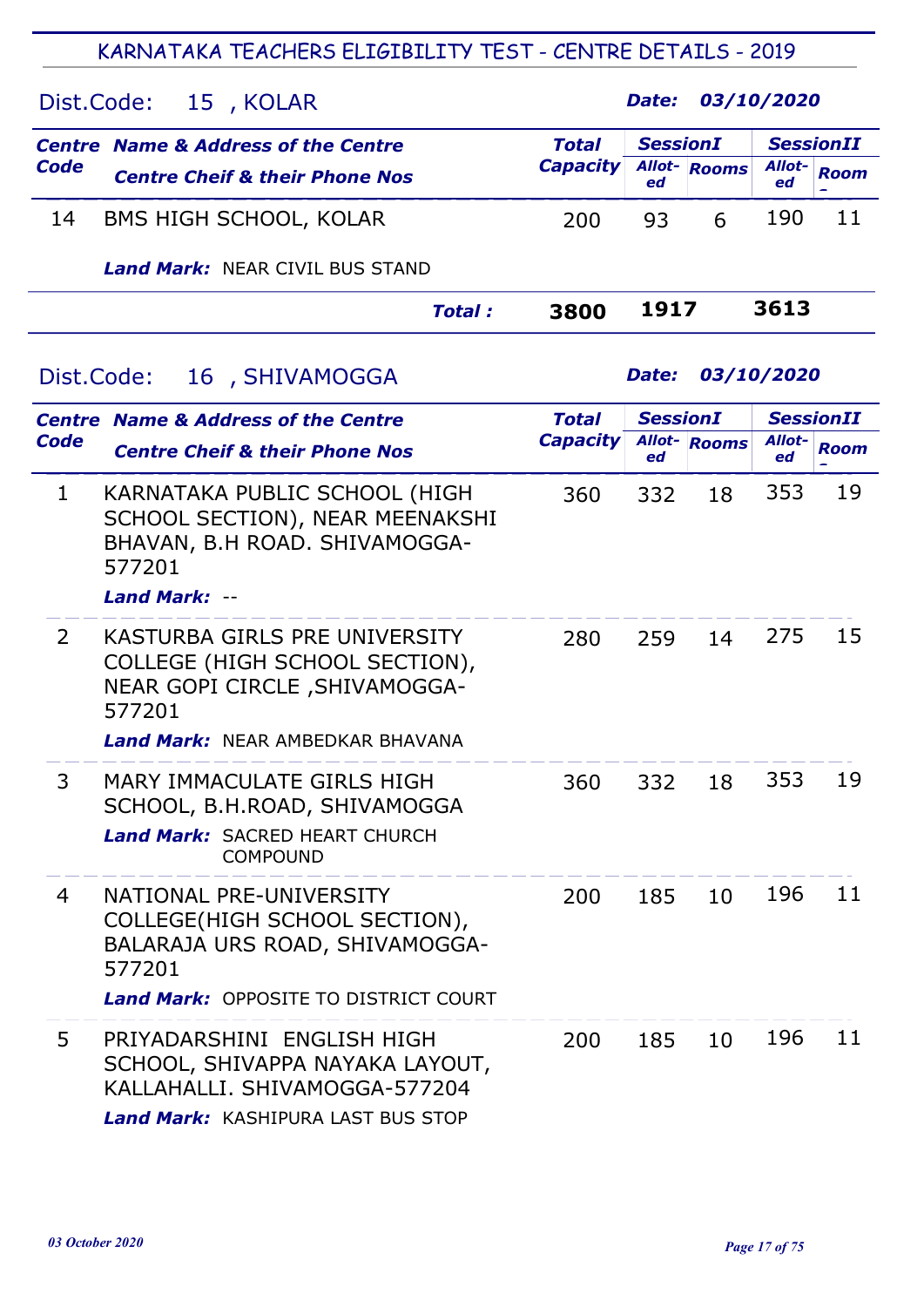| Dist.Code:     | 16, SHIVAMOGGA                                                                                                                                           |                                 | Date:                 | 03/10/2020          |              |                                 |
|----------------|----------------------------------------------------------------------------------------------------------------------------------------------------------|---------------------------------|-----------------------|---------------------|--------------|---------------------------------|
| Code           | <b>Centre Name &amp; Address of the Centre</b><br><b>Centre Cheif &amp; their Phone Nos</b>                                                              | <b>Total</b><br><b>Capacity</b> | <b>SessionI</b><br>ed | <b>Allot-</b> Rooms | Allot-<br>ed | <b>SessionII</b><br><b>Room</b> |
| 6              | LOYOLA ENGLISH HIGH SCHOOL,<br>SACRED HEART CHURCH PREMISES,<br>B.H.ROAD, SHIVAMOGGA.<br><b>Land Mark:</b> BEHIND SACRED HEART CHURCH<br><b>B.H.ROAD</b> | 240                             | 222                   | 12                  | 235          | 13                              |
| $\overline{7}$ | SRI.ADICHUNCHANAGIRI COMPOSITE<br>ENGLISH HIGH SCHOOL,<br>SHARAVATHINAGAR, KUVEMPU ROAD,<br><b>SHIVAMOGGA</b><br><b>Land Mark: --</b>                    | 400                             | 369                   | 20                  | 392          | 21                              |
| 8              | SAINT PAULS HIGH SCHOOL,<br>OPP.PRAGATHI GRAMINA BANK,<br>SAVALANGA ROAD, SHIVAMOGGA-577201<br><b>Land Mark: --</b>                                      | 200                             | 181                   | 10                  | 196          | 11                              |
| 9              | VASAVI PUBLIC SCHOOL, KOTE ROAD<br>SHIVAMOGA-577202<br>Land Mark: OPPOSITE TO LIC OFFICE KOTE<br><b>ROAD</b>                                             | 300                             | $\overline{0}$        | $\overline{0}$      | 294          | 16                              |
| 10             | SRI.MAHAVEER VIDYALAYA, KOTE<br>ROAD, NEAR ANJANEYA TEMPLE,<br>SHIVAMOGGA-577202<br>Land Mark: --                                                        | 280                             | $\mathbf 0$           | $\overline{0}$      | 275          | 15                              |
| 11             | BASAVESHWARA HIGH SCHOOL, NEAR<br>SHIVAPPA NAYAKA CIRCAL, VEERSHAIVA<br>KALLYANA MANDIRA ROAD,<br>SHIVAMOGGA-577201<br>Land Mark: --                     | 280                             | $\Omega$              | $\overline{0}$      | 275          | 15                              |
| 12             | D.V.S COMPOSIT PU COLLEGE (HIGH<br>CHOOL SECTION), NEAR GANDHI PARK,<br>SHIVAMOGGA-577201<br><b>Land Mark: --</b>                                        | 300                             | $\Omega$              | $\Omega$            | 294          | 16                              |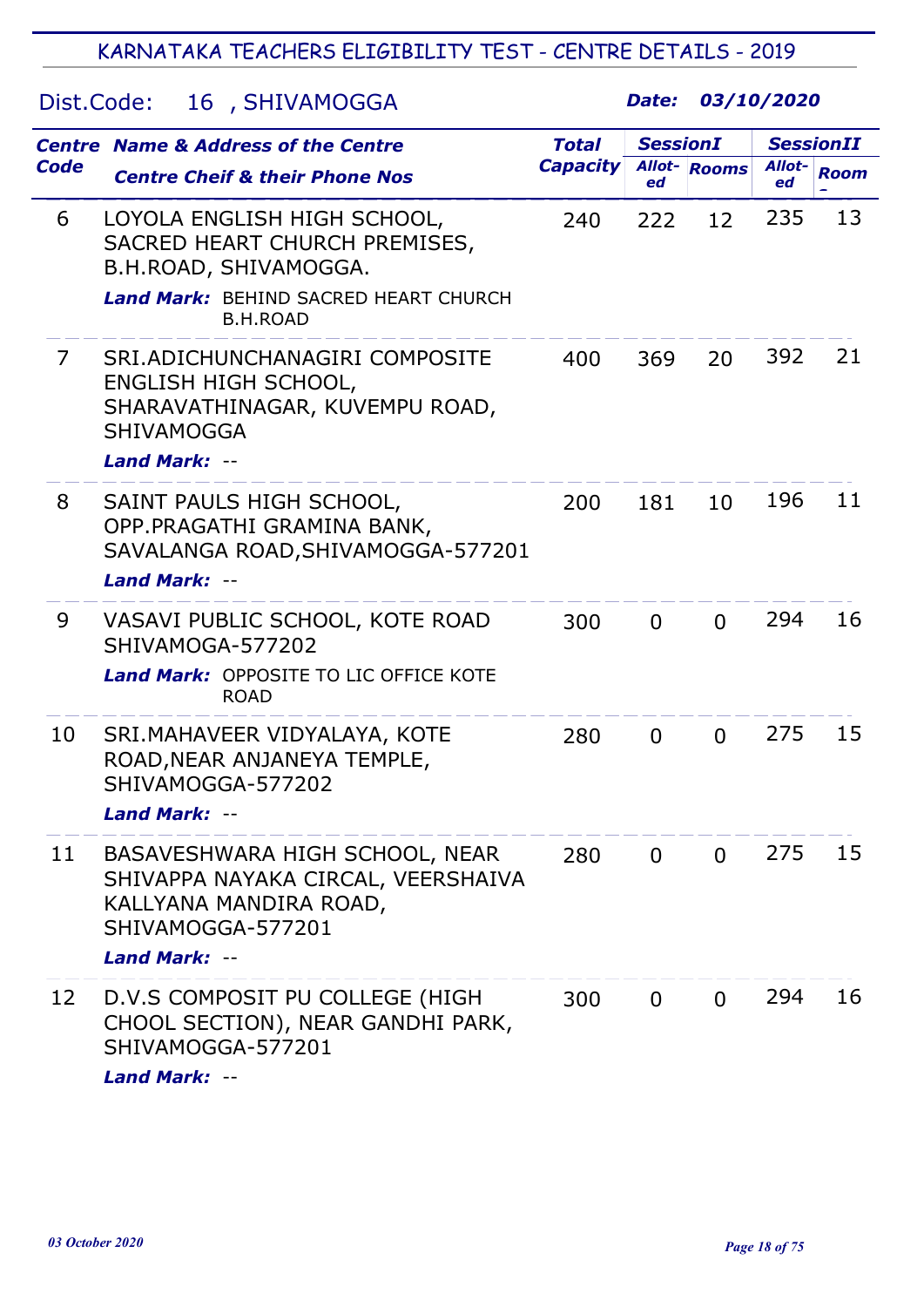|      | <b>Centre Name &amp; Address of the Centre</b>                                                                                                                      | <b>Total</b>    | <b>SessionI</b> |                     | <b>SessionII</b> |             |
|------|---------------------------------------------------------------------------------------------------------------------------------------------------------------------|-----------------|-----------------|---------------------|------------------|-------------|
| Code | <b>Centre Cheif &amp; their Phone Nos</b>                                                                                                                           | <b>Capacity</b> | ed              | <b>Allot-</b> Rooms | Allot-<br>ed     | <b>Room</b> |
| 13   | JAYAPRAKASH NARAYAN PU COLLEGE<br>(HIGH SCHOOL SECTION), MAHAKAVI<br>KALIDASA ROAD, SHIVAMOGGA-577202<br><b>Land Mark: BESIDE MANJUNATHA TALKIES</b><br>M.K.K ROAD. | 200             | $\Omega$        | $\overline{0}$      | 196              | 11          |
| 14   | AZAD GIRLS HIGH SCHOOL,<br>M.K.K.ROAD, NEAR MANJUNATH<br>TALKIES, SHIVAMOGGA.<br><b>Land Mark: --</b>                                                               | 200             | $\overline{0}$  | $\overline{0}$      | 196              | 11          |
| 15   | SRI.RAMAKRISHNA VIDYA NIKETANA,<br>GOPALA GOWDA EXTENSION, F BLOCK,<br>SHIVAMOGGA.<br><b>Land Mark: NEAR GOPALA LOST BUS STOP</b>                                   | 240             | $\Omega$        | $\overline{0}$      | 235              | 13          |
| 16   | SWAMY VIVEKANANDA ENGLISH HIGH<br>SCHOOL, RAVINDRANAGAR, 4TH<br>CROSS, GANAPATHY TEMPLE ROAD,<br><b>SHIVAMOGGA</b><br><b>Land Mark: NEAR NIRMALA NURSING HOME</b>   | 300             | $\Omega$        | $\overline{0}$      | 294              | 16          |
| 17   | OXFORD ENGLISH HIGH SCHOOL,<br>BASAVESHWARA NAGAR, NEAR PARK<br>, 3RD CROSS, SHIVAMOGGA<br><b>Land Mark: OPP RAILWAY TRACK</b>                                      | 200             | $\Omega$        | $\overline{0}$      | 196              | 11          |
| 18   | AL-MAHMOOD HIGH SCHOOL, R.M.L<br>NAGAR, SHIVAMOGGA-5772020<br>Land Mark: OPP.KANAKA VIDY SAMSTE, R.M.L<br><b>NAGARA</b>                                             | 200             | $\Omega$        | $\mathbf{0}$        | 196              | 11          |
| 19   | GOVERNMENT GIRLS PU COLLEGE(HIGH<br>SCHOOL SECTION), B.H.ROAD, BESIDE<br>KARNATAKA SANGH, SHIVAMOGGA.<br><b>Land Mark: --</b>                                       | 200             | $\overline{0}$  | $\Omega$            | 196              | 11          |
| 20   | KASTURBA GIRLS PRE-UNIV.COLLEGE,<br>P.B.NO.15.SHIVAMOGGA<br><b>Land Mark: NEAR GANDHI PARK BSNL</b><br><b>OPPOSITE</b>                                              | 560             | $\Omega$        | $\Omega$            | 542              | 28          |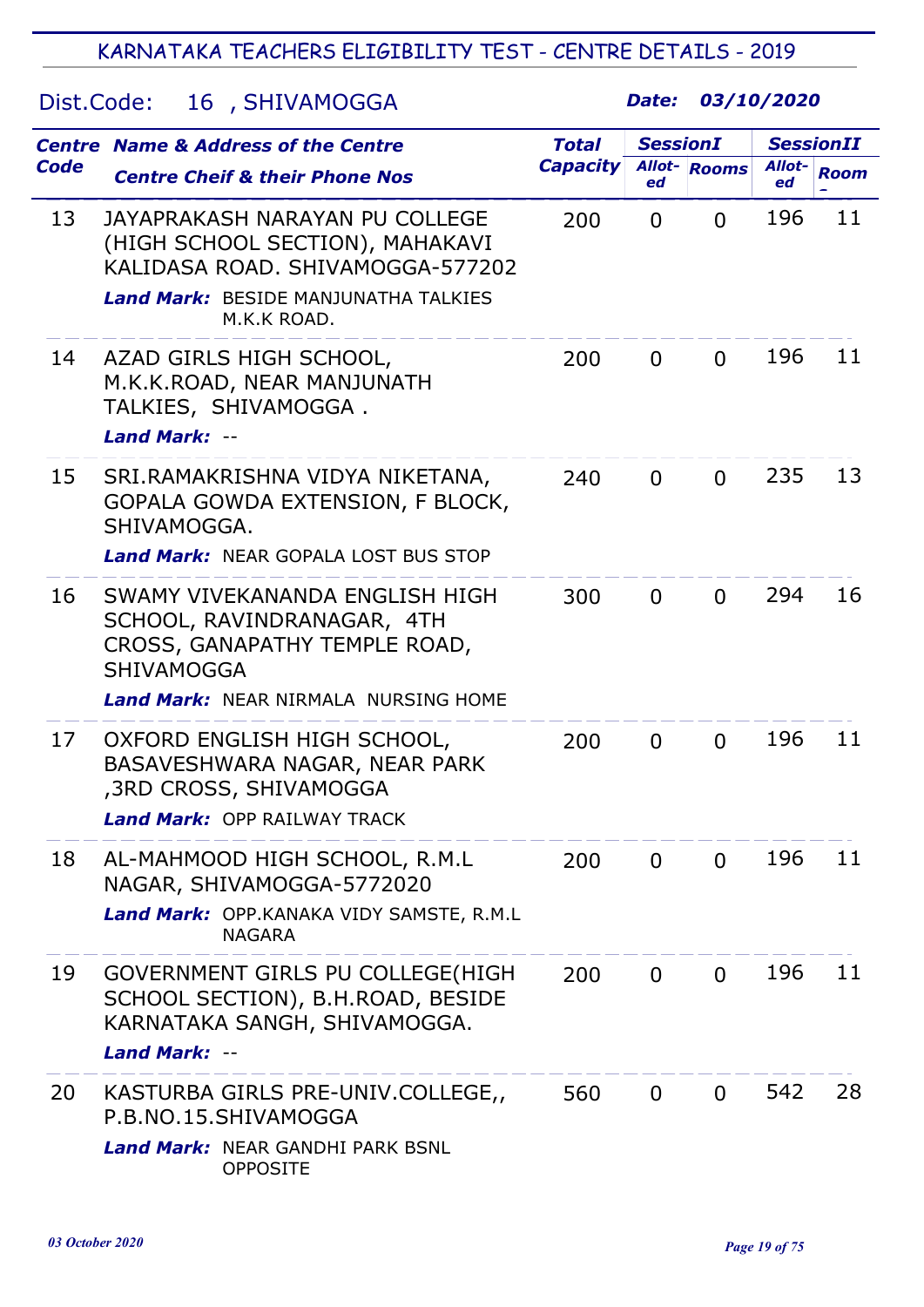| Dist.Code:     | 16, SHIVAMOGGA                                                                                                                       |                 | Date:           |                     | 03/10/2020   |                  |
|----------------|--------------------------------------------------------------------------------------------------------------------------------------|-----------------|-----------------|---------------------|--------------|------------------|
|                | <b>Centre Name &amp; Address of the Centre</b>                                                                                       | <b>Total</b>    | <b>SessionI</b> |                     |              | <b>SessionII</b> |
| Code           | <b>Centre Cheif &amp; their Phone Nos</b>                                                                                            | <b>Capacity</b> | ed              | <b>Allot-</b> Rooms | Allot-<br>ed | <b>Room</b>      |
| 21             | NATIONAL LAW COLLEGE, NEAR<br>KUVEMPU RANGAMANDIR, SHIVAMOGGA<br><b>Land Mark: --</b>                                                | 315             | 133             | 8                   | 311          | 17               |
|                | <b>Total:</b>                                                                                                                        | 5815            | 2198            |                     | 5696         |                  |
| Dist.Code:     | 17, TUMAKURU                                                                                                                         |                 | Date:           |                     | 03/10/2020   |                  |
|                | <b>Centre Name &amp; Address of the Centre</b>                                                                                       | <b>Total</b>    | <b>SessionI</b> |                     |              | <b>SessionII</b> |
| Code           | <b>Centre Cheif &amp; their Phone Nos</b>                                                                                            | <b>Capacity</b> | ed              | Allot-Rooms         | Allot-<br>ed | <b>Room</b>      |
| $\mathbf{1}$   | EMPRESS KARNATAKA PUBLIC SCHOOL<br>(HIGH SCHOOL), TUMKUR<br><b>Land Mark: NEAR TOWN HALL CIRCLE</b>                                  | 300             | 284             | 15                  | 300          | 16               |
| $\overline{2}$ | EMPRESS KARNATAKA PUBLIC SCHOOL,<br>TUMKUR<br><b>Land Mark: NEAR TOWN HALL CIRCLE</b>                                                | 300             | 284             | 15                  | 300          | 16               |
| 3              | BASAVESHWARA ENGLISH MEDIUM<br>HIGH SCHOOL, B.H.ROAD, TUMKUR<br>Land Mark: NEAR SIDDAGANGA HOSPITAL,<br><b>B.H.ROAD</b>              | 300             | 284             | 15                  | 300          | 16               |
| 4              | CHETHANA VIDYAMANDIRA,, BATAWADI,<br><b>TUMKUR</b><br>Land Mark: OPP.GIRIYAS, B.H.ROAD,<br><b>BATAWADI</b>                           | 300             | 284             | 15                  | 300          | 16               |
| 5              | GOVT HIGH SCHOOL, NEAR BUS STOP,<br>KYATHSANDRA, TUMAKUR<br><b>Land Mark: --</b>                                                     | 200             | 190             | 11                  | 200          | 11               |
| 6              | GOVT JUNIOR COLLEGE, B.H.ROAD,<br><b>TUMKUR</b><br><b>Land Mark:</b> GOVT JUNIOR COLLEGE FIELD,<br>NEAR BHADRAMMA CHOULTARY          | 300             | 284             | 15                  | 300          | 16               |
| 7              | GOVT JUNIOR COLLEGE (HIGH SCHOOL<br>SECTION),, B.H.ROAD, TUMKUR<br>Land Mark: GOVT JUNIOR COLLEGE FIELD,<br>NEAR BHADRAMMA CHOULTARY | 200             | 190             | 11                  | 200          | 11               |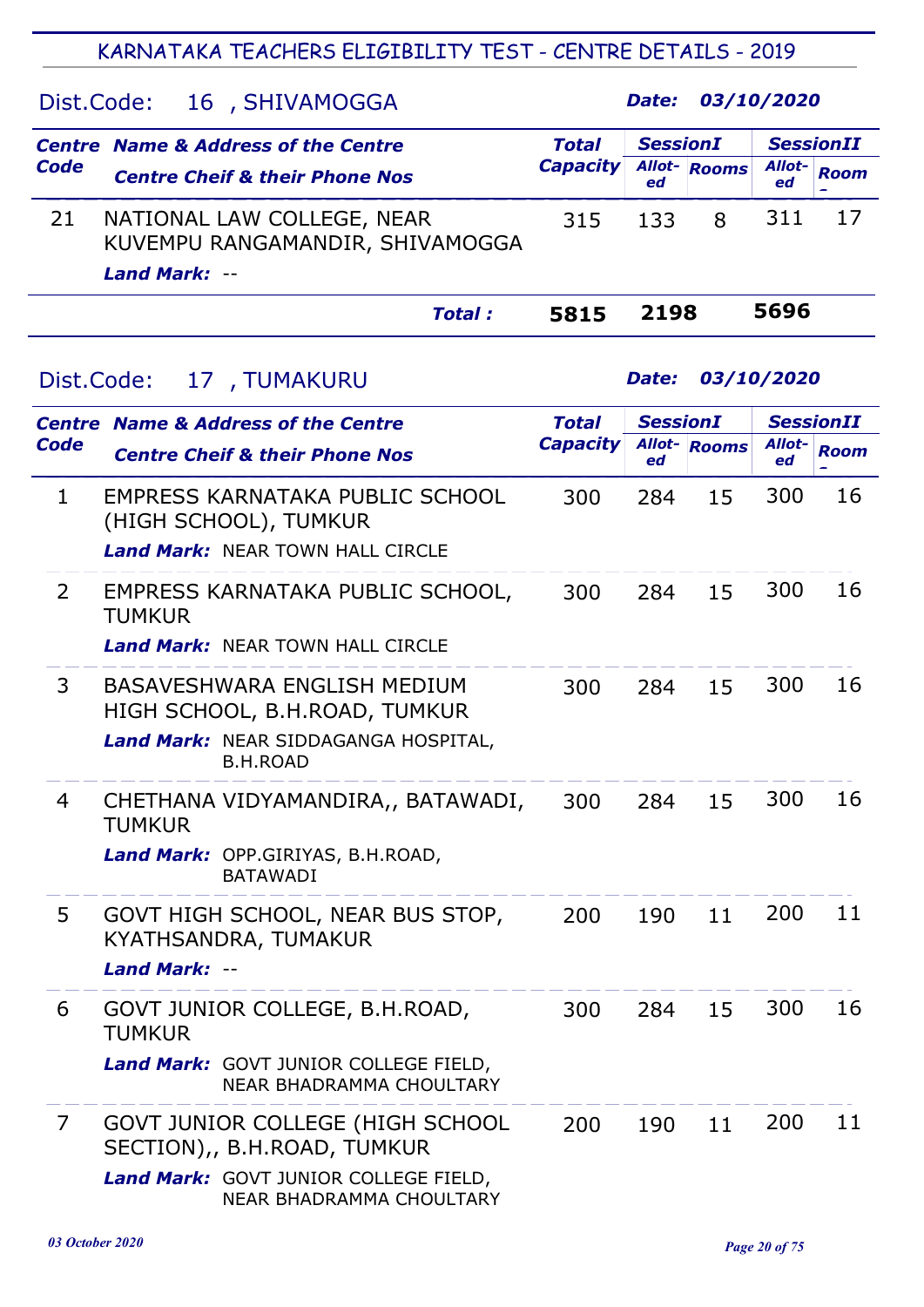## Dist.Code: 17 , TUMAKURU

|             | <b>Centre Name &amp; Address of the Centre</b>                                                             | <b>Total</b>    | <b>SessionI</b> |                     | <b>SessionII</b> |             |
|-------------|------------------------------------------------------------------------------------------------------------|-----------------|-----------------|---------------------|------------------|-------------|
| <b>Code</b> | <b>Centre Cheif &amp; their Phone Nos</b>                                                                  | <b>Capacity</b> | ed              | <b>Allot-</b> Rooms | Allot-<br>ed     | <b>Room</b> |
| 8           | ARYAN HIGH SCHOOL, B.H.ROAD,<br><b>TUMKUR</b>                                                              | 260             | 246             | 14                  | 260              | 14          |
|             | Land Mark: NEAR CALTEX CIRCLE, W/O<br><b>HOSPITAL</b>                                                      |                 |                 |                     |                  |             |
| 9           | SOMESHWARA GIRLS HIGH SCHOOL,<br>VIJAYANAGAR, TUMKUR<br><b>Land Mark: NEXT TO UPPARAHALLI FLY OVER</b>     | 300             | 284             | 15                  | 300              | 15          |
| 10          | SIDDAGANGA ELEMENTARY SCHOOL,<br><b>B.H.ROAD, TUMKUR</b><br><b>Land Mark: LEFT TO PRAJAPRAGATHI OFFICE</b> | 260             | 242             | 13                  | 260              | 14          |
| 11          | SIDDAGANGA HIGH SCHOOL, B.H.ROAD,<br><b>TUMKUR</b>                                                         | 320             | $\Omega$        | $\Omega$            | 320              | 17          |
|             | Land Mark: OPP. SIDDAGANGA HOSPITAL,<br><b>B.H.ROAD, TUMKUR</b>                                            |                 |                 |                     |                  |             |
| 12          | ST. MARY S HIGH SCHOOL, TUMKUR                                                                             | 300             | $\Omega$        | $\Omega$            | 300              | 16          |
|             | Land Mark: NEAR TOWN HALL CIRCLE,<br><b>GANDHINAGAR</b>                                                    |                 |                 |                     |                  |             |
| 13          | SIDDAGANGA B.ED. COLLEGE,<br><b>B.H.ROAD, TUMKUR</b>                                                       | 160             | $\Omega$        | $\Omega$            | 160              | 9           |
|             | Land Mark: OPP.SIDDAGANGA HOSPITAL                                                                         |                 |                 |                     |                  |             |
| 14          | BAPUJI HIGH SCHOOL, HORAPET,<br><b>TUMKUR</b>                                                              | 240             | $\overline{0}$  | $\overline{0}$      | 240              | 13          |
|             | <b>Land Mark: OPP.LURDU MATHA CHURCH</b>                                                                   |                 |                 |                     |                  |             |
| 15          | BHARAT MATHA HIGH SCHOOL, B H<br>ROAD, TUMKUR                                                              | 240             | $\overline{0}$  | $\overline{0}$      | 240              | 13          |
|             | <b>Land Mark: OPP.SUDHA TEA HOUSE</b>                                                                      |                 |                 |                     |                  |             |
| 16          | CHETHANA VIDYAMANDIRA, HORAPET,<br><b>TUMKUR</b>                                                           | 300             | $\overline{0}$  | $\overline{0}$      | 300              | 16          |
|             | Land Mark: NEAR KEB COMMUNITY HALL,<br><b>AMANIKERE ROAD</b>                                               |                 |                 |                     |                  |             |
| 17          | RENUKA VIDYA PEETA HIGH SCHOOL,<br><b>NEAR BUS STAND, TUMKUR</b><br>Land Mark: OPP PRIVATE BUS STOP        | 300             | $\Omega$        | $\overline{0}$      | 300              | 16          |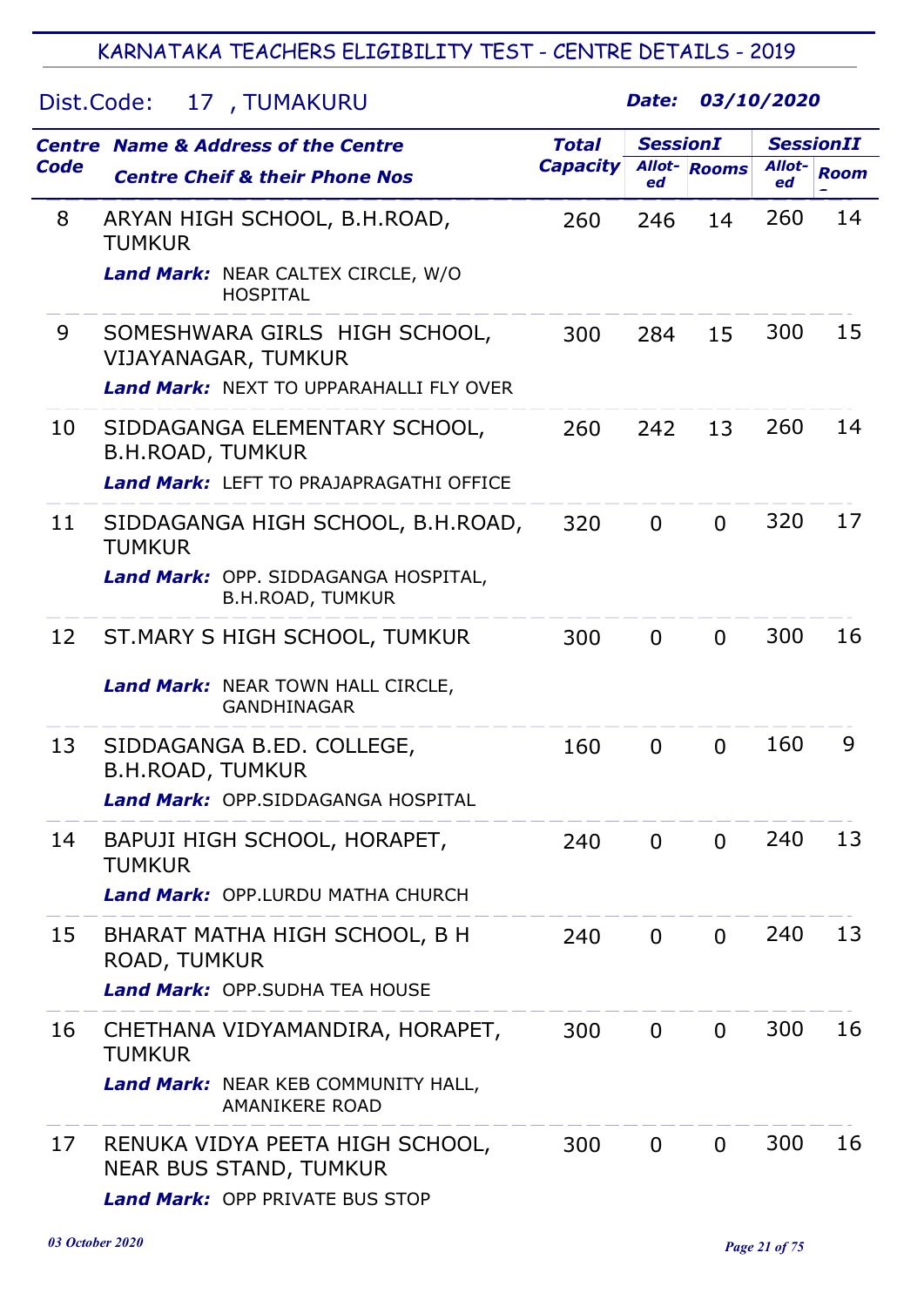#### Dist.Code: 17 , TUMAKURU

|            | <b>Centre Name &amp; Address of the Centre</b>                                                                 | Total           | <b>SessionI</b> |                     |              | <b>SessionII</b> |
|------------|----------------------------------------------------------------------------------------------------------------|-----------------|-----------------|---------------------|--------------|------------------|
| Code       | <b>Centre Cheif &amp; their Phone Nos</b>                                                                      | <b>Capacity</b> | ed              | <b>Allot-</b> Rooms | Allot-<br>ed | <b>Room</b>      |
| 18         | VIDYA P U COLLEGE, NEAR AKKA TANGI<br>LAKE, DEVARAYAPATTANA, NEW<br><b>EXTENSION, TUMAKUR</b><br>Land Mark: -- | 300             | 0               | $\Omega$            | 286          | 16               |
|            |                                                                                                                |                 |                 |                     |              |                  |
| 19         | SRI UMAPRAGATHI HIGH SCHOOL,<br>MYDALA ROAD, KYATHASANDRA                                                      |                 | 130             | 8                   | 266          | 14               |
|            | Land Mark: --                                                                                                  |                 |                 |                     |              |                  |
|            | <b>Total:</b>                                                                                                  | 5180            | 2702            |                     | 5132         |                  |
| Dist.Code: | 18, CHIKKABALLAPUR                                                                                             |                 | Date:           |                     | 03/10/2020   |                  |
|            | <b>Centre Name &amp; Address of the Centre</b>                                                                 | Total           | <b>SessionI</b> |                     |              | <b>SessionII</b> |

| Code           | <b>Centre Cheif &amp; their Phone Nos</b>                                                                                                                      | <b>Capacity</b> | ed  | <b>Allot-</b> Rooms | Allot-<br>ed | <b>Room</b> |
|----------------|----------------------------------------------------------------------------------------------------------------------------------------------------------------|-----------------|-----|---------------------|--------------|-------------|
| $\mathbf{1}$   | SRI BALA GANGADHARANATHA SWAMI<br>HIGH SCHOOL,, AGALAGURKI VILLAGE,<br>CHIKKABALLAPUR-562101<br>Land Mark: AGALAGURKI VILLAGE ROAD,<br>CHIKKABALAPUR           | 240             | 210 | 12                  | 228          | 13          |
| $\overline{2}$ | SRI BALA GANGADHARANATHA SWAMI<br>PU COLLEGE, AGALAGURKI VILLAGE,<br>CHIKKABALLAPUR-562101<br>Land Mark: AGALAGURKI VILLAGE ROAD,<br><b>CHIKKABALAPUR</b>      | 240             | 210 | 12                  | 228          | 13          |
| 3              | SRI BALA GANGADHARANATHA SWAMI I<br>GRADE COLLEGE, AGALAGURKI VILLAGE,<br>CHIKKABALLAPUR-562101<br>Land Mark: AGALAGURKI VILLAGE ROAD,<br><b>CHIKKABALAPUR</b> | 240             | 210 | 12                  | 228          | 12          |
| $\overline{4}$ | GOVT JUNIOR COLLEGE, BB ROAD,<br>CHIKKABALLAPUR-562101<br><b>Land Mark: DDPI OFFICE PRIMESISS</b>                                                              | 240             | 210 | 12                  | 228          | 13          |
| 5              | GOVT HIGH SCHOOL, BB ROAD,<br>CHIKKABALLAPUR-562101<br><b>Land Mark: DDPI OFFICE PRIMESISS</b>                                                                 | 300             | 263 | 14                  | 285          | 16          |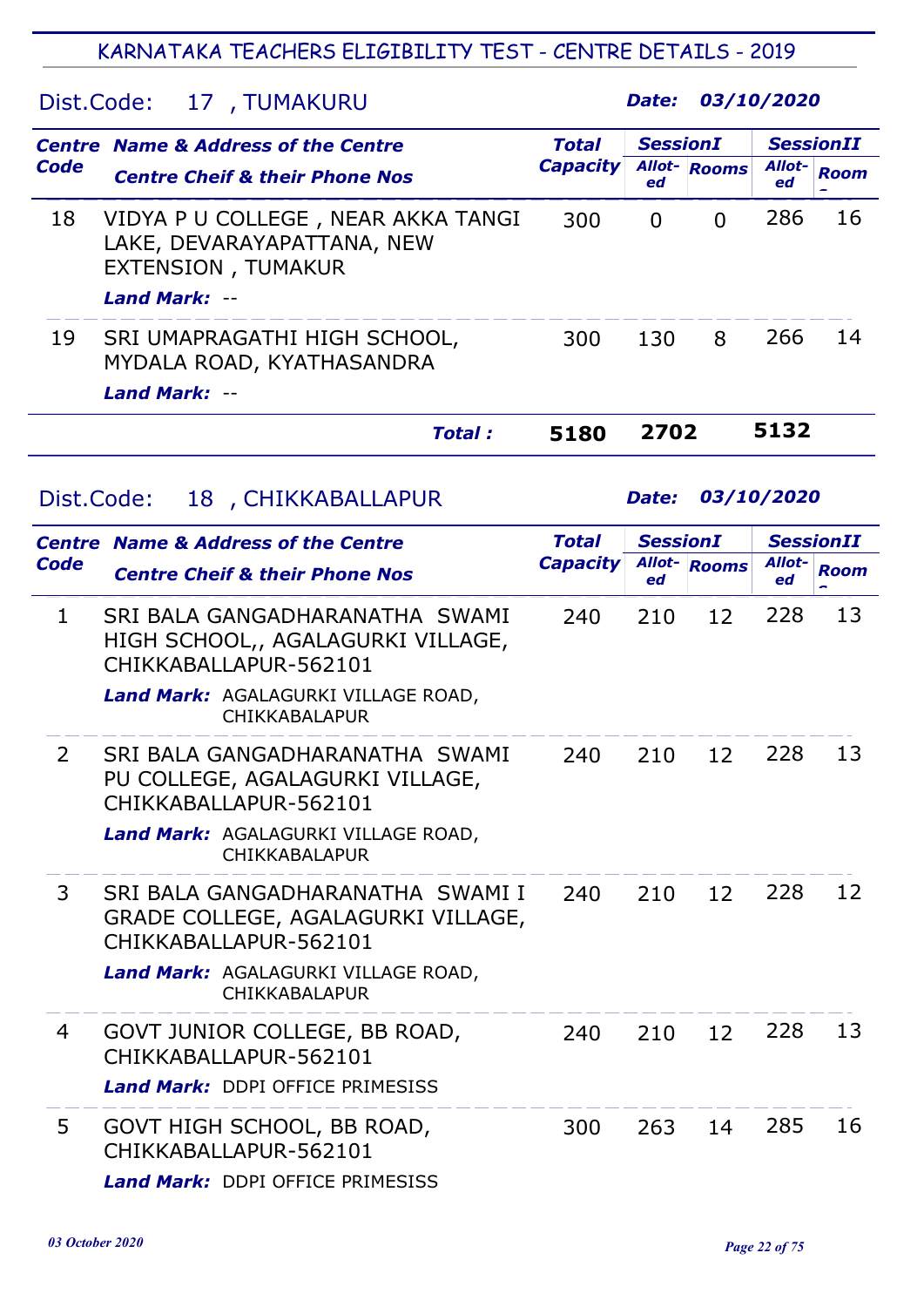# Dist.Code: 18 , CHIKKABALLAPUR

|                | <b>Centre Name &amp; Address of the Centre</b>                                                                                                                                   | <b>Total</b>    | <b>SessionI</b> |                     | <b>SessionII</b> |             |
|----------------|----------------------------------------------------------------------------------------------------------------------------------------------------------------------------------|-----------------|-----------------|---------------------|------------------|-------------|
| <b>Code</b>    | <b>Centre Cheif &amp; their Phone Nos</b>                                                                                                                                        | <b>Capacity</b> | ed              | <b>Allot-</b> Rooms | Allot-<br>ed     | <b>Room</b> |
| 6              | NEWTON GRAMMER SCHOOL, BEHIND<br><b>GOVT MUNCIPAL COLLEGE,</b><br>CHIKKABALLAPUR-562101<br><b>Land Mark: SADUMATT ROAD END</b>                                                   | 320             | 279             | 15                  | 303              | 16          |
| $\overline{7}$ | NEW HORIZAN ENGLISH SCHOOL, BB<br>ROAD, CHIKKABALAPUR-562101<br>Land Mark: BEHIND RELIANCE PETROL BANK,                                                                          | 240             | $\overline{0}$  | $\overline{0}$      | 228              | 13          |
| 8              | QUIET CORNER ENGLISH SCHOOL,<br>OPPOSITE COCOON MARKET,<br>CHIKKABALLAPUR-562101<br>Land Mark: --                                                                                | 240             | $\Omega$        | $\Omega$            | 228              | 13          |
| 9              | ST. JOSPEH CONVENT GIRLS HIGH<br>SCHOOL, SHIDLAGHATTA ROAD,<br>CHIKKABALLAPUR-562101<br><b>Land Mark: NEAR SHIDLAGHATTA CIRCLE</b>                                               | 240             | $\overline{0}$  | $\overline{0}$      | 228              | 13          |
| 10             | ST. JOSPEH PU COLLEGE,<br>SHIDLAGHATTA ROAD,<br>CHIKKABALLAPUR-562101<br><b>Land Mark: NEAR SHIDLAGHATTA CIRCLE</b>                                                              | 240             | $\overline{0}$  | $\Omega$            | 228              | 13          |
| 11             | SIR M. VISVESWARAIAH MEMORIAL<br>HIGH SCHOOL, SHIDLAGHATTA ROAD,<br>CHIKKABALLAPUR -562101<br>Land Mark: NEAR SHIDLAGHATTA CIRCLE,<br>NEXT TO ST JOSEPH CONVENT<br><b>SCHOOL</b> | 240             | $\Omega$        | $\Omega$            | 228              | 13          |
| 12             | PANCHAGIRI PRACTISING HIGH<br>SCHOOL,, BESIDE OLD GOVT HOSPITAL<br><b>ROAD</b><br><b>Land Mark: OPPOSITE TO C.S.I HOSPITAL</b><br>ROAD, CHIKKABALAPUR -562101-                   | 240             | $\Omega$        | $\Omega$            | 220              | 12          |
| 13             | SHANTINIKETAN P.U. COLLEGE,<br>BHARATHINAGAR, CHIKKABALLAPUR -<br>562 101<br>Land Mark: OPP.TO L.I.C. OFFICE, B.B.ROAD,<br>CHIKKABALLAPUR                                        | 200             | 78              | 5                   | 142              | 8           |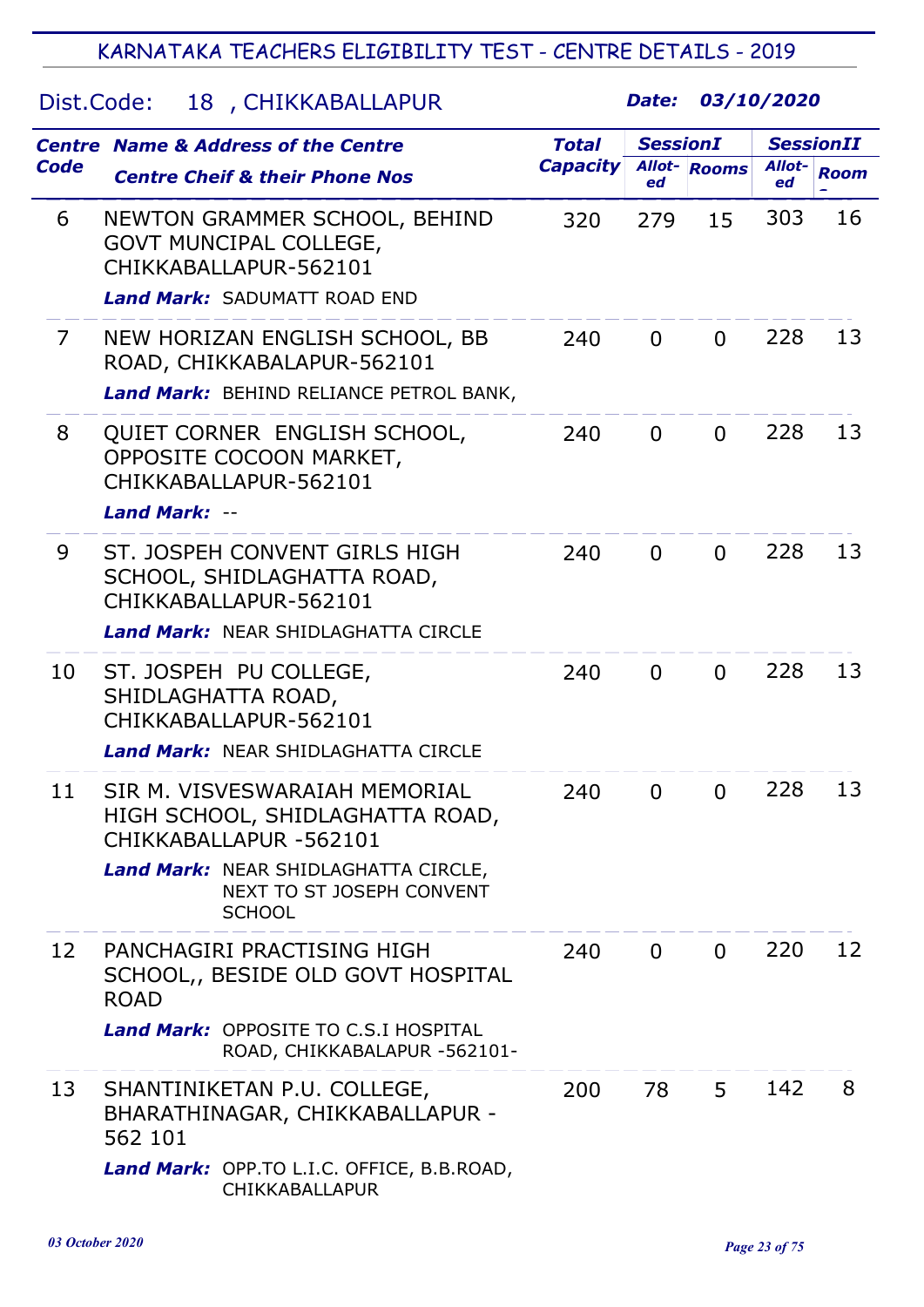## Dist.Code: 18 , CHIKKABALLAPUR

Date: 03/10/2020

| Code | <b>Centre Name &amp; Address of the Centre</b> |         | <b>Total</b>                 | <b>SessionI</b> |  | <b>SessionII</b> |                     |
|------|------------------------------------------------|---------|------------------------------|-----------------|--|------------------|---------------------|
|      | <b>Centre Cheif &amp; their Phone Nos</b>      |         | <b>Capacity Allot- Rooms</b> |                 |  | ed               | Allot- $\vert$ Room |
|      |                                                | Total : | 3220                         | 1460            |  | 3002             |                     |

## Dist.Code: 19 , MADHUGIRI

Date: 03/10/2020

| <b>Centre</b> | <b>Name &amp; Address of the Centre</b>                                                                           | <b>Total</b>    | <b>SessionI</b> |                     |              | <b>SessionII</b> |
|---------------|-------------------------------------------------------------------------------------------------------------------|-----------------|-----------------|---------------------|--------------|------------------|
| Code          | <b>Centre Cheif &amp; their Phone Nos</b>                                                                         | <b>Capacity</b> | ed              | <b>Allot-</b> Rooms | Allot-<br>ed | <b>Room</b>      |
| $\mathbf{1}$  | MAHATHMA GANDI MEMORIAL HIGH<br>SCHOOL,, MADHUGIRI<br>Land Mark: OPP MUNICIPLE OFFICE                             | 250             | 215             | 12                  | 213          | 12               |
| 2             | GOVERNMENT JUNIOR COLLEGE,<br><b>MADHUGIRI</b><br>Land Mark: NEAR RAJIV GANDHI STADIUM                            | 250             | 215             | 12                  | 213          | 12               |
| 3             | SRI SIDDARTHA RESIDENTIAL HIGH<br>SCHOOL,, MADHUGIRI<br><b>Land Mark: NEAR PAVAGADA GATE</b>                      | 300             | 246             | 15                  | 248          | 15               |
| 4             | JUPITER PUBLIC SCHOOL,, MADHUGIRI<br><b>Land Mark: NEAR RAGHAVENDRA NURSING</b><br><b>HOME</b>                    | 250             | $\Omega$        | $\Omega$            | 213          | 12               |
| 5             | CORDIAL SCHOOL RAGHAVENDRA<br>COLONY, MADHUGIRI, MADHUGIRI<br>Land Mark: NEAR SHANKAR MATT,<br>RAGHAVENDRA COLONY | 250             | $\Omega$        | $\Omega$            | 213          | 12               |
|               | <b>Total:</b>                                                                                                     | 1300            | 676             |                     | 1100         |                  |

## Dist.Code: 20 , BAGALAKOTE

| Code | <b>Centre Name &amp; Address of the Centre</b>                           | Total           | <b>SessionI</b> |             |              | <b>SessionII</b> |
|------|--------------------------------------------------------------------------|-----------------|-----------------|-------------|--------------|------------------|
|      | <b>Centre Cheif &amp; their Phone Nos</b>                                | <b>Capacity</b> | ed              | Allot-Rooms | Allot-<br>ed | <b>Room</b>      |
|      | <b>B.V.V.S ARTS &amp; SCIENCE DEGREE</b><br>COLLEGE, VIDYAGIRI, BAGALKOT | 400             | 365             | 19          | 388          | 20               |
|      | <b>Land Mark:</b> VIDYAGIRI NEAR MBA COLLEGE<br><b>BAGALKOT</b>          |                 |                 |             |              |                  |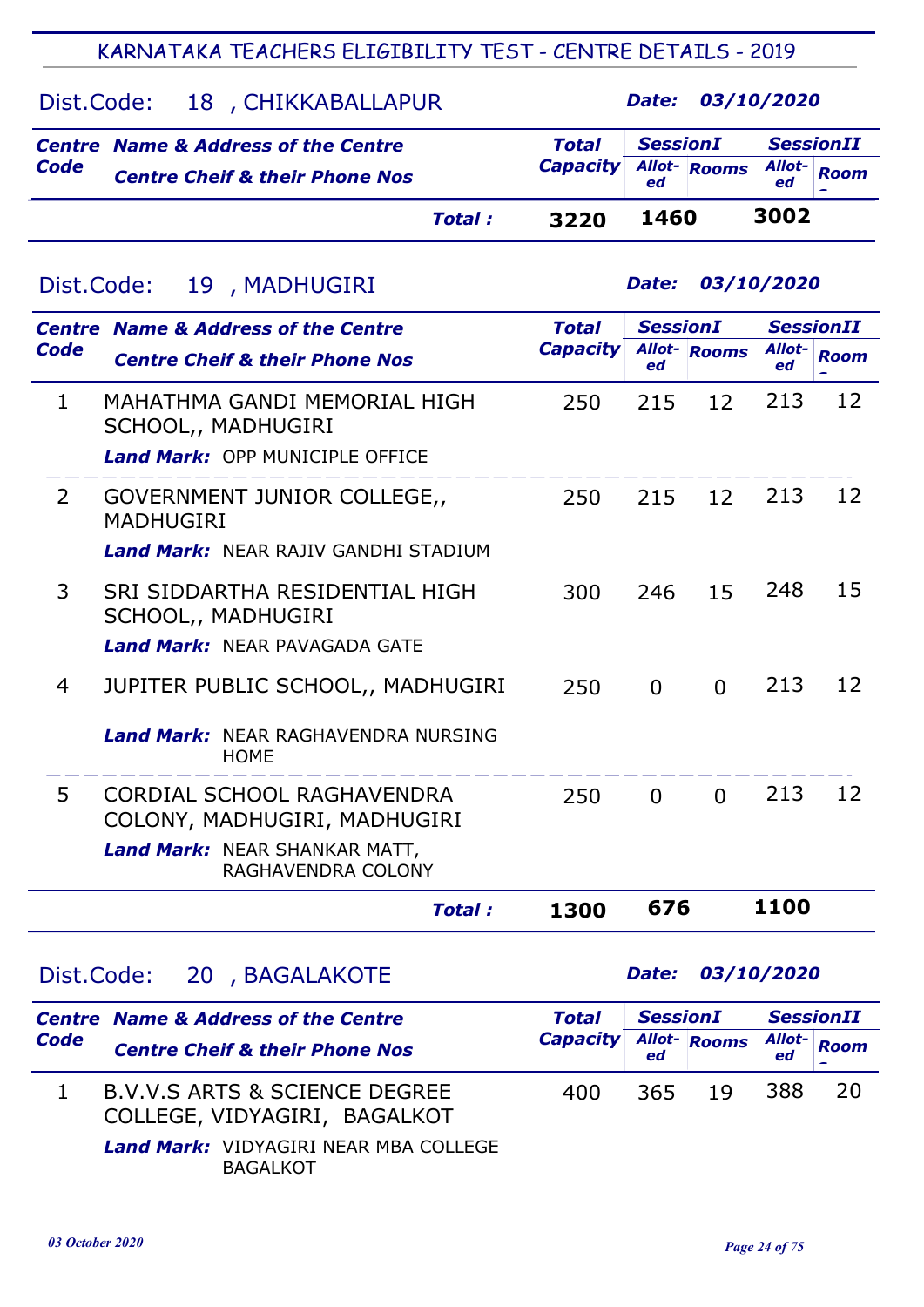# Dist.Code: 20 , BAGALAKOTE

|                | <b>Centre Name &amp; Address of the Centre</b>                            | <b>Total</b>    | <b>SessionI</b> |                     |              | <b>SessionII</b> |
|----------------|---------------------------------------------------------------------------|-----------------|-----------------|---------------------|--------------|------------------|
| <b>Code</b>    | <b>Centre Cheif &amp; their Phone Nos</b>                                 | <b>Capacity</b> | ed              | <b>Allot-</b> Rooms | Allot-<br>ed | <b>Room</b>      |
| $\overline{2}$ | B.V.V. SANGHA'S POLYTECHNIC,<br><b>BAGALKOT</b>                           | 500             | 456             | 24                  | 485          | 26               |
|                | <b>Land Mark: BASAVESHWAR COLLEGE CAMPUS</b><br><b>OLD BAGALKOT</b>       |                 |                 |                     |              |                  |
| 3              | BASAVESHWAR SCIENCE COLLEGE,<br><b>BAGALKOT</b>                           | 600             | 547             | 29                  | 582          | 30               |
|                | <b>Land Mark: BASAVESHWAR COLLEGE CAMPUS</b><br><b>OLD BAGALKOT</b>       |                 |                 |                     |              |                  |
| 4              | <b>BASAVESHWAR COMP PU COLLEGE</b><br>(HIGH SCHOOL), BAGALKOT             | 400             | 365             | 20                  | 388          | 21               |
|                | <b>Land Mark: BASAVESHWAR COLLEGE CAMPUS</b><br><b>OLD BAGALKOT</b>       |                 |                 |                     |              |                  |
| 5              | BASAVESHWAR B.ED. COLLEGE,<br><b>BAGALKOT</b>                             | 360             | 328             | 17                  | 349          | 18               |
|                | <b>Land Mark: BASAVESHWAR COLLEGE CAMPUS</b><br><b>OLD BAGALKOT</b>       |                 |                 |                     |              |                  |
| 6              | <b>B.V.V.S ARTS &amp; SCIENCE INDP PU</b><br>COLLEGE, VIDYAGIRI, BAGALKOT | 400             | 365             | 19                  | 388          | 21               |
|                | Land Mark: VIDYAGIRI (NEAR MBA COLLEGE)<br><b>BAGALKOT</b>                |                 |                 |                     |              |                  |
| 7              | ANJUMAN BOYS HIGH SCHOOL,<br>NAVANAGAR, BAGALKOT                          | 300             | 268             | 14                  | 291          | 16               |
|                | <b>Land Mark: NAVANAGAR BAGALKOT</b>                                      |                 |                 |                     |              |                  |
| 8              | BASAVESHWAR COMMERCE COLLEGE,<br><b>BAGALKOT</b>                          | 340             | $\overline{0}$  | $\Omega$            | 330          | 18               |
|                | <b>Land Mark: BASAVESHWAR COLLEGE CAMPUS</b><br><b>OLD BAGALKOT</b>       |                 |                 |                     |              |                  |
| 9              | BASAVESHWAR ARTS COLLEGE,<br><b>BAGALKOT</b>                              | 300             | $\overline{0}$  | $\Omega$            | 291          | 16               |
|                | <b>Land Mark: BASAVESHWAR COLLEGE CAMPUS</b><br><b>OLD BAGALKOT</b>       |                 |                 |                     |              |                  |
| 10             | <b>B.V.V.S BASAVESHWAR NEW HIGH</b><br><b>SCHOOL, BAGALKOT</b>            | 500             | $\overline{0}$  | $\Omega$            | 485          | 25               |
|                | <b>Land Mark: BASAVESHWAR COLLEGE CAMPUS</b><br><b>OLD BAGALKOT</b>       |                 |                 |                     |              |                  |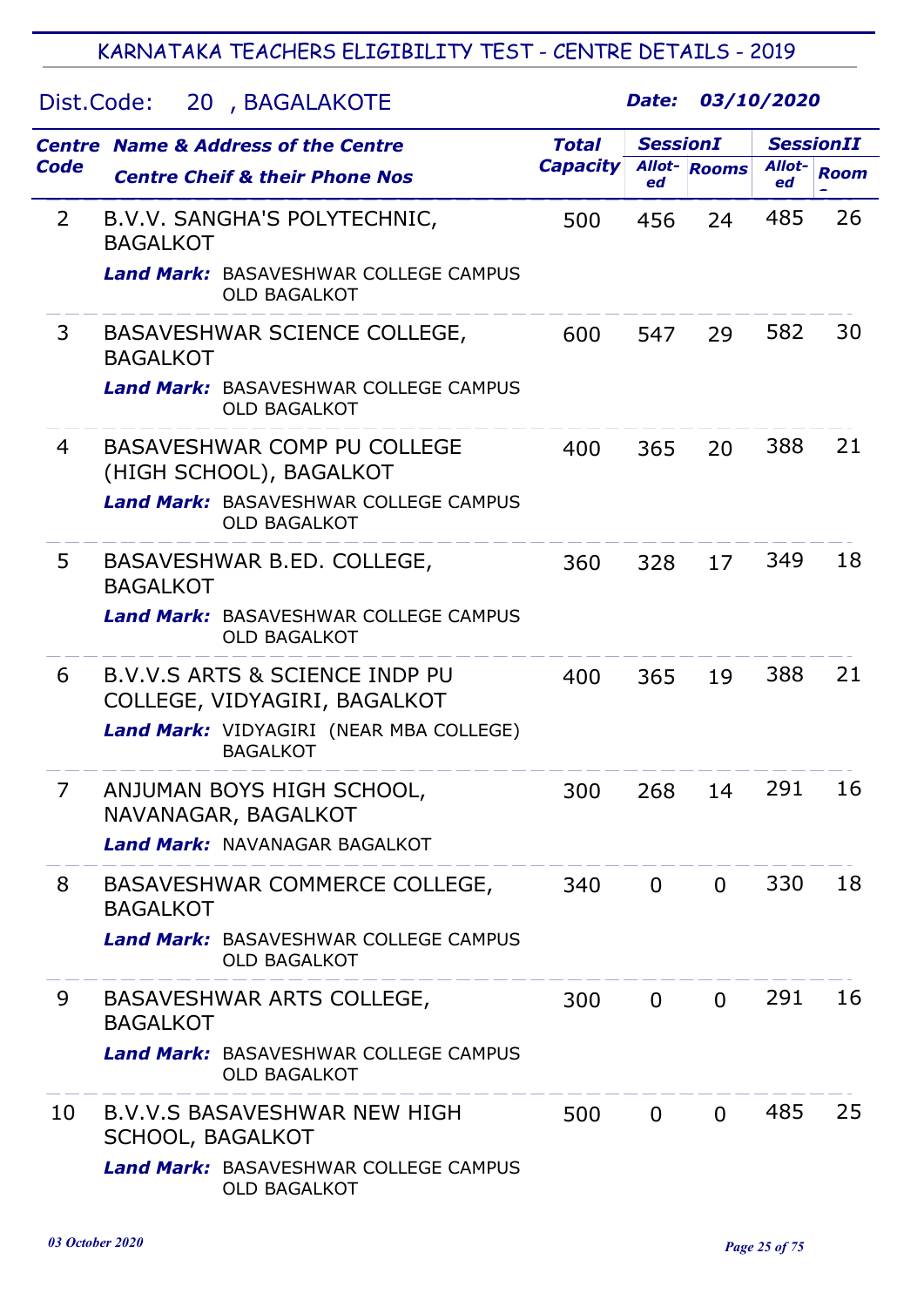| Dist.Code:  | 20, BAGALAKOTE                                                                                                               |                                 | Date:          |                     | 03/10/2020       |             |
|-------------|------------------------------------------------------------------------------------------------------------------------------|---------------------------------|----------------|---------------------|------------------|-------------|
|             | <b>Centre Name &amp; Address of the Centre</b>                                                                               | <b>SessionI</b><br><b>Total</b> |                |                     | <b>SessionII</b> |             |
| <b>Code</b> | <b>Centre Cheif &amp; their Phone Nos</b>                                                                                    | <b>Capacity</b>                 | ed             | <b>Allot-</b> Rooms | Allot-<br>ed     | <b>Room</b> |
| 11          | SHANKARAPPA SAKRI PU COLLEGE<br>(HIGH SCHOOL SECTION), BAGALKOT<br><b>Land Mark: OLD BAGALKOT</b>                            | 300                             | $\mathbf{0}$   | $\Omega$            | 291              | 16          |
| 12          | S.R.N ARTS & M.B SHIRUR COMMERCE<br><b>COLLEGE, BAGALKOT</b><br><b>Land Mark: SAKRI SCHOOL CAMPUS</b>                        | 360                             | $\mathbf 0$    | $\Omega$            | 349              | 18          |
| 13          | AKKAMAHADEVI WOMEN'S ARTS,<br>SCIENCE & COMMERCE COLLEGE,<br><b>BAGALKOT</b><br><b>Land Mark: BASAVESHWAR COLLEGE CAMPUS</b> | 200                             | $\Omega$       | $\Omega$            | 194              | 11          |
| 14          | <b>OLD BAGALKOT</b><br>SRI S.B. PATIL JR. COLLEGE (KALIDAS<br>HIGH SCHOOL SECTION), NAVANAGAR,<br><b>BAGALKOT</b>            | 200                             | $\overline{0}$ | $\Omega$            | 194              | 11          |
|             | <b>Land Mark: NAVANAGAR</b>                                                                                                  |                                 |                |                     |                  |             |
| 15          | GOVT. DEGREE COLLEGE, NAVANAGAR,<br><b>BAGALKOT</b><br><b>Land Mark: SECTOR NO-43 NAVANAGAR</b><br><b>BAGALKOT</b>           | 320                             | $\overline{0}$ | $\Omega$            | 311              | 16          |
| 16          | GOVT. POLYTECHNIC COLLEGE<br>NAVANAGAR, BAGALKOT<br><b>Land Mark: SECTOR NO-43 NAVANAGAR</b><br><b>BAGALKOT</b>              | 280                             | $\Omega$       | $\Omega$            | 272              | 15          |
| 17          | BASAVESHWARA INTERNATIONAL<br>PUBLIC SCHOOL (CBSE) HIGH SCHOOL<br>VIDYAGIRI, BAGALKOT<br>Land Mark: VIDYAGIRI BAGALKOT       | 250                             | $\overline{0}$ | $\overline{0}$      | 243              | 13          |
| 18          | ST ANNES CONVENT HIGH SCHOOL, 22<br>CROSS, VIDYAGIRI, BAGALKOT<br>Land Mark: NEAR LIONS SCHOOL, VIDYAGIRI                    | 300                             | $\overline{0}$ | $\Omega$            | 283              | 15          |
| 19          | HEMA VEMA SAMSTE VIVEKANAND<br>HIGH SCHOOL KANNADA MEDIUM,<br>HOUSING COLONY, BAGALKOT-587101<br>Land Mark: --               | 260                             | 101            | 6                   | 250              | 14          |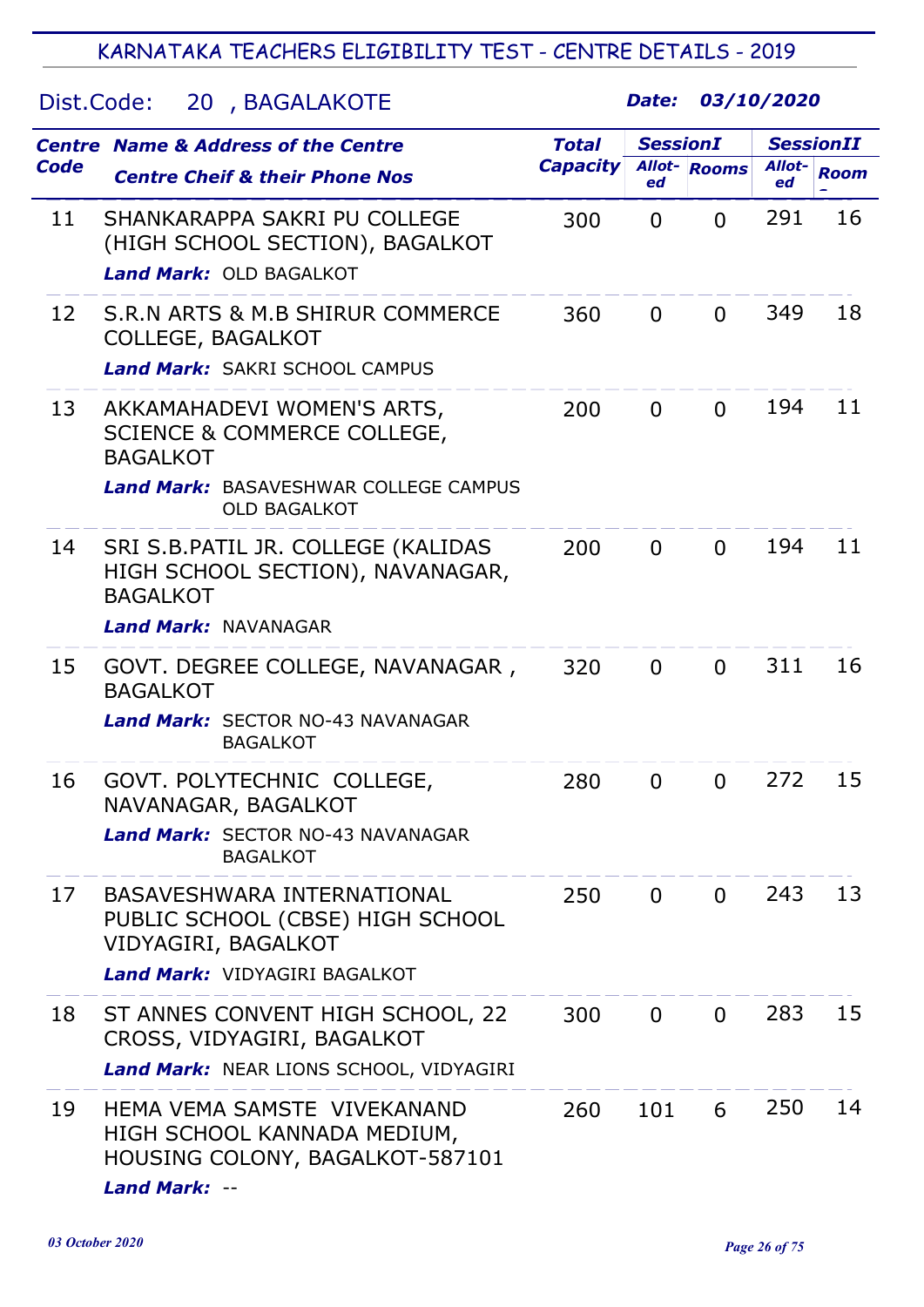|      | Dist.Code: 20, BAGALAKOTE                                                                   |         |                                 |                 | Date: 03/10/2020 |                                         |      |
|------|---------------------------------------------------------------------------------------------|---------|---------------------------------|-----------------|------------------|-----------------------------------------|------|
| Code | <b>Centre Name &amp; Address of the Centre</b><br><b>Centre Cheif &amp; their Phone Nos</b> |         | <b>Total</b><br><b>Capacity</b> | <b>SessionI</b> | Allot-Rooms      | <b>SessionII</b><br><b>Allot-</b><br>ed | Room |
|      |                                                                                             | Total : | 6570                            | 2795            |                  | 6364                                    |      |

## Dist.Code: 21 , BELAGAVI

l.

|                | <b>Centre Name &amp; Address of the Centre</b>                                                                                                                                                                                  | <b>Total</b>    | <b>SessionI</b> |                     |              | <b>SessionII</b> |  |
|----------------|---------------------------------------------------------------------------------------------------------------------------------------------------------------------------------------------------------------------------------|-----------------|-----------------|---------------------|--------------|------------------|--|
| <b>Code</b>    | <b>Centre Cheif &amp; their Phone Nos</b>                                                                                                                                                                                       | <b>Capacity</b> | ed              | <b>Allot-</b> Rooms | Allot-<br>ed | <b>Room</b>      |  |
| $\mathbf{1}$   | <b>SHRI SIDDARAMESHWER</b><br>COMP.PRE.UNIVERSITY COLLEGE,<br>SHIVABASAVANAGAR BELAGAVI 590010<br><b>Land Mark: --</b>                                                                                                          | 400             | 397             | 21                  | 383          | 20               |  |
| $\overline{2}$ | SHERMAN KANNADA HIGH SCHOOL,<br><b>BELAGAVI</b><br>Land Mark: OPP ; POLICE HEAD QUARTERS<br><b>BELAGAVI</b>                                                                                                                     | 250             | 249             | 13                  | 240          | 13               |  |
| 3              | KANNADA MEIDIUM HIGH SCHOOL,<br>MAHANTESHNAGAR, BELAGAVI 590017<br><b>Land Mark: MAHANT BHVAN</b><br>MAHANTESHNAGAR,                                                                                                            | 330             | 328             | 17                  | 316          | 16               |  |
| 4              | GOVERNMENT SARDARS PRE<br>UNIVERSITY COLLEGE, KAKATIVES<br>BELAGAVI 590001<br>Land Mark: CHANNAMMA CIRCLE BELAGAVI                                                                                                              | 350             | 348             | 18                  | 335          | 18               |  |
| 5              | MARATHA MANDAL CENTRAL HIGH<br>SCHOOL (PRE UNIVERSITY COLLEGE),<br>MARATHA MANDAL CENTRAL HIGH<br>SCHOOL (PRE UNIVERSITY COLLEGE),<br>CHAVAT GALLI, BELAGAVI 590001<br><b>Land Mark: NEAR TO COURT COMPOND TO</b><br>LIC OFFICE | 240             | 239             | 13                  | 230          | 12               |  |
| 6              | DHARMAPPA YALLAPPA CHOUGALE<br>BHARATESH HIGH SCHOOL, FORT ROAD<br>BELAGAVI 590016<br><b>Land Mark: NEAR CENTRAL BUS STAND</b><br><b>BELAGAVI</b>                                                                               | 350             | 348             | 18                  | 335          | 18               |  |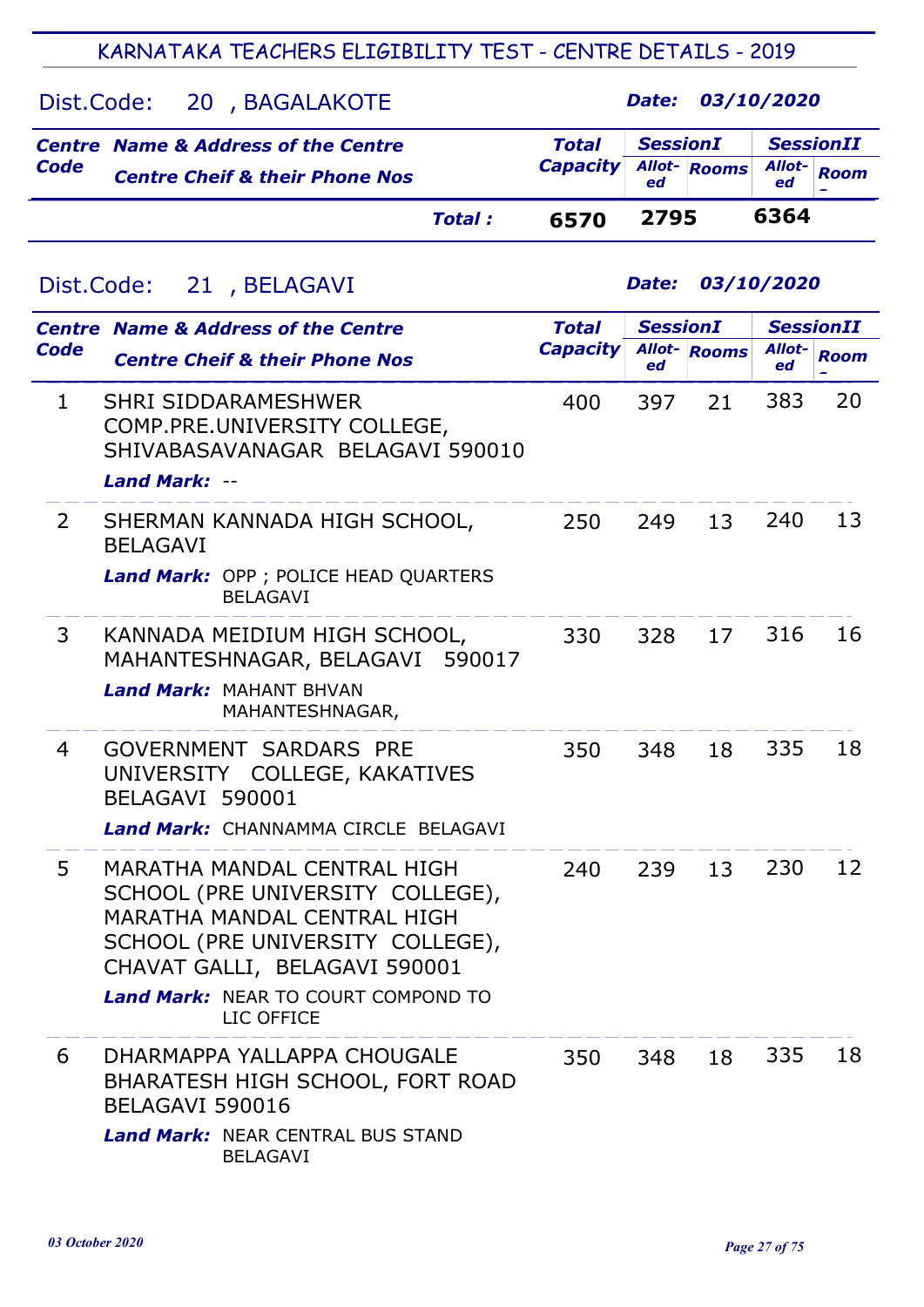#### Dist.Code: 21 , BELAGAVI

|             | <b>Centre Name &amp; Address of the Centre</b>                                                                                                                          | <b>Total</b>    | <b>SessionI</b> |                     |              | <b>SessionII</b> |
|-------------|-------------------------------------------------------------------------------------------------------------------------------------------------------------------------|-----------------|-----------------|---------------------|--------------|------------------|
| <b>Code</b> | <b>Centre Cheif &amp; their Phone Nos</b>                                                                                                                               | <b>Capacity</b> | ed              | <b>Allot-</b> Rooms | Allot-<br>ed | <b>Room</b>      |
| 7           | SMT USHATAI GOGATE GIRLS HIGH<br>SCHOOL, PATIL GALLI, BELAGAVI<br>590001<br><b>Land Mark: FORT ROAD BELAGAVI</b>                                                        | 240             | 239             | 13                  | 230          | 12               |
| 8           | VANITA VIDYALAYA KAN/MAR HIGH<br>SCHOOL, COLLEGE ROAD, BELAGAVI<br>590001<br><b>Land Mark: --</b>                                                                       | 250             | 249             | 13                  | 240          | 13               |
| 9           | MAHILA VIDYALAYA HIGH SCHOOL<br>COLLEGE ROAD, (MARATHI MADIUM),<br>COLLEGE ROAD, BELAGAVI 590001<br><b>Land Mark: NEAR SANMAN HOTEL COLLEGE</b><br><b>ROAD BELAGAVI</b> | 240             | 239             | 13                  | 230          | 13               |
| 10          | <b>GILAGANCHI ARTAL PRE UNIVERSITY</b><br>.COLLEGE, BELAGAVI 590001<br>Land Mark: COLLEGE ROAD BELAGAVI                                                                 | 400             | 397             | 21                  | 383          | 20               |
| 11          | BEYNON SMITH HIGH SCHOOL CAMP,<br><b>BELGAVI 590001</b><br>Land Mark: CAMP, BELGAVI                                                                                     | 250             | 242             | 13                  | 240          | 13               |
| 12          | GOMATESH HIGH SCHOOL, GOMATESH<br>NAGAR, HINDAWADI, BELGAVI<br>Land Mark: --                                                                                            | 380             | $\overline{0}$  | $\overline{0}$      | 364          | 19               |
| 13          | MAHILA VIDYALAYA MANDAL ENGLISH<br>MADIUM SCHOOL, COLLEGE ROAD,<br>BELAGAVI 590001<br><b>Land Mark: OPPOSITE SARDAR GROUND</b><br><b>NEAR SANMAN</b>                    | 240             | $\Omega$        | $\Omega$            | 230          | 13               |
| 14          | ST. XAVIER S HIGH SCHOOL CAMP.,<br><b>BELGAVI-590001</b><br>Land Mark: CAMP BELAGAVI                                                                                    | 400             | $\Omega$        | $\overline{0}$      | 383          | 20               |
| 15          | BANDOPANTH KULAKARNI MODEL<br>HIGHSCHOOL CAMP, BELAGAVI- 590001<br>Land Mark: NEAR BSNL OFFICE                                                                          | 400             | $\Omega$        | $\overline{0}$      | 383          | 20               |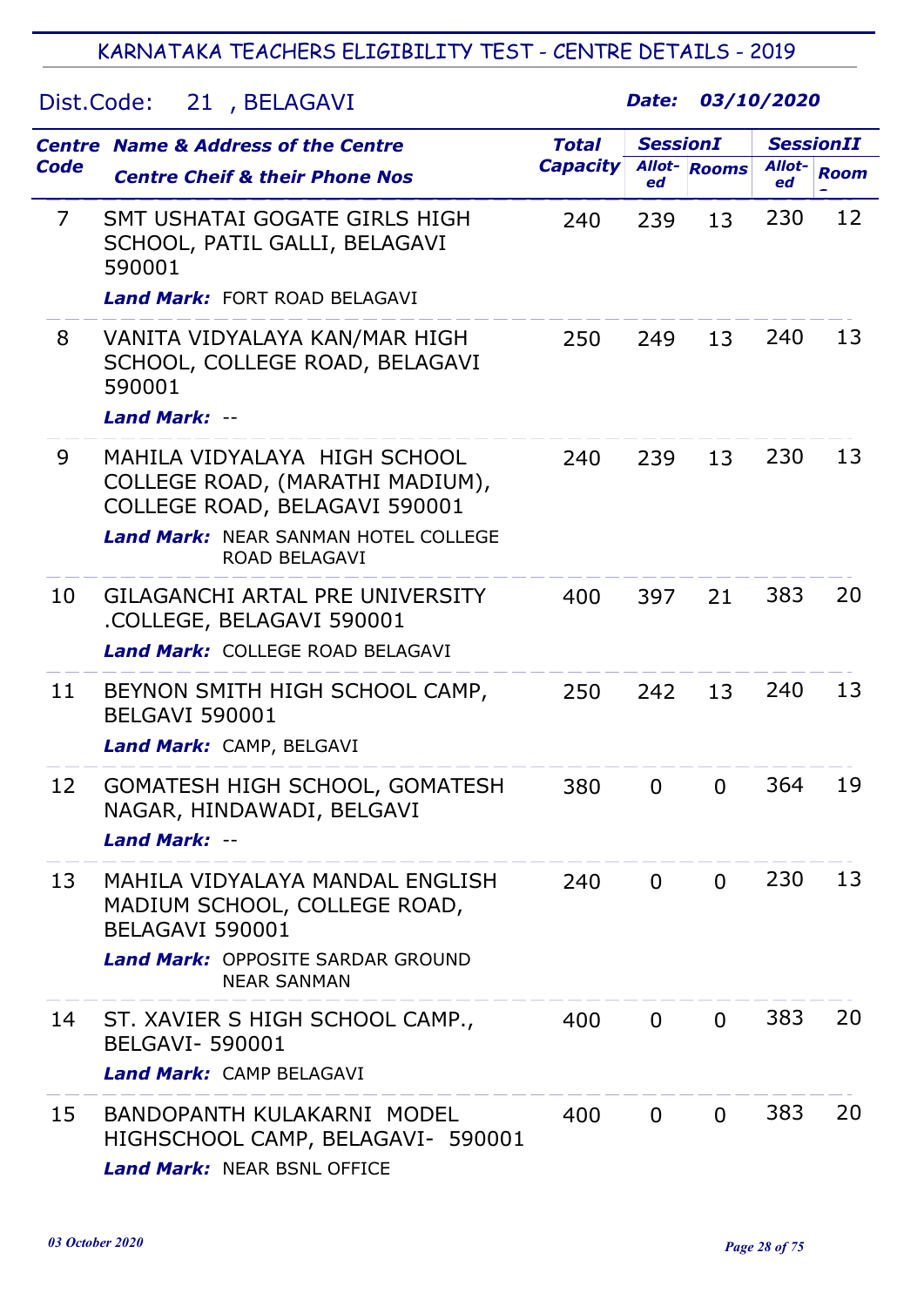#### Dist.Code: 21 , BELAGAVI

|                              | <b>Centre Name &amp; Address of the Centre</b>                                                                                 | <b>Total</b>                    | <b>SessionI</b>       |                     | <b>SessionII</b> |                                 |
|------------------------------|--------------------------------------------------------------------------------------------------------------------------------|---------------------------------|-----------------------|---------------------|------------------|---------------------------------|
| Code                         | <b>Centre Cheif &amp; their Phone Nos</b>                                                                                      | <b>Capacity</b>                 | ed                    | Allot-Rooms         | Allot-<br>ed     | <b>Room</b>                     |
| 16                           | ST. PAULS HIGH SCHOOL CAMP,<br>BELAGAVI- 590001<br>Land Mark: CAMP, BELGAVI                                                    | 300                             | 0                     | $\Omega$            | 288              | 15                              |
| 17                           | ST. JOSEPH HIGH SCHOOL CAMP,<br><b>BELAGAVI-590001</b><br><b>Land Mark: CAMP BELAGAVI</b>                                      | $\mathbf 0$                     | $\overline{0}$        | 288                 | 15               |                                 |
| 18                           | ST. MARY S HIGH SCHOOL CAMP,<br><b>BELAGAVI-590001</b><br><b>Land Mark: CAMP BELAGAVI</b>                                      | 300                             | $\mathbf 0$           | $\mathbf 0$         | 288              | 15                              |
| 19                           | LITTILE SCHOLAR ACADEMY ENGLISH<br>MEDIUM HIGH SCHOOL, KANABARGI<br>ROAD, BELAGAVI<br>Land Mark: --                            | 300                             | $\mathbf 0$           | $\mathbf 0$         | 288              | 15                              |
| 20                           | GOVERNMENT CHINTAMANRAO PRE<br>UNIVERSITY COLLEGE, SHAHAPUR,<br><b>BELGAVI-590003</b><br>Land Mark: SHAPUR NEAR SHIVAJI GARDEN | 350                             | $\overline{0}$        | $\mathbf 0$         | 335              | 18                              |
| 21                           | SHRI GAJANAN BHATKANDE ENGLISH<br>MEDIUM HIGH SCHOOL, SHASTRI<br>NAGAR, BELGAUM= 590003<br><b>Land Mark: --</b>                | 240                             | $\mathbf 0$           | $\mathbf 0$         | 230              | 13                              |
| 22                           | KARNATAKA LAW SOCIETY HIGH<br>SCHOOL, TILAKWADI, BELGAUM-590006<br><b>Land Mark: --</b>                                        | 350                             | $\overline{0}$        | $\mathbf{0}$        | 324              | 17                              |
| 23                           | ANJUMAN ENGLISH MEDIUM HIGH<br><b>SCHOOL, BELAGAVI</b><br><b>Land Mark: NEAR DISTRICT COURT</b>                                | 260                             | 119                   | $\overline{7}$      |                  | 14                              |
|                              | <b>Total:</b>                                                                                                                  | 7120                            | 3394                  |                     | 6819             |                                 |
| 22 , VIJAYAPUR<br>Dist.Code: |                                                                                                                                |                                 | Date:                 |                     | 03/10/2020       |                                 |
| Code                         | <b>Centre Name &amp; Address of the Centre</b><br><b>Centre Cheif &amp; their Phone Nos</b>                                    | <b>Total</b><br><b>Capacity</b> | <b>SessionI</b><br>ed | <b>Allot-</b> Rooms | Allot-<br>ed     | <b>SessionII</b><br><b>Room</b> |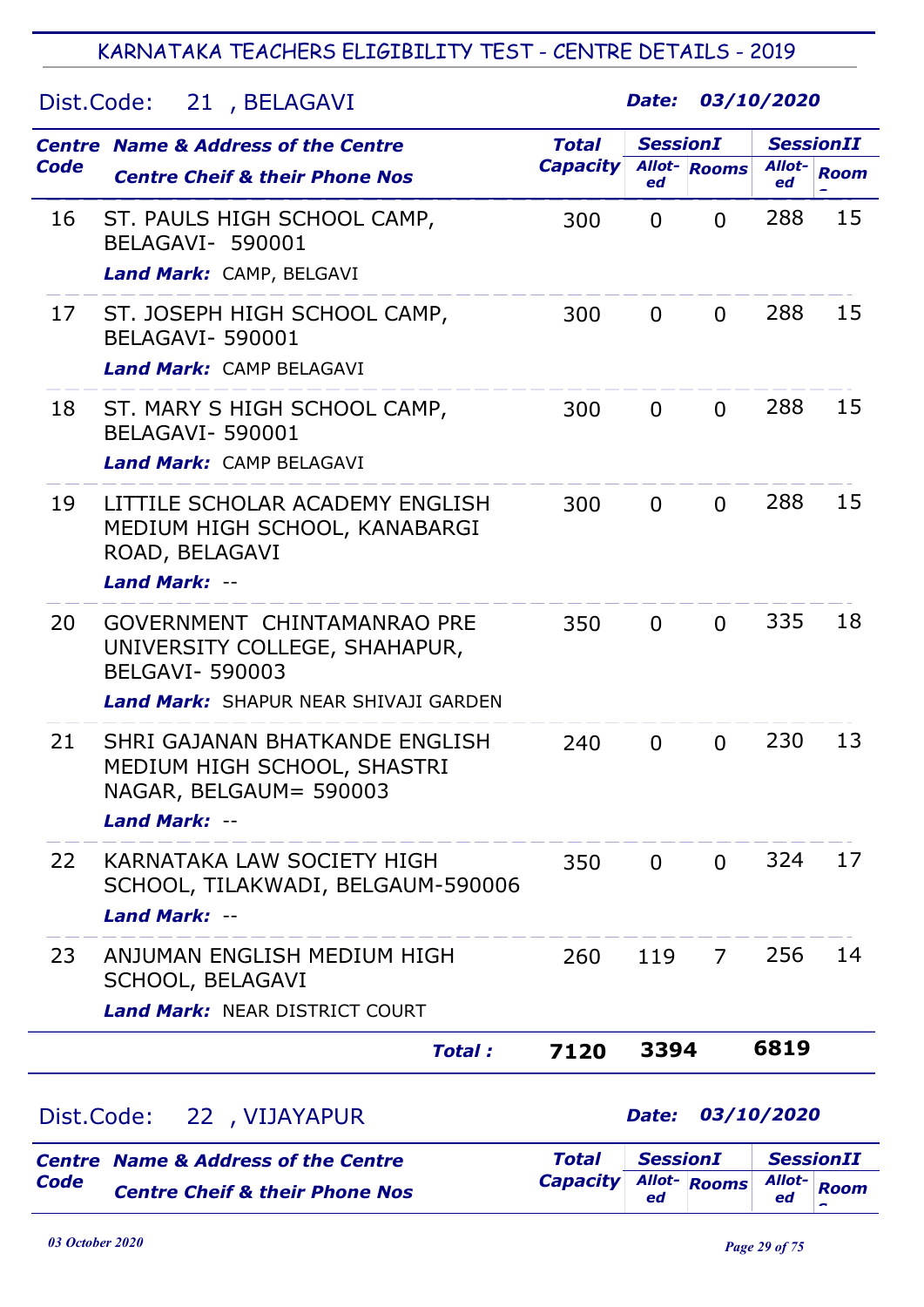## Dist.Code: 22 , VIJAYAPUR

|                | <b>Centre Name &amp; Address of the Centre</b>                                                       | <b>Total</b>    | <b>SessionI</b> |                     | <b>SessionII</b> |             |
|----------------|------------------------------------------------------------------------------------------------------|-----------------|-----------------|---------------------|------------------|-------------|
| Code           | <b>Centre Cheif &amp; their Phone Nos</b>                                                            | <b>Capacity</b> | ed              | <b>Allot-</b> Rooms | Allot-<br>ed     | <b>Room</b> |
| 1              | MATHOSHRI AMBAVVA KHED ARTS,<br><b>COMMERCE AND SCIENCE DEGREE</b><br>COLLEGE, VIJAYAPUR             | 500             | 472             | 24                  | 497              | 26          |
|                | Land Mark: LINGADAGUDI ROAD, MATHAPATI<br><b>GALLI</b>                                               |                 |                 |                     |                  |             |
| $\overline{2}$ | BLDEASASPATILBBA/MBA<br>COLLEGE, VIJAYAPUR<br>Land Mark: SOLAPUR ROAD, VIJAYAPUR                     | 400             | 377             | 20                  | 398              | 21          |
| 3              | BLDEAS SRIAS PATIL COMMERCE<br>COLLEGE, VIJAYAPUR<br>Land Mark: SOLAPUR ROAD, VIJAYAPUR              | 400             | 377             | 20                  | 398              | 21          |
| 4              | S B ARTS & K C P SCIENCE COLLEGE,<br><b>VIJAYAPUR</b><br>Land Mark: SOLAPUR ROAD, VIJAYAPUR          | 550             | 519             | 27                  | 547              | 28          |
| 5              | B L D E A NURSING COLLEGE, VIJAYAPUR<br>Land Mark: SOLAPUR ROAD, VIJAYAPUR                           | 350             | 330             | 17                  | 348              | 18          |
| 6              | B L D E A POLYTECHNIC COLLEGE,<br><b>VIJAYAPUR</b><br><b>Land Mark: ASHARAM ROAD.</b>                | 400             | 377             | 19                  | 398              | 20          |
| 7              | GOVERNMENT POLYTECHNIC COLLEGE,<br><b>VIJAYAPUR</b><br>Land Mark: BAGALKOTA ROAD                     | 400             | 377             | 20                  | 398              | 21          |
| 8              | SECAB PRE UNIVERSITY COLLEGE FOR<br><b>BOYS, VIJAYAPUR</b><br><b>Land Mark: BIHIND TAJ BAWADI</b>    | 350             | 330             | 17                  | 348              | 18          |
| 9              | BLDE BED COLLAG(AIDED), VIJAYAPUR<br><b>Land Mark: SIDDESHWAR TEMPLE ROAD</b>                        | 400             | 377             | 20                  | 398              | 21          |
| 10             | <b>BANGARAMMA SAJJAN WOMENS</b><br>COLLEGE (SS COLLEGE CAMPAS),<br>Land Mark: S.S.HIGH SCHOOL CAMPUS | 400             | 377             | 20                  | 398              | 21          |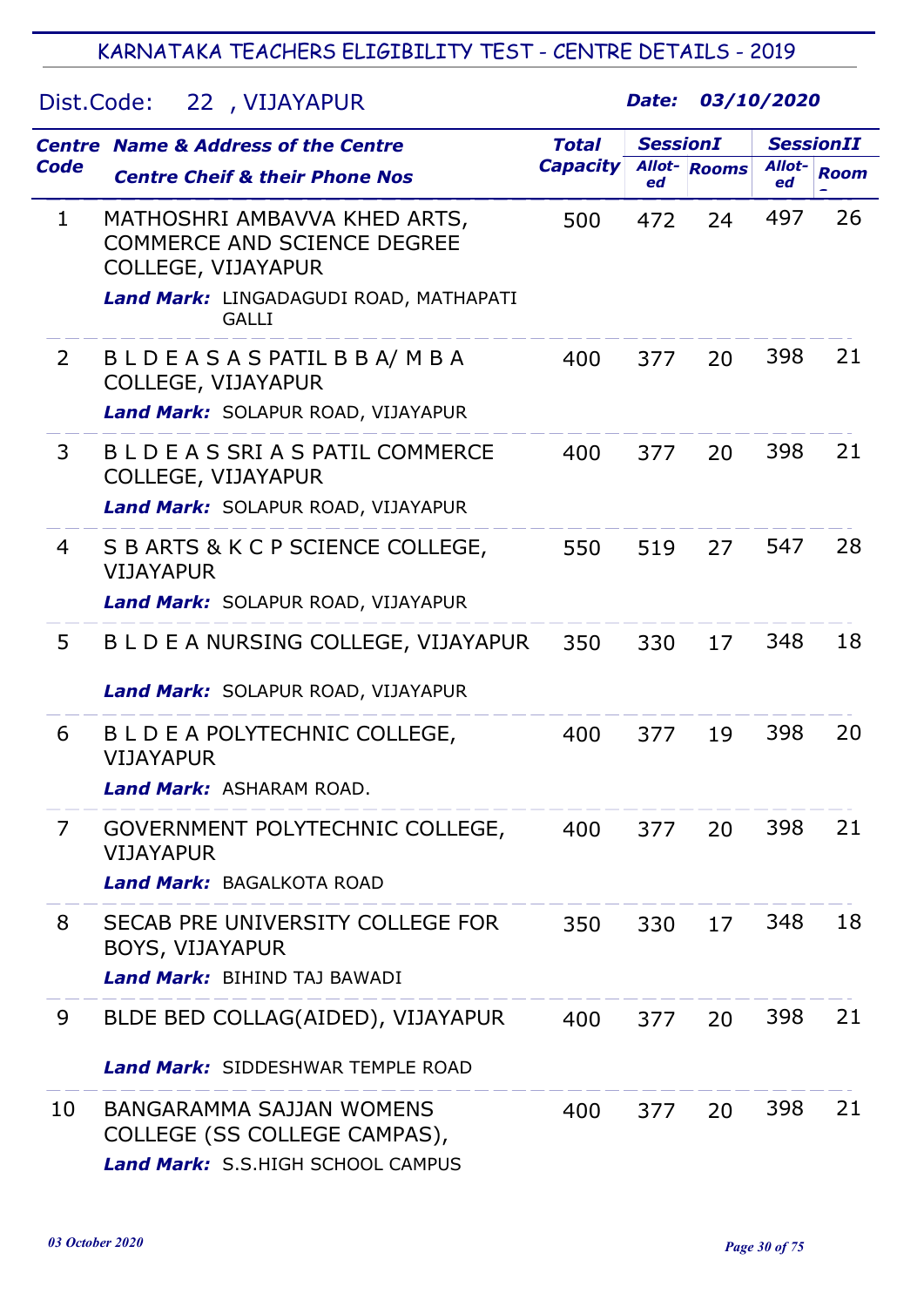#### Dist.Code: Centre Name & Address of the Centre **Code** Allot- Rooms 22 , VIJAYAPUR Total SessionI SessionII Capacity Allot- Rooms Allot- Rooms Allot- Room  $\equiv$ ed Alloted Date: 03/10/2020 11 GOVT PRE UNIVERSITY COLLEGE FOR BOYS (H S SECTION), 600 563 30 596 31 Land Mark: NEAR GANDI CHOWK 12 MARATI VIDYALAYA, VIJAYAPUR 300 0 0 298 16 Land Mark: NEAR DHANAVANTRI HOSPITAL 13 BANJARA HIGH SCHOOL, VIJAYAPUR 600 0 0 596 31 Land Mark: SOLAPUR ROAD BANJARA CROSS 14 GOVT URDU HIGH SCHOOL, MANAGULI ROAD 300 0 0 298 16 Land Mark: MANAGULI ROAD VIJAYAPUR 15 PDJ PRE UNIVERSITY COLLEGE (HS SECTION), VIJAYAPURA 230 0 0 229 13 Land Mark: BAGALKOTA ROAD 16 BSSAVESHWAR HIGH SCHOOL, VIDAY NAGAR 230 0 0 229 12 Land Mark: OPPOSITE B.L.D.E.HOSPITAL 17 AL-AMAN HIGH GIRLS SCHOOL, 300 0 0 298 16 Land Mark: CHANDPUR COLONY 18 S.S.HIGH SCHOOL - B, 300 0 0 298 16 Land Mark: NEAR AMIR TALKIES 19 S.S.PRI UNIVERSITY COLLEGE,  $\begin{array}{cccc} 400 & 0 & 398 & 21 \end{array}$ Land Mark: NEAR AMIR TALKIES 20 SHRI.RAVINDRANATH TAGORE HIGH SCHOOL, 300 0 0 298 16 Land Mark: DARGA RODA NEAR BARA TANG

MASJID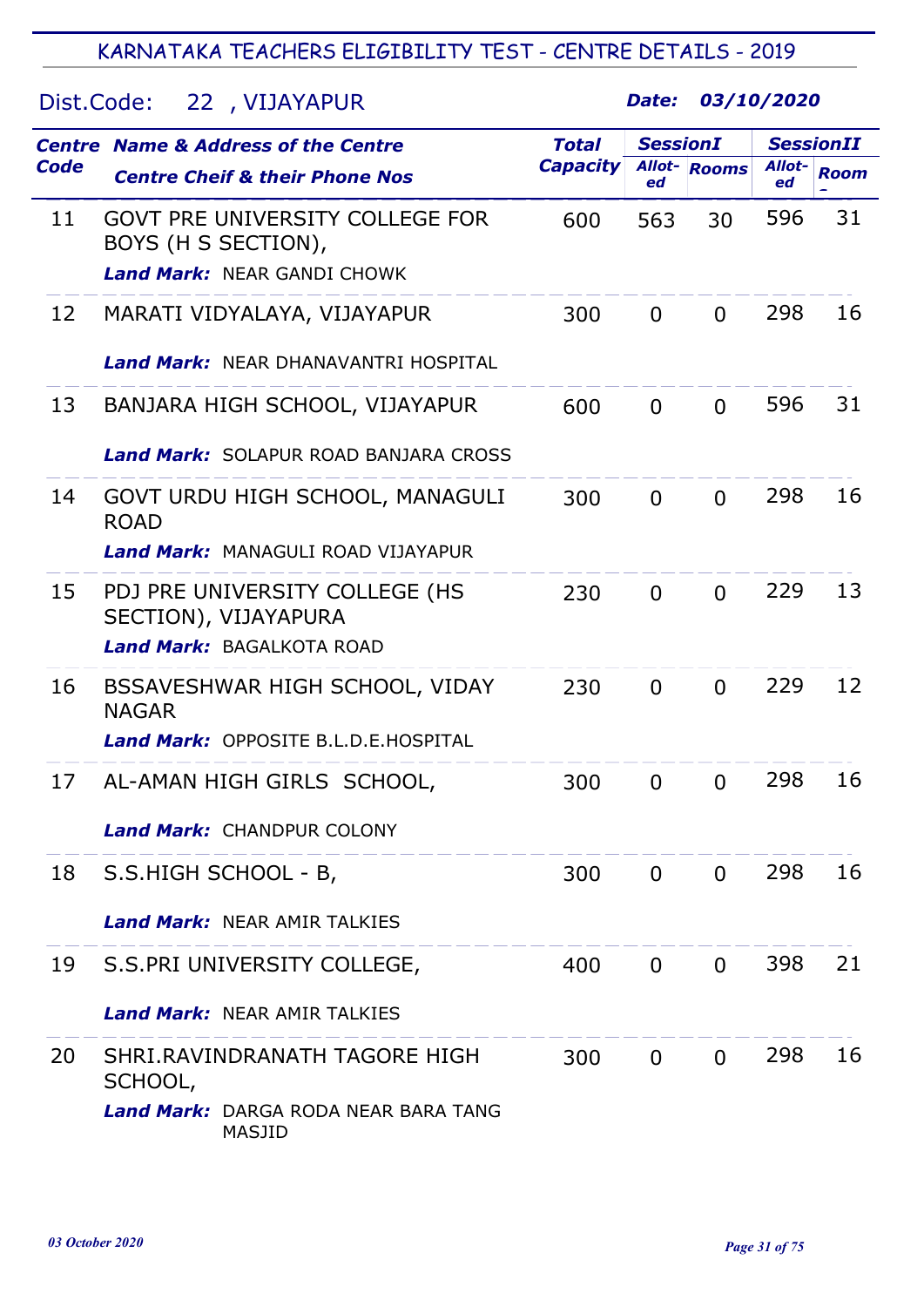| Dist.Code: | 22, VIJAYAPUR                                                                                                      | 03/10/2020<br>Date: |                 |                     |                  |             |  |  |
|------------|--------------------------------------------------------------------------------------------------------------------|---------------------|-----------------|---------------------|------------------|-------------|--|--|
|            | <b>Centre Name &amp; Address of the Centre</b>                                                                     | <b>Total</b>        | <b>SessionI</b> |                     | <b>SessionII</b> |             |  |  |
| Code       | <b>Centre Cheif &amp; their Phone Nos</b>                                                                          | <b>Capacity</b>     | ed              | <b>Allot-</b> Rooms | Allot-<br>ed     | <b>Room</b> |  |  |
| 21         | SHRI KALIDASA HIGH SCHOOL,                                                                                         | 300                 | $\overline{0}$  | $\Omega$            | 298              | 16          |  |  |
|            | <b>Land Mark: NEAR GOVT.HOSPITAL</b>                                                                               |                     |                 |                     |                  |             |  |  |
| 22         | <b>BDE GIRLS HIGH SCHOOL,</b>                                                                                      | 300                 | $\mathbf 0$     | $\overline{0}$      | 298              | 16          |  |  |
|            | <b>Land Mark: NEAR UPALI BURUJ</b>                                                                                 |                     |                 |                     |                  |             |  |  |
| 23         | GOVT GIRLS HIGH SCHOOL,                                                                                            | 400                 | $\mathbf 0$     | $\Omega$            | 398              | 21          |  |  |
|            | <b>Land Mark: NEAR GANDI CHOWK</b>                                                                                 |                     |                 |                     |                  |             |  |  |
| 24         | B L D E A S SRI B.M PATIL COLLEGE<br>PUBLIC SCHOOL, VIJAYAPUR<br><b>Land Mark: SOLAPUR ROAD VIJAYAPUR</b>          | 400                 | $\mathbf 0$     | $\Omega$            | 398              | 21          |  |  |
| 25         | MALIK SANDAL POLYTECHNIC COLLEGE,<br><b>VIJAYAPUR</b><br><b>Land Mark: HUDCO JALA NAGAR</b>                        | 350                 | $\mathbf 0$     | $\Omega$            | 348              | 18          |  |  |
| 26         | CHETANA COLLEGE OF COMPUTER<br>APPLICATION, VIJAYAPUR<br><b>Land Mark: MANAS RESIDENC .DARGA ROAD</b>              | 400                 | $\overline{0}$  | $\Omega$            | 398              | 21          |  |  |
| 27         | TUNGAL PRE UNIVERSITY SCIENCE<br>COLLEGE,<br><b>Land Mark: NEAR DODDI BUS STOP OPPOSITE</b><br><b>DATTA ASHARM</b> | 400                 | 0               | 0                   | 398              | 21          |  |  |
| 28         | EXCELLENT HIGH SCHOOL, ITTANGIHAL                                                                                  | 600                 | $\Omega$        | $\Omega$            | 596              | 30          |  |  |
|            | <b>Land Mark: --</b>                                                                                               |                     |                 |                     |                  |             |  |  |
| 29         | LOYALA HIGH SCHOOL,                                                                                                | 400                 | $\mathbf 0$     | $\Omega$            | 398              | 21          |  |  |
|            | <b>Land Mark: NEAR APMC</b>                                                                                        |                     |                 |                     |                  |             |  |  |
| 30         | PDJ B SCHOOL, VIJAYAPURA                                                                                           | 300                 | $\mathbf 0$     | $\overline{0}$      | 282              | 15          |  |  |

Land Mark: BAGALKOTA ROAD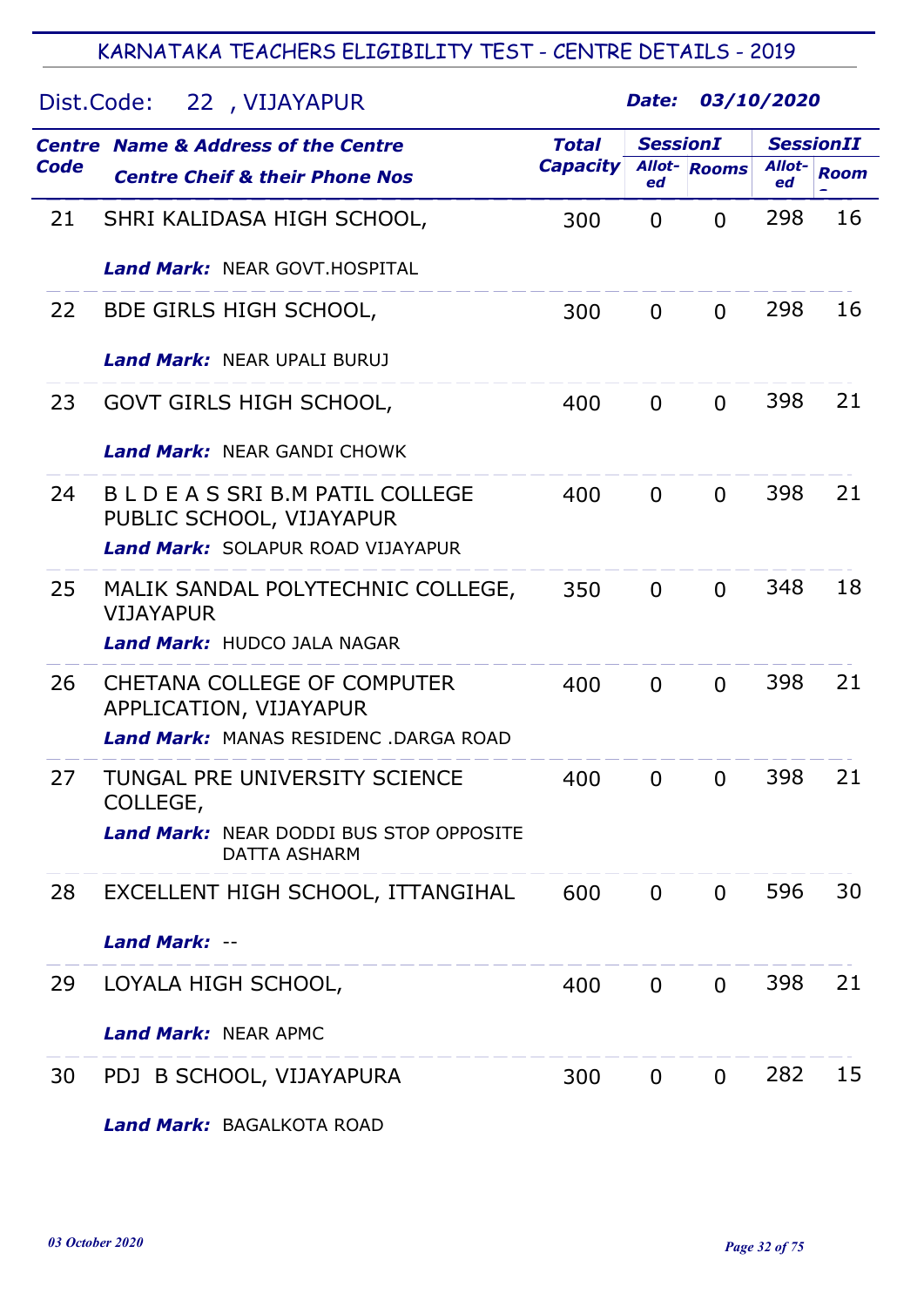|                | Dist.Code:<br>22, VIJAYAPUR                                                                                         |                 | Date:           |                     | 03/10/2020       |             |  |  |
|----------------|---------------------------------------------------------------------------------------------------------------------|-----------------|-----------------|---------------------|------------------|-------------|--|--|
|                | <b>Centre Name &amp; Address of the Centre</b>                                                                      |                 | <b>SessionI</b> |                     | <b>SessionII</b> |             |  |  |
| Code           | <b>Centre Cheif &amp; their Phone Nos</b>                                                                           | <b>Capacity</b> | ed              | <b>Allot-</b> Rooms | Allot-<br>ed     | <b>Room</b> |  |  |
| 31             | ST JOSEPH ENGLISH MEDIUM SCHOOL,<br>VAJRA HANUMAN NAGAR, VIJAYAPURA<br>Land Mark: --                                | 480             | 195             | 11                  | 475              | 25          |  |  |
|                | <b>Total:</b>                                                                                                       | 12040           | 4671            |                     | 11953            |             |  |  |
|                | 03/10/2020<br>23, DHARWAD<br>Date:<br>Dist.Code:                                                                    |                 |                 |                     |                  |             |  |  |
|                | <b>Centre Name &amp; Address of the Centre</b>                                                                      | <b>Total</b>    | <b>SessionI</b> |                     | <b>SessionII</b> |             |  |  |
| Code           | <b>Centre Cheif &amp; their Phone Nos</b>                                                                           | <b>Capacity</b> | ed              | Allot-Rooms         | Allot-<br>ed     | <b>Room</b> |  |  |
| $\mathbf{1}$   | BHARAT HIGH SCHOOL, SOUDATTTI<br>ROAD, SHIVAJI CIRCLE-580001<br>Land Mark: --                                       | 400             | 366             | 19                  | 399              | 21          |  |  |
| $\overline{2}$ | K.L.E. H.F.KATTIMANI HIGH SCHOOL,<br>B.V.B.CAMPUS VIDYA NAGAR, HUBLI<br><b>Land Mark: --</b>                        | 384             | 351             | 19                  | 383              | 20          |  |  |
| 3              | K.L.E. M.R.SAKHARE ENGLISH MEDIUM<br>SCHOOL, B.V.B.CAMPUS, VIDYANAGAR,<br><b>HUBLI</b><br><b>Land Mark: --</b>      | 432             | 395             | 21                  | 431              | 23          |  |  |
| 4              | N.R DESAI ROTRY ENGLISH MEDIUM<br>SCHOOL, DEAHPANDE NAGAR, HUBLI<br>Land Mark: --                                   | 360             | 329             | 17                  | 359              | 19          |  |  |
| 5              | ST MARYS ENGLISH MEDIAM HIGH<br>SCHOOL, NEAR KESHWAPUR CIRCLE,<br><b>HUBLI</b><br>Land Mark: --                     | 288             | 263             | 14                  | 287              | 15          |  |  |
| 6              | LAMINGTON BOYS HIGH SCHOOL, NEAR<br>COROPATION(HDMC), HUBLI<br>Land Mark: Near HDMC, Siddappa Kambli<br>Road, Hubli | 408             | 373             | 20                  | 407              | 21          |  |  |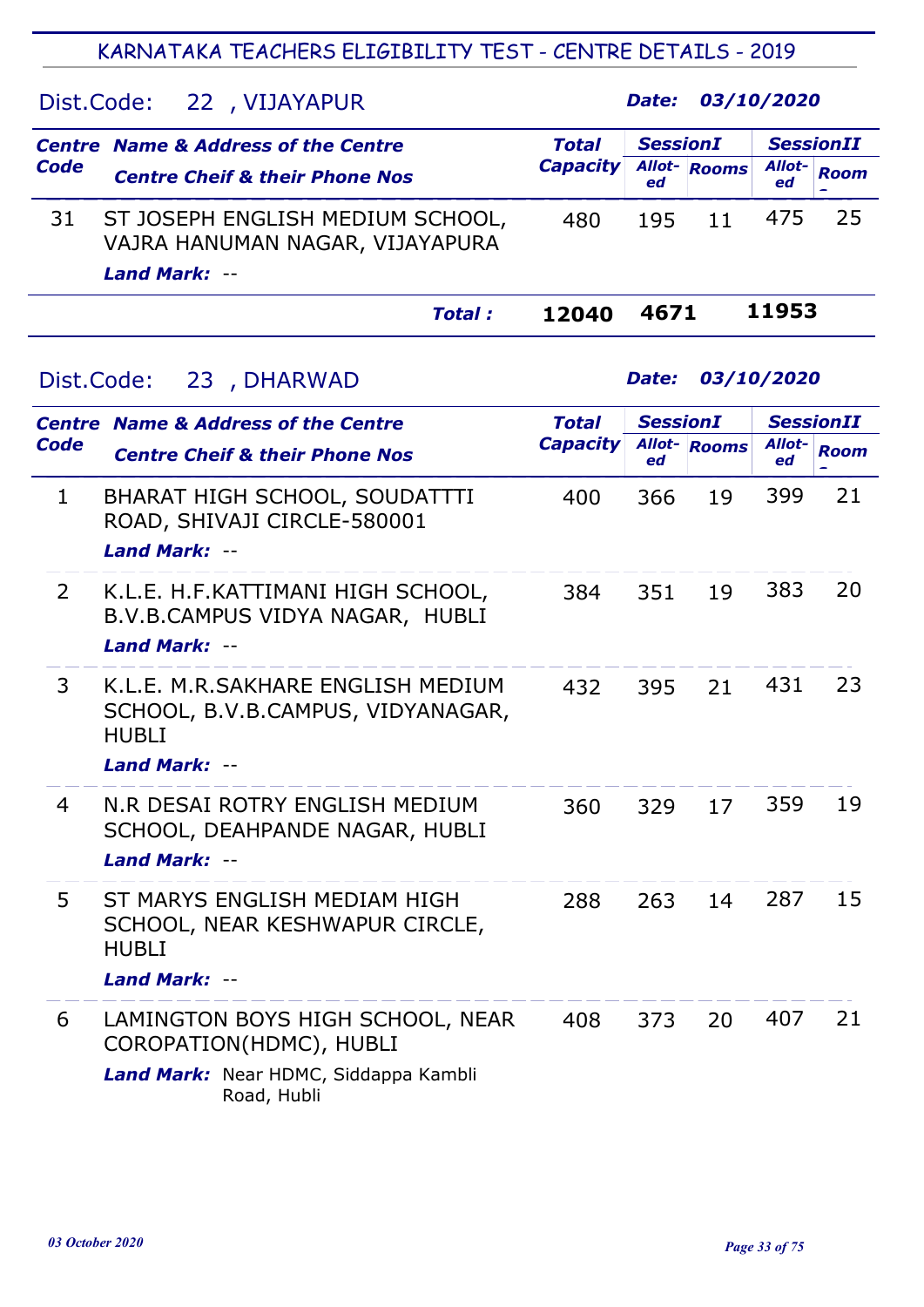# Dist.Code: 23 , DHARWAD

|             | <b>Centre Name &amp; Address of the Centre</b>                                                                    | <b>Total</b>    | <b>SessionI</b> |                     | <b>SessionII</b> |             |
|-------------|-------------------------------------------------------------------------------------------------------------------|-----------------|-----------------|---------------------|------------------|-------------|
| <b>Code</b> | <b>Centre Cheif &amp; their Phone Nos</b>                                                                         | <b>Capacity</b> | ed              | <b>Allot-</b> Rooms | Allot-<br>ed     | <b>Room</b> |
| 7           | LIONS ENGLISH MEDIUM SCHOOL, NEAR<br>CITY HIGH SCHOOL, VIJAYANAGAR,<br><b>HUBLI</b><br><b>Land Mark: --</b>       | 400             | 366             | 19                  | 399              | 21          |
| 8           | DURGADEVI KANNADA MEDIUM<br>SCHOOL, DAJIBAN PET, NEAR SANGOLLI<br>RAYANNA CIRCLE, HUBLI<br><b>Land Mark: --</b>   | 288             | 263             | 14                  | 287              | 16          |
| 9           | DURGA DEVI ENGLISH MEDIUM SCHOOL,<br>DAJIBAN PET, NEAR S ANGOLLI<br>RAYANNA CIRCLE, HUBLI<br><b>Land Mark: --</b> | 288             | 258             | 14                  | 287              | 16          |
| 10          | CONVENT HIGH SCHOOL, KESHWAPUR<br>CIRCLE, HUBLI<br>Land Mark: --                                                  | 336             | $\Omega$        | $\Omega$            | 335              | 17          |
| 11          | KAMALABHAYI NARAYAN RAO KABBUR<br>HIGH SCHOOL, DHARWAD<br>Land Mark: --                                           | 288             | $\Omega$        | $\Omega$            | 287              | 16          |
| 12          | <b>BASEL MISSION ENGLISH MEDIUM HIGH</b><br>SCHOOL, OPPOSIT HEAD POST,<br><b>DHARWAD</b><br>Land Mark: --         | 250             | $\Omega$        | $\Omega$            | 250              | 14          |
| 13          | SHARADA GIRLS HIGH SCHOOL,<br><b>SAPTAPUR DHARWAD</b><br><b>Land Mark: --</b>                                     | 240             | $\overline{0}$  | $\Omega$            | 240              | 13          |
| 14          | GOVT HIGHT SCHOOL, VISHVESHWAR<br>NAGAR, HUBLI<br><b>Land Mark: --</b>                                            | 300             | $\mathbf 0$     | $\Omega$            | 299              | 16          |
| 15          | SENT JOSEPH HIGH SCHOOL,<br>KARNATAKA COLLEGE ROAD, DHARWAD<br><b>Land Mark: --</b>                               | 240             | $\Omega$        | $\Omega$            | 240              | 13          |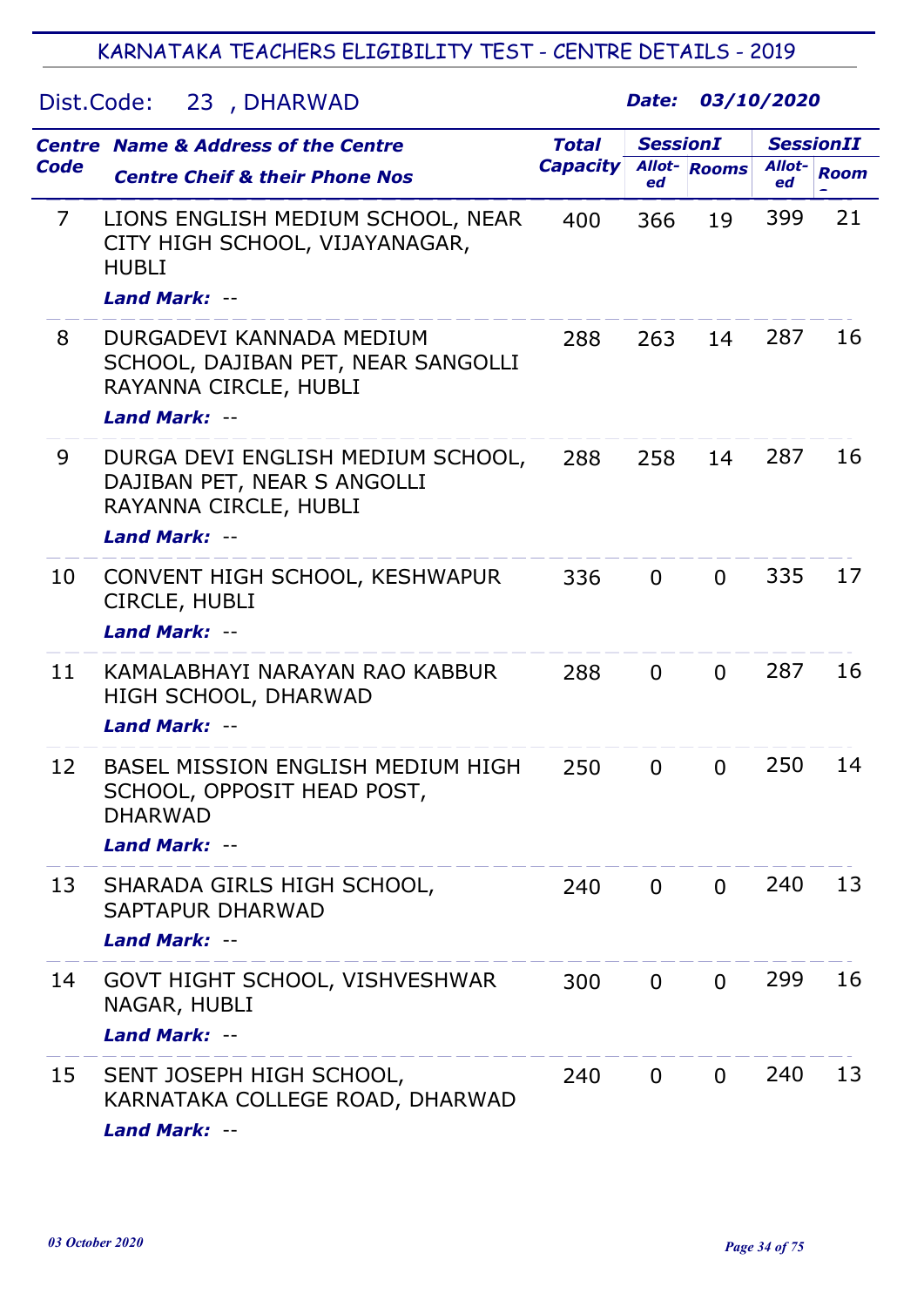| Date:<br>Dist.Code:<br>23, DHARWAD |                                                                                                                |                 |                 | 03/10/2020          |                  |             |  |
|------------------------------------|----------------------------------------------------------------------------------------------------------------|-----------------|-----------------|---------------------|------------------|-------------|--|
|                                    | <b>Centre Name &amp; Address of the Centre</b>                                                                 | <b>Total</b>    | <b>SessionI</b> |                     | <b>SessionII</b> |             |  |
| Code                               | <b>Centre Cheif &amp; their Phone Nos</b>                                                                      | <b>Capacity</b> | ed              | <b>Allot-</b> Rooms | Allot-<br>ed     | <b>Room</b> |  |
| 16                                 | GAINT'S ENGLISH MEDIUM SCHOOL,<br>HDMC OFFICE NO: 7, HUBLI<br><b>Land Mark: --</b>                             | 432             | $\mathbf 0$     | 0                   | 431              | 23          |  |
| 17                                 | ORIANTAL PUBLIC SCHOOL,<br>MURDESHWAR NAGAR, GOKUL ROAD,<br><b>HUBLI</b><br><b>Land Mark: --</b>               | 360             | $\Omega$        | $\overline{0}$      | 359              | 19          |  |
| 18                                 | SUDHA SHETTY GIRLS HIGH SCHOOL,<br>MOORU SAVIRA MATH, HUBLI<br><b>Land Mark: --</b>                            | 480             | $\Omega$        | $\Omega$            | 479              | 25          |  |
| 19                                 | K.S.S VIJAYANAGAR P U COLLEGE,<br>P.B.ROAD, VIDYANAGAR, HUBLI<br>Land Mark: --                                 | 432             | $\Omega$        | $\Omega$            | 431              | 22          |  |
| 20                                 | N.K.THAKKAR ENGLISH MEDIUM HIGH<br>SCHOOL, NEAR SUB JAIL, HUBLI<br>Land Mark: shanti colony, vidyanagar, Hubli | 504             | $\Omega$        | $\Omega$            | 502              | 26          |  |
| 21                                 | OM ENGLISH MEDIUM HIGH SCHOOL,<br>JALADARSHINI LAYOUT, R.K. NAGAR<br><b>DHARWAD</b><br><b>Land Mark: --</b>    | 288             | $\Omega$        | $\Omega$            | 287              | 16          |  |
| 22                                 | ADARSHA GIRLS HIGH SCHOOL,<br>RAMNAGAR, NEAR NTTF, DHARWAD<br><b>Land Mark: --</b>                             | 200             | $\overline{0}$  | $\overline{0}$      | 200              | 11          |  |
| 23                                 | FATHIMA HIGH SCHOOL, NEAR<br><b>KESHWAPUR CIRCLE, HUBLI</b><br>Land Mark: --                                   | 300             | $\mathbf 0$     | $\Omega$            | 299              | 16          |  |
| 24                                 | J.K. ENGLISH MEDIAM HIGH SCHOOL,<br>SANTOSH NAGAR, NEAR VISHWESHWAR<br>NAGAR, HUBLI                            | 360             | $\Omega$        | $\overline{0}$      | 359              | 19          |  |

Land Mark: --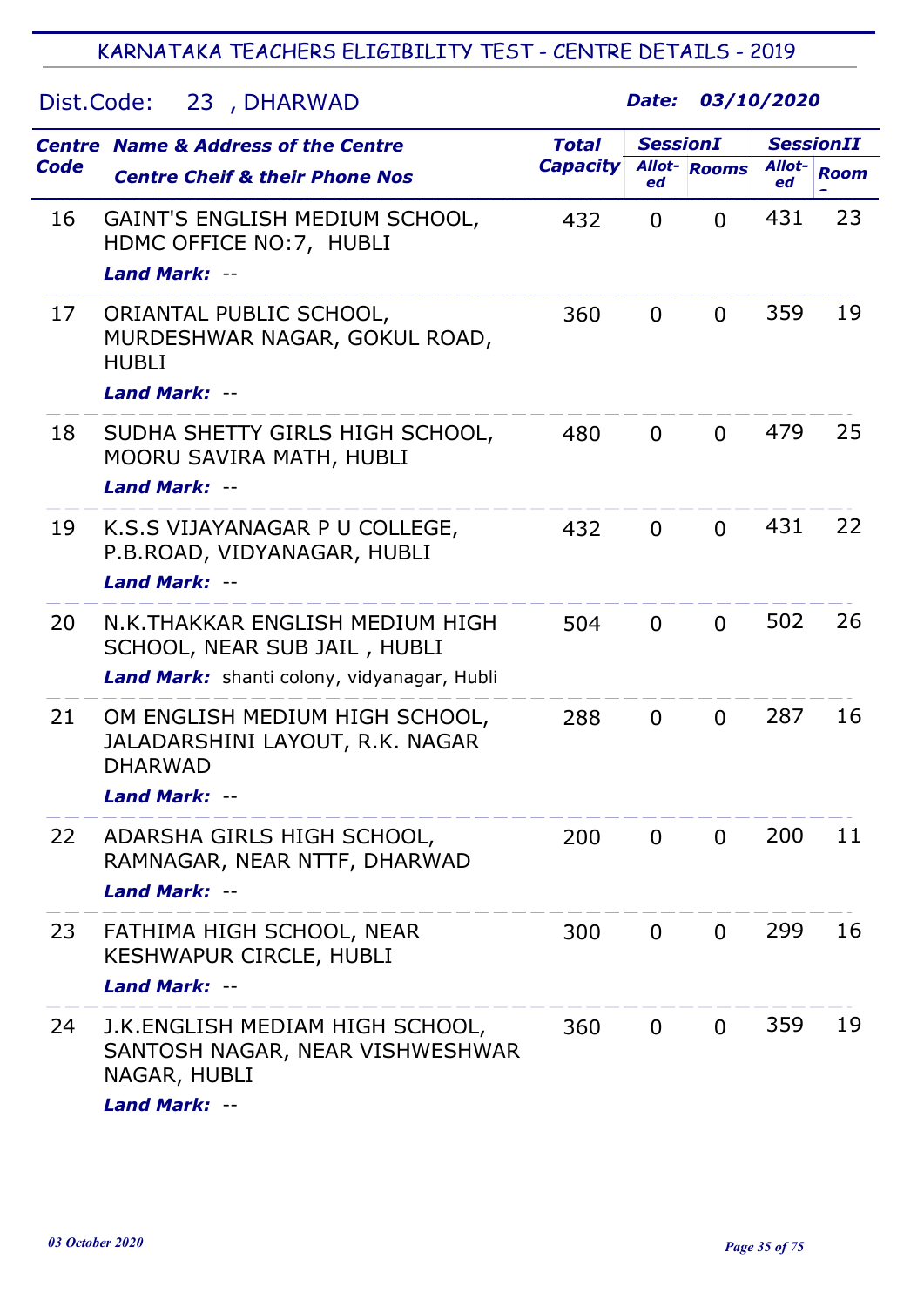## Dist.Code: 23 , DHARWAD

| Code | <b>Centre Name &amp; Address of the Centre</b>                                                                                           | Total           | <b>SessionI</b> |             | <b>SessionII</b> |             |
|------|------------------------------------------------------------------------------------------------------------------------------------------|-----------------|-----------------|-------------|------------------|-------------|
|      | <b>Centre Cheif &amp; their Phone Nos</b>                                                                                                | <b>Capacity</b> | ed              | Allot-Rooms | Allot-<br>ed     | <b>Room</b> |
| 25   | MANJUNATHESHWAR ENGLISH MEDIUM<br>SCHOOL, SAVADATTI ROAD, NEAR<br>MURGAMATH, MRUTYANJAYA NAGAR<br><b>DHARWAD</b><br><b>Land Mark: --</b> | 250             | 0               | $\Omega$    | 237              | 13          |
| 27   | ADARSHA VIDYALAYA, BEHIND GOVT<br>PRESS, NEAR SADANKERI, DHARWAD<br>Land Mark: --                                                        | 240             | 184             | 10          | 222              | 12          |
| 28   | CITY HIGH SCHOOL, VIJAYNAGAR, HUBLI<br><b>Land Mark:</b>                                                                                 | 240             | $\overline{0}$  | $\Omega$    | 222              | 12          |
|      |                                                                                                                                          |                 |                 |             |                  |             |

|                      |  | Total : I | 8988 3148 | 8918             |  |
|----------------------|--|-----------|-----------|------------------|--|
| Dist.Code: 24, GADAG |  |           |           | Date: 03/10/2020 |  |

| <b>Centre</b> | <b>Name &amp; Address of the Centre</b>                                                                                | <b>Total</b>    | <b>SessionI</b> |                     | <b>SessionII</b> |             |
|---------------|------------------------------------------------------------------------------------------------------------------------|-----------------|-----------------|---------------------|------------------|-------------|
| Code          | <b>Centre Cheif &amp; their Phone Nos</b>                                                                              | <b>Capacity</b> | ed              | <b>Allot-</b> Rooms | Allot-<br>ed     | <b>Room</b> |
| $\mathbf{1}$  | PARSWANATH ENGLISH MEDIUM HIGH-<br>SCHOOL, MULGUND ROAD, GADAG.<br>Land Mark: MULGUND ROAD, NEAR KUTIR<br>GADAG.       | 400             | 387             | 20                  | 391              | 21          |
| 2             | MAHAVEER JAIN ENG MDM PRI/HIGH<br><b>SCHOOL, GADAG</b><br>Land Mark: MULAGUND ROAD, NEAR KANAK<br><b>BHAVAN, GADAG</b> | 300             | 290             | 15                  | 293              | 16          |
| 3             | CDO JAIN ENG MED HIGH SCHOOL,<br>RACHOTESWAR, NAGAR GADAG<br>Land Mark: --                                             | 300             | 290             | 15                  | 293              | 15          |
| 4             | SHASTRIJI HIGH SCHOOL GADAG,<br><b>GADAG</b><br>Land Mark: RACHOTESWAR NAGAR, GADAG                                    | 240             | 232             | 13                  | 235              | 13          |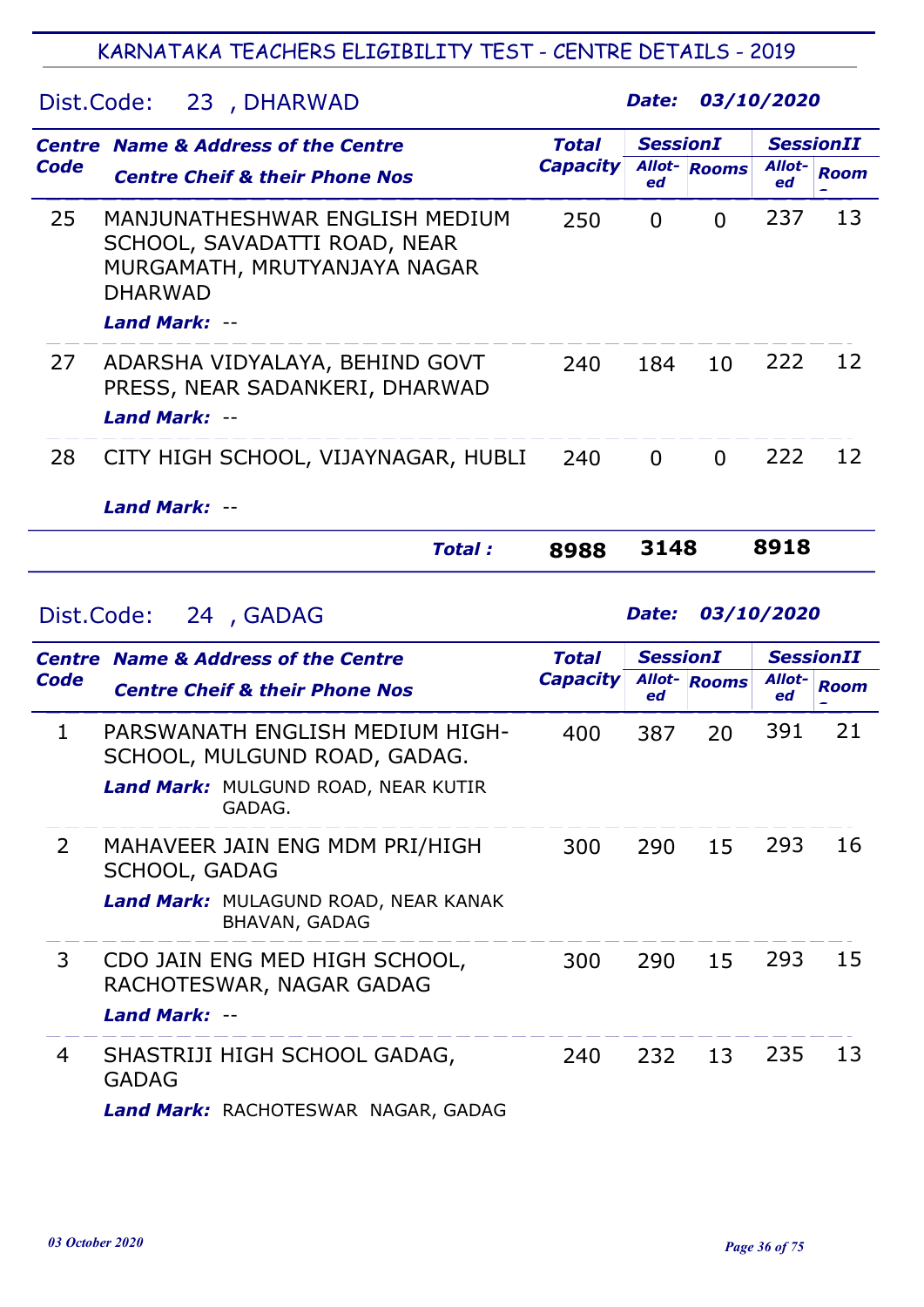## Dist.Code: 24 , GADAG

|                | <b>Centre Name &amp; Address of the Centre</b>                                                                                              | <b>Total</b>    | <b>SessionI</b> |                     | <b>SessionII</b> |             |
|----------------|---------------------------------------------------------------------------------------------------------------------------------------------|-----------------|-----------------|---------------------|------------------|-------------|
| <b>Code</b>    | <b>Centre Cheif &amp; their Phone Nos</b>                                                                                                   | <b>Capacity</b> | ed              | <b>Allot-</b> Rooms | Allot-<br>ed     | <b>Room</b> |
| 5              | BASAVESWAR HIGH SCHOOL,<br>SHIDDLINGNAGAR, HUDCO COLONY,<br><b>GADAG</b><br><b>Land Mark: --</b>                                            | 300             | 290             | 15                  | 293              | 16          |
| 6              | GD SHAHA LIONS ENG MED HS,<br>MUNDARAGI ROAD, GADAG<br><b>Land Mark: --</b>                                                                 | 300             | 290             | 15                  | 293              | 16          |
| $\overline{7}$ | BIPIN CHIKKATTI PU SCIENCE<br>COLLEGE, MUNDARAGI ROAD, GADAG<br><b>Land Mark: --</b>                                                        | 240             | 229             | 12                  | 236              | 13          |
| 8              | <b>GURUBASAV CBSC ENG MED HIGH</b><br>SCHOOL, TONTADARYA COLLEGE OF<br>ENGINEERING CAMPUS, MUNDARAGI<br>ROAD, GADAG<br><b>Land Mark: --</b> | 400             | $\Omega$        | $\Omega$            | 391              | 21          |
| 9              | BASAVESWAR ARTS AND COMMERCE<br>COLLEGE, NEAR ROTARY CIRCLE, GADAG<br><b>Land Mark: --</b>                                                  | 400             | $\Omega$        | $\Omega$            | 391              | 20          |
| 10             | KLE SOCIETY C.B.S.E. HIGH SCHOOL,<br>HATALAGERI NAKA, GADAG<br>Land Mark: MASARI, GADAG.                                                    | 300             | $\Omega$        | $\Omega$            | 293              | 16          |
| 11             | LOYALA HIGH-SCHOOL, BETAGERI,<br><b>GADAG</b><br><b>Land Mark: HEALTH CAMP BETAGERI-GADAG</b>                                               | 240             | $\overline{0}$  | $\overline{0}$      | 235              | 13          |
| 12             | ST.JOHN HIGH-SCHOOL, BETAGERI,<br>GADAG.<br><b>Land Mark: HEALTH CAMP BETAGERI-GADAG</b>                                                    | 240             | $\overline{0}$  | $\Omega$            | 235              | 13          |
| 13             | HCES GIRLS HIGH SCHOOL, BETAGERI,<br><b>GADAG</b><br><b>Land Mark: BEHIND BETAGERI BUS STAND</b>                                            | 240             | $\overline{0}$  | $\Omega$            | 235              | 13          |
| 14             | <b>JAGADGURU TONTADARYA HIGH</b><br><b>SCHOOL, GADAG</b><br><b>Land Mark: BHOOMARADDI CIRCLE GADAG</b>                                      | 240             | $\overline{0}$  | $\Omega$            | 235              | 13          |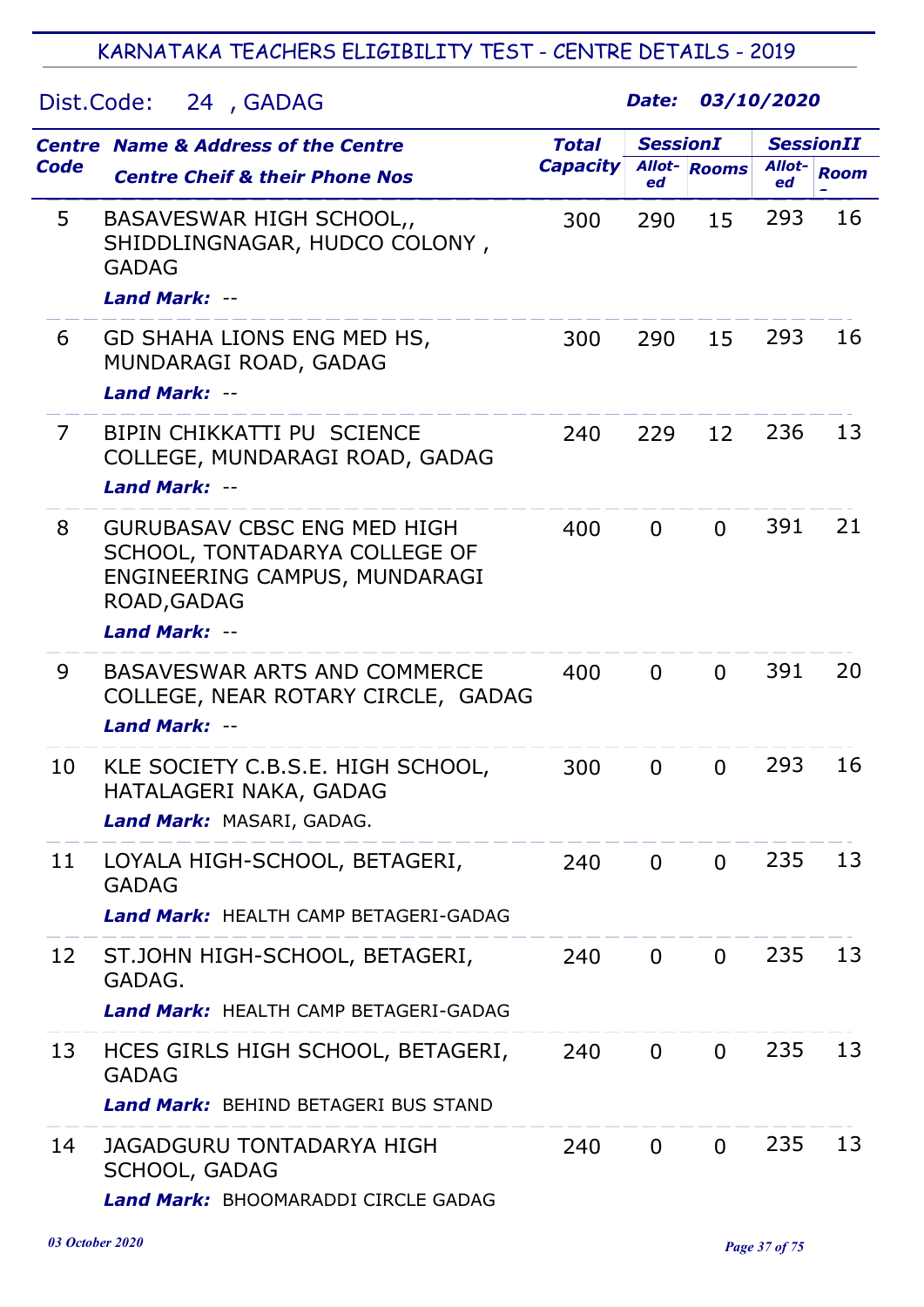|      | 03/10/2020<br>Dist.Code:<br>24, GADAG<br><i><b>Date:</b></i> |                 |                 |                     |                  |             |  |  |
|------|--------------------------------------------------------------|-----------------|-----------------|---------------------|------------------|-------------|--|--|
|      | <b>Centre Name &amp; Address of the Centre</b>               | Total           | <b>SessionI</b> |                     | <b>SessionII</b> |             |  |  |
| Code | <b>Centre Cheif &amp; their Phone Nos</b>                    | <b>Capacity</b> | ed              | <b>Allot-</b> Rooms | Allot-<br>ed     | <b>Room</b> |  |  |
| 15   | V.D.STC GIRLS HIGH SCHOOL, GADAG                             | 400             | 0               | $\Omega$            | 391              | 20          |  |  |
|      | Land Mark: K.C. RANI ROAD, GADAG                             |                 |                 |                     |                  |             |  |  |
| 16   | V D S T S BOYS HIGH SCHOOL, GADAG                            | 240             | $\overline{0}$  | $\Omega$            | 227              | 12          |  |  |
|      | Land Mark: K C RANI ROAD GADAG                               |                 |                 |                     |                  |             |  |  |
| 17   | JAYCEE ENG MED HIGH SCHOOL,<br><b>MULAGUND ROAD, GADAG</b>   | 240             | 66              | 5                   | 167              | 9           |  |  |
|      | Land Mark: --                                                |                 |                 |                     |                  |             |  |  |
|      | <b>Total:</b>                                                | 5020            | 2074            |                     | 4834             |             |  |  |

#### Dist.Code: 25 , HAVERI

|                | <b>Centre Name &amp; Address of the Centre</b>                                          | <b>Total</b>    | <b>SessionI</b> |                     | <b>SessionII</b> |             |
|----------------|-----------------------------------------------------------------------------------------|-----------------|-----------------|---------------------|------------------|-------------|
| <b>Code</b>    | <b>Centre Cheif &amp; their Phone Nos</b>                                               | <b>Capacity</b> | ed              | <b>Allot-</b> Rooms | Allot-<br>ed     | <b>Room</b> |
| 1              | T.M.A.E.S COLLEGE, HAVERI.                                                              | 240             | 240             | 13                  | 240              | 13          |
|                | Land Mark: P.B.ROAD,                                                                    |                 |                 |                     |                  |             |
| $\overline{2}$ | C.B.KOLLI POLYTECHNIC COLLEGE,<br><b>HAVERI</b>                                         | 300             | 299             | 16                  | 300              | 16          |
|                | Land Mark: P.B.ROAD,                                                                    |                 |                 |                     |                  |             |
| 3              | GUDLEPPA HALLIKERI P U COLLEGE,<br>P.B.ROAD HAVERI<br><b>Land Mark: --</b>              | 272             | 272             | 14                  | 272              | 14          |
| $\overline{4}$ | <b>GUDLEPPA HALLIKERI DEGREE</b><br>COLLEGE, P.B.ROAD HAVERI<br>Land Mark: --           | 273             | 273             | 15                  | 273              | 15          |
| 5              | GOVERNMENT WOMENS P U COLLEGE,<br>IJARILAKAMAPUR HAVERI.<br>Land Mark: D.C.OFFICE ROAD, | 160             | 160             | 9                   | 160              | 9           |
| 6              | SIR M.VISHWESHVARAYYA HIGH<br><b>SCHOOL, HAVERI</b><br>Land Mark: BASAVESHWAR NAGAR,    | 200             | 200             | 11                  | 200              | 11          |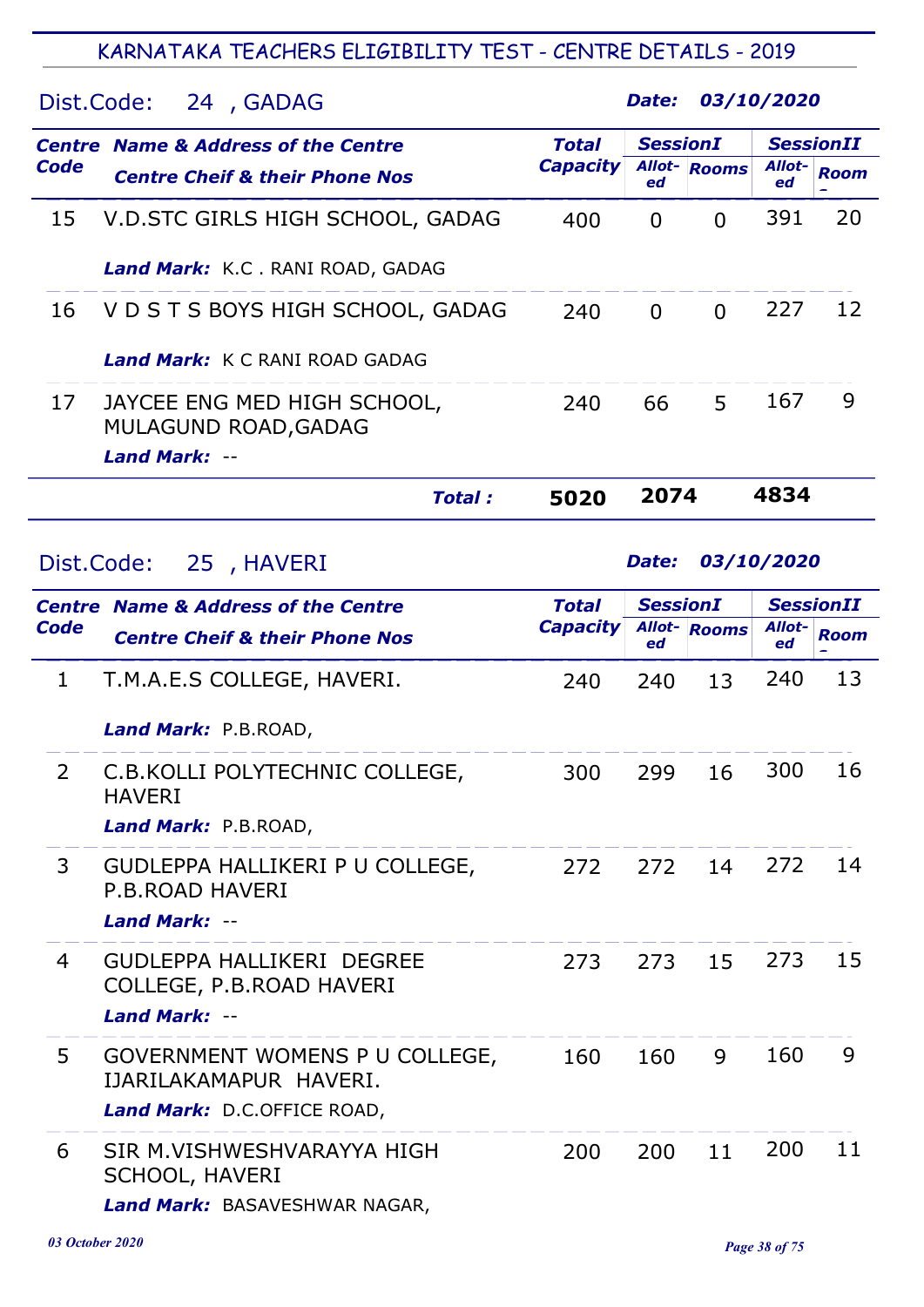| Dist.Code: | 25, HAVERI                                                                       |                 | Date:           |                     | 03/10/2020 |                  |
|------------|----------------------------------------------------------------------------------|-----------------|-----------------|---------------------|------------|------------------|
|            | <b>Centre Name &amp; Address of the Centre</b>                                   | <b>Total</b>    | <b>SessionI</b> |                     | Allot-     | <b>SessionII</b> |
| Code       | <b>Centre Cheif &amp; their Phone Nos</b>                                        | <b>Capacity</b> | ed              | <b>Allot-</b> Rooms | ed         | <b>Room</b>      |
| 7          | J P ROTARY HIGH SCHOOL, HAVERI                                                   | 160             | 160             | 9                   | 160        | 9                |
|            | Land Mark: BASAVESHWAR NAGAR,                                                    |                 |                 |                     |            |                  |
| 8          | LIONS ENGLISH MEDIUM HIGH<br>SCHOOL,, HAVERI<br>Land Mark: BASAVESHWAR NAGAR,    | 400             | 394             | 21                  | 400        | 21               |
|            |                                                                                  |                 |                 |                     |            |                  |
| 9          | MUNICIPAL HIGH SCHOOL, HAVERI                                                    | 240             | $\overline{0}$  | $\Omega$            | 240        | 13               |
|            | Land Mark: J.H PATEL CIRCLE,                                                     |                 |                 |                     |            |                  |
| 10         | S. J. M. P.U. COLLEGE, HAVERI                                                    | 300             | $\overline{0}$  | $\overline{0}$      | 300        | 16               |
|            | Land Mark: NEAR MAGAVI TALKIES,                                                  |                 |                 |                     |            |                  |
| 11         | SHREE BASAVESHWAR B.ED COLLEGE,<br><b>HAVERI</b>                                 | 240             | $\Omega$        | $\Omega$            | 240        | 13               |
|            | Land Mark: NEAR MAGAVI TALKIES,                                                  |                 |                 |                     |            |                  |
| 12         | S.M.S HIGH SCHOOL, HAVERI                                                        | 320             | $\overline{0}$  | $\Omega$            | 320        | 17               |
|            | Land Mark: NEAR MAGAVI TALKIES,                                                  |                 |                 |                     |            |                  |
| 13         | CHANNABASAPPA MAGAVI HIGH<br>SCHOOL,, HAVERI<br>Land Mark: ASHWINI NAGAR,        | 280             | $\overline{0}$  | $\mathbf 0$         | 280        | 15               |
| 14         | SAINT AAN S PRIMARY SCHOOL, HAVERI                                               | 200             | $\Omega$        | $\overline{0}$      | 200        | 11               |
|            | Land Mark: HANGAL ROAD,                                                          |                 |                 |                     |            |                  |
| 15         | SAINT AAN S HIGH SCHOOL, HAVERI                                                  | 280             | $\overline{0}$  | $\overline{0}$      | 280        | 15               |
|            | Land Mark: HANGAL ROAD,                                                          |                 |                 |                     |            |                  |
| 16         | ADARSH I.T.I. COLLEGE, HAVERI                                                    | 180             | $\overline{0}$  | $\overline{0}$      | 180        | 10               |
|            | Land Mark: HANGAL ROAD,                                                          |                 |                 |                     |            |                  |
| 17         | HUKKERIMATH SHIVABASAVESHWARA<br>HIGH SCHOOL, HAVERI<br>Land Mark: GUTTALA ROAD, | 240             | $\Omega$        | $\Omega$            | 240        | 13               |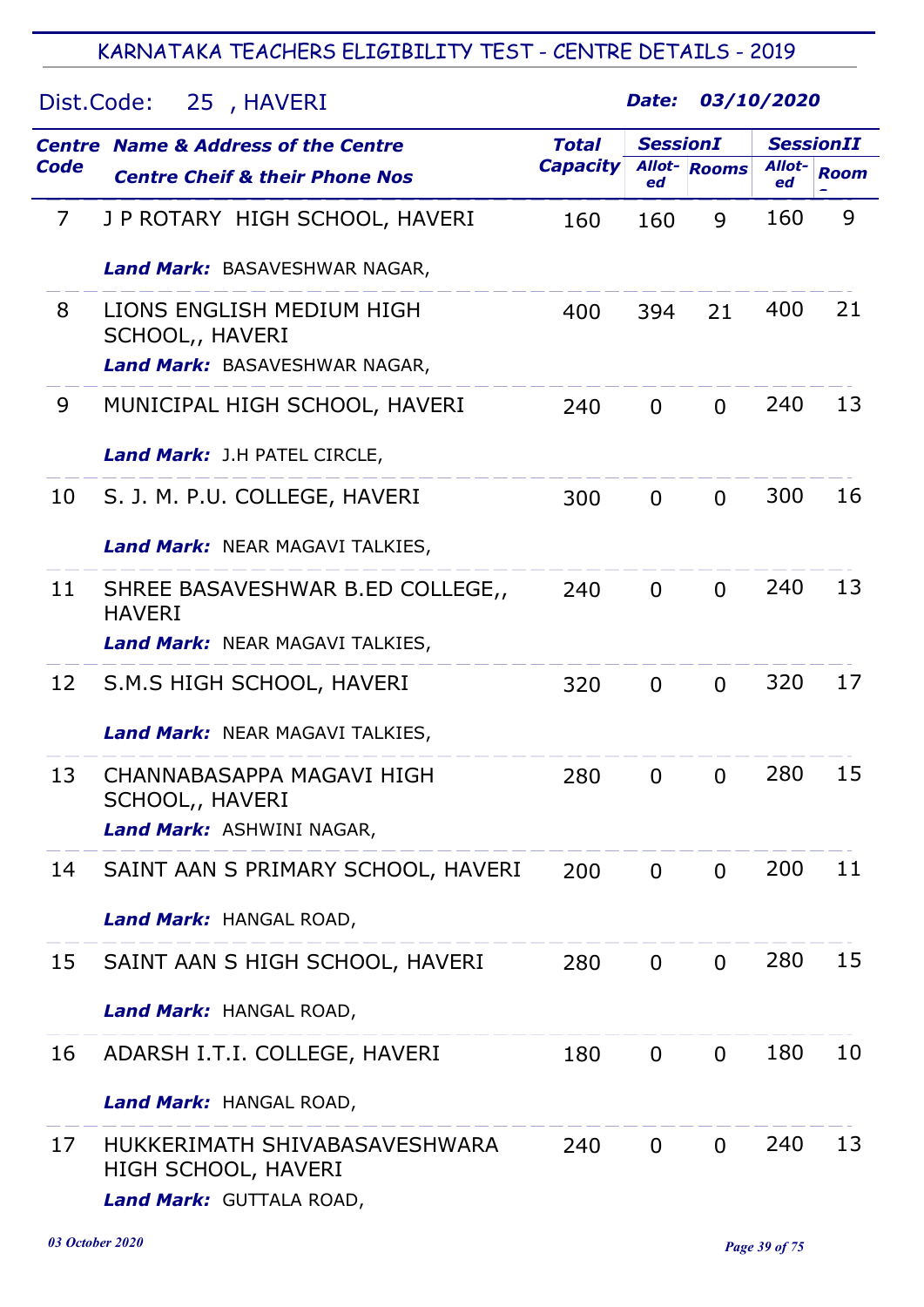#### Dist.Code: 25 , HAVERI

Date: 03/10/2020

|             | <b>Centre Name &amp; Address of the Centre</b>          | <b>Total</b>    | <b>SessionI</b> |             | <b>SessionII</b> |             |
|-------------|---------------------------------------------------------|-----------------|-----------------|-------------|------------------|-------------|
| <b>Code</b> | <b>Centre Cheif &amp; their Phone Nos</b>               | <b>Capacity</b> | ed              | Allot-Rooms | Allot-<br>ed     | <b>Room</b> |
| 18          | SHREE SHIVALINGESHWARA WOMENS<br>DEGREE COLLEGE, HAVERI | 400             | 0               | 0           | 400              | 21          |
|             | <b>Land Mark: GUTTALA ROAD,</b>                         |                 |                 |             |                  |             |
| 19          | SHREE RACHOTESWER P.U.COLLEGE,<br><b>HAVERI</b>         | 280             | $\overline{0}$  | $\Omega$    | 280              | 15          |
|             | Land Mark: GUTTALA ROAD,                                |                 |                 |             |                  |             |
| 20          | KARANATAKA PUBLIC SCHOOL, HAVERI                        | 240             | 97              | 6           | 233              | 13          |
|             | <b>Land Mark:</b>                                       |                 |                 |             |                  |             |

## Dist.Code: 26 , UTTARAKANNADA

Date: 03/10/2020

Total : 5205 2095 5198

|      | <b>Centre Name &amp; Address of the Centre</b>                                                                            | <b>Total</b>    | <b>SessionI</b> |                     | <b>SessionII</b> |             |
|------|---------------------------------------------------------------------------------------------------------------------------|-----------------|-----------------|---------------------|------------------|-------------|
| Code | <b>Centre Cheif &amp; their Phone Nos</b>                                                                                 | <b>Capacity</b> | ed              | <b>Allot-</b> Rooms | Allot-<br>ed     | <b>Room</b> |
| 1    | ST. MICHAEL S CONVENT HIGH SCHOOL,<br><b>KARWAR</b>                                                                       | 260             | 223             | 12                  | 253              | 14          |
|      | <b>Land Mark: NEAR SUBHAS CIRCLE</b>                                                                                      |                 |                 |                     |                  |             |
| 2    | HINDU HIGH SCHOOL, KARWAR                                                                                                 | 300             | 257             | 14                  | 291              | 16          |
|      | <b>Land Mark: NEAR GEETANJALI THEATER</b>                                                                                 |                 |                 |                     |                  |             |
| 3    | BAL MANDIR HIGH SCHOOL, NEAR<br>GEETANJANLI TALKISE, KARWAR TOWN,<br>KARWAR, PIN CODE NO. 581 301<br><b>Land Mark: --</b> | 300             | 255             | 14                  | 291              | 16          |
| 4    | GOVT HIGH SCHOOL, KARWAR TOWN,<br>KODIBAG ROAD, KARWAR, PIN CODE<br>NO. 581 301<br>Land Mark: NEAR MALADEVI GROUND,       | 140             | $\Omega$        | $\Omega$            | 136              | 8           |
| 5    | ST. JOSEF HIGH SCHOOL, KODIBAG<br>ROAD, KAJUBAG, KARWAR<br><b>Land Mark: NEAR GOVT VETERINARY</b><br><b>HOSPITAL</b>      | 100             | $\Omega$        | $\Omega$            | 97               | 6           |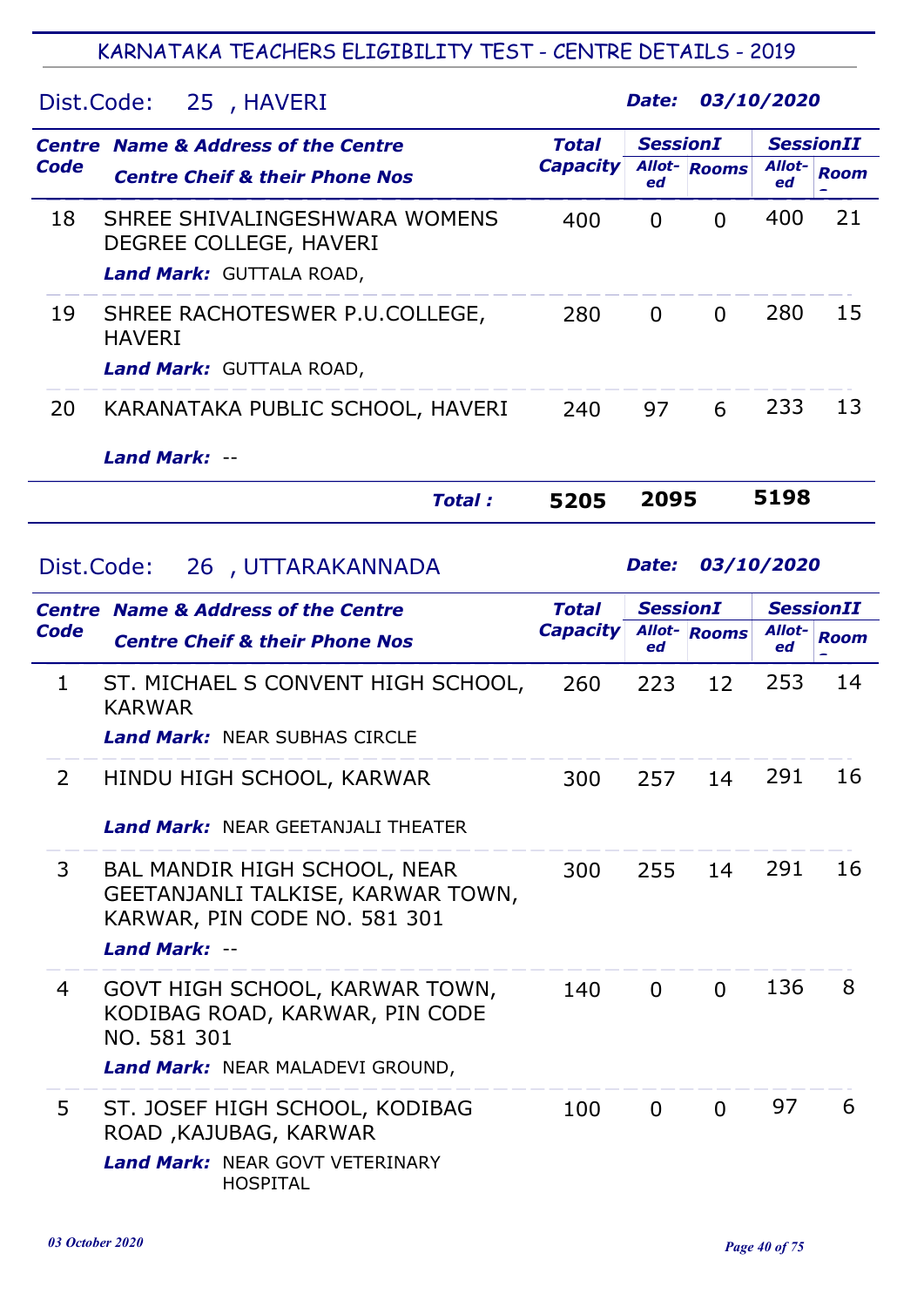# Dist.Code: 26 , UTTARAKANNADA

Date: 03/10/2020

|      | <b>Centre Name &amp; Address of the Centre</b>                                                                                           | <b>Total</b>    | <b>SessionI</b> |                     | <b>SessionII</b> |             |
|------|------------------------------------------------------------------------------------------------------------------------------------------|-----------------|-----------------|---------------------|------------------|-------------|
| Code | <b>Centre Cheif &amp; their Phone Nos</b>                                                                                                | <b>Capacity</b> | ed              | <b>Allot-</b> Rooms | Allot-<br>ed     | <b>Room</b> |
| 6    | RAHEEM KHAN UNITY HIGH SCHOOL,<br>BEHIND ARJUN TALKISE, KAJUBAG<br>KODIBAG ROAD, KARWAR, PIN CODE<br>NO. 581 303<br><b>Land Mark: --</b> | 240             | 0               | $\Omega$            | 233              | 13          |
| 7    | SHIVAJI HIGH SCHOOL, NEAR<br>MAHADEVSTAN SUNKERI ROAD,<br>BAAD, KARWAR, PIN CODE NO. 581 304<br>Land Mark: --                            | 240             | $\Omega$        | $\Omega$            | 233              | 13          |
| 8    | NEW HIGH SCHOOL, BAAD, POST<br>NANDANGADDA KARWAR SUNKERI<br>ROAD, PIN CODE NO. 581 304<br>Land Mark: --                                 | 120             | $\mathbf 0$     | $\Omega$            | 114              | 6           |
| 9    | BALBHAVAN ENGLISH MEDIUM SCHOOL,<br>BAAD, KARWAR<br><b>Land Mark: --</b>                                                                 | 100             | 36              | 3                   | 87               | 6           |
|      | <b>Total:</b>                                                                                                                            | 1800            | 771             |                     | 1735             |             |

# Dist.Code: 27 , CHIKKODI

| Centre        | <b>Name &amp; Address of the Centre</b>                           | <b>Total</b>    | <b>SessionI</b> |             | <b>SessionII</b> |             |
|---------------|-------------------------------------------------------------------|-----------------|-----------------|-------------|------------------|-------------|
| Code          | <b>Centre Cheif &amp; their Phone Nos</b>                         | <b>Capacity</b> | ed              | Allot-Rooms | Allot-<br>ed     | <b>Room</b> |
|               | KLE SOCIETY B K COLLEGE CHIKKODI,<br><b>CHIKKODI</b>              | 240             | 232             | 13          | 239              | 13          |
|               | Land Mark: ANKALI ROAD, CHIKKODI                                  |                 |                 |             |                  |             |
| $\mathcal{P}$ | KLE SOCIETY B K COLLEGE CHIKKODI,<br><b>CHIKKODI</b>              | 240             | 232             | 12          | 239              | 13          |
|               | Land Mark: ANKALI ROAD, CHIKKODI                                  |                 |                 |             |                  |             |
| 3             | KLE C B KORE POLYTENCHINC COLLEGE<br>CHIKKODI NO 1, CHIKKODI NO 1 | 260             | 251             | 13          | 259              | 14          |
|               | Land Mark: ANKALI ROAD, CHIKKODI                                  |                 |                 |             |                  |             |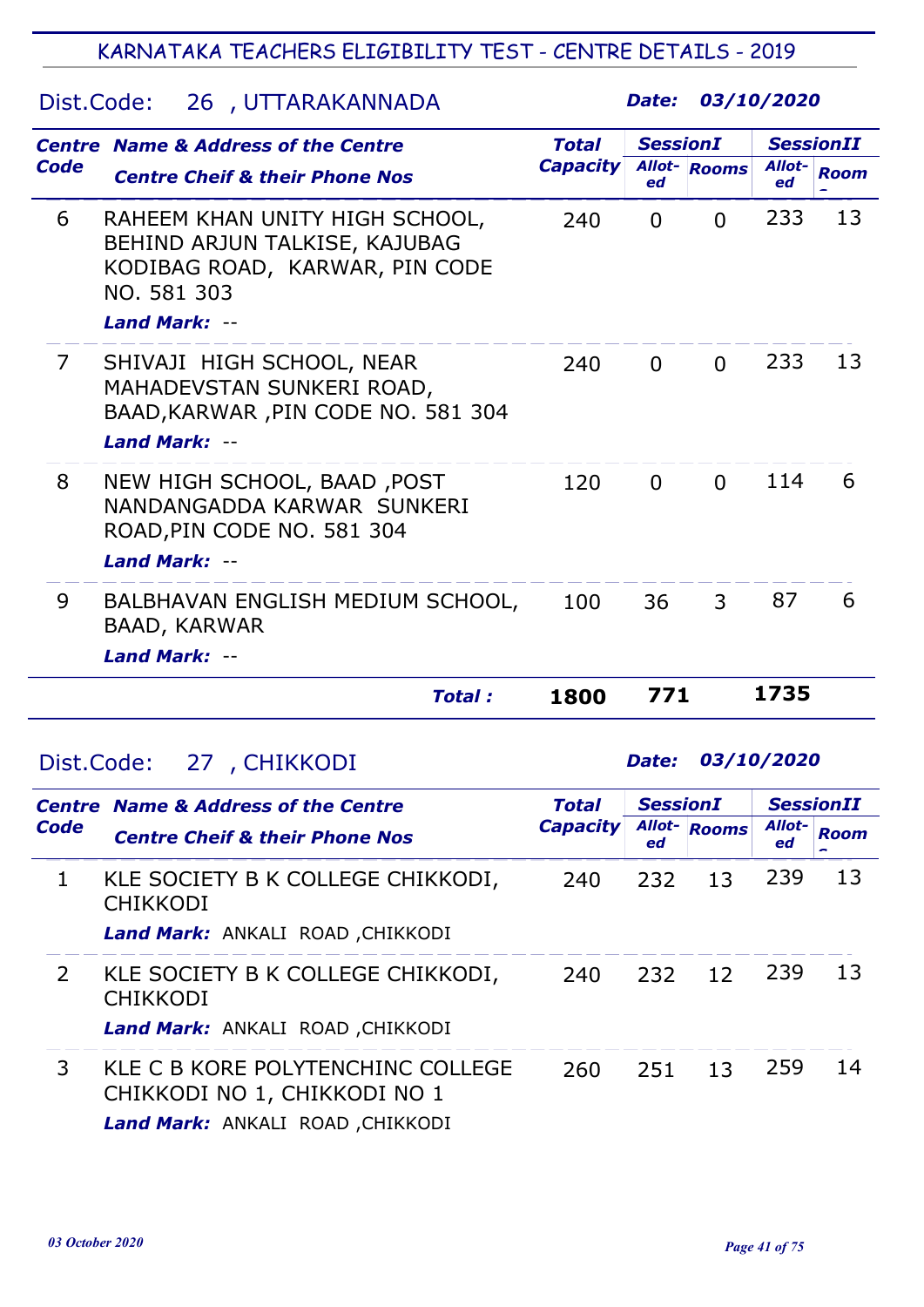## Dist.Code: 27 , CHIKKODI

|             | <b>Centre Name &amp; Address of the Centre</b>                                                                                  | <b>Total</b>    | <b>SessionI</b> |                     | <b>SessionII</b> |             |
|-------------|---------------------------------------------------------------------------------------------------------------------------------|-----------------|-----------------|---------------------|------------------|-------------|
| <b>Code</b> | <b>Centre Cheif &amp; their Phone Nos</b>                                                                                       | <b>Capacity</b> | ed              | <b>Allot-</b> Rooms | Allot-<br>ed     | <b>Room</b> |
| 4           | KLE C B KORE POLYTENCHINC COLLEGE<br>CHIKKODI NO 2, CHIKKODI NO 2<br>Land Mark: ANKALI ROAD, CHIKKODI                           | 260             | 251             | 13                  | 259              | 14          |
| 5           | KLE ENGNEERING COLLEGE CHIKKODI,<br><b>CHIKKODI</b><br><b>Land Mark: ENGNEERING COLLEGE ROAD</b><br><b>BANANTIKODI CHIKKODI</b> | 400             | 386             | 20                  | 398              | 20          |
| 6           | KLE INDIPENDENT PU COLLEGE<br>CHIKKODI, CHIKKODI<br><b>Land Mark: ENGNEERING COLLEGE ROAD</b><br><b>BANANTIKODI CHIKKODI</b>    | 300             | 290             | 15                  | 299              | 16          |
| 7           | C S S HIGH SCHOOL CHIKKODI,<br><b>CHIKKODI</b><br><b>Land Mark: NEAR BASAV CRICLE CHIKKODI</b>                                  | 300             | 290             | 16                  | 299              | 16          |
| 8           | K K ENGLISH MED H S CHIKKODI,<br><b>CHIKKODI</b><br><b>Land Mark:</b> BASAV CERCLE BEHIND CSS H S<br><b>CHIKKODI</b>            | 300             | 290             | 15                  | 299              | 16          |
| 9           | B C GANGAL BED COLLEGE CHIKKODI,<br><b>CHIKKODI</b><br>Land Mark: NEAR BASAV CRICLE CHIKKODI                                    | 200             | 193             | 11                  | 199              | 11          |
| 10          | R D HIGH SCHOOL CHIKKODI, CHIKKODI<br><b>Land Mark: NEAR BUS STAND CHIKKODI</b>                                                 | 300             | 284             | 15                  | 299              | 16          |
| 11          | R M GIRLS HIGH SCHOOL CHIKKODI,<br><b>CHIKKODI</b><br><b>Land Mark: NEAR BUS STAND CHIKKODI</b>                                 | 300             | $\overline{0}$  | $\mathbf 0$         | 299              | 16          |
| 12          | G S E SOCIETY'S JSS ENG MED HIGH<br>SCHOOL RLS NAGAR CHIKKODI, RLS<br>NAGAR, CHIKKODI<br>Land Mark: BEHIND A R OFFICE CHIKKODI  | 240             | $\overline{0}$  | $\overline{0}$      | 239              | 13          |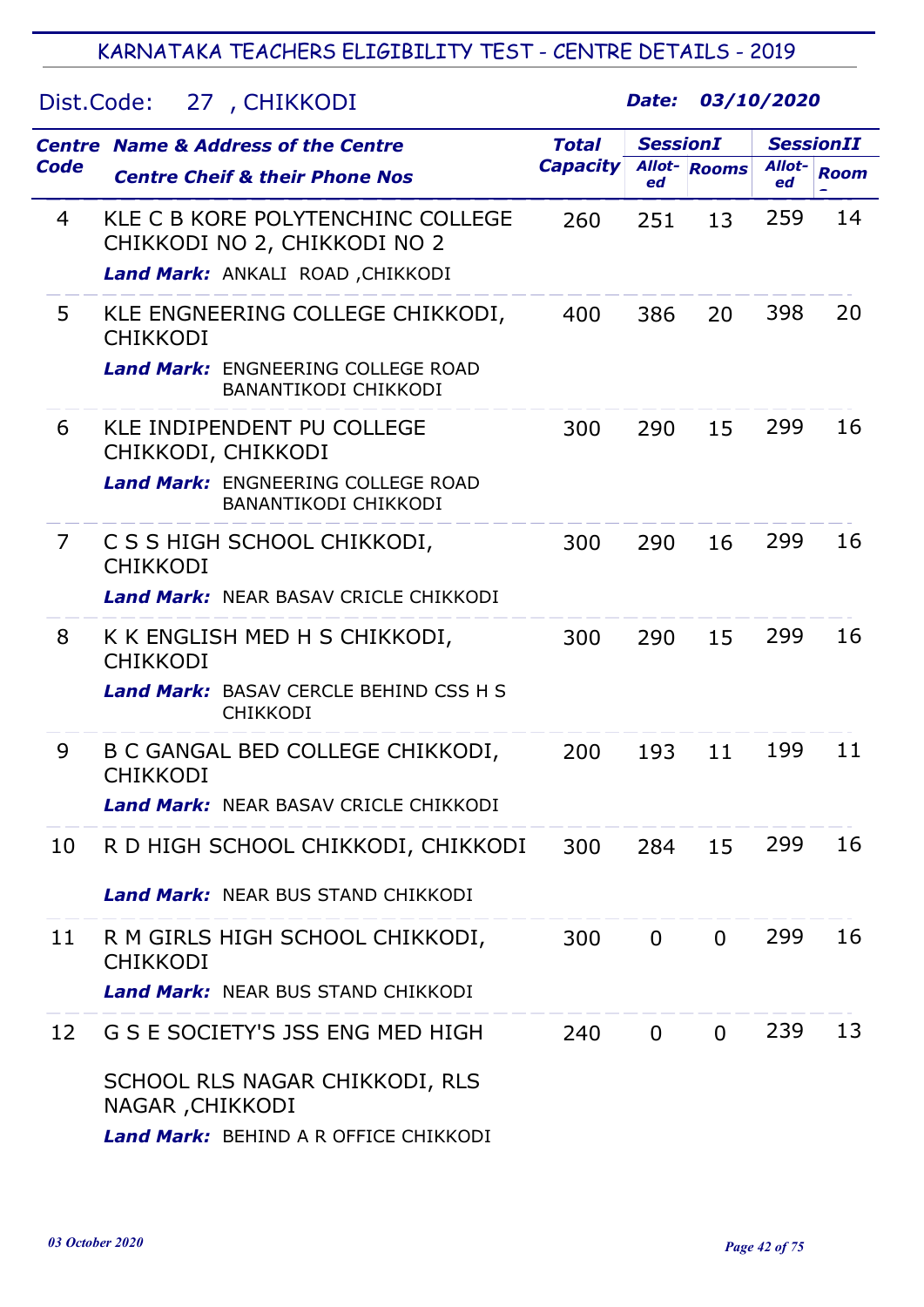| Dist.Code: |  | 27, CHIKKODI |
|------------|--|--------------|
|------------|--|--------------|

| Code       | <b>Centre Name &amp; Address of the Centre</b><br><b>Centre Cheif &amp; their Phone Nos</b> |                                                                                             | <b>Total</b><br><b>Capacity</b> | <b>SessionI</b><br><b>Allot-</b> Rooms<br>ed |                       | <b>SessionII</b><br>Allot-<br><b>Room</b><br>ed |              |                                 |
|------------|---------------------------------------------------------------------------------------------|---------------------------------------------------------------------------------------------|---------------------------------|----------------------------------------------|-----------------------|-------------------------------------------------|--------------|---------------------------------|
| 13         |                                                                                             | KENDRIY VIDYALA CHIKKODI, CHIKKODI                                                          |                                 | 260                                          | $\mathbf 0$           | $\Omega$                                        | 259          | 14                              |
|            |                                                                                             | <b>Land Mark: OPPOSIT MINI VIDHAN SOUDHA</b><br><b>CHIKKODI</b>                             |                                 |                                              |                       |                                                 |              |                                 |
| 14         | <b>CHIKKODI</b>                                                                             | SAINT FRANCE ENGLISH CHIKKOSI,                                                              |                                 | 240                                          | $\mathbf 0$           | $\overline{0}$                                  | 239          | 13                              |
|            |                                                                                             | <b>Land Mark:</b> NIPPANI ROAD CHIKKODI                                                     |                                 |                                              |                       |                                                 |              |                                 |
| 15         |                                                                                             | KUND KUNDCHARYA HIGH SCHOOL<br>CHIKKODI, CHIKKODI                                           |                                 | 160                                          | $\mathbf 0$           | $\Omega$                                        | 159          | 9                               |
|            |                                                                                             | Land Mark: KORE NAGAGR CHIKKODI                                                             |                                 |                                              |                       |                                                 |              |                                 |
| 16         |                                                                                             | VSM GIRLS HS, NIPPANI                                                                       |                                 | 260                                          | $\mathbf 0$           | $\Omega$                                        | 259          | 14                              |
|            |                                                                                             | <b>Land Mark: NEAR LAFITE HOSPITAL NIPPANI</b>                                              |                                 |                                              |                       |                                                 |              |                                 |
| 17         | VSM GIB                                                                                     | HS, NIPPANI                                                                                 |                                 | 300                                          | $\overline{0}$        | $\Omega$                                        | 299          | 16                              |
|            |                                                                                             | <b>Land Mark: NEAR LAFITE HOSPITAL NIPPANI</b>                                              |                                 |                                              |                       |                                                 |              |                                 |
| 18         |                                                                                             | KLE ENGLISH, NIPPANI                                                                        |                                 | 320                                          | $\mathbf 0$           | $\overline{0}$                                  | 318          | 17                              |
|            |                                                                                             | <b>Land Mark: NEAR COURT NIPPANI</b>                                                        |                                 |                                              |                       |                                                 |              |                                 |
| 19         |                                                                                             | MODERN ENGLISH HS, NIPPANI                                                                  |                                 | 280                                          | $\mathbf 0$           | $\Omega$                                        | 266          | 14                              |
|            |                                                                                             | <b>Land Mark:</b> NEAR MUNCIPAL HS NIPPANI                                                  |                                 |                                              |                       |                                                 |              |                                 |
| 20         |                                                                                             | KLE GI BAGEWADI ARTS SCI AND<br>COOMERCE COLLEGE, NIPPANI                                   |                                 | 225                                          | 94                    | 6                                               | 211          | 11                              |
|            |                                                                                             | Land Mark: NEAR COURT NIPPANI                                                               |                                 |                                              |                       |                                                 |              |                                 |
|            |                                                                                             |                                                                                             | <b>Total:</b>                   | 5385                                         | 2793                  |                                                 | 5337         |                                 |
| Dist.Code: |                                                                                             | 28, SIRSI                                                                                   |                                 |                                              | Date:                 |                                                 | 03/10/2020   |                                 |
| Code       |                                                                                             | <b>Centre Name &amp; Address of the Centre</b><br><b>Centre Cheif &amp; their Phone Nos</b> |                                 | <b>Total</b><br><b>Capacity</b>              | <b>SessionI</b><br>ed | <b>Allot-</b> Rooms                             | Allot-<br>ed | <b>SessionII</b><br><b>Room</b> |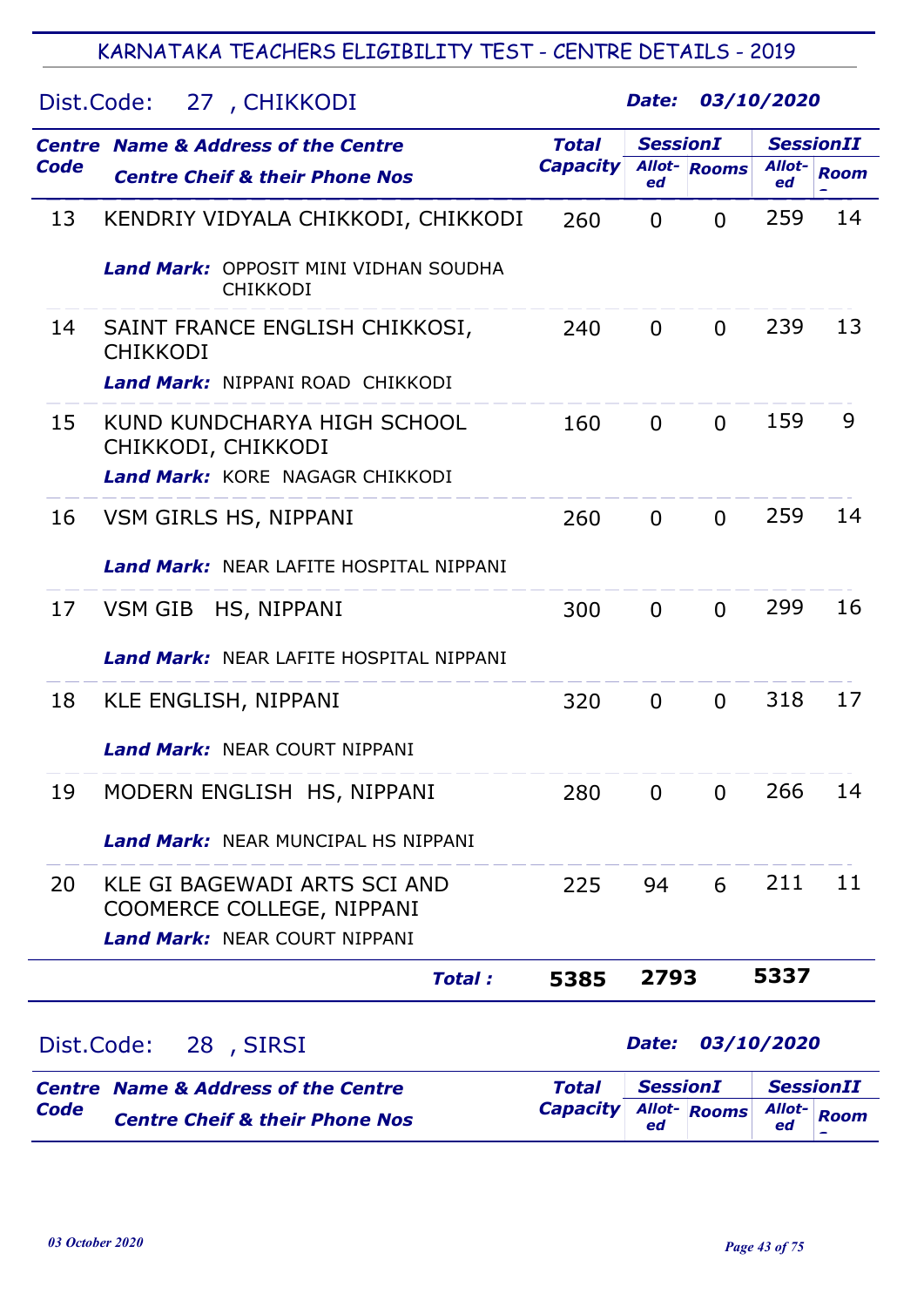## Dist.Code: 28 , SIRSI

Date: 03/10/2020

| <b>Centre</b>  | <b>Name &amp; Address of the Centre</b>                                       | <b>Total</b>    | <b>SessionI</b> |                     | <b>SessionII</b> |             |
|----------------|-------------------------------------------------------------------------------|-----------------|-----------------|---------------------|------------------|-------------|
| Code           | <b>Centre Cheif &amp; their Phone Nos</b>                                     | <b>Capacity</b> | ed              | <b>Allot-</b> Rooms | Allot-<br>ed     | <b>Room</b> |
| $\mathbf{1}$   | SHRI MARIKAMBA GOVERNMENT PU<br><b>COLLEGE, SIRSI</b><br><b>Land Mark: --</b> | 300             | 220             | 14                  | 263              | 16          |
| $\overline{2}$ | SHRI MARIKAMBA GOVERNMENT HIGH<br><b>SCHOOL, SIRSI</b><br>Land Mark: --       | 240             | 186             | 11                  | 208              | 12          |
| 3              | SHRI MARIKAMBA GOVERNMENT HIGH<br><b>SCHOOL, SIRSI</b><br>Land Mark: --       | 240             | 185             | 10                  | 208              | 12          |
| 4              | MES. COMMERCE DEGREE COLLEGE,<br><b>SIRSI</b><br><b>Land Mark: --</b>         | 240             | $\Omega$        | $\Omega$            | 208              | 12          |
| 5              | AVE MARIA GUFG SCHOOL, SIRSI                                                  | 240             | $\Omega$        | $\Omega$            | 204              | 11          |
|                | <b>Land Mark: --</b>                                                          |                 |                 |                     |                  |             |
|                | <b>Total:</b>                                                                 | 1260            | 591             |                     | 1091             |             |

## Dist.Code: 30 , BALLARI

|               | <b>Centre Name &amp; Address of the Centre</b>                                                                    | <b>Total</b><br><b>Capacity</b> | <b>SessionI</b> |             | <b>SessionII</b> |             |
|---------------|-------------------------------------------------------------------------------------------------------------------|---------------------------------|-----------------|-------------|------------------|-------------|
| <b>Code</b>   | <b>Centre Cheif &amp; their Phone Nos</b>                                                                         |                                 | ed              | Allot-Rooms | Allot-<br>ed     | <b>Room</b> |
|               | MUNDLUR GANGAPPA MEMORIAL<br>P.U.COLLEGE, COURT ROAD, OPP. D.A.R.<br>LANE, S.N. PET BALLARI 583101                | 520                             | 485             | 25          | 503              | 26          |
|               | <b>Land Mark:</b> D.A.R. LANE POLICE QUARTERS                                                                     |                                 |                 |             |                  |             |
| $\mathcal{P}$ | <b>GOVT JUNIOR COLLEGE</b><br>(EX MUNICIPAL), (HIGH SCHOOL<br>SECTION), ANANTHAPUR ROAD,<br><b>BALLARI 583101</b> | 320                             | 299             | 16          | 310              | 16          |
|               | I and Marks                                                                                                       |                                 |                 |             |                  |             |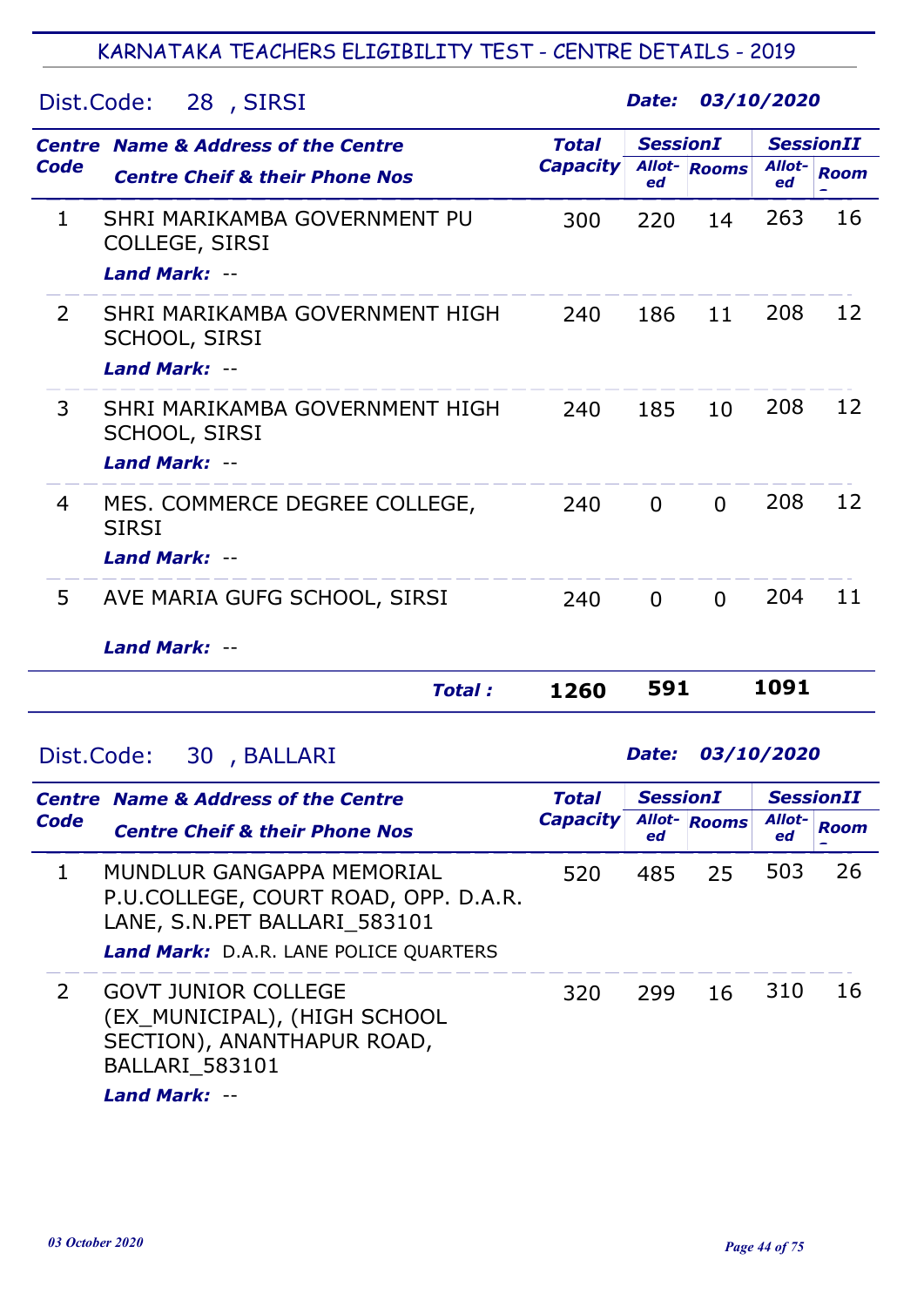## Dist.Code: 30 , BALLARI

|                | <b>Centre Name &amp; Address of the Centre</b>                                                                                                         | <b>Total</b>    | <b>SessionI</b> |                | <b>SessionII</b> |             |
|----------------|--------------------------------------------------------------------------------------------------------------------------------------------------------|-----------------|-----------------|----------------|------------------|-------------|
| <b>Code</b>    | <b>Centre Cheif &amp; their Phone Nos</b>                                                                                                              | <b>Capacity</b> | Allot-<br>ed    | <b>Rooms</b>   | Allot-<br>ed     | <b>Room</b> |
| 3              | <b>SSA GOVERNMENT FIRST GRADE</b><br>COLLEGE, S.N.PET, BALLARI 583101<br><b>Land Mark:</b> BESIDE VENKATESHWARA SWAMY<br><b>TEMPLE</b>                 | 700             | 653             | 34             | 677              | 35          |
| $\overline{4}$ | SMT ALLAM SUMANGALAMMA PU<br>COLLEGE FOR WOMAN, 1ST CROSS,<br>GANDHINAGAR, BALLARI-583103<br>Land Mark: NEAR COROPORTATION BANK,<br><b>GANDHINAGAR</b> | 240             | 224             | 12             | 233              | 12          |
| 5              | BALABHARATHI & VIVEKANDA HIGH<br>SCHOOL, GANDHINAGAR, 3RD CROSS,<br><b>BALLARI-583103</b><br><b>Land Mark: --</b>                                      | 340             | 318             | 17             | 329              | 18          |
| 6              | VIANNEY VIDYALAYA, CANTONMENT,<br><b>BALLARI_583104</b><br>Land Mark: NEAR VASAVI SCHOOL                                                               | 240             | 224             | 12             | 233              | 13          |
| 7              | SRI VASAVI HIGH SCHOOL,<br>CANTONMENT, INFANTRY ROAD,<br>BALLARI_583104<br><b>Land Mark: NEAR "MORE" SHOP</b>                                          | 280             | 262             | 14             | 271              | 15          |
| 8              | BASAVARAJESHWARI PUBLIC SCHOOL<br>AND COLLEGE, PATEL NAGAR, BALLARI-<br>583101<br><b>Land Mark: NEAR AEGES GAS BUNK</b>                                | 420             | 389             | 20             | 407              | 21          |
| 9              | BASAVARAJESHWARI PUBLIC SCHOOL &<br>COLLEGE, PATEL NAGAR, BALLARI-<br>583101                                                                           | 600             | $\Omega$        | $\overline{0}$ | 581              | 30          |
|                | <b>Land Mark: NEAR M.G.PETROL BANK</b>                                                                                                                 |                 |                 |                |                  |             |
| 10             | SHANTINIKETAN ENGLISH MEDIUM HIGH<br>SCHOOL, REDDY JANA SANG OFFICE,<br>ANANTHAPUR ROAD, BALLARI_583101<br>Land Mark: OPP D.C. RESIDENCE               | 240             | $\Omega$        | $\Omega$       | 233              | 13          |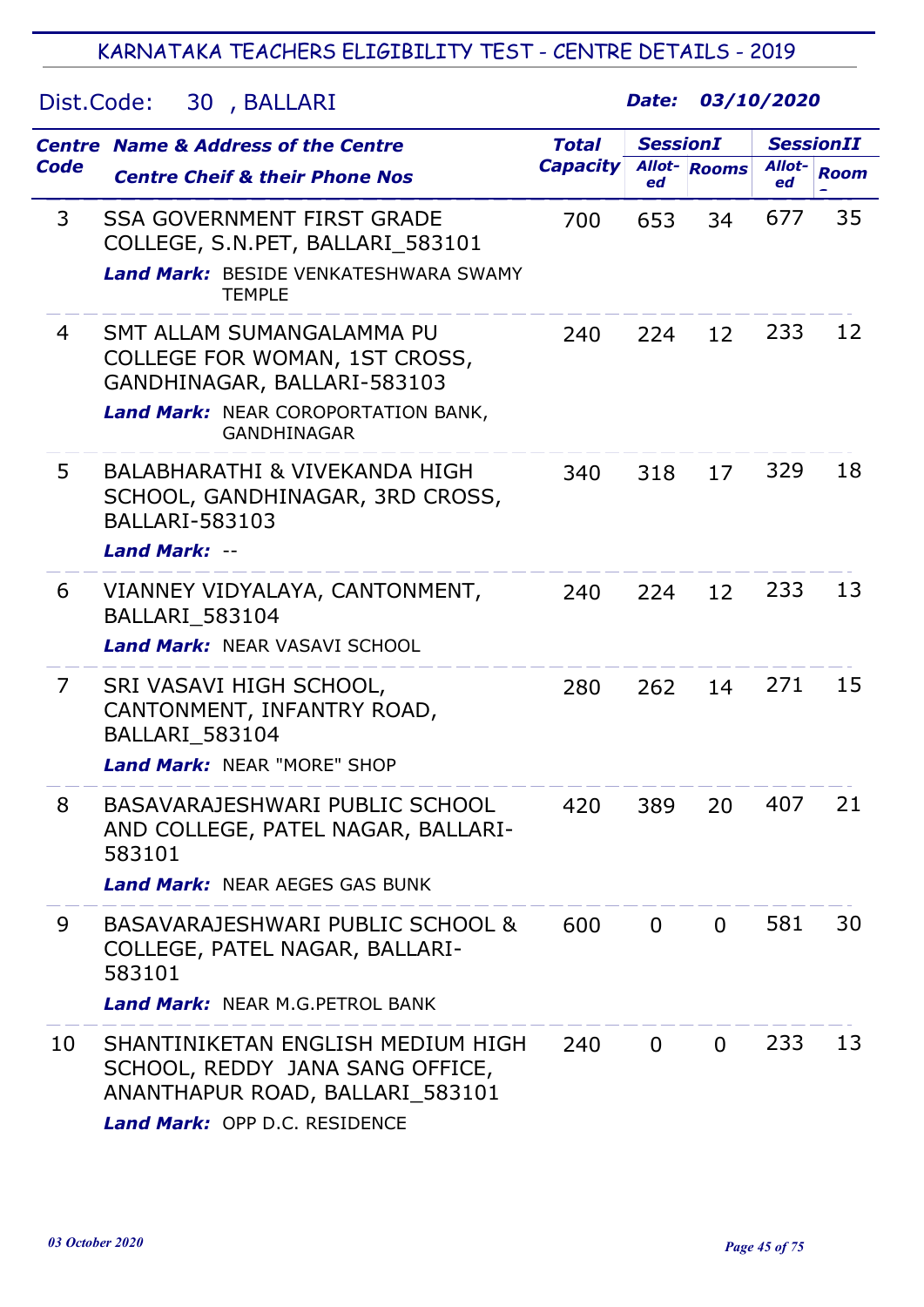## Dist.Code: 30 , BALLARI

|      | <b>Centre Name &amp; Address of the Centre</b>                                                                                                              | <b>Total</b>    | <b>SessionI</b> |                     | <b>SessionII</b> |             |
|------|-------------------------------------------------------------------------------------------------------------------------------------------------------------|-----------------|-----------------|---------------------|------------------|-------------|
| Code | <b>Centre Cheif &amp; their Phone Nos</b>                                                                                                                   | <b>Capacity</b> | ed              | <b>Allot-</b> Rooms | Allot-<br>ed     | <b>Room</b> |
| 11   | WARDLAW HIGH SCHOOL, KALAMMA<br>STREET, BALLARI-583101<br><b>Land Mark: NEAR MOTI CIRCLE</b>                                                                | 240             | $\overline{0}$  | $\Omega$            | 233              | 12          |
|      |                                                                                                                                                             |                 |                 |                     |                  |             |
| 12   | ST. JOSEPH S ENG MEDIUM HIGH<br>SCHOOL (CO_EDUCATION),<br>C.B.BELLARY-583102<br><b>Land Mark:</b> OPP.ST. ANTHONY'S COMMUNITY                               | 312             | $\overline{0}$  | $\Omega$            | 302              | 16          |
|      | <b>HALL C.B BALLARI</b>                                                                                                                                     |                 |                 |                     |                  |             |
| 13   | KITTUR RANI CHANNAMMA HIGH<br>SCHOOL, NAGESHSHASTRI NAGAR,<br>NEAR DURUGAMMA TEMPLE, KAPPAGAL<br>ROAD, BALLARI-583103<br><b>Land Mark: NEAR LAW COLLEGE</b> | 336             | $\overline{0}$  | $\Omega$            | 325              | 17          |
|      |                                                                                                                                                             |                 |                 |                     |                  |             |
| 14   | VEERASHAIVA COLLEGE, CANTONMENT,<br><b>BALLARI_583104</b><br><b>Land Mark: BEHIND VIMS</b>                                                                  | 400             | $\Omega$        | $\Omega$            | 387              | 20          |
| 15   | NANDI HIGH SCHOOL, INFANTRY ROAD,<br>CANTONMENT, BALLARI_583104<br><b>Land Mark:</b> IN FRONT OF SBM CANTOMENT                                              | 360             | $\Omega$        | $\Omega$            | 349              | 18          |
| 16   | ASHIRVAD HIGH SCHOOL, BABU NAIDU<br>COMPOUND CANTONMENT, BALLARI-<br>583104                                                                                 | 240             | $\Omega$        | $\Omega$            | 233              | 13          |
|      | <b>Land Mark: OPP. RTO OFFICE</b>                                                                                                                           |                 |                 |                     |                  |             |
| 17   | KARNATAKA PUBLIC SCHOOL, (GOVT<br><b>JUNIOR COLLEGE FOR GIRLS HIGH</b><br>SCHOOL SECTION), NEAR HEAD POST<br>OFFICE, BELLARI-583101<br><b>Land Mark: --</b> | 240             | $\Omega$        | $\Omega$            | 233              | 13          |
| 18   | ST.JOSEPH S GIRLS HIGH SCHOOL,                                                                                                                              | 240             | $\overline{0}$  | $\overline{0}$      | 234              | 13          |
|      | C.B.BELLARY-583102<br><b>Land Mark: NEAR BELAGAL CROSS</b>                                                                                                  |                 |                 |                     |                  |             |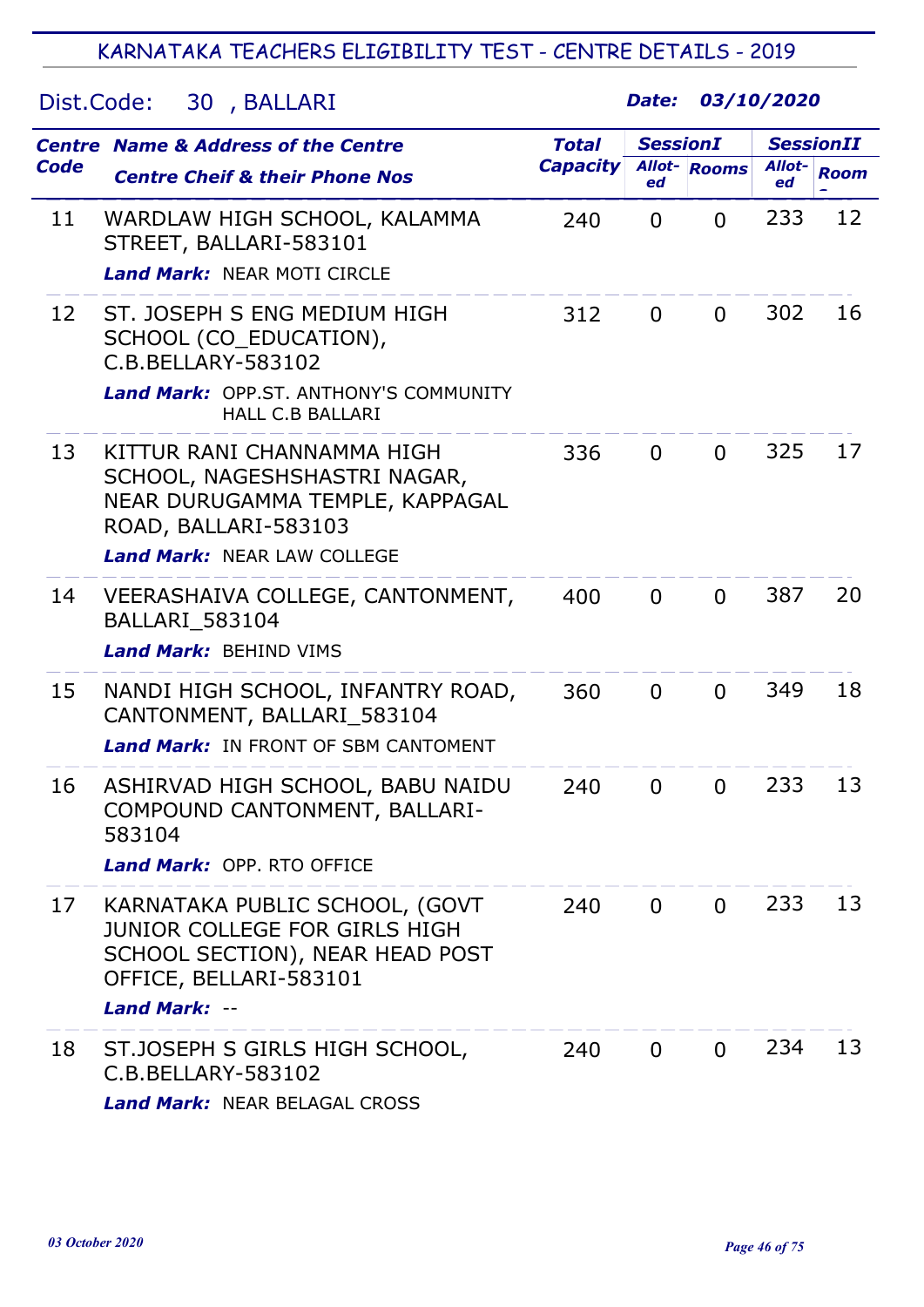Dist.Code: 30 , BALLARI

Date: 03/10/2020

|                | <b>Centre Name &amp; Address of the Centre</b>                                                           | <b>Total</b>    | <b>SessionI</b> |                     | <b>SessionII</b> |                  |  |
|----------------|----------------------------------------------------------------------------------------------------------|-----------------|-----------------|---------------------|------------------|------------------|--|
| Code           | <b>Centre Cheif &amp; their Phone Nos</b>                                                                | <b>Capacity</b> | ed              | <b>Allot-</b> Rooms | Allot-<br>ed     | <b>Room</b>      |  |
| 19             | GOVERNMENT P.U.COLLEGE FOR GIRLS,<br>NEAR HEAD POST OFFICE, BELLARI-<br>583101<br>Land Mark: --          | 400             | $\overline{0}$  | $\overline{0}$      | 376              | 20               |  |
|                |                                                                                                          |                 |                 |                     |                  |                  |  |
| 20             | ST PHILOMINA'S COMPOSITE PU<br>COLLEGE, BELLARI - 583104<br><b>Land Mark: OPD ROAD</b>                   | 270             | 102             | 6                   | 264              | 14               |  |
|                | <b>Total:</b>                                                                                            | 6938            | 2956            |                     | 6713             |                  |  |
| Dist.Code:     | 31 , BIDAR                                                                                               |                 | Date:           |                     | 03/10/2020       |                  |  |
|                | <b>Centre Name &amp; Address of the Centre</b>                                                           | <b>Total</b>    |                 | <b>SessionI</b>     |                  | <b>SessionII</b> |  |
| Code           | <b>Centre Cheif &amp; their Phone Nos</b>                                                                | <b>Capacity</b> | ed              | <b>Allot-Rooms</b>  | Allot-<br>ed     | <b>Room</b>      |  |
| 1              | ST.JOSEPH P.U .COLLEGE, ZAHEERABAD<br>ROAD, BIDAR<br><b>Land Mark: --</b>                                | 300             | 281             | 15                  | 297              | 16               |  |
| $\overline{2}$ | ST.JOSEPH ENGLISH MEDIUM HIGH<br>SCHOOL, ZAHEERABAD ROAD BIDAR<br><b>Land Mark: --</b>                   | 300             | 281             | 15                  | 297              | 16               |  |
| 3              | KARANATAKA HIGH SCHOOL<br>ZAHEERABAD ROAD BIDAR<br><b>Land Mark: --</b>                                  | 300             | 281             | 15                  | 297              | 16               |  |
| 4              | KARANATAKA ARTS, SCIENCE AND<br>COMMRCE COLLEGE, ZAHEERABAD ROAD<br><b>BIDAR</b><br><b>Land Mark: --</b> | 300             | 281             | 15                  | 297              | 15               |  |
| 5              | LAXMIBAI KAMTHANE GIRLS HIGH<br>SCHOOL, VIDYA NAGAR COLONY BIDAR<br>Land Mark: --                        | 300             | 281             | 15                  | 297              | 16               |  |
| 6              | DATTAGIRI MAHARAJ PUBLIC SCHOOL<br>(ENGLISH MEDIUM), BASAVANAGAR<br><b>COLLONY BIDAR</b>                 | 300             | 281             | 15                  | 297              | 16               |  |

Land Mark: --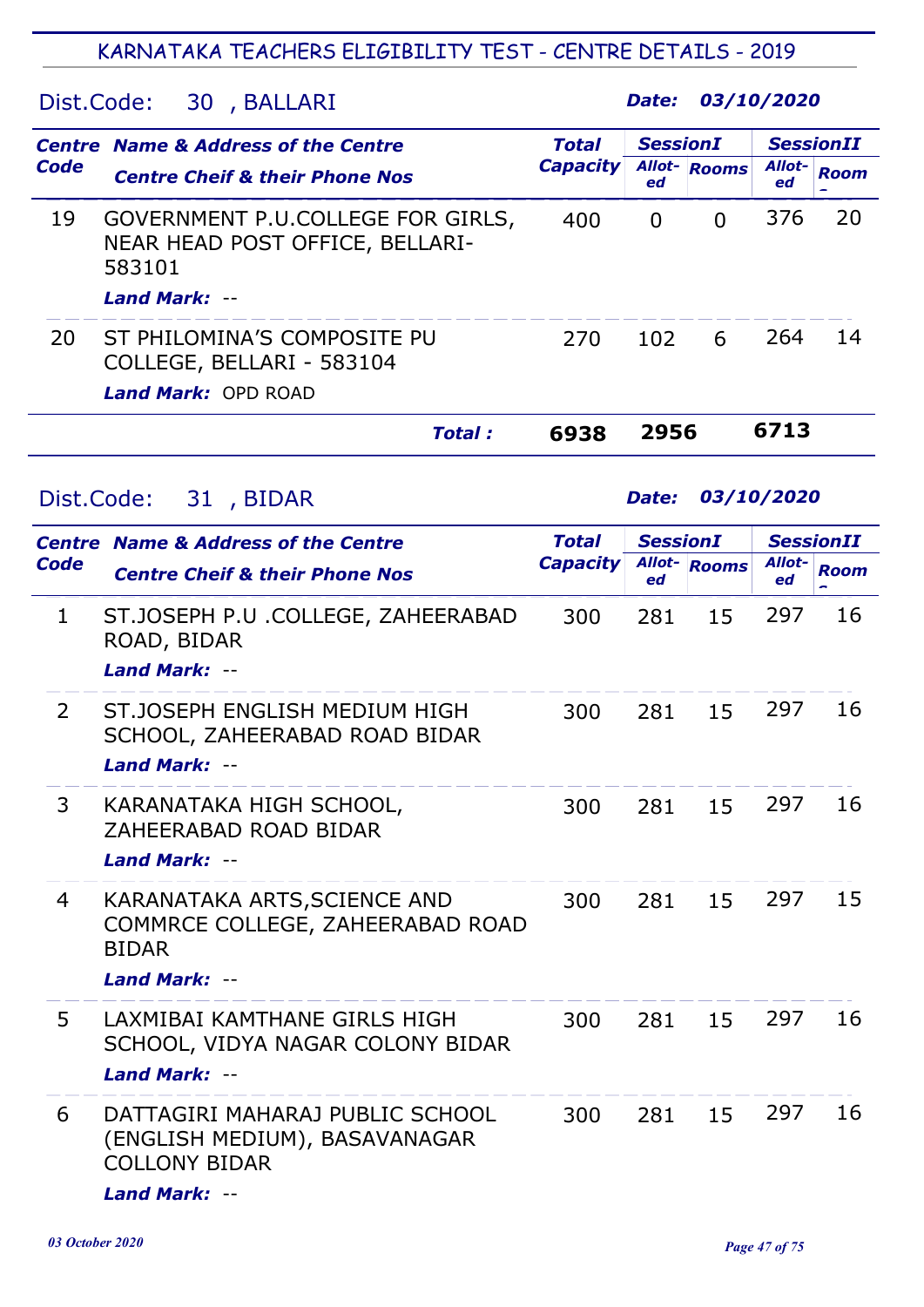#### Dist.Code: 31 , BIDAR

|             | <b>Centre Name &amp; Address of the Centre</b>                                                                                | <b>Total</b>    | <b>SessionI</b> |                     | <b>SessionII</b> |             |
|-------------|-------------------------------------------------------------------------------------------------------------------------------|-----------------|-----------------|---------------------|------------------|-------------|
| <b>Code</b> | <b>Centre Cheif &amp; their Phone Nos</b>                                                                                     | <b>Capacity</b> | ed              | <b>Allot-</b> Rooms | Allot-<br>ed     | <b>Room</b> |
| 7           | SRI. DATTAGIRI MAHARAJ HIGH SCHOOL<br>(KANNADA MEDIUM), BASAVANAGAR<br>COLONY, BIDAR<br>Land Mark: --                         | 250             | 234             | 12                  | 247              | 13          |
| 8           | VIDYARANNYA HIGH SCHOOL, SHAGUNJ,<br><b>BIDAR</b><br>Land Mark: --                                                            | 300             | 281             | 15                  | 297              | 16          |
| 9           | SIDDHARTH COMP.P.U COLLEGE,<br>JANWADA ROAD BIDAR<br>Land Mark: --                                                            | 350             | 328             | 17                  | 346              | 18          |
| 10          | <b>GURUNANAK PUBLIC SCHOOL, NEAR</b><br>STADIUM, BIDAR<br>Land Mark: --                                                       | 500             | 468             | 24                  | 494              | 26          |
| 11          | GURUNANAK P.U. COLLEGE, NEAR<br>STADIUM, BIDAR<br>Land Mark: --                                                               | 300             | 281             | 15                  | 297              | 16          |
| 12          | KARNATAKA.ARTS.SEINCE.COMMERSE.P.<br><b>U.COLLEGE, RAMPURE COLONY</b><br><b>MANNAHALLI ROAD BIDAR</b><br><b>Land Mark: --</b> | 300             | 281             | 15                  | 297              | 16          |
| 13          | <b>GURUNANAK PUBLIC SCHOOL,</b><br>TEACHERS COLONY MANALLI ROAD<br><b>BIDAR</b><br>Land Mark: --                              | 450             | 414             | 22                  | 445              | 23          |
| 14          | B.V.B COLLEGE GUMPA ROAD, GUMPA<br><b>ROAD BIDAR</b><br><b>Land Mark: --</b>                                                  | 300             | $\overline{0}$  | $\overline{0}$      | 297              | 16          |
| 15          | GNYASUDHA VIDYALAYA, MAMANKERI,<br><b>BIDAR</b><br>Land Mark: --                                                              | 500             | $\overline{0}$  | $\Omega$            | 494              | 25          |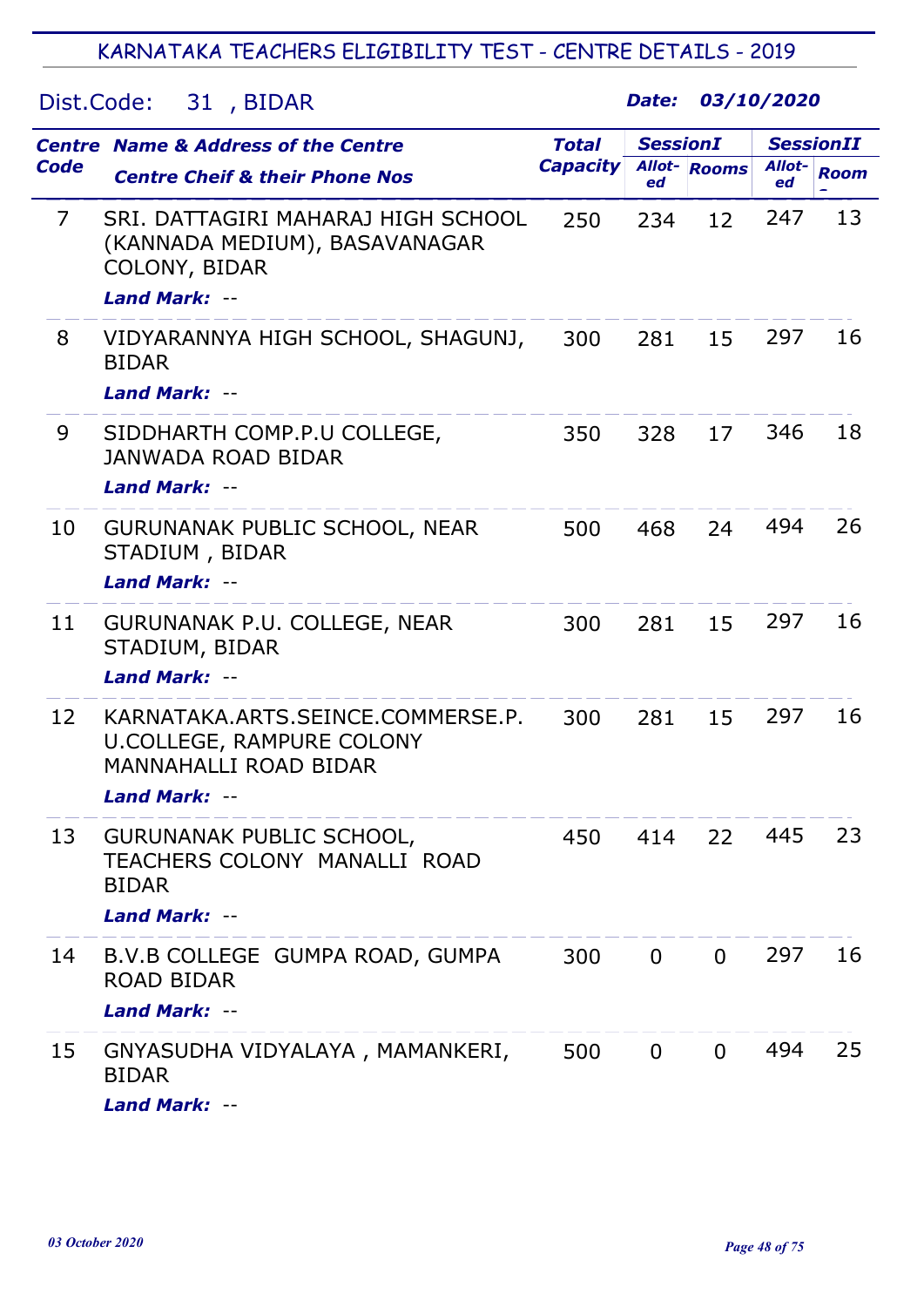## Dist.Code: 31 , BIDAR

|             | <b>Centre Name &amp; Address of the Centre</b>                                                                       | <b>Total</b>    | <b>SessionI</b> |                     | <b>SessionII</b> |             |
|-------------|----------------------------------------------------------------------------------------------------------------------|-----------------|-----------------|---------------------|------------------|-------------|
| <b>Code</b> | <b>Centre Cheif &amp; their Phone Nos</b>                                                                            | <b>Capacity</b> | ed              | <b>Allot-</b> Rooms | Allot-<br>ed     | <b>Room</b> |
| 16          | MATA MANIKESHWARI P.U COLLEGE,<br>NEW ADARSH COLLONY MASUDI LAYOUT<br>CHIDRI RING ROAD BIDAR<br><b>Land Mark: --</b> | 400             | $\Omega$        | $\Omega$            | 395              | 20          |
| 17          | KASHINATH RAO BELUR P.U COLLEGE,<br>MADHAV NAGAR UDGIR ROAD BIDAR<br><b>Land Mark: --</b>                            | 300             | $\overline{0}$  | $\overline{0}$      | 297              | 16          |
| 18          | <b>GURUNANAK DEGREE AND B.ED</b><br>COLLEGE, TECHERS COLONY GUMPA<br><b>ROAD BIDAR</b><br><b>Land Mark: --</b>       | 350             | $\Omega$        | $\Omega$            | 346              | 18          |
| 19          | NARMA FENDRICH HIGH.SCHOOL,<br><b>MANGALPET</b><br><b>BIDAR</b><br><b>Land Mark: --</b>                              | 250             | $\mathbf 0$     | $\Omega$            | 247              | 14          |
| 20          | AL-AMEEN HIGH SCHOOL, GOLEKHANA<br><b>BIDAR</b><br><b>Land Mark: --</b>                                              | 250             | $\overline{0}$  | $\Omega$            | 247              | 14          |
| 21          | G.P.U COLLEGE (GIRLS) PUC SECTION,<br><b>NEAR CHOWBARA BIDAR</b><br><b>Land Mark:</b><br>$- -$                       | 250             | $\mathbf 0$     | $\Omega$            | 247              | 13          |
| 22          | JIJAMATA GIRLS HIGH SCHOOL,<br><b>MAILORE ROAD BIDAR</b><br>Land Mark: --                                            | 250             | $\mathbf 0$     | 0                   | 247              | 13          |
| 23          | VK. INTERNATIONAL SCHOOL,<br>VIDYANAGAR COLONY, BIDAR<br>Land Mark: --                                               | 300             | $\overline{0}$  | 0                   | 297              | 16          |
| 24          | SMT. INDIRA BAI GURUTAPPA SHETKAR<br>HIGH SCHOOL., GUMPA, MANNHALLI<br>ROAD, BIDAR<br>Land Mark: --                  | 300             | $\overline{0}$  | 0                   | 282              | 15          |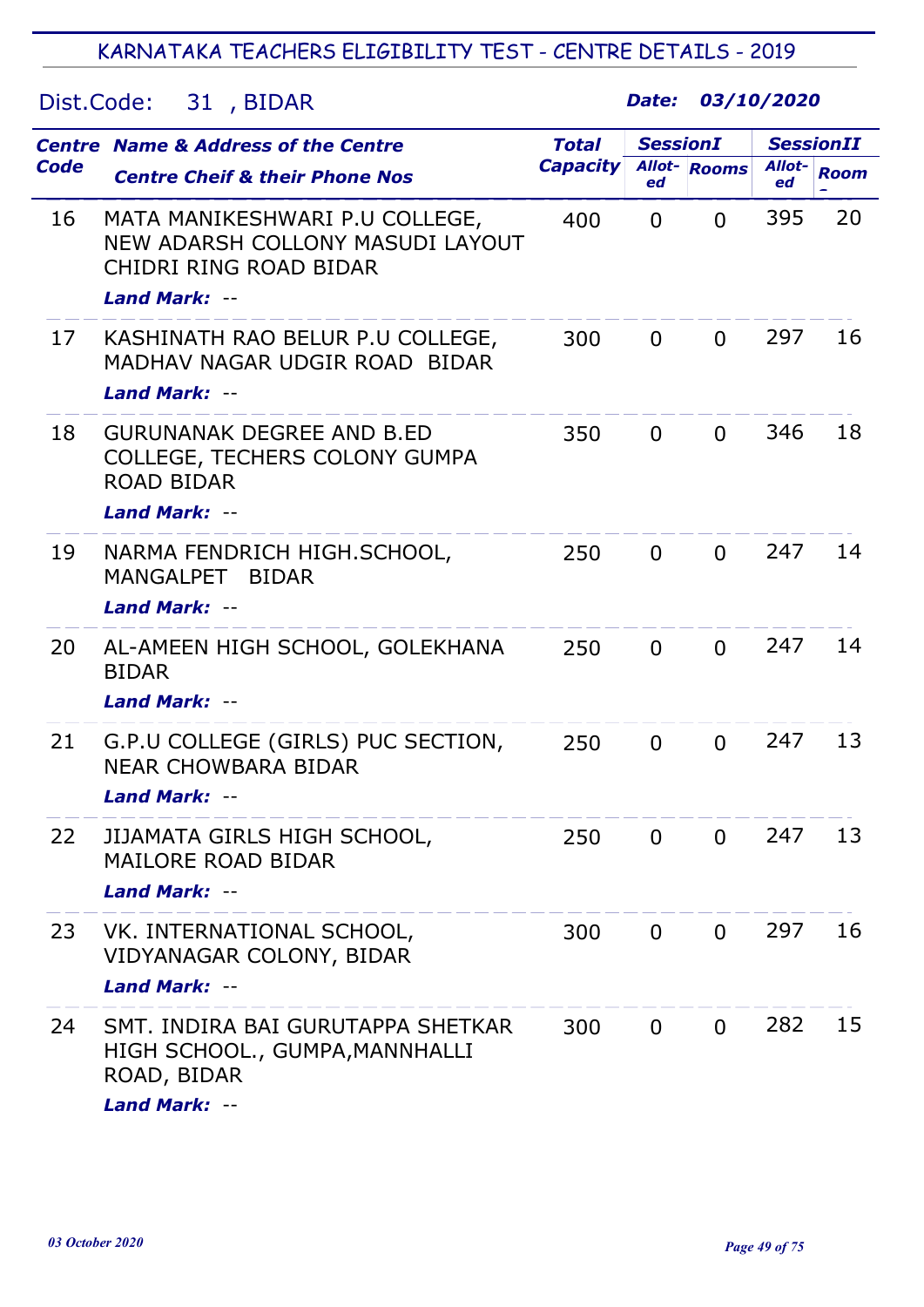| Dist.Code:  | 31, BIDAR                                                                                                                                           |                                 | Date:                           |              | 03/10/2020   |                                 |  |  |  |  |
|-------------|-----------------------------------------------------------------------------------------------------------------------------------------------------|---------------------------------|---------------------------------|--------------|--------------|---------------------------------|--|--|--|--|
| Code        | <b>Centre Name &amp; Address of the Centre</b><br><b>Centre Cheif &amp; their Phone Nos</b>                                                         | <b>Total</b><br><b>Capacity</b> | <b>SessionI</b><br>Allot-<br>ed | <b>Rooms</b> | Allot-<br>ed | <b>SessionII</b><br><b>Room</b> |  |  |  |  |
| 25          | GOVT I.T.I COLLEGE (KUMBARWADA<br>CIRCLE), (KUMBARWADA CIRCLE)<br>MANHALLI ROAD, BIDAR<br>Land Mark: --                                             | 300                             | 137                             | 8            | 287          | 15                              |  |  |  |  |
|             | Total :                                                                                                                                             | 8000                            | 4110                            |              | 7888         |                                 |  |  |  |  |
|             | 03/10/2020<br>32, KALABURAGI<br>Date:<br>Dist.Code:                                                                                                 |                                 |                                 |              |              |                                 |  |  |  |  |
|             | <b>Centre Name &amp; Address of the Centre</b>                                                                                                      | <b>Total</b>                    | <b>SessionI</b>                 |              |              | <b>SessionII</b>                |  |  |  |  |
| <b>Code</b> | <b>Centre Cheif &amp; their Phone Nos</b>                                                                                                           | <b>Capacity</b>                 | ed                              | Allot-Rooms  | Allot-<br>ed | <b>Room</b>                     |  |  |  |  |
| 1           | SHREE MURUGHARAJENDRA B.ED<br><b>COLLEGE, BEHIND GULBARGA</b><br>UNIVERSITY KUSNOOR ROAD<br>KALABURAGI -585106<br><b>Land Mark: --</b>              | 400                             | 379                             | 20           | 396          | 21                              |  |  |  |  |
| 2           | SHREE MURGHA RAJENDRA M.ED<br>COLLEGE KALABURAGI, BEHIND<br><b>GULBARGA UNIVERSITY KUSNOOR</b><br>ROAD, KALABURAGI, -585106<br><b>Land Mark: --</b> | 400                             | 379                             | 20           | 396          | 21                              |  |  |  |  |
| 3           | MAHARISHI VIDYA MANDIR, ENGLISH<br>MEDIUM HIGH SCHOOL,<br>ANNAPURANESHWARI NAGAR,<br>SHAHABAD ROAD, KALABURAGI -585106<br>Land Mark: --             | 400                             | 379                             | 20           | 396          | 21                              |  |  |  |  |
| 4           | ST. JOSEPH ENGLISH MEDIUM HIGH<br>SCHOOL, BEHIND BUS DEPOT NO 3<br>INDIRA NAGAR, KALABURAGI - 585103<br>Land Mark: --                               | 400                             | 379                             | 20           | 396          | 21                              |  |  |  |  |
| 5           | ST. MERY ENGLISH MEDIUM HIGH<br>SCHOOL, SHARANA BASAWESHAWARA<br>TEMPLE ROAD, KALABURAGI - 585103<br>Land Mark: --                                  | 400                             | 379                             | 20           | 396          | 21                              |  |  |  |  |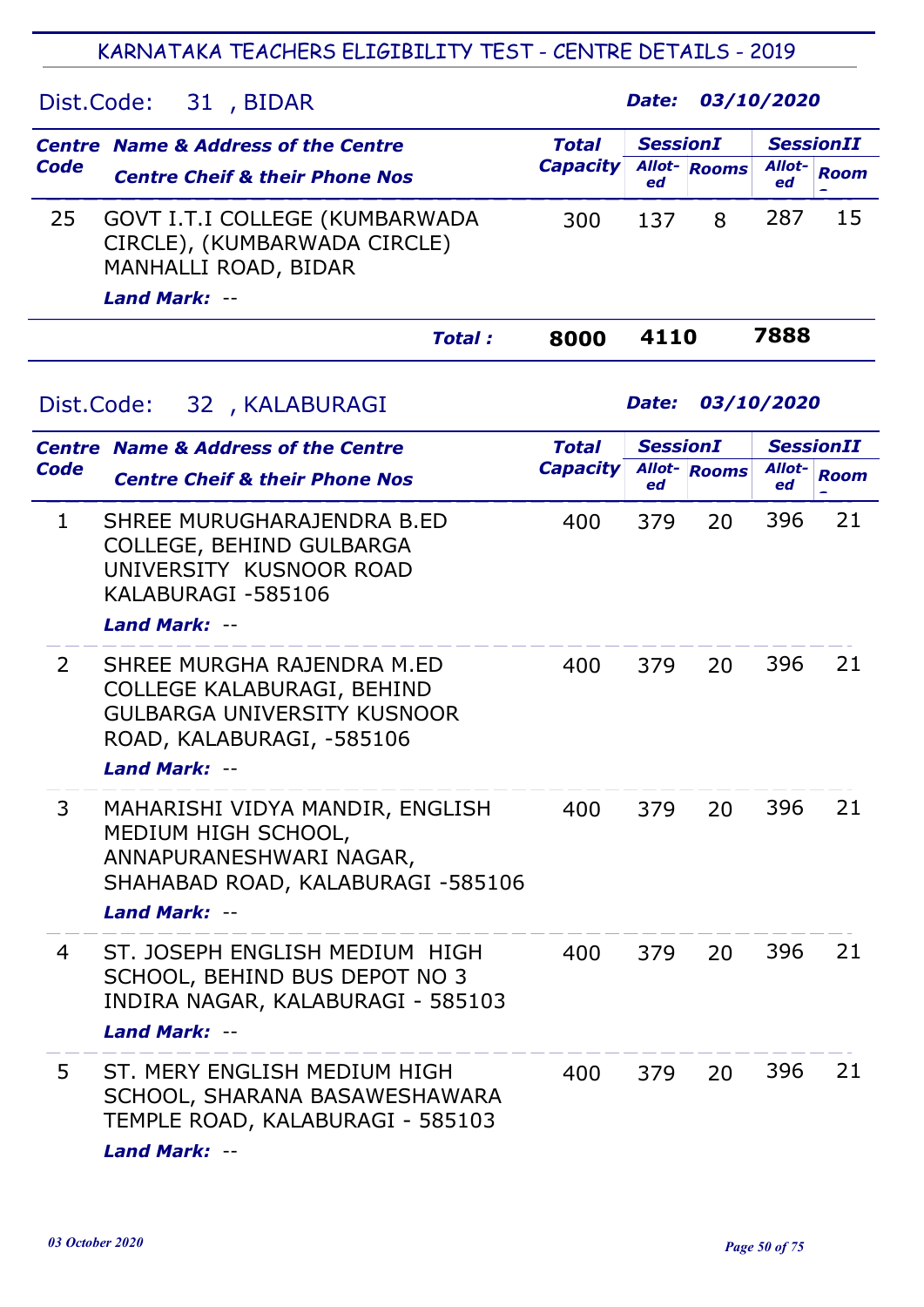#### Dist.Code: Centre Name & Address of the Centre **Code** Allot- Rooms 32 , KALABURAGI Total SessionI SessionII Capacity Allot- Rooms Allot- Rooms Allot- Room  $\equiv$ ed Alloted Date: 03/10/2020 6 MAHADEVI GIRLS HIGH SCHOOL, SHARANA BASAWESHAWARA TEMPLE, CAMPUS KALABURAGI - 585103 400 379 19 396 20 Land Mark: -- 7 NOBLE GIRLS ENGLISH MEDIUM HIGH SCHOOL, OPP. GOVT. PRINTING PRESS, KALABURGA - 585102 400 379 20 396 20 Land Mark: -- 8 BIBI RAZA GIRLS HIGH SCHOOL, NEAR KBN ENG COLLAGE KHAJA COLONEY KALABURAGI KHAJA COLONY - 585104 400 379 19 396 20 Land Mark: -- 9 HUMAN AGE URDU MEDIUM HIGH SCHOOL, OPP. VENKATESH HERO SHOWROOM, NEAR STBT DARGA ROAD KALABURAGI - 585105 400 379 20 396 21 Land Mark: -- 10 SHARABAYYA GADA(NAGARESHWAR) GIRLS HIGH SCHOOL, GUNJ BUS STAND ROAD, KALABURAGI - 585104 300 285 15 297 16 Land Mark: -- 11 ADARSH ENGLISH MEDIUM HIGH SCHOOL, BANK COLONY GUNJ AREA KALABUR GUNJ AREA KALABURAGI - 585104 300 285 15 297 16 Land Mark: -- 12 VIJAYA VIDYALAYA COMPOSITE PRE UNIVERSITY COLLEGE, NEAR CHANDRASHEKHAR PATIL STADIUM, KALABURAGI - 585102 300 285 15 297 16 Land Mark: -- 13 ARADHANA HIGH SCHOOL, SHAHABAZAR, KALABURAGI - 585101 300 285 15 297 16 Land Mark: NEAR LAL HANUMAN TEMPLE SHAHABAZAR, KALABURAGI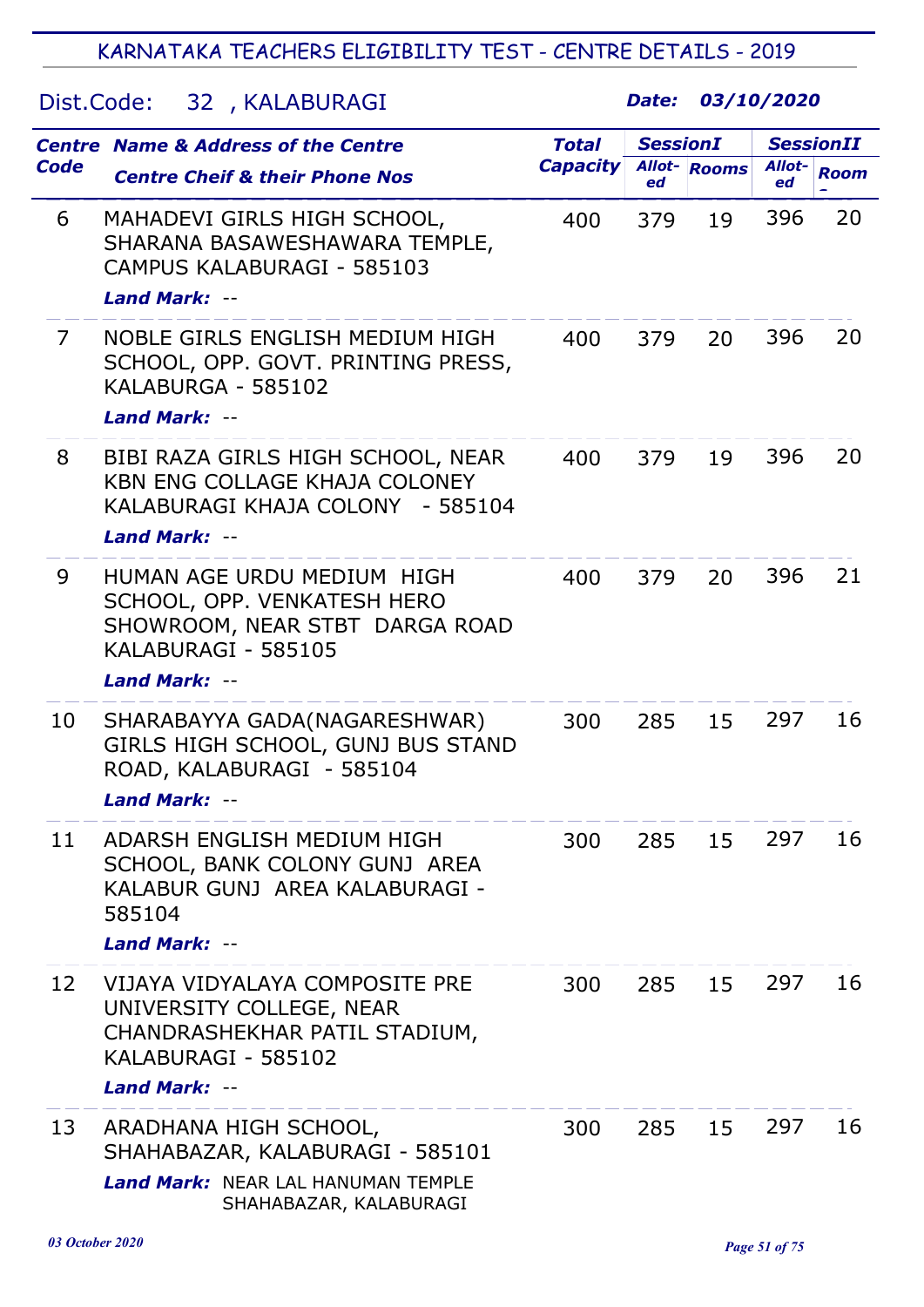## Dist.Code: 32 , KALABURAGI

|             | <b>Centre Name &amp; Address of the Centre</b>                                                                                                                                      | <b>Total</b>    | <b>SessionI</b> |                     | <b>SessionII</b> |             |
|-------------|-------------------------------------------------------------------------------------------------------------------------------------------------------------------------------------|-----------------|-----------------|---------------------|------------------|-------------|
| <b>Code</b> | <b>Centre Cheif &amp; their Phone Nos</b>                                                                                                                                           | <b>Capacity</b> | ed              | <b>Allot-</b> Rooms | Allot-<br>ed     | <b>Room</b> |
| 14          | S.R.N. MEHTA ENGLISH MEDIUM HIGH<br>SCHOOL, DISTRICT COURT ROAD,<br>KALABURAGI - 585102<br>Land Mark: BEHIND MINI VIDHAN SOUDHA,<br><b>DISTRICT COURT ROAD</b><br><b>KALABURAGI</b> | 300             | 285             | 15                  | 297              | 16          |
| 15          | TINY PEARLS ENGLISH MEDIUM HIGH<br>SCHOOL, ROZA (B), KHAJA COLONY<br>KALABURAGI - 585104<br><b>Land Mark: --</b>                                                                    | 300             | 279             | 15                  | 298              | 16          |
| 16          | GOVT. PRE-UNIVERSITY COLLEGE,<br>ADARSH NAGAR, KALABURAGI - 585105<br>Land Mark: NEAR M.B NAGAR AUTO STAND,<br><b>KALABURAGI</b>                                                    | 300             | $\Omega$        | $\Omega$            | 297              | 16          |
| 17          | NATIONAL BOYS URDU MEDIUM HIGH<br>SCHOOL, DARGA ROAD, KALABURAGI -<br>585104<br>Land Mark: NEAR HAFT-GUMBAD, DARGA<br>ROAD, KALABURAGI                                              | 300             | $\overline{0}$  | $\Omega$            | 297              | 16          |
| 18          | NATIONAL PRE UNIVERSITY COLLEGE<br>FOR GIRLS, DARGA ROAD,<br>KALABURAGI - 585104<br>Land Mark: NEAR HAFT-GUMBAD, DARGA<br>ROAD, KALABURAGI                                          | 300             | $\mathbf 0$     | $\Omega$            | 297              | 16          |
| 19          | NATIONAL B.ED COLLEGE, DARGA<br>ROAD, KALABURAGI - 585104<br>Land Mark: NEAR HAFT-GUMBAD, DARGA<br>ROAD, KALABURAGI                                                                 | 300             | $\overline{0}$  | $\Omega$            | 297              | 16          |
| 20          | MILLENIUM ENGLISH MEDIUM HIGH<br>SCHOOL, SWAMI VIVEKANAND NAGAR,<br>NEAR OMKARESHWAR TEMPLE, ALAND<br>ROAD KALABURAGI - 585101<br><b>Land Mark: --</b>                              | 300             | $\overline{0}$  | $\Omega$            | 297              | 16          |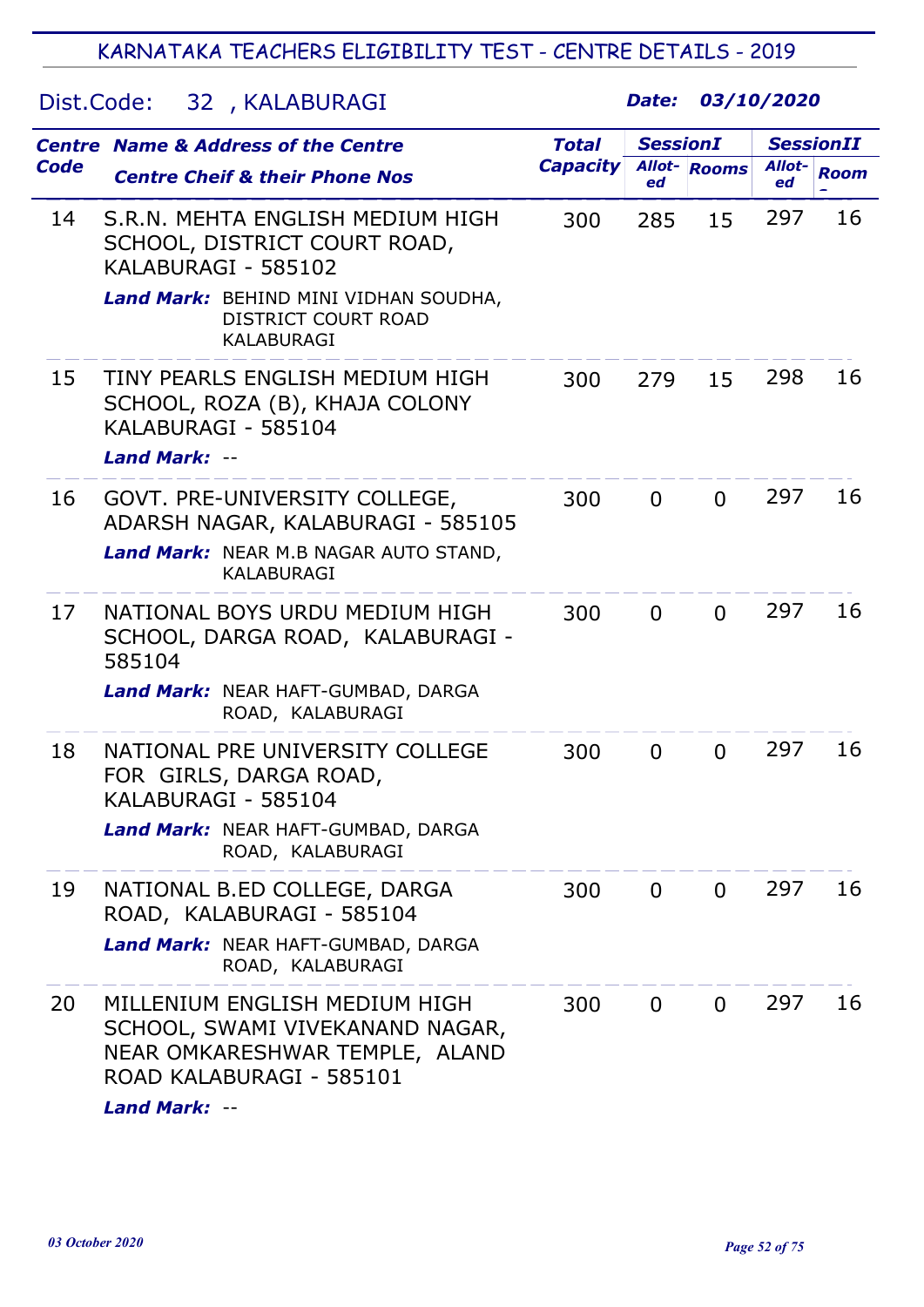## Dist.Code: 32 , KALABURAGI

|             | <b>Centre Name &amp; Address of the Centre</b>                                                                                                                              | <b>Total</b>    | <b>SessionI</b> |                     | <b>SessionII</b> |             |
|-------------|-----------------------------------------------------------------------------------------------------------------------------------------------------------------------------|-----------------|-----------------|---------------------|------------------|-------------|
| <b>Code</b> | <b>Centre Cheif &amp; their Phone Nos</b>                                                                                                                                   | <b>Capacity</b> | ed              | <b>Allot-</b> Rooms | Allot-<br>ed     | <b>Room</b> |
| 21          | SHREE GURU SANGAMESHAWRA (S.G.S)<br>CONVENT) PRIMARY AND HIGH<br>SCHOOL, BEHIND TV. STATION,<br>HUMANABAD RING ROAD RAMANAGAR,<br>KALABURAGI-585104<br><b>Land Mark: --</b> | 300             | $\mathbf 0$     | $\Omega$            | 297              | 16          |
| 22          | ST. MERY ENGLISH MEDIUM HIGH<br>SCHOOL, KOTNOOR(D) JEWARGI ROAD,<br>KALABURAGI - 585102                                                                                     | 300             | $\Omega$        | $\Omega$            | 297              | 15          |
|             | <b>Land Mark: --</b>                                                                                                                                                        |                 |                 |                     |                  |             |
| 23          | NEO NOBLE ENGLISH MEDIUM HIGH<br>SCHOOL, MSK MILLS ROAD, OPP.<br>RAJRAJESHWARI HOTEL, KALABURAGI -<br>585102<br><b>Land Mark: --</b>                                        | 300             | $\mathbf 0$     | $\Omega$            | 297              | 16          |
| 24          | NUTAN VIDYALAYA PRE-UNIVERSITY                                                                                                                                              | 300             | $\mathbf{0}$    | $\overline{0}$      | 297              | 16          |
|             | <b>COLLEGE FOR BOYS, SHARANA</b><br>BASAWESHAWARA TEMPLE, ROAD,<br>KALABURAGI - 585103<br>Land Mark: --                                                                     |                 |                 |                     |                  |             |
| 25          | NUTAN VIDYALAYA GIRLS HIGH<br>SCHOOL, SHARANA BASAWESHAWARA<br>TEMPLE, ROAD, KALABURAGI - 585103<br>Land Mark: --                                                           | 300             | $\mathbf 0$     | $\Omega$            | 297              | 16          |
| 26          | SRI SANGAM INDEPENDENT PRE<br>UNIVERSITY COLLEGE (ARTS &<br><b>SCIENCE), HUMNABAD</b><br>ROAD, MAHALAXMI LAYOUT,<br>KALABURAGI -585104<br><b>Land Mark: --</b>              | 300             | $\overline{0}$  | $\Omega$            | 297              | 16          |
| 27          | TAJ D.ED. (FAIZAL ULLAM) COLLEGE,,                                                                                                                                          | 300             | $\overline{0}$  | $\Omega$            | 297              | 16          |
|             | ALAND RING ROAD,<br><b>KALABURAGI</b><br>- 585104<br>Land Mark: --                                                                                                          |                 |                 |                     |                  |             |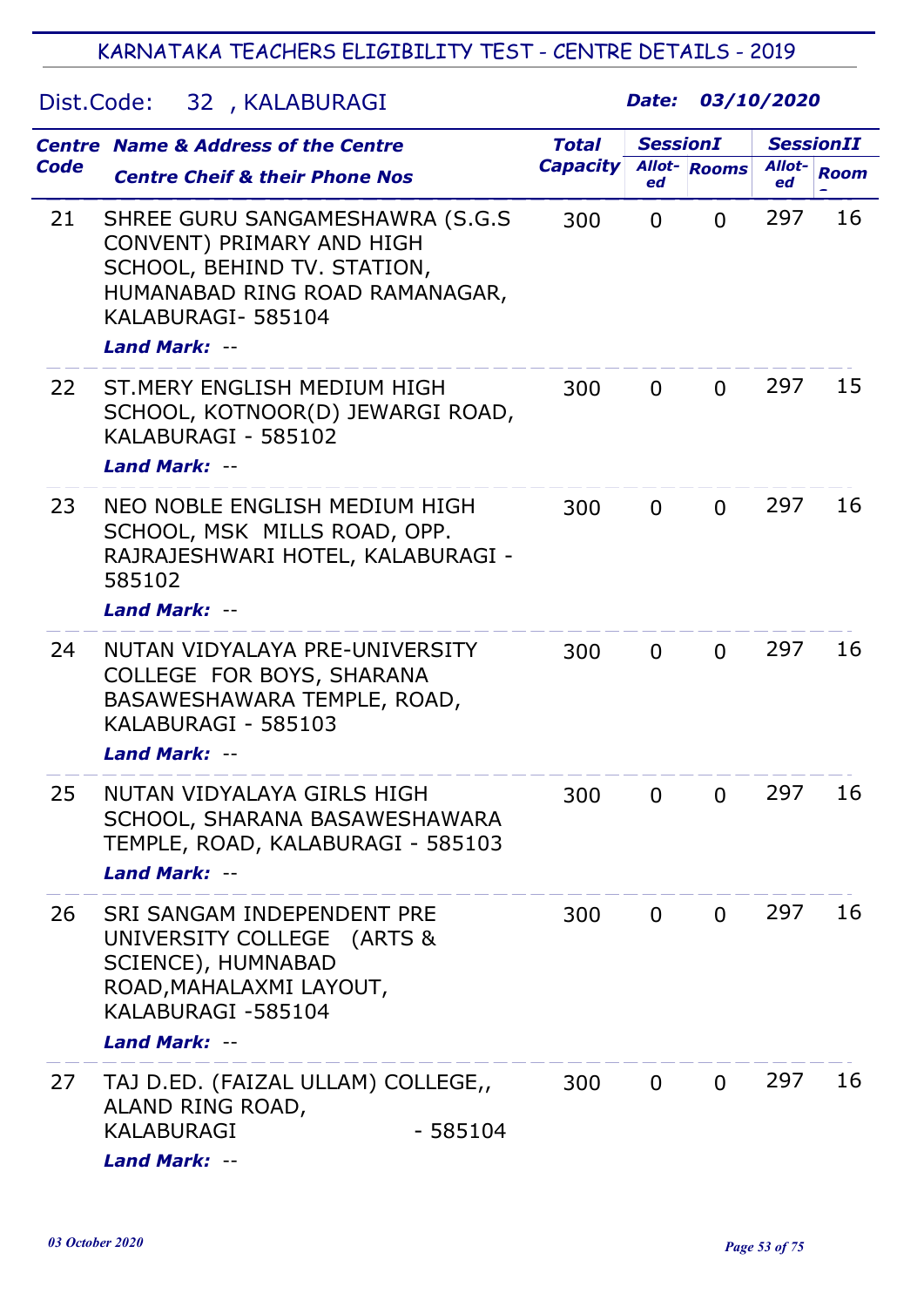## Dist.Code: 32 , KALABURAGI

|             | <b>Centre Name &amp; Address of the Centre</b>                                                                                                         | <b>Total</b>    | <b>SessionI</b> |                     | <b>SessionII</b> |             |
|-------------|--------------------------------------------------------------------------------------------------------------------------------------------------------|-----------------|-----------------|---------------------|------------------|-------------|
| <b>Code</b> | <b>Centre Cheif &amp; their Phone Nos</b>                                                                                                              | <b>Capacity</b> | ed              | <b>Allot-</b> Rooms | Allot-<br>ed     | <b>Room</b> |
| 28          | KAYAK FOUNDATION HIGH SCHOOL,<br>GDA LAYOUT, DARIYAPUR BADAVANE<br><b>KALABURAGI</b>                                                                   | 300             | $\mathbf 0$     | $\Omega$            | 297              | 16          |
|             | Land Mark: --                                                                                                                                          |                 |                 |                     |                  |             |
| 29          | DAMODAR RAGHOJI ENGLISH MEDIUM<br>HIGH SCHOOL, BEHIND TV STATION,<br>HUMNABAD RING ROAD, KALABURAGI<br><b>Land Mark: --</b>                            | 300             | $\overline{0}$  | $\Omega$            | 297              | 16          |
| 30          | KANNADA CONVENT HIGH SCHOOL,<br>BASVESHVARA COLONY, KALABURAGI,<br>KALABURAGI, PIN NO:585105<br><b>Land Mark: --</b>                                   | 260             | $\mathbf 0$     | $\Omega$            | 257              | 14          |
| 31          | SHAIKANA BAPTIST HIGH SCHOOL, P & T<br>COLONY AREA NAVAJEEVAN NAGAR<br>KALABURAGI - 585102<br><b>Land Mark: --</b>                                     | 260             | $\Omega$        | $\Omega$            | 257              | 14          |
| 32          | HUSSAIN PUBLIC SCHOOL (ENGLISH<br>MEDIUM), HUSSAIN GARDEN MSK<br>MILLS AREA KALABURAGI - 585103<br><b>Land Mark: --</b>                                | 240             | $\Omega$        | $\Omega$            | 238              | 13          |
| 33          | IDEAL ENGISH MEDIUM HIGH SCHOOL,<br>BEHIND NATIONAL HIGH SCHOOL,<br>KALABURAGI - 585104<br><b>Land Mark: --</b>                                        | 240             | 0               | 0                   | 238              | 13          |
| 34          | DOLPHIN ENGLISH MEDIUM HIGH<br>SCHOOL, MADINA COLONY, NEAR<br>JILANABAD, KALABURAGI - 585104<br><b>Land Mark: --</b>                                   | 240             | $\overline{0}$  | $\Omega$            | 238              | 13          |
| 35          | ASHA JYOTHI D.ED. COLLEGE,<br>GULBARGA UNIVERSITY, SEDAM ROAD<br>KALABURAGI - 585105<br><b>Land Mark: NEAR M.B NAGAR POLICE</b><br>STATION, KALABURAGI | 240             | $\overline{0}$  | $\Omega$            | 238              | 13          |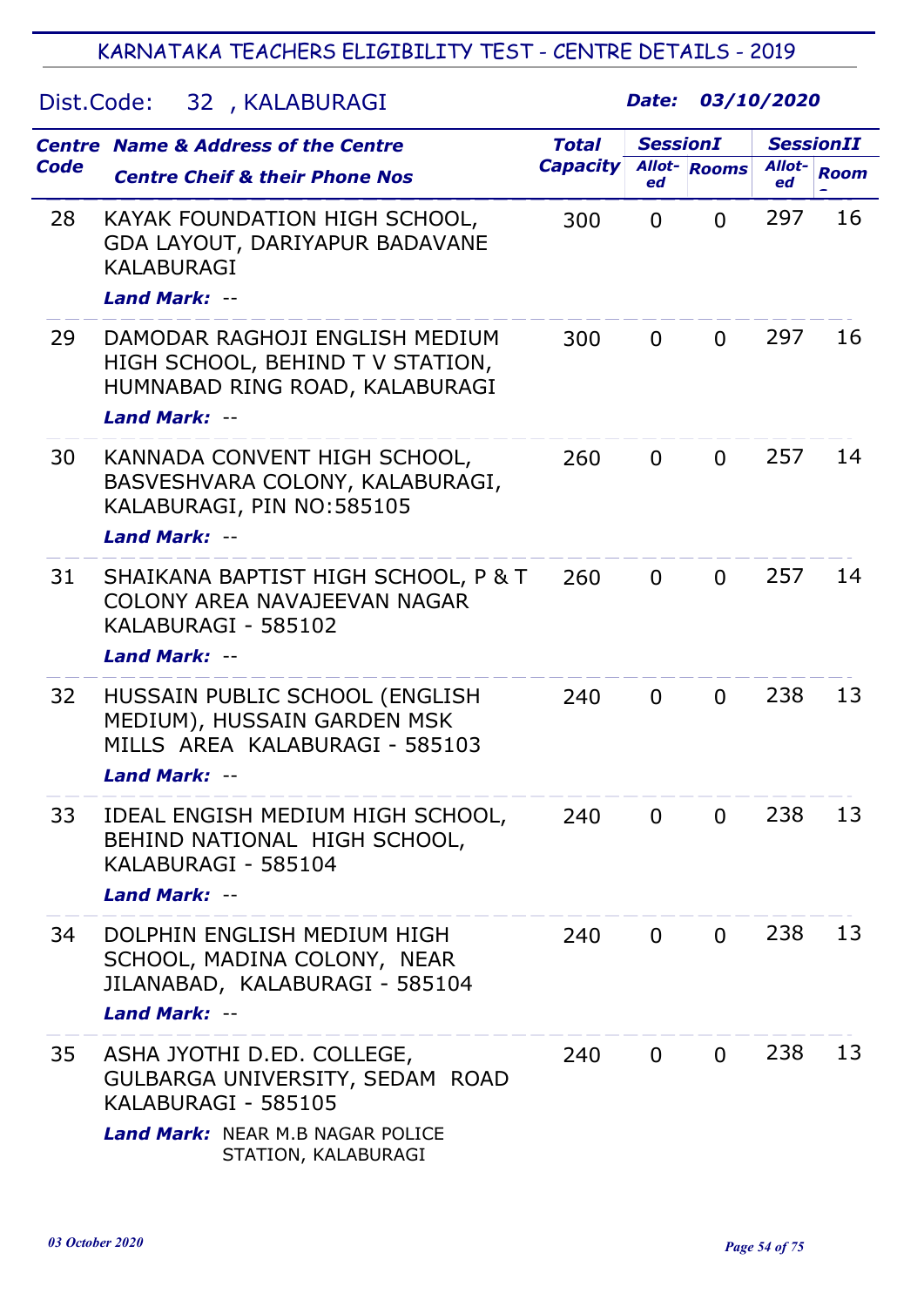## Dist.Code: 32 , KALABURAGI

|             | <b>Centre Name &amp; Address of the Centre</b>                                                                                                | <b>Total</b>    | <b>SessionI</b> |                     | <b>SessionII</b> |             |
|-------------|-----------------------------------------------------------------------------------------------------------------------------------------------|-----------------|-----------------|---------------------|------------------|-------------|
| <b>Code</b> | <b>Centre Cheif &amp; their Phone Nos</b>                                                                                                     | <b>Capacity</b> | ed              | <b>Allot-</b> Rooms | Allot-<br>ed     | <b>Room</b> |
| 36          | K.G.P. HIGH SCHOOL, SRI GANESH<br>NAGAR, JAGRITI COLONY, AZADPUR<br>BADEPUR, KALABURAGI - 585101                                              | 240             | $\Omega$        | $\Omega$            | 238              | 13          |
|             | Land Mark: --                                                                                                                                 |                 |                 |                     |                  |             |
| 37          | SHRI. HINGULAMBIKA HIGH SCHOOL<br>(KAN & ENG.), BHAVANI NAGAR,<br>MAKTAMPUR, DARGA ROAD,<br>KALABURAGI - 585104                               | 240             | $\overline{0}$  | $\overline{0}$      | 238              | 13          |
|             | Land Mark: HAFT GUMBAD, DARAGA ROAD,<br>KALABURAGI.                                                                                           |                 |                 |                     |                  |             |
| 38          | GOVT. PRE UNIVERSITY COLLEGE,<br>JEWARGI COLONY OLD JEWARGI<br>ROAD, KALABURAGI - 585102                                                      | 240             | $\Omega$        | $\Omega$            | 238              | 13          |
|             | Land Mark: NEAR UNDER BRIDGE, OLD<br>JEVARGI ROAD, KALABURAGI                                                                                 |                 |                 |                     |                  |             |
| 39          | SHETTY SANGAPPA MEMORIAL SCHOOL,<br>NEAR SHETTY TALKIES ALAND ROAD,<br>KALABURAGI - 585104                                                    | 240             | $\Omega$        | $\Omega$            | 238              | 13          |
|             | <b>Land Mark: --</b>                                                                                                                          |                 |                 |                     |                  |             |
| 40          | MOTHER THERESA HIGH SCHOOL, BANK<br>COLONY, GODUTAI NAGAR, NEW<br>JEWARGI ROAD, KALABURAGI - 585102<br>Land Mark: NEW JEWARGI ROAD, NEAR OVER | 240             | $\overline{0}$  | $\Omega$            | 238              | 13          |
|             | <b>BRIDGE KALABURAGI</b>                                                                                                                      |                 |                 |                     |                  |             |
| 41          | DOMINENT HIGH SCHOOL,<br>KARUNESHWAR NAGAR JEWARGI ROAD<br>KALABURAGI - 58102<br>Land Mark: --                                                | 240             | $\overline{0}$  | $\overline{0}$      | 238              | 13          |
|             |                                                                                                                                               |                 |                 |                     |                  |             |
| 42          | MILIND PRE UNIVERSITY COLLEGE,<br>STBT CROSS DARGA ROAD<br>KALABURAGI - 585105<br>Land Mark: --                                               | 240             | $\overline{0}$  | $\overline{0}$      | 239              | 13          |
| 43          | PRIYADARSHINI GIRLS HIGH SCHOOL,<br>VIDYA NAGAR, KALABURAGI - 585103<br>Land Mark: --                                                         | 240             | $\Omega$        | $\Omega$            | 238              | 13          |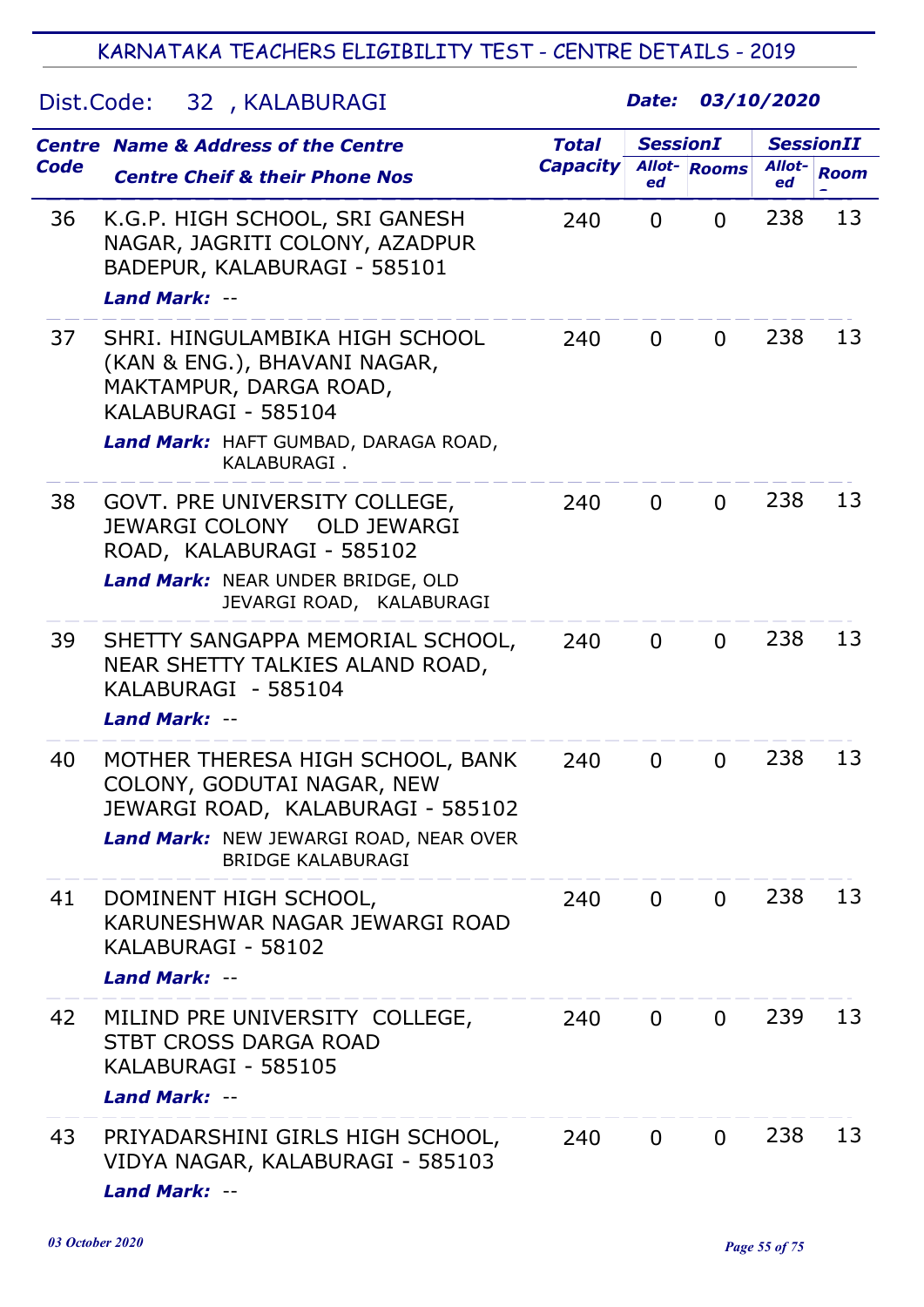## Dist.Code: 32 , KALABURAGI

Date: 03/10/2020

|             | <b>Centre Name &amp; Address of the Centre</b>                                                                            | <b>Total</b>    | <b>SessionI</b> |                     | <b>SessionII</b> |             |
|-------------|---------------------------------------------------------------------------------------------------------------------------|-----------------|-----------------|---------------------|------------------|-------------|
| <b>Code</b> | <b>Centre Cheif &amp; their Phone Nos</b>                                                                                 | <b>Capacity</b> | ed              | <b>Allot-</b> Rooms | Allot-<br>ed     | <b>Room</b> |
| 44          | SARDAR VALLAB BHAI PATEL HIGH<br>SCHOOL, KATAGARPUR, SHAHABAZAR,<br>KALABURAGI - 585104<br><b>Land Mark: --</b>           | 240             | $\Omega$        | $\Omega$            | 238              | 13          |
| 45          | JEEVAN PRAKASH HIGH SCHOOL, NEAR<br>UNDER BRIDGE OLD JEWARGI ROAD,<br>KALABURAGI - 585102<br>Land Mark: --                | 240             | $\Omega$        | $\Omega$            | 208              | 12          |
| 46          | DECCAN BED COLLEGE, NOUSEEN<br>COLONY, HAGARAGA ROAD,<br>KALABURAGI - 585101<br><b>Land Mark: --</b>                      | 300             | 187             | 11                  | 268              | 15          |
| 47          | NOORI PUBLIC ENGLISH MEDIUM HIGH<br>SCHOOL, OPPOSITE PEER BANGALI<br>DARGA RINGA ROAD, KALABURAGI<br><b>Land Mark: --</b> | 300             | $\Omega$        | $\Omega$            | 268              | 15          |
|             | <b>Total:</b>                                                                                                             | 14080           | 5302            |                     | 13858            |             |

# Dist.Code: 33 , KOPPAL

|             | <b>Centre Name &amp; Address of the Centre</b>                                          | <b>Total</b><br><b>Capacity</b> | <b>SessionI</b> |             | <b>SessionII</b> |             |
|-------------|-----------------------------------------------------------------------------------------|---------------------------------|-----------------|-------------|------------------|-------------|
| <b>Code</b> | <b>Centre Cheif &amp; their Phone Nos</b>                                               |                                 | ed              | Allot-Rooms | Allot-<br>ed     | <b>Room</b> |
| 1           | <b>GOVERNMENT JUNIOR COLLEGE (HIGH-</b><br>SCHOOL), BAGYANAGAR, KOPPAL<br>Land Mark: -- | 250                             | 245             | 13          | 248              | 14          |
| 2           | SWAMY VIVEKANANDA ENGLISH<br>MEDIUM HIGH SCHOOL, KOPPAL<br><b>Land Mark: --</b>         | 320                             | 313             | 17          | 318              | 17          |
| 3           | KALIDAS HIGH SCHOOL, KUSTAGI ROAD<br><b>KOPPAL</b>                                      | 260                             | 254             | 14          | 258              | 14          |
|             | <b>Land Mark:</b>                                                                       |                                 |                 |             |                  |             |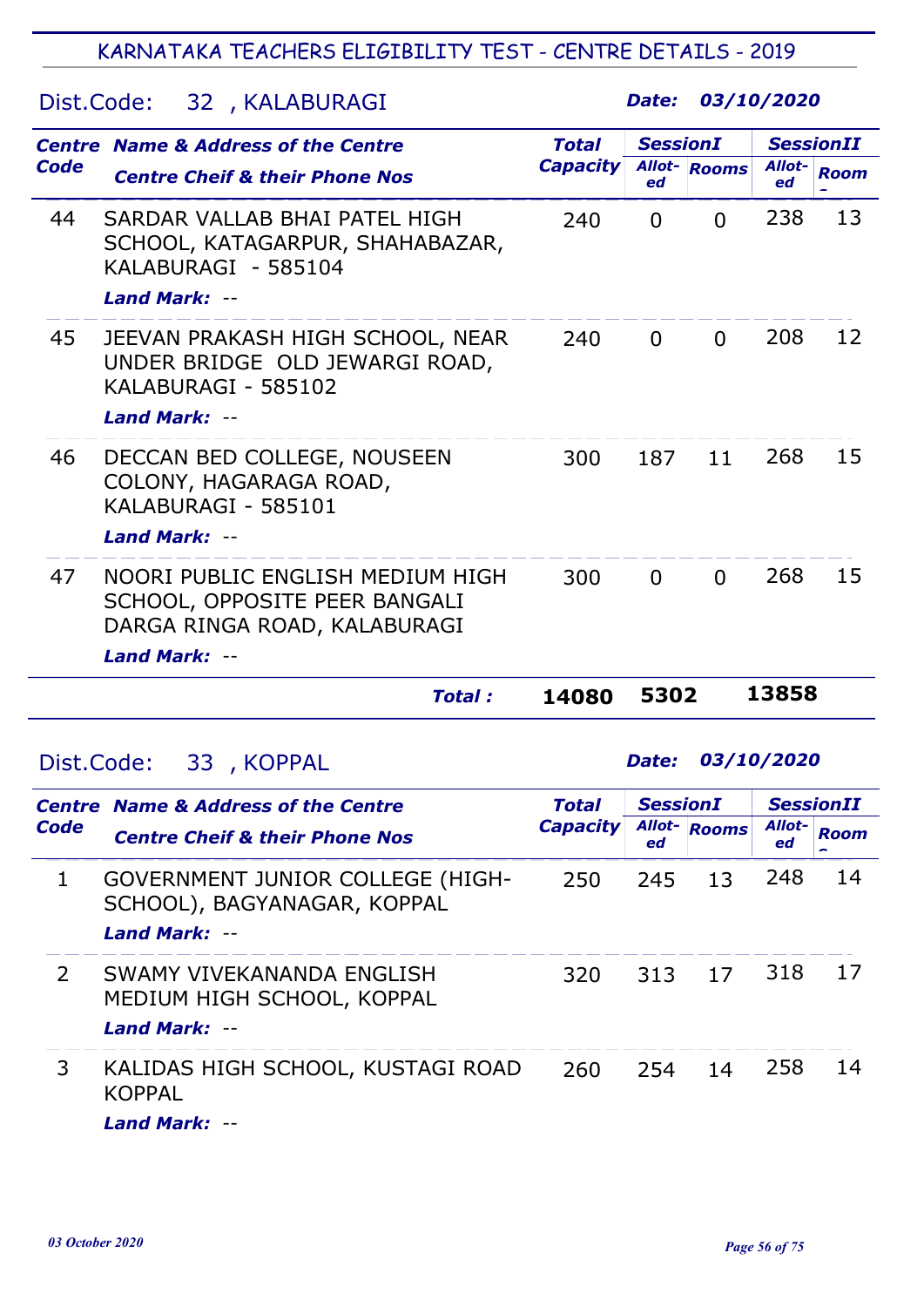Dist.Code: 33 , KOPPAL

|                | <b>Centre Name &amp; Address of the Centre</b>                                                             | <b>Total</b>    | <b>SessionI</b> |                | <b>SessionII</b> |             |
|----------------|------------------------------------------------------------------------------------------------------------|-----------------|-----------------|----------------|------------------|-------------|
| Code           | <b>Centre Cheif &amp; their Phone Nos</b>                                                                  | <b>Capacity</b> | ed              | Allot-Rooms    | Allot-<br>ed     | <b>Room</b> |
| 4              | S.F.S. ENGLISH MEDIUM SCHOOL,<br><b>HOSPET ROAD KOPPAL</b><br><b>Land Mark: --</b>                         | 360             | 352             | 18             | 357              | 19          |
| 5              | GOVERNMENT POLITECHNIC COLLEGE,<br>DADEGAL, GADAG ROAD KOPPAL.<br><b>Land Mark: --</b>                     | 220             | 215             | 11             | 219              | 12          |
| 6              | D.B.H.P.SAMITHI LAW COLLEGE, GADAG<br>ROAD KOPPAL.<br>Land Mark: --                                        | 260             | 254             | 13             | 258              | 13          |
| $\overline{7}$ | <b>SRI SHIVA SHANTHVEER HIGH-</b><br>SCHOOL, SRI GAVI MATA GROUND<br><b>KOPPAL</b><br><b>Land Mark: --</b> | 280             | 274             | 15             | 278              | 15          |
| 8              | S.A.NINGOJI PUBLIC SCHOOL,<br>DADEGAL, GADAG ROAD KOPPAL<br><b>Land Mark: --</b>                           | 240             | 235             | 12             | 238              | 13          |
| 9              | NIVEDITA HIGH-SCHOOL, NEAR SHRI<br><b>GAVI MATHA KOPPAL.</b><br><b>Land Mark: --</b>                       | 220             | 215             | 12             | 219              | 12          |
| 10             | NATIONAL HIGH- SCHOOL,<br><b>BAGYANAGAR KOPPAL.</b><br><b>Land Mark: --</b>                                | 280             | 269             | 14             | 278              | 15          |
| 11             | ADARSHA VIDYALAYA, TANAKANAKAL<br><b>KOPPAL</b><br><b>Land Mark: --</b>                                    | 400             | $\overline{0}$  | $\Omega$       | 397              | 21          |
| 12             | SHRI GAVI SIDDESHWARA HIGH-<br>SCHOOL, SHRI GAVI MATHA AVARANA<br><b>KOPPAL</b><br><b>Land Mark: --</b>    | 240             | 0               | $\overline{0}$ | 238              | 13          |
| 13             | JNANABANDHU HIGH-SCHOOL., OAJANA<br>HALLI ROAD KOPPAL.<br><b>Land Mark: --</b>                             | 240             | $\mathbf 0$     | 0              | 238              | 13          |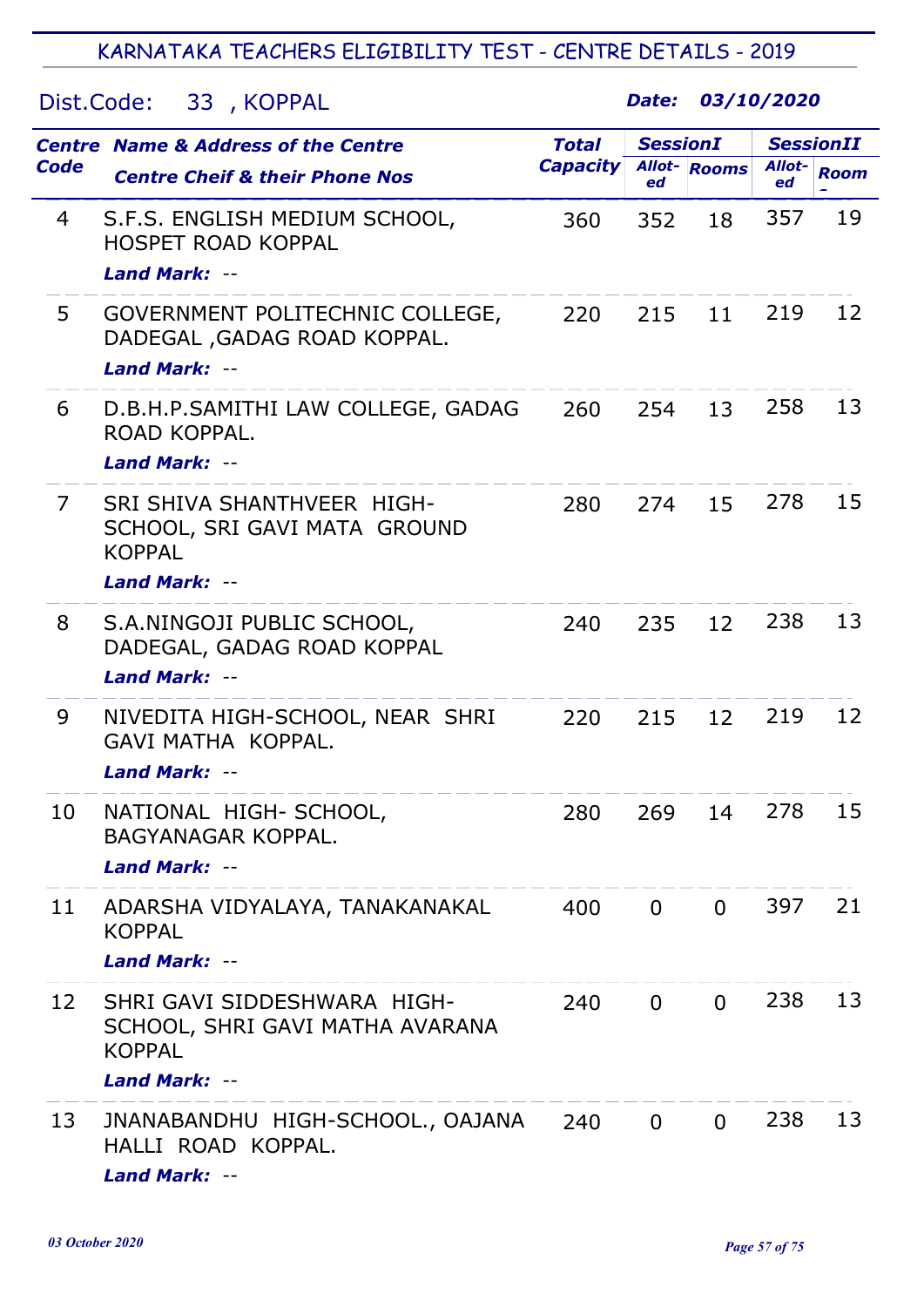Dist.Code: 33 , KOPPAL

|             | <b>Centre Name &amp; Address of the Centre</b>                                                           | <b>Total</b>    | <b>SessionI</b> |                     | <b>SessionII</b> |             |
|-------------|----------------------------------------------------------------------------------------------------------|-----------------|-----------------|---------------------|------------------|-------------|
| <b>Code</b> | <b>Centre Cheif &amp; their Phone Nos</b>                                                                | <b>Capacity</b> | ed              | <b>Allot-</b> Rooms | Allot-<br>ed     | <b>Room</b> |
| 14          | SHARADA INERNATIONAL SCHOOL,<br>KIDADAL KOPPAL.<br>Land Mark: --                                         | 200             | $\Omega$        | $\Omega$            | 199              | 11          |
| 15          | <b>GOVERNMENT BOYS HIGH SCHOOL,</b><br><b>ASHOK CIRCLE, KOPPAL</b><br>Land Mark: --                      | 260             | $\overline{0}$  | $\Omega$            | 258              | 14          |
| 16          | <b>GOVT FIRST GRADE BOYS COLLEGE</b><br>(BEO OFFICE), KOPPAL<br><b>Land Mark: --</b>                     | 400             | $\overline{0}$  | $\Omega$            | 397              | 21          |
| 17          | NAVACHETAN PU SCIENCE COLLEGE,<br><b>BHGYANAGAR KOPPAL</b><br><b>Land Mark: YATNATTI ROAD BAGYANAGAR</b> | 400             | $\Omega$        | $\Omega$            | 397              | 20          |
|             | <b>KOPPAL</b>                                                                                            |                 |                 |                     |                  |             |
| 18          | NEW OXFORD SCHOOL, KOPPAL                                                                                | 240             | $\mathbf 0$     | $\Omega$            | 238              | 13          |
|             | <b>Land Mark: KUSTAGI ROAD KOPPAL</b>                                                                    |                 |                 |                     |                  |             |
| 19          | NEW EXLENT ENGLISH MEDIUM HIGH<br>SCHOOL, MANGALAPUR CROSS, GADAG<br>ROAD, KOPPAL<br>Land Mark: --       | 200             | $\Omega$        | $\Omega$            | 199              | 11          |
| 20          | MASTHI SCHOOL, KOPPAL                                                                                    | 200             | 0               | $\overline{0}$      | 199              | 11          |
|             | <b>Land Mark:</b> NEAR SHRI GHAVI MATH KOPPAL                                                            |                 |                 |                     |                  |             |
| 21          | SARASWATHI VIDHYAMANDIIR, KOPPAL                                                                         | 200             | $\overline{0}$  | $\overline{0}$      | 199              | 11          |
|             | Land Mark: BAHADDUR BANDI ROAD KOPPAL,                                                                   |                 |                 |                     |                  |             |
| 22          | SHRI GAVISIDDHESHWARA ARTS<br>SCIENCE COMMERCE COLLEGE KOPPAL,<br><b>KOPPAL</b>                          | 400             | $\overline{0}$  | $\Omega$            | 397              | 21          |
|             | <b>Land Mark: SHRI GAVISIDDHESHWARA</b><br><b>AVARANA KOPPAL</b>                                         |                 |                 |                     |                  |             |
| 23          | GOVT HIGH SCHOOL, INDRAKIL NAGAR<br>KOPPAL.<br>Land Mark: --                                             | 140             | $\overline{0}$  | $\Omega$            | 131              | 8           |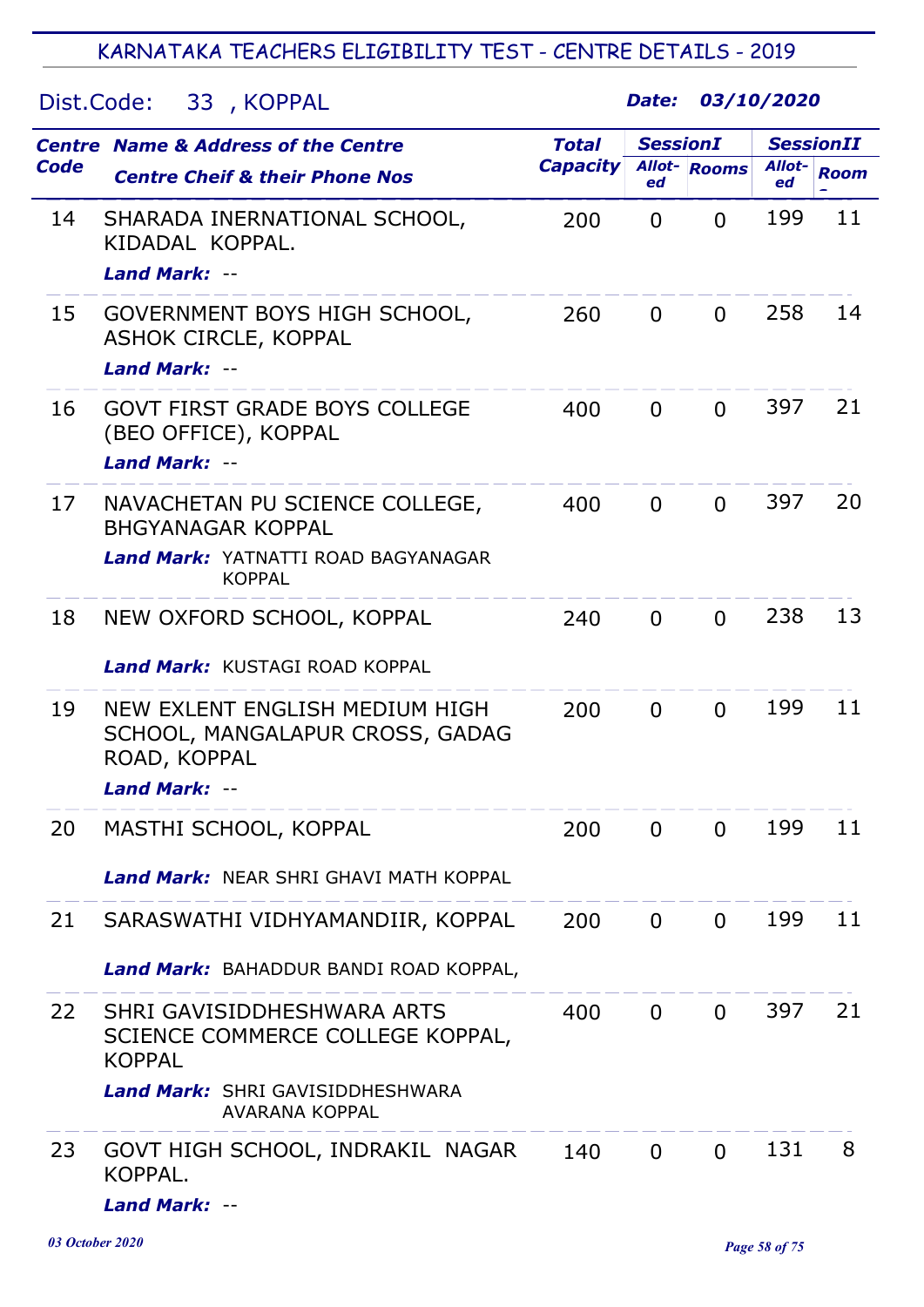## Dist.Code: 33 , KOPPAL

| Code | <b>Centre Name &amp; Address of the Centre</b>        | <b>Total</b><br><b>Capacity</b> | <b>SessionI</b> |             | <b>SessionII</b>    |             |
|------|-------------------------------------------------------|---------------------------------|-----------------|-------------|---------------------|-------------|
|      | <b>Centre Cheif &amp; their Phone Nos</b>             |                                 | ed              | Allot-Rooms | <b>Allot-</b><br>ed | <b>Room</b> |
| 24   | B.N.R.K PU COLLEGE, B.T.PATIL NAGAR,<br><b>KOPPAL</b> | 243                             | 91              | 6           | 243                 | 13          |
|      | Land Mark: --                                         |                                 |                 |             |                     |             |
|      | <b>Total:</b>                                         | 6453                            | 7717            |             | 6401                |             |

|                | Dist.Code:<br>34, RAICHUR                                                      |                                 | Date:           |             | 03/10/2020       |             |
|----------------|--------------------------------------------------------------------------------|---------------------------------|-----------------|-------------|------------------|-------------|
|                | <b>Centre Name &amp; Address of the Centre</b>                                 | <b>Total</b><br><b>Capacity</b> | <b>SessionI</b> |             | <b>SessionII</b> |             |
| <b>Code</b>    | <b>Centre Cheif &amp; their Phone Nos</b>                                      |                                 | ed              | Allot-Rooms | Allot-<br>ed     | <b>Room</b> |
| 1              | GOVT. P.U. COLLEGE FOR BOYS,<br><b>RAICHUR</b><br><b>Land Mark: --</b>         | 360                             | 338             | 18          | 360              | 19          |
| $\overline{2}$ | HAMADRDA HS, RAICHUR<br>Land Mark: --                                          | 300                             | 282             | 15          | 300              | 16          |
| 3              | TAGORE MEMORIAL P.U. COLLEGE,<br><b>RAICHUR</b><br><b>Land Mark: --</b>        | 300                             | 282             | 15          | 300              | 16          |
| 4              | GOVT. P.U. COLLEGE FOR GIRLS,<br><b>RAICHUR</b><br><b>Land Mark: --</b>        | 380                             | 357             | 19          | 380              | 20          |
| 5              | VIDYA BHARATI HIGH SCHOOL, RAICHUR<br><b>Land Mark: --</b>                     | 240                             | 226             | 12          | 240              | 13          |
| 6              | K.E.B HIGH SCHOOL, RAICHUR<br><b>Land Mark: --</b>                             | 200                             | 188             | 10          | 200              | 11          |
| 7 <sup>1</sup> | BASAV VIDYANIKETAN HIGH SCHOOL,<br>NIJALINGAPPA NAGAR RAICHUR<br>Land Mark: -- | 240                             | 226             | 12          | 240              | 13          |
| 8              | THE LITTLE ANGEL S HIGH SCHOOL,<br><b>RAICHUR</b>                              | 240                             | 226             | 12          | 240              | 13          |

Land Mark: --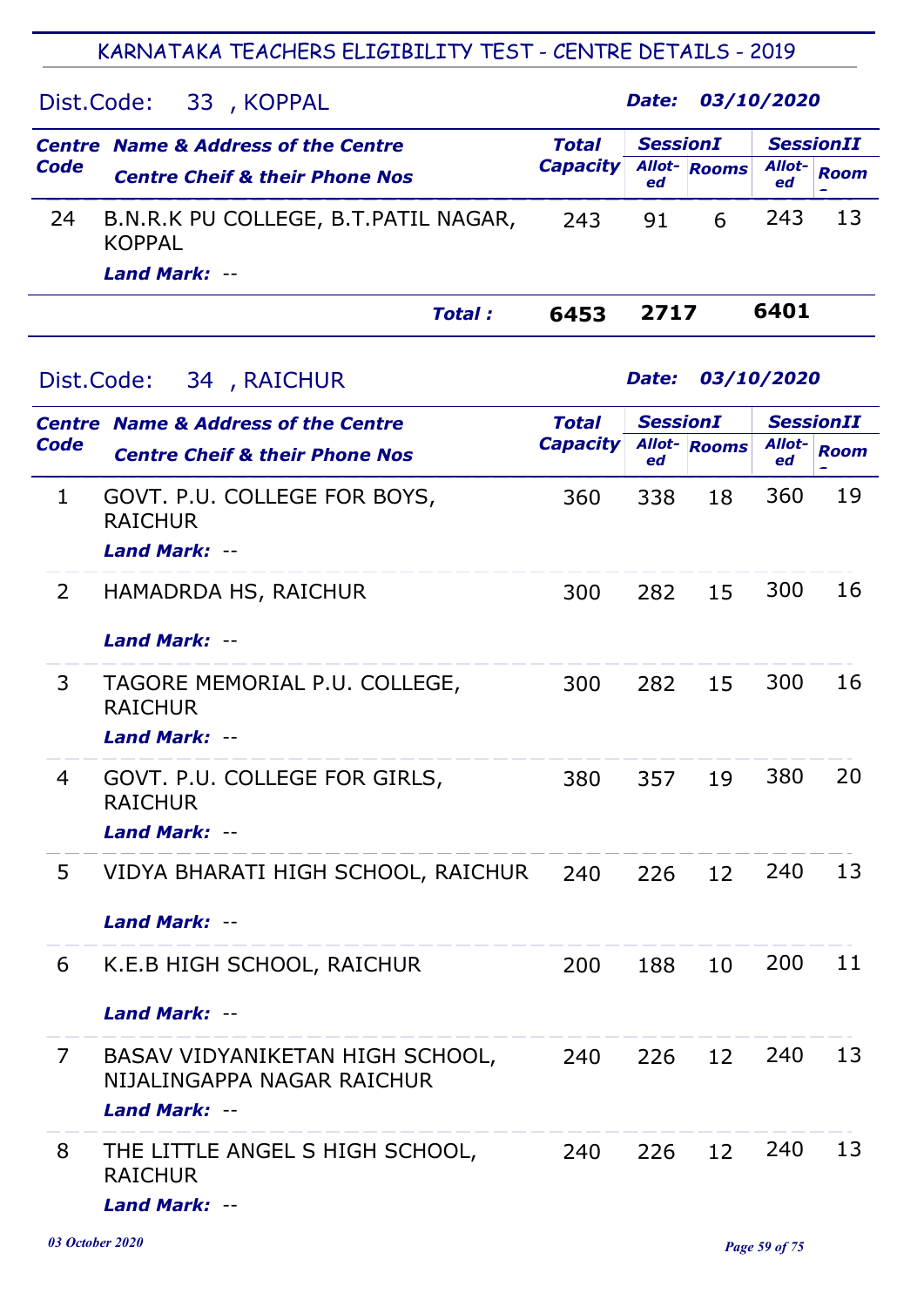| Dist.Code: | 34, RAICHUR                                                                                                            |                 | Date:           | 03/10/2020          |                  |                  |
|------------|------------------------------------------------------------------------------------------------------------------------|-----------------|-----------------|---------------------|------------------|------------------|
|            | <b>Centre Name &amp; Address of the Centre</b>                                                                         | <b>Total</b>    | <b>SessionI</b> |                     | <b>SessionII</b> |                  |
| Code       | <b>Centre Cheif &amp; their Phone Nos</b>                                                                              | <b>Capacity</b> | ed              | <b>Allot-</b> Rooms | Allot-<br>ed     | <b>Room</b><br>- |
| 9          | LIONS HS, RAICHUR                                                                                                      | 240             | 226             | 13                  | 240              | 13               |
|            | <b>Land Mark: --</b>                                                                                                   |                 |                 |                     |                  |                  |
| 10         | SAINT MARRY S CONVENT HIGH<br><b>SCHOOL, RAICHUR</b><br><b>Land Mark: --</b>                                           | 240             | 226             | 13                  | 240              | 13               |
| 11         | MOTHER EDUCATIONTRUST HIGH<br><b>SCHOOL, RAICHUR</b><br><b>Land Mark: --</b>                                           | 300             | 274             | 15                  | 300              | 16               |
| 12         | KWT S S.R.R.S SCHOOL, NEAR<br>AKASHAVANI, RAICHUR<br><b>Land Mark: --</b>                                              | 300             | $\overline{0}$  | $\overline{0}$      | 300              | 16               |
| 13         | INFANT JESUS HIGH SCHOOL, VIDYA<br><b>NAGAR RAICHUR</b>                                                                | 240             | $\overline{0}$  | $\Omega$            | 240              | 13               |
|            | <b>Land Mark: --</b>                                                                                                   |                 |                 |                     |                  |                  |
| 14         | INFANT JESUS JUNIOR COLLEGE, VIDYA<br>NAGAR RAICHUR 240350<br><b>Land Mark: --</b>                                     | 240             | $\Omega$        | $\Omega$            | 240              | 13               |
| 15         | MUNNUAR KAPU SHIKHANA SAMSTE (R),<br>H NO 9-16-47/8 MUNNUR WADI CITY<br><b>TALKIES RAICHUR</b><br><b>Land Mark: --</b> | 260             | $\mathbf{0}$    | $\mathbf 0$         | 260              | 14               |
| 16         | GIRLS GOVT. P.U. COLLEGE,<br>MUNNURUWADI, RAICHUR<br><b>Land Mark: --</b>                                              | 200             | $\mathbf 0$     | $\overline{0}$      | 200              | 11               |
| 17         | ADARSHA VIDYALAYA, YERMARUS                                                                                            | 240             | $\overline{0}$  | $\overline{0}$      | 240              | 13               |
|            | <b>Land Mark: --</b>                                                                                                   |                 |                 |                     |                  |                  |
| 18         | SHREE CHAITANYA TECHNO SCHOOL,<br>KRISHAN GIRI HILLS ASHAPUR ROAD<br><b>RAICHUR</b><br><b>Land Mark: --</b>            | 200             | $\Omega$        | $\Omega$            | 200              | 11               |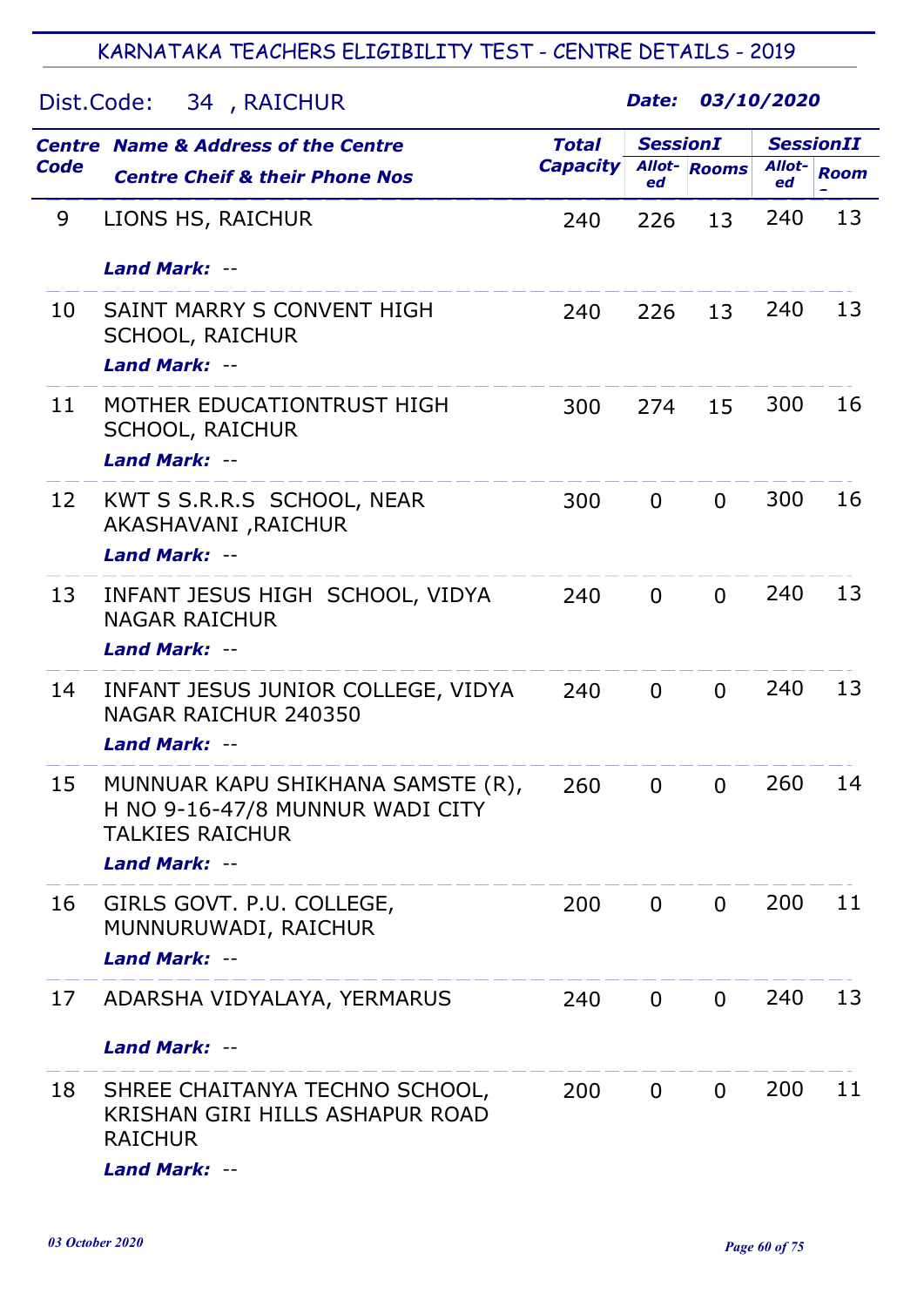| Dist.Code: | 34, RAICHUR                                                                                   |                 | Date:           |                     | 03/10/2020   |                  |
|------------|-----------------------------------------------------------------------------------------------|-----------------|-----------------|---------------------|--------------|------------------|
|            | <b>Centre Name &amp; Address of the Centre</b>                                                | <b>Total</b>    | <b>SessionI</b> |                     |              | <b>SessionII</b> |
| Code       | <b>Centre Cheif &amp; their Phone Nos</b>                                                     | <b>Capacity</b> | ed              | <b>Allot-</b> Rooms | Allot-<br>ed | <b>Room</b>      |
| 19         | VIDHYA BHARATI P.U.COLLEGE, RAICHUR                                                           | 240             | 0               | $\overline{0}$      | 240          | 13               |
|            | <b>Land Mark: --</b>                                                                          |                 |                 |                     |              |                  |
| 20         | GOVT HIGH SCHOOL, SIYATALAB<br><b>RAICHUR</b><br>Land Mark: --                                | 200             | 0               | $\overline{0}$      | 200          | 11               |
| 21         | SHARADA HIGH SCHOOL,<br>BOLAMANADODDI ROAD RAICHUR<br>Land Mark: --                           | 240             | $\overline{0}$  | $\overline{0}$      | 240          | 13               |
| 22         | NAVODAY MORAJI DESAI VASATI<br>SCHOOL (MDRS), ASHAPUR RODA<br><b>RAICHUR</b><br>Land Mark: -- | 260             | $\overline{0}$  | $\overline{0}$      | 260          | 14               |
| 23         | SAINT MARRY S CONVENT P.U.<br><b>COLLEGE, RAICHUR</b><br><b>Land Mark: --</b>                 | 200             | $\mathbf 0$     | $\overline{0}$      | 200          | 11               |
| 24         | VARDHAMAN HINDI HIGH SCHOOL,<br><b>SIYATALAB RAICHUR</b><br>Land Mark: --                     | 200             | $\mathbf 0$     | $\overline{0}$      | 200          | 11               |
| 25         | KAKATHIYA HIGH SCHOOL, YAKALSPUR<br><b>ROAD RAICHUR</b><br><b>Land Mark: --</b>               | 240             | $\mathbf 0$     | $\Omega$            | 241          | 13               |
| 26         | PRINCES FATHIMA P.U. COLLEGE, TIPPU<br><b>SULTHAN ROAD RAICHUR</b><br>Land Mark: --           | 200             | $\overline{0}$  | $\Omega$            | 186          | 10               |
| 27         | KPCL DAV SCHOOL, RTPS COLONY,<br>SHAKTHI NAGAR, RAICHUR<br><b>Land Mark: --</b>               | 300             | 112             | 7                   | 273          | 15               |
|            | Total :                                                                                       | 6800            | 2963            |                     | 6760         |                  |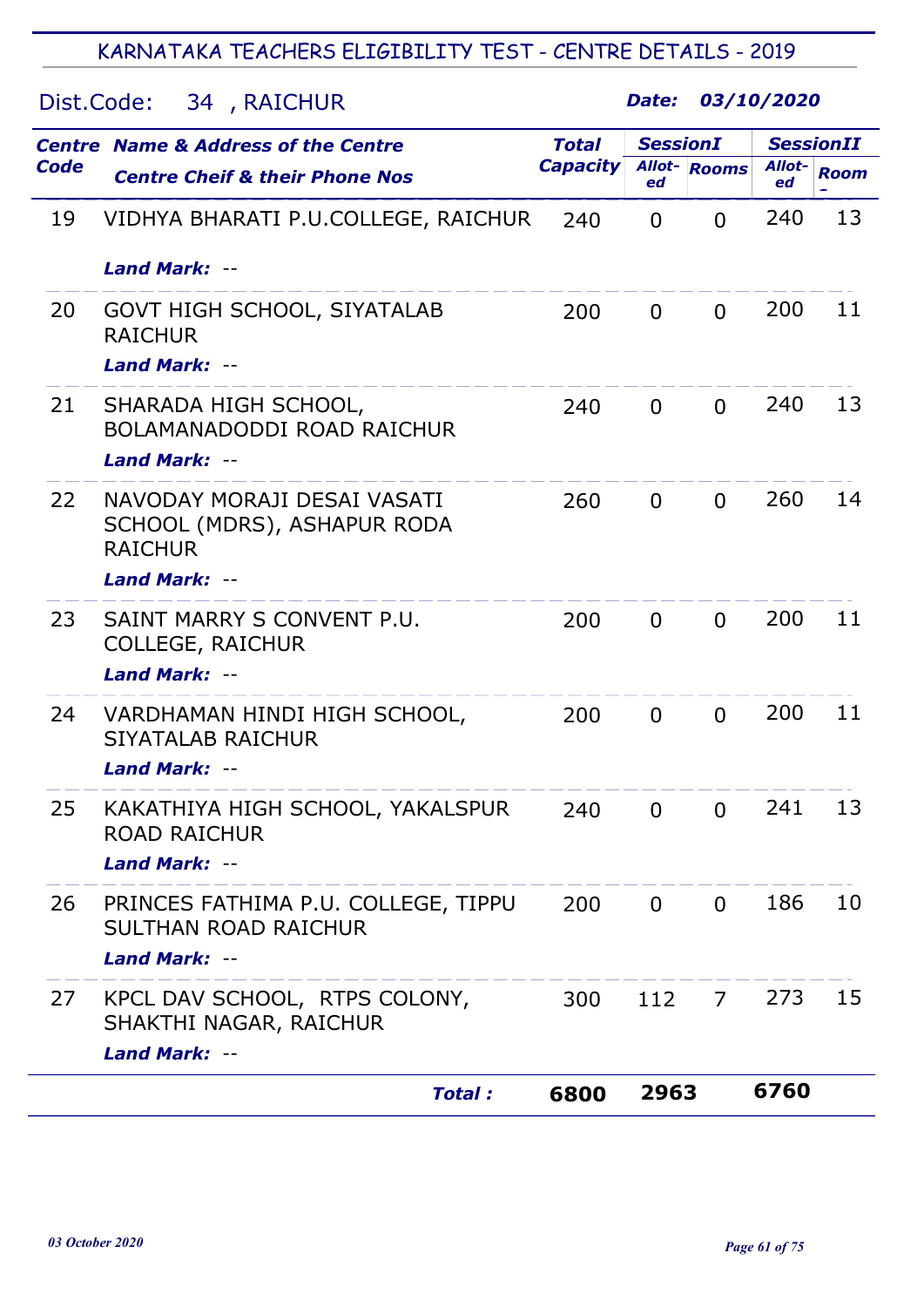## Dist.Code: 35 , YADGIR

|                | <b>Centre Name &amp; Address of the Centre</b>                                                               | <b>Total</b>    | <b>SessionI</b> |                     | <b>SessionII</b> |             |
|----------------|--------------------------------------------------------------------------------------------------------------|-----------------|-----------------|---------------------|------------------|-------------|
| <b>Code</b>    | <b>Centre Cheif &amp; their Phone Nos</b>                                                                    | <b>Capacity</b> | ed              | <b>Allot-</b> Rooms | Allot-<br>ed     | <b>Room</b> |
| $\mathbf{1}$   | MAHATMA GANDI ENGLISH MEDIUM<br>HIGH SCHOOL,, M.G.AREA, HATTIKUNI<br>ROAD, YADGIRI                           | 240             | 221             | 12                  | 235              | 13          |
|                | <b>Land Mark: NEAR HATTIKUNI ROAD</b>                                                                        |                 |                 |                     |                  |             |
| $\overline{2}$ | IKRA PUBLIC ENGLISH MEDIUM HIGH<br>SCHOOL,, YADGIRI<br>Land Mark: NEAR YAKUBSAB DARGA/CMC                    | 240             | 221             | 12                  | 234              | 13          |
| 3              | LINGERI KONAPPA R NADAGOUDA<br>SMARKA HIGH SCHOOL, YADGIRI<br><b>Land Mark: NEAR BHAGYA LAXMI TAKIES</b>     | 200             | 184             | 10                  | 195              | 11          |
| 4              | NEW KANNADA PU COLLEGE, YADGIRI<br><b>Land Mark:</b> NEAR BHAGYA LAXMI TAKIES                                | 240             | 221             | 12                  | 234              | 13          |
| 5              | R.V. ENGLISH MEDIUM HIGH SCHOOL,<br>YADGIRI<br><b>Land Mark: R.V.LAYOUT LAXMINAGAR</b>                       | 200             | 184             | 10                  | 195              | 11          |
| 6              | JAVAHAR HIGH SCHOOL, YADGIRI<br><b>Land Mark: NEAR RURALPOLICE STATION</b>                                   | 200             | 184             | 10                  | 195              | 11          |
| 7              | GOVT GIRLS HIGH SCHOOL, YADGIRI<br><b>Land Mark: OPPOSITE SAPNA TAKIES</b>                                   | 240             | 221             | 12                  | 234              | 13          |
| 8              | GOVT PU COLLEGE (HIGH SCHOOL<br>SECTION), YADGIRI<br><b>Land Mark: NEAR SAPNA TAKIES</b>                     | 240             | 221             | 12                  | 234              | 13          |
| 9              | GOVT JUNIOR COLLEGE (BOYS)<br>GROUND FLOOR, GROUND FLOOR,<br>YADGIRI<br><b>Land Mark: NEAR SAPNA TALKIES</b> | 240             | 214             | 12                  | 234              | 13          |
| 10             | GOVT JUNIOR COLLEGE (BOYS) FIRST<br>FLOOR, FIRST FLOOR, YADGIRI<br>Land Mark: NEAR SAPNA TALKIES             | 240             | $\Omega$        | $\Omega$            | 235              | 12          |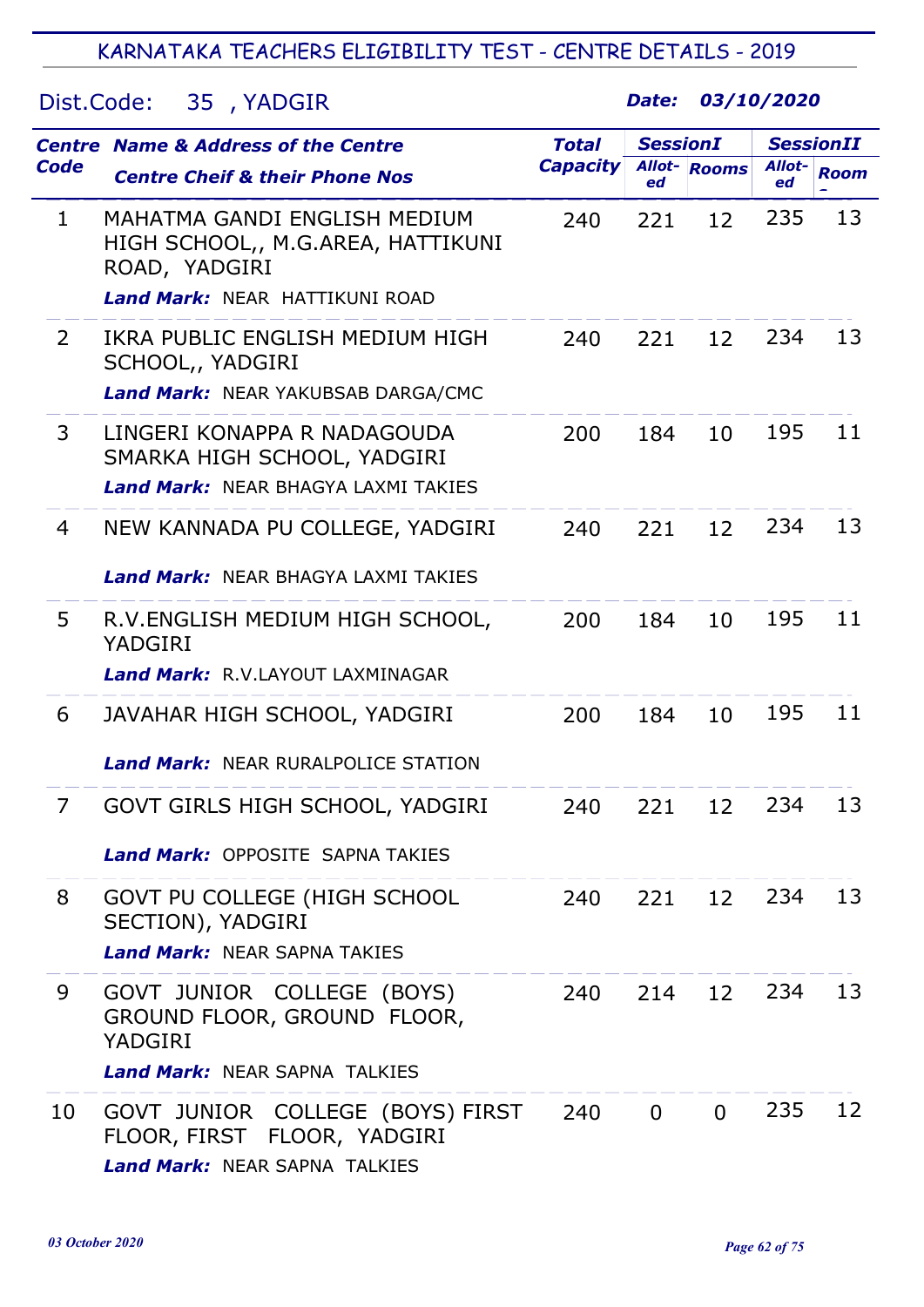## Dist.Code: 35 , YADGIR

|      | <b>Centre Name &amp; Address of the Centre</b>                                                               | <b>Total</b>    | <b>SessionI</b> |                     | <b>SessionII</b> |             |
|------|--------------------------------------------------------------------------------------------------------------|-----------------|-----------------|---------------------|------------------|-------------|
| Code | <b>Centre Cheif &amp; their Phone Nos</b>                                                                    | <b>Capacity</b> | ed              | <b>Allot-</b> Rooms | Allot-<br>ed     | <b>Room</b> |
| 11   | R.V. P.U.COLLEGE, NEAR S.P OFFICE,<br>YADGIRI                                                                | 240             | $\overline{0}$  | $\Omega$            | 234              | 13          |
|      | <b>Land Mark: --</b>                                                                                         |                 |                 |                     |                  |             |
| 12   | DON BOSCO HIGH SCHOOL - YADGIRI -1,<br>YADGIRI-1                                                             | 240             | $\Omega$        | $\Omega$            | 234              | 13          |
|      | <b>Land Mark: OPPOSITE DIST STADIUM</b>                                                                      |                 |                 |                     |                  |             |
| 13   | DON BOSCO HIGH SCHOOL -YADGIRI -2,<br>YADGIRI -2                                                             | 240             | $\Omega$        | $\Omega$            | 234              | 13          |
|      | <b>Land Mark: OPPOSITE DIST STADIUM</b>                                                                      |                 |                 |                     |                  |             |
| 14   | DON BOSCO PU COLLEGE, CHITTAPUR<br>ROAD, YADAGIRI                                                            | 240             | $\Omega$        | $\Omega$            | 234              | 13          |
|      | <b>Land Mark: OPPOSITE DIST STADIUM</b>                                                                      |                 |                 |                     |                  |             |
| 15   | GOVT DEGREE COLEGE NEW BUILDING,<br>NEW BUILDING YADGIRI<br><b>Land Mark: OPPOSITE RTO OFFICE</b>            | 240             | $\Omega$        | $\Omega$            | 234              | 13          |
| 16   | GOVT DEGREE COLEGE OLD BUILDING -<br>1, OLD BUILDING YADGIRI-1<br><b>Land Mark: NEAR RTO OFFICE</b>          | 240             | $\Omega$        | $\Omega$            | 234              | 13          |
| 17   | <b>GOVT DEGREE COLEGE OLD BUILDING -</b><br>2, OLD BUILDING YADGIRI-2<br><b>Land Mark: NEAR RTO OFFICE</b>   | 220             | 0               | $\Omega$            | 214              | 12          |
| 18   | GOVT HIGH SCHOOL, STATION BAZAR<br>YADGIRI<br><b>Land Mark: NEAR SYNDICATE BANK</b>                          | 240             | $\Omega$        | $\Omega$            | 234              | 13          |
| 19   | NIVEDITA POLYTECHINIC, NEAR LIC<br>OFFICE, YADGIRI<br>Land Mark: NEAR LIC OFFICE                             | 200             | $\overline{0}$  | $\overline{0}$      | 195              | 11          |
| 20   | SRI P.S.DHOKA JAIN SCHOOL, NEAR<br>DEGREE COLLEGE, CHITTAPUR ROAD,<br><b>YADGIRI</b><br><b>Land Mark: --</b> | 200             | $\Omega$        | $\Omega$            | 195              | 11          |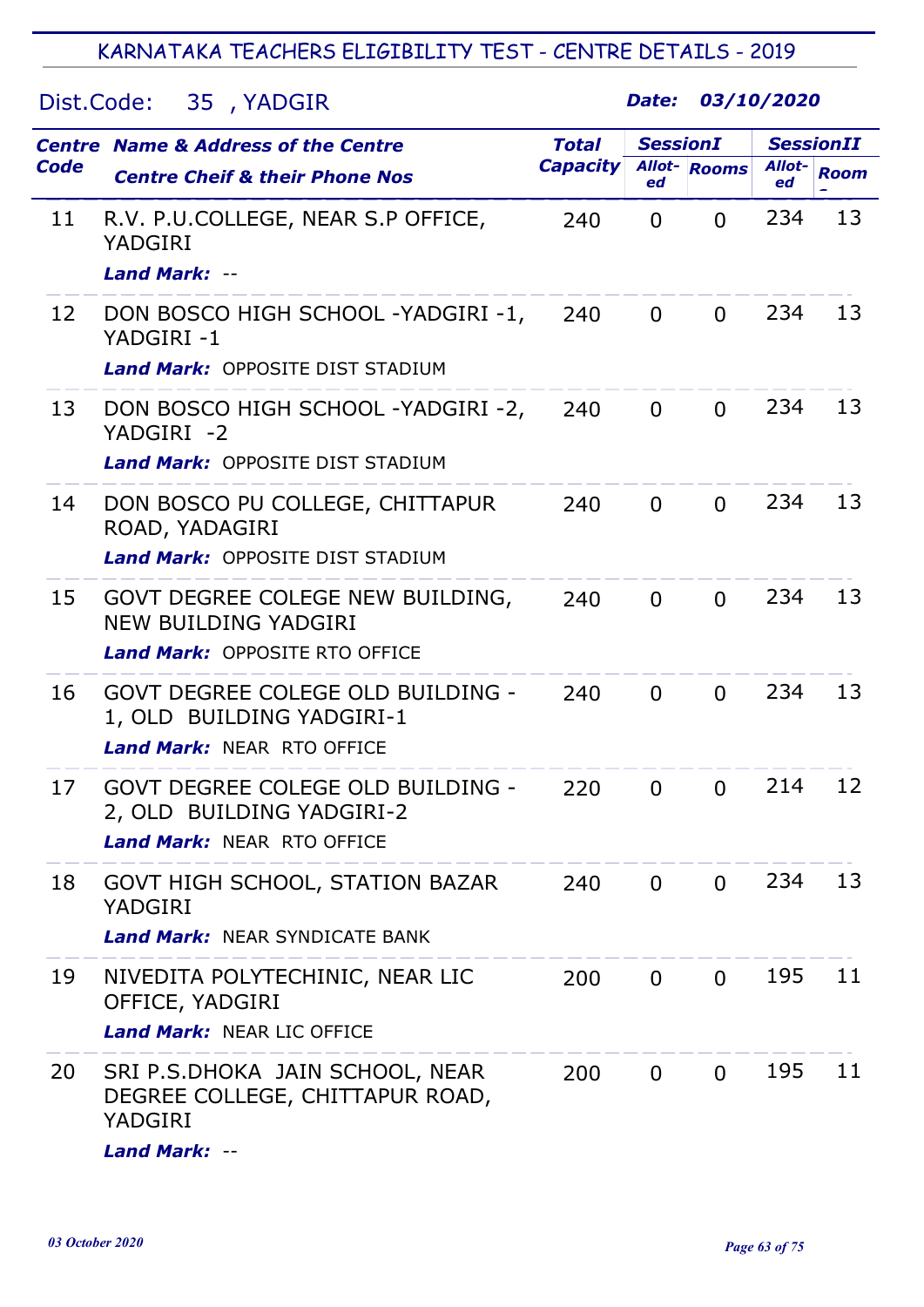## Dist.Code: 35 , YADGIR

Date: 03/10/2020

|      | <b>Centre Name &amp; Address of the Centre</b>                                                                                        | Total           | <b>SessionI</b> |             | <b>SessionII</b> |             |
|------|---------------------------------------------------------------------------------------------------------------------------------------|-----------------|-----------------|-------------|------------------|-------------|
| Code | <b>Centre Cheif &amp; their Phone Nos</b>                                                                                             | <b>Capacity</b> | ed              | Allot-Rooms | Allot-<br>ed     | <b>Room</b> |
| 21   | CHIRANJEEVI METHODIST HIGH<br>SCHOOL, YADAGIR-1<br><b>Land Mark:</b> NEAR NEW BUS STAND                                               | 200             | $\Omega$        | $\Omega$    | 183              | 10          |
| 22   | DDU INTERNATIONAL HIGH SCHOOL<br>(ENGLISH MED), CHITTAPUR ROAD,<br>BESIDE VIDHANASOUDHA, YADAGIRI<br><b>Land Mark: NEAR SP OFFICE</b> | 240             | 71              | 5           | 191              | 11          |
|      | Total :                                                                                                                               | 5020            | 1942            |             | 4841             |             |

#### Dist.Code: 40 , CHAMARAJANAGAR

| <b>Centre</b>  | <b>Name &amp; Address of the Centre</b>                                                                            | <b>Total</b>    | <b>SessionI</b> |                     | <b>SessionII</b> |             |
|----------------|--------------------------------------------------------------------------------------------------------------------|-----------------|-----------------|---------------------|------------------|-------------|
| <b>Code</b>    | <b>Centre Cheif &amp; their Phone Nos</b>                                                                          | <b>Capacity</b> | ed              | <b>Allot-</b> Rooms | Allot-<br>ed     | <b>Room</b> |
| 1              | J.S.S GIRLS HIGH SCHOOL,<br>CHAMARAJANAGAR.                                                                        | 402             | 354             | 20                  | 400              | 23          |
|                | <b>Land Mark:</b> B.RACHAIAH DOUBLE ROAD<br>CHAMARAJANAGARA                                                        |                 |                 |                     |                  |             |
| $\overline{2}$ | GOVT GIRLS PU COLLEGE(HIGH SCHOOL<br>SECTION), CHAMARAJANAGAR.<br><b>Land Mark: SATTHY ROAD</b><br>CHAMARAJANAGARA | 384             | 366             | 19                  | 382              | 20          |
| 3              | C.R BALARAPATTANA HIGH SCHOOL,<br>RAMASAMUDRA CHAMARAJANAGAR.<br><b>Land Mark: --</b>                              | 160             | 153             | 9                   | 159              | 9           |
| 4              | J.S.S BOYS HIGH SCHOOL,<br>CHAMARAJANAGAR.<br><b>Land Mark:</b> B.RACHAIAH DOUBLE ROAD<br>CHAMARAJANAGARA          | 240             | 229             | 13                  | 239              | 12          |
| 5              | GOVT BOYS PU COLLEGE (HIGH SCHOOL<br>SECTION), CHAMARAJANAGAR.<br><b>Land Mark: SATTHY ROAD</b><br>CHAMARAJANAGARA | 220             | 210             | 12                  | 219              | 12          |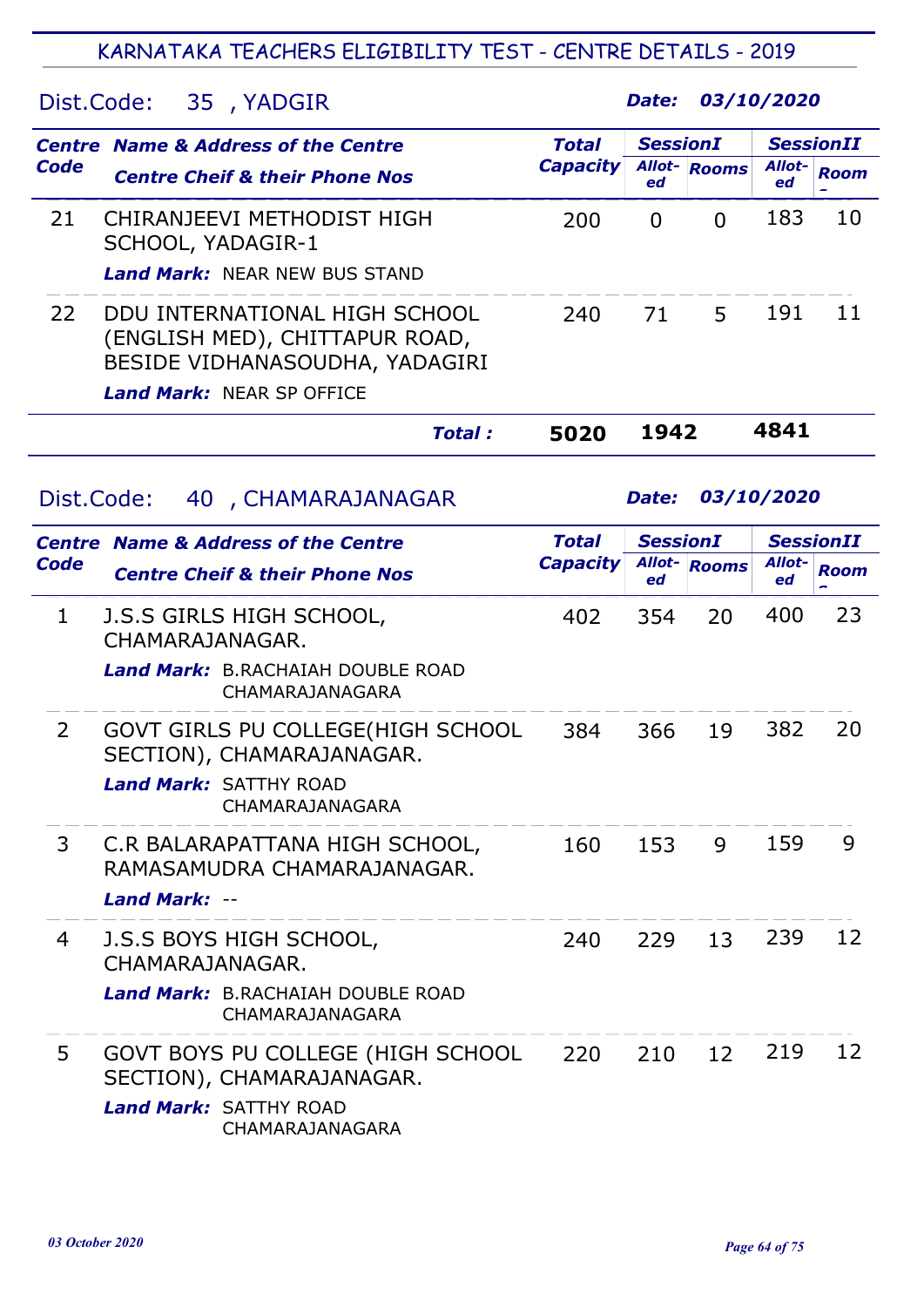## Dist.Code: 40 , CHAMARAJANAGAR

Date: 03/10/2020

|             | <b>Centre Name &amp; Address of the Centre</b>                                                                              | <b>Total</b>    | <b>SessionI</b> |                     | <b>SessionII</b> |             |
|-------------|-----------------------------------------------------------------------------------------------------------------------------|-----------------|-----------------|---------------------|------------------|-------------|
| <b>Code</b> | <b>Centre Cheif &amp; their Phone Nos</b>                                                                                   | <b>Capacity</b> | ed              | <b>Allot-</b> Rooms | Allot-<br>ed     | <b>Room</b> |
| 6           | SAINT PAUL HIGH SCHOOL,<br>NANJANAGOOD ROAD<br>CHAMARAJANAGAR.<br><b>Land Mark: NEAR RAILWAY STATION</b><br>CHAMARAJANAGARA | 180             | 168             | 10                  | 179              | 10          |
| 7           | ST. JOSEPH HIGH SCHOOL,<br>CHAMARAJANAGAR.<br><b>Land Mark: SIDDARTHANAGARA</b><br><b>CHAMARAJANAGARA</b>                   | 160             | $\Omega$        | $\Omega$            | 159              | 9           |
| 8           | MCS HIGH SCHOOL, CHAMARAJANAGAR.<br><b>Land Mark: SATTHY ROAD</b><br>CHAMARAJANAGARA                                        | 300             | $\overline{0}$  | $\Omega$            | 298              | 16          |
| 9           | RAMACHANDRA HIGH SCHOOL,<br>CHAMARAJANAGAR.<br><b>Land Mark: COURT ROAD CHAMARAJANAGAR</b>                                  | 140             | $\overline{0}$  | $\Omega$            | 139              | 7           |
| 10          | UNIVERSEL HIGH SCHOOL,<br>CHAMARAJANAGAR.<br><b>Land Mark: SATTHY ROAD</b><br>CHAMARAJANAGARA                               | 240             | $\Omega$        | $\Omega$            | 235              | 13          |
|             | <b>Total:</b>                                                                                                               | 2426            | 1480            |                     | 2409             |             |

#### Dist.Code: 41 , CHICKMAGALURU

|               | <b>Centre Name &amp; Address of the Centre</b>                                           | <b>Total</b>    | <b>SessionI</b> |             | <b>SessionII</b> |             |
|---------------|------------------------------------------------------------------------------------------|-----------------|-----------------|-------------|------------------|-------------|
| Code          | <b>Centre Cheif &amp; their Phone Nos</b>                                                | <b>Capacity</b> | ed              | Allot-Rooms | Allot-<br>ed     | <b>Room</b> |
|               | GOVT PRE UNIVERSITY COLLEGE, (HIGH<br>SCHOOL SECTION), BELUR ROAD,<br>CHIKMAGALUR 577102 | 460             | 456             | 25          | 451              | 25          |
|               | <b>Land Mark: BELUR ROAD</b>                                                             |                 |                 |             |                  |             |
| $\mathcal{L}$ | SRI BHUVANESHWARI GIRLS HIGH<br>SCHOOL,, STJ CAMPUS BELUR ROAD,<br>CHIKMAGALUR 577102    | 440             | 439             | 24          | 436              | 23          |
|               | <b>Land Mark: BELUR ROAD</b>                                                             |                 |                 |             |                  |             |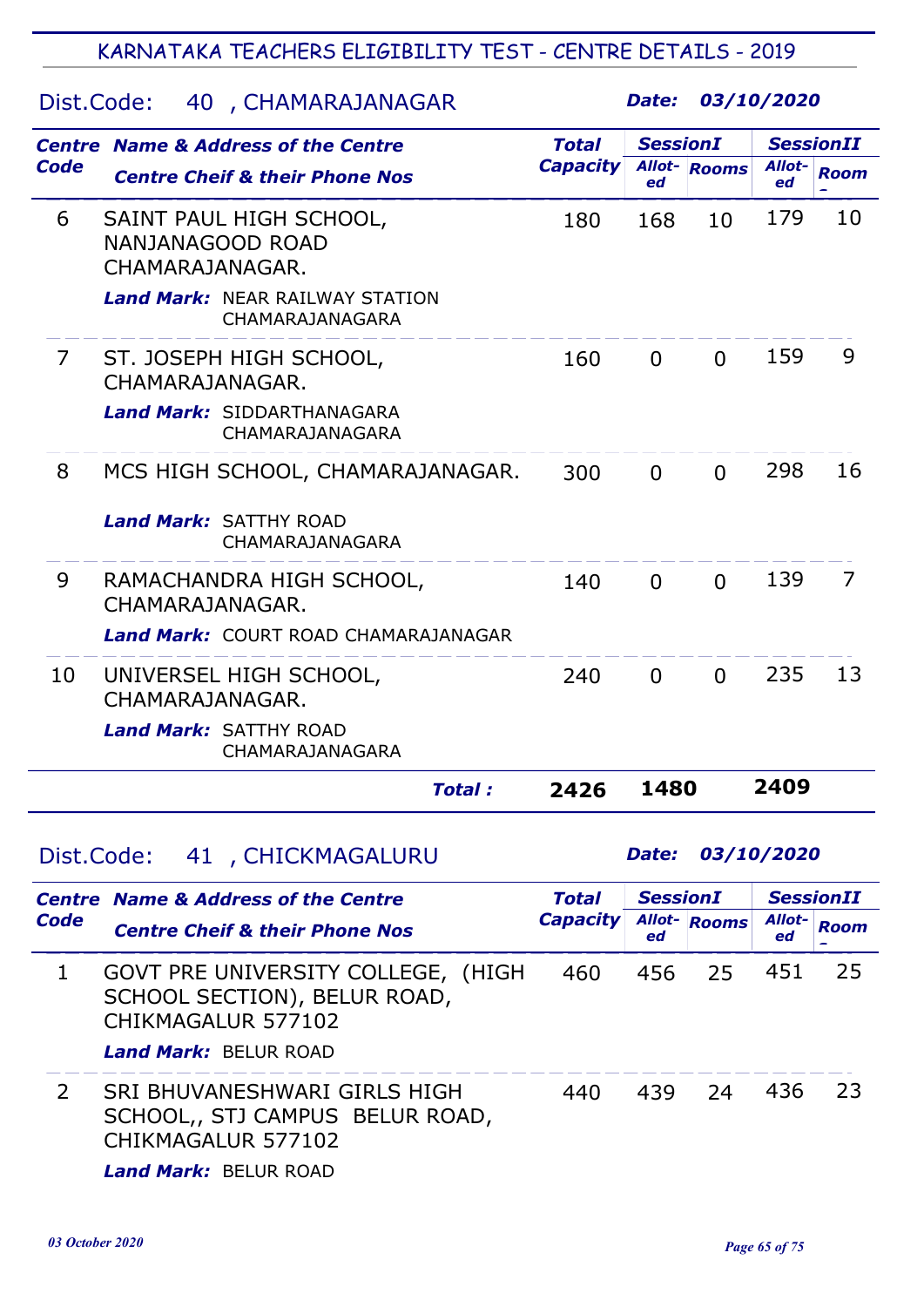## Dist.Code: 41 , CHICKMAGALURU

Date: 03/10/2020

|                                    | <b>Centre Name &amp; Address of the Centre</b>                                                                                                                 | <b>Total</b>    | <b>SessionI</b> |                     |              | <b>SessionII</b> |
|------------------------------------|----------------------------------------------------------------------------------------------------------------------------------------------------------------|-----------------|-----------------|---------------------|--------------|------------------|
| Code                               | <b>Centre Cheif &amp; their Phone Nos</b>                                                                                                                      | <b>Capacity</b> | ed              | <b>Allot-</b> Rooms | Allot-<br>ed | <b>Room</b>      |
| 3                                  | ST.JOSEPH S CONVENT GIRL S HIGH<br>SCHOOL,, CHIKAMAGALUR- 577101<br><b>Land Mark: OPP TO ASHRYA HOSPITAL</b>                                                   | 400             | $\Omega$        | $\Omega$            | 343          | 18               |
| 4                                  | M.E.S.S.S, P.U.COLLEGE FOR WOMEN,<br>CHIKAMAGALUR 577101<br><b>Land Mark: HANUMANTHAPPA CIRCLE</b>                                                             | 440             | $\Omega$        | $\Omega$            | 378          | 20               |
| 5                                  | <b>GOVT PRE UNIVERSITY COLLEGE FOR</b><br>GIRLS (HIGH SCHOOL SECTION),<br>BASAVANAHALLI, CHIKMAGALUR -<br>577102<br><b>Land Mark: NEAR TO NEW TALUK OFFICE</b> | 440             | $\Omega$        | $\Omega$            | 374          | 20               |
|                                    |                                                                                                                                                                |                 |                 |                     |              |                  |
|                                    | <b>Total:</b>                                                                                                                                                  | 2180            | 895             |                     | 1982         |                  |
| Dist.Code:<br>42, DAKSHINA KANNADA |                                                                                                                                                                |                 | Date:           |                     | 03/10/2020   |                  |
|                                    |                                                                                                                                                                |                 |                 |                     |              |                  |
|                                    | <b>Centre Name &amp; Address of the Centre</b>                                                                                                                 | <b>Total</b>    | <b>SessionI</b> |                     |              | <b>SessionII</b> |
| Code                               | <b>Centre Cheif &amp; their Phone Nos</b>                                                                                                                      | <b>Capacity</b> | ed              | Allot-Rooms         | Allot-<br>ed | <b>Room</b>      |
| 1                                  | ST ANN S HIGH SCHOOL, MANGALORE                                                                                                                                | 154             | 144             | 8                   | 152          | 8                |
|                                    | <b>Land Mark: NEAR STATE BANK, MANGALORE</b>                                                                                                                   |                 |                 |                     |              |                  |
| 2                                  | ST ALOYSIUS HIGH SCHOOL,<br><b>MANGALORE</b><br><b>Land Mark: NEAR BAVUTA GUDDA</b>                                                                            | 240             | 224             | 13                  | 237          | 13               |
| 3                                  | CANARA HIGH SCHOOL, URVA,<br><b>MANGALORE</b><br><b>Land Mark: NEAR MANGALA STADIUM</b>                                                                        | 240             | 224             | 13                  | 237          | 13               |
| 4                                  | CASCIA HIGH SCHOOL, MANGALORE<br><b>Land Mark: NEAR JEPPU MARKET</b>                                                                                           | 240             | 224             | 12                  | 237          | 13               |

Land Mark: NEAR ATHENA HOSPITAL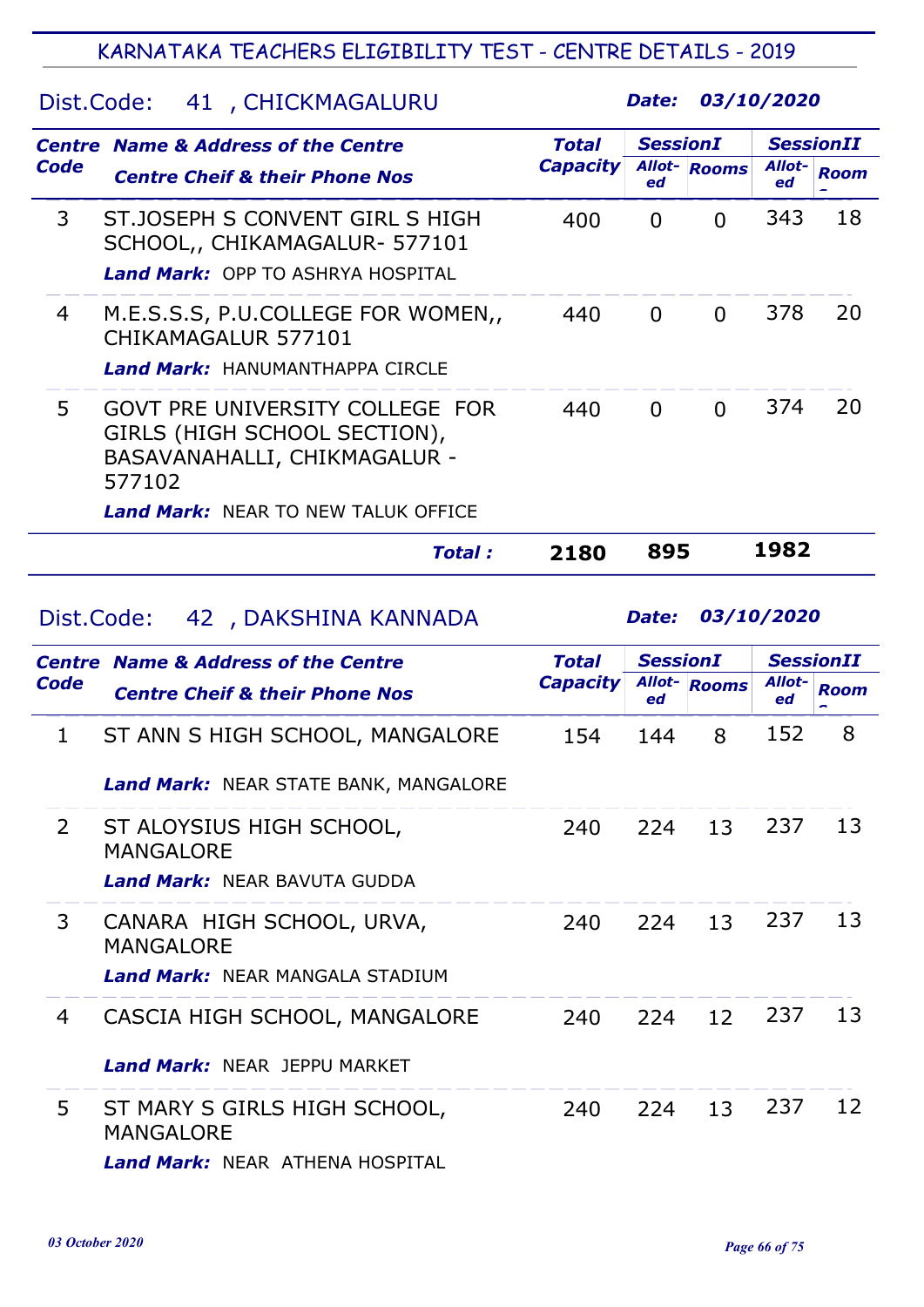## Dist.Code: 42 , DAKSHINA KANNADA

Date: 03/10/2020

|                | <b>Centre Name &amp; Address of the Centre</b>                                                        | <b>Total</b>    | <b>SessionI</b> |                     | <b>SessionII</b> |                  |
|----------------|-------------------------------------------------------------------------------------------------------|-----------------|-----------------|---------------------|------------------|------------------|
| Code           | <b>Centre Cheif &amp; their Phone Nos</b>                                                             | <b>Capacity</b> | ed              | <b>Allot-</b> Rooms | Allot-<br>ed     | <b>Room</b>      |
| 6              | ST GEROSA GIRLS HIGH SCHOOL,<br><b>MANGALORE</b>                                                      | 240             | 220             | 12                  | 237              | 13               |
|                | Land Mark: NEAR VALENCIA                                                                              |                 |                 |                     |                  |                  |
| $\overline{7}$ | SRI RAMAKRISHNA HIGH SCHOOL,<br><b>MANGALORE</b><br><b>Land Mark: NEAR BUNTS HOSTEL CIRCLE</b>        | 240             | $\Omega$        | $\Omega$            | 237              | 13               |
| 8              | <b>GOVERNMENT JUNIOR COLLEGE(HIGH</b><br>SCHOOL SECTION), MANGALORE<br>Land Mark: NEAR JYOTHI CIRCLE, | 240             | $\Omega$        | $\Omega$            | 237              | 13               |
| 9              | CANARA GIRLS HIGH SCHOOL,<br><b>MANGALORE</b><br><b>Land Mark: NEAR NAVA BHARATH CIRCLE</b>           | 240             | $\Omega$        | $\Omega$            | 237              | 13               |
| 10             | CAPITANIO HIGH SCHOOL, MANGALORE<br><b>Land Mark: NEAR PUMPWELL CIRCLE</b>                            | 240             | $\Omega$        | $\Omega$            | 237              | 12               |
| 11             | ST ALOYSIUS HIGH SCHOOL,<br><b>MANGALORE</b><br><b>Land Mark: NEAR LADY HILL CIRCLE</b>               | 240             | $\Omega$        | $\Omega$            | 237              | 13               |
| 12             | PADAVU HIGH SCHOOL, MANGALORE                                                                         | 360             | $\Omega$        | $\Omega$            | 348              | 19               |
|                | Land Mark: NEAR KADRI PARK, NANTHOOR<br><b>MANGALORE</b>                                              |                 |                 |                     |                  |                  |
| 13             | NALANDA ENGLISH MEDIUM SCHOOL,<br>V.T. ROAD, MANGALORE<br><b>Land Mark: --</b>                        | 153             | 75              | 5                   | 150              | 9                |
|                | <b>Total:</b>                                                                                         | 3067            | 1335            |                     | 3020             |                  |
|                | Dist.Code: 43, HASSAN                                                                                 |                 | Date:           |                     | 03/10/2020       |                  |
|                | <b>Centre Name &amp; Address of the Centre</b>                                                        | <b>Total</b>    | <b>SessionI</b> |                     |                  | <b>SessionII</b> |
| Code           | <b>Centre Cheif &amp; their Phone Nos</b>                                                             | <b>Capacity</b> | ed              | <b>Allot-</b> Rooms | Allot-<br>ed     | <b>Room</b>      |

 $\overline{\phantom{a}}$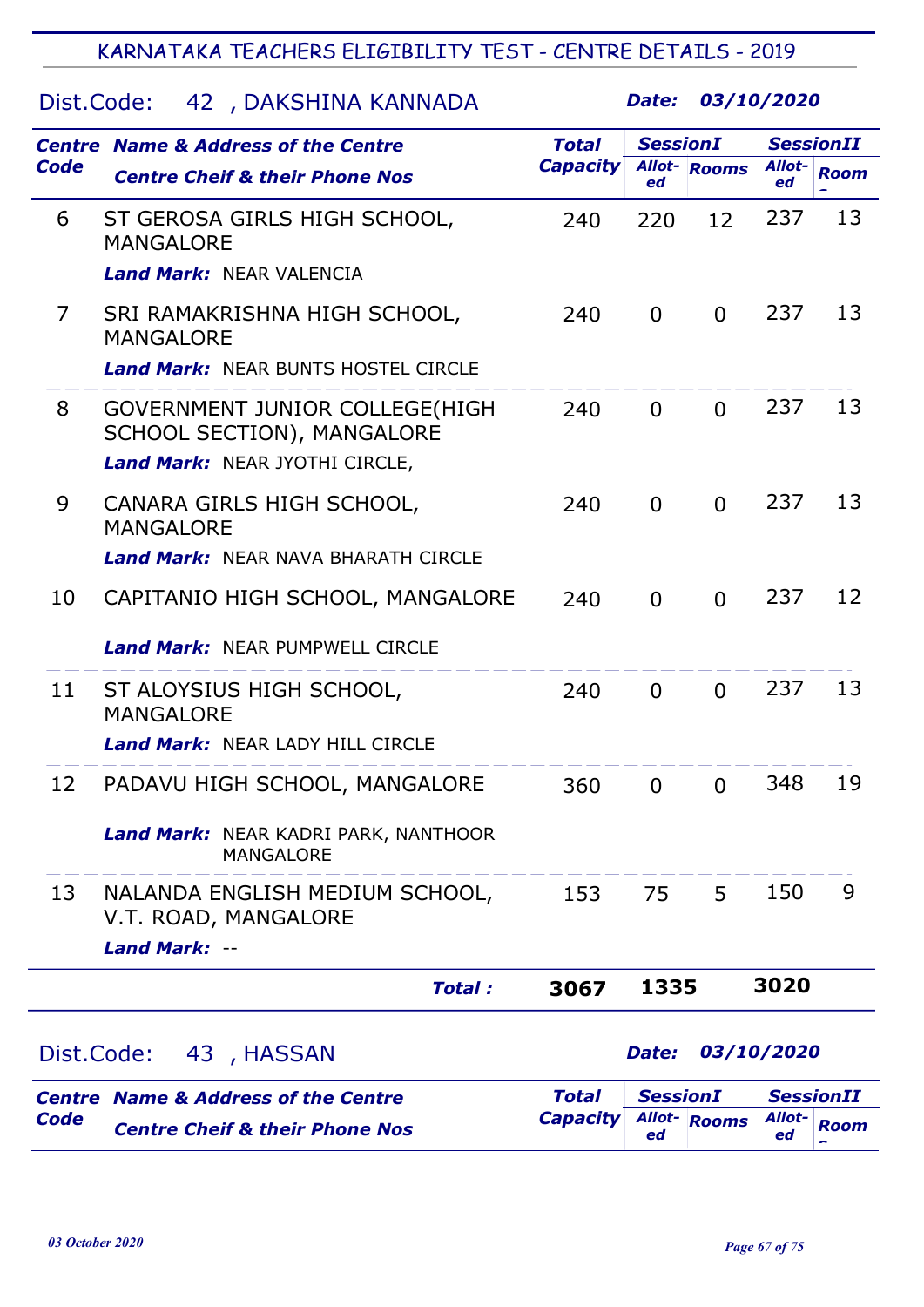| Dist.Code:<br>43, HASSAN |                                                                                             |                 | Date:           | 03/10/2020          |              |                  |
|--------------------------|---------------------------------------------------------------------------------------------|-----------------|-----------------|---------------------|--------------|------------------|
|                          | <b>Centre Name &amp; Address of the Centre</b>                                              | <b>Total</b>    | <b>SessionI</b> |                     |              | <b>SessionII</b> |
| Code                     | <b>Centre Cheif &amp; their Phone Nos</b>                                                   | <b>Capacity</b> | ed              | <b>Allot-</b> Rooms | Allot-<br>ed | <b>Room</b>      |
| 1                        | AVK P.U. COLLEGE,, HASSAN                                                                   | 576             | 512             | 26                  | 548          | 28               |
|                          | Land Mark: CHURCH ROAD, HASSAN 08172-<br>234416 PIN: 573201                                 |                 |                 |                     |              |                  |
| $\overline{2}$           | AVK FIRST GRADE COLLEGE, HASSAN                                                             | 240             | 214             | 12                  | 229          | 13               |
|                          | Land Mark: CHURCH ROAD, HASSAN 08172-<br>268568.PIN:573201                                  |                 |                 |                     |              |                  |
| 3                        | SRI PUSHPAGIRI BASAVARAJENDRA<br>HIGH SCHOOL, HASSAN                                        | 240             | 214             | 12                  | 229          | 13               |
|                          | Land Mark: HOSALINE ROAD, OPPOSITE TO<br><b>EDGA, NORTHERN</b><br>EXTENSION, HASSAN-573201. |                 |                 |                     |              |                  |
| $\overline{4}$           | GPU COLLEGE (VANIVILASA), HASSAN                                                            | 360             | 320             | 17                  | 343          | 19               |
|                          | Land Mark: BESIDE BEO OFFICE, OPPOSITE TO<br>DISTRICT LIBRARY HASSAN<br>PIN: 573202         |                 |                 |                     |              |                  |
| 5                        | GOVERNMENT COLLEGE OF NURSING,<br><b>HASSAN</b>                                             | 240             | 210             | 12                  | 229          | 13               |
|                          | Land Mark: BEHIND D.C RESIDENCE, HASSAN-<br>573201                                          |                 |                 |                     |              |                  |
| 6                        | CKS ENGLISH HIGH SCHOOL, HASSAN                                                             | 240             | $\Omega$        | $\Omega$            | 229          | 13               |
|                          | <b>Land Mark: NEAR NEW BUS STAND HASSAN</b>                                                 |                 |                 |                     |              |                  |
| $\overline{7}$           | CKS ENGLISH PRIMARY SCHOOL,<br><b>HASSAN</b>                                                | 240             | $\Omega$        | $\Omega$            | 229          | 13               |
|                          | <b>Land Mark: NEAR NEW BUS STAND HASSAN</b>                                                 |                 |                 |                     |              |                  |
| 8                        | N.D.R.K.COLLEGE OF EDUCATION,<br><b>HASSAN</b>                                              | 240             | $\Omega$        | $\Omega$            | 229          | 13               |
|                          | <b>Land Mark: NEAR NEW BUS STAND HASSAN</b>                                                 |                 |                 |                     |              |                  |

9 CKS GIRLS HIGH SCHOOL, HASSAN 240 0 0 229 13

Land Mark: SAMPIGE ROAD, KR PURAM HASSAN , 08172- 269112.PIN:573201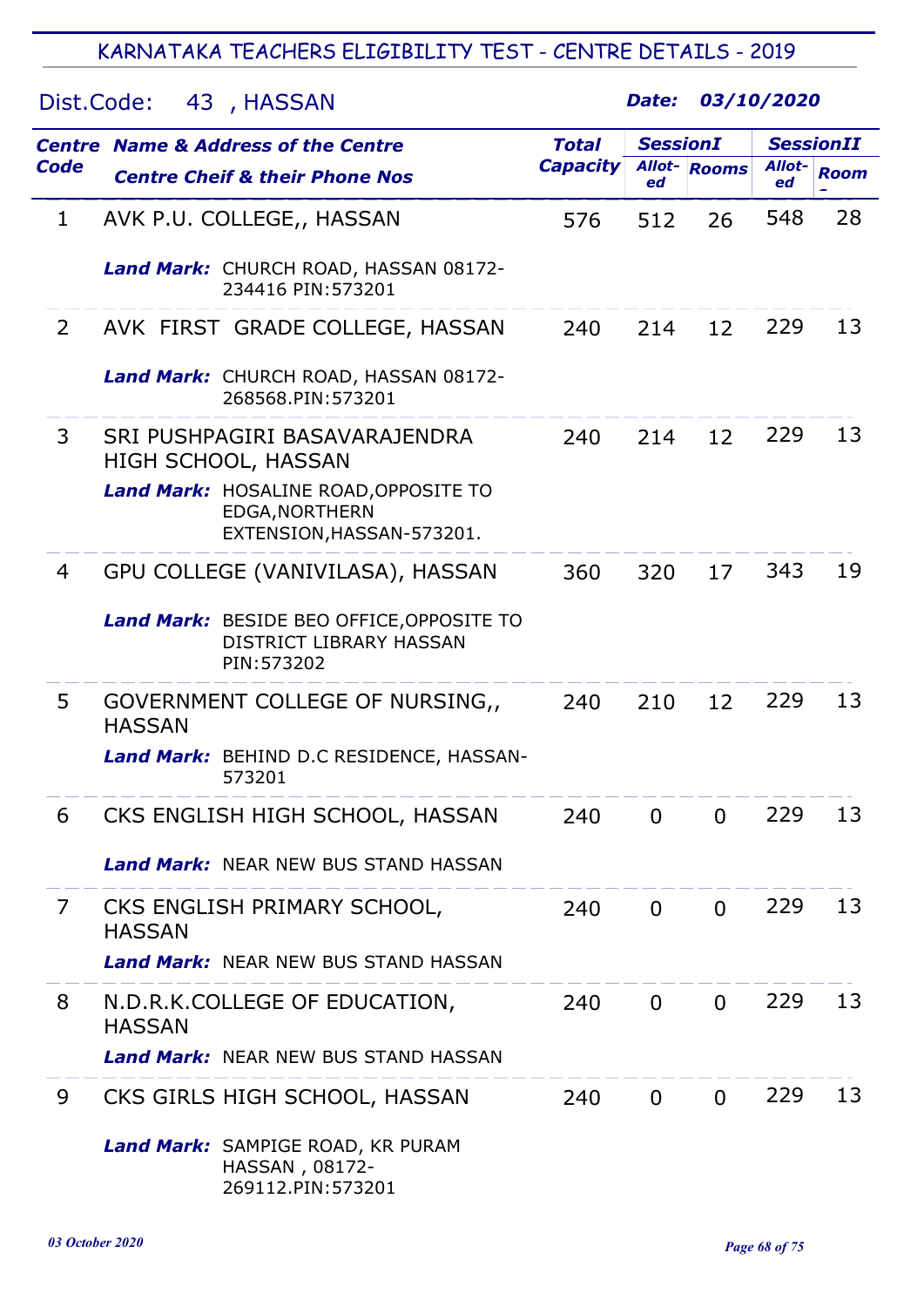|                       | 03/10/2020<br>43, HASSAN<br><b>Date:</b><br>Dist.Code:                               |                          |                       |             |              |                                 |
|-----------------------|--------------------------------------------------------------------------------------|--------------------------|-----------------------|-------------|--------------|---------------------------------|
| <b>Centre</b><br>Code | <b>Name &amp; Address of the Centre</b><br><b>Centre Cheif &amp; their Phone Nos</b> | Total<br><b>Capacity</b> | <b>SessionI</b><br>ed | Allot-Rooms | Allot-<br>ed | <b>SessionII</b><br><b>Room</b> |
| 10                    | <b>GPU COLLEGE BOYS, HASSAN</b>                                                      | 216                      | $\overline{0}$        | $\Omega$    | 206          | 12                              |
|                       | <b>Land Mark:</b> R.C. ROAD HASSAN PIN:573201                                        |                          |                       |             |              |                                 |
| 11                    | GPU COLLEGE (BIFURCATED), HASSAN                                                     | 408                      | $\Omega$              | $\Omega$    | 380          | 20                              |
|                       | Land Mark: GANDADHA KOTI, R.C. ROAD<br><b>HASSAN PIN: 573201</b>                     |                          |                       |             |              |                                 |
| 12                    | ARAVINDA HIGH SCHOOL, HASSAN                                                         | 288                      | 73                    | 5           | 158          | 9                               |
|                       | <b>Land Mark: KUVEMPUNAGARA</b>                                                      |                          |                       |             |              |                                 |
|                       | <b>Total:</b>                                                                        | 3528                     | 1543                  |             | 3238         |                                 |
|                       |                                                                                      |                          |                       |             |              |                                 |

| Dist.Code:  | 44, KODAGU                                                                                                                                |                                 | Date:           |                     | 03/10/2020       |                  |  |
|-------------|-------------------------------------------------------------------------------------------------------------------------------------------|---------------------------------|-----------------|---------------------|------------------|------------------|--|
|             | <b>Centre Name &amp; Address of the Centre</b>                                                                                            | <b>Total</b><br><b>Capacity</b> | <b>SessionI</b> |                     |                  | <b>SessionII</b> |  |
| <b>Code</b> | <b>Centre Cheif &amp; their Phone Nos</b>                                                                                                 |                                 | ed              | Allot-Rooms         | Allot-<br>ed     | <b>Room</b>      |  |
| 1           | GOVT. P.U(HIGH SCHOOL DIVISION)<br>MADIKERI INCLUDING GOVT PU<br><b>COLLEGE, NEAR MENS COMPOUND</b><br>GROUND, MADIKERI.<br>Land Mark: -- | 400                             | 349             | 19                  | 292              | 16               |  |
| 2           | GOVT. MODEL PRIMARY SCHOOL, NEAR<br>MENS COMPOUND GROUND, MADIKERI.<br>Land Mark: --                                                      | 320                             | 319             | 18                  | 291              | 17               |  |
| 3           | ST. MICHAELS HIGH SCHOOL, NEAR<br>RAJA'S SEAT, MADIKERI<br>Land Mark: --                                                                  | 400                             | $\Omega$        | $\Omega$            | 291              | 16               |  |
|             | <b>Total:</b>                                                                                                                             | 1120                            | 668             |                     | 874              |                  |  |
|             | 03/10/2020<br>Dist.Code: 45, MANDYA<br>Date:                                                                                              |                                 |                 |                     |                  |                  |  |
|             | <b>Centre Name &amp; Address of the Centre</b>                                                                                            | <b>Total</b>                    | <b>SessionI</b> |                     | <b>SessionII</b> |                  |  |
| <b>Code</b> | <b>Centre Cheif &amp; their Phone Nos</b>                                                                                                 | <b>Capacity</b>                 | ed              | <b>Allot-</b> Rooms | Allot-<br>ed     | <b>Room</b>      |  |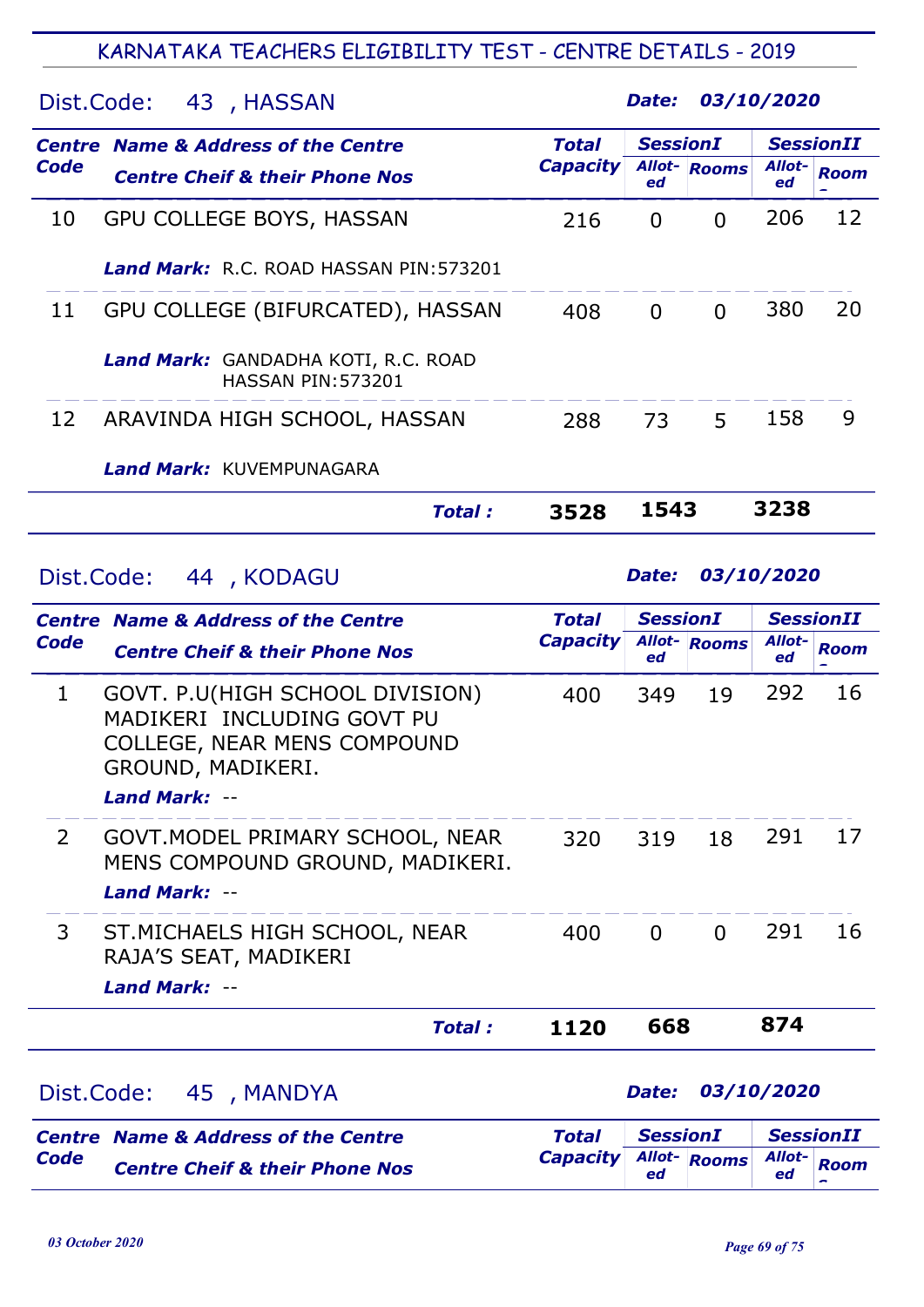Dist.Code: 45 , MANDYA

|                | <b>Centre Name &amp; Address of the Centre</b>                                                                             | <b>Total</b><br><b>Capacity</b> | <b>SessionI</b> |                     | <b>SessionII</b> |             |
|----------------|----------------------------------------------------------------------------------------------------------------------------|---------------------------------|-----------------|---------------------|------------------|-------------|
| Code           | <b>Centre Cheif &amp; their Phone Nos</b>                                                                                  |                                 | ed              | <b>Allot-</b> Rooms | Allot-<br>ed     | <b>Room</b> |
| 1              | ROTARY HIGH SCHOOL, NEAR SUGAR<br>FACTORY CIRCLE, M.C.ROAD, MANDYA<br><b>Land Mark: --</b>                                 | 400                             | 359             | 19                  | 389              | 20          |
| $\overline{2}$ | SANTH HOME PUBLIC SCHOOL,<br>KYATHAMGERE, BANNUR ROAD, MANDYA.<br><b>Land Mark: --</b>                                     | 400                             | 359             | 19                  | 389              | 21          |
| 3              | ST. JOSEPH S HIGH SCHOOL, NEAR<br>SUGAR FACTORY CIRCLE, M.C.ROAD<br><b>MANDYA</b><br><b>Land Mark: --</b>                  | 300                             | 269             | 15                  | 292              | 16          |
| 4              | ST. JOHN S HIGH SCHOOL, NEAR SUGAR<br>FACTORY CIRCLE, M.C. ROAD MANDYA<br><b>Land Mark: --</b>                             | 300                             | 267             | 15                  | 292              | 16          |
| 5              | <b>GOVT.JUNIOR COLLEGE (STONE</b><br>BUILDING), NEAR SUGAR FACTORY<br>CIRCLE, M.C.ROAD, MANDYA<br><b>Land Mark: --</b>     | 300                             | $\overline{0}$  | $\Omega$            | 292              | 16          |
| 6              | GOVT.JUNIOR COLLEGE (GIRLS),<br>ARKESWARANAGARA (WATER TANK),<br>GUTHALU. (MALAVALLI ROAD), MANDYA<br><b>Land Mark: --</b> | 300                             | $\mathbf 0$     | $\overline{0}$      | 292              | 16          |
| 7              | SRI LAKSHMI JANARDHANA HIGH<br>SCHOOL, NEAR GANDHI BHAVAN,<br><b>MANDYA</b><br>Land Mark: --                               | 300                             | $\Omega$        | $\Omega$            | 292              | 16          |
| 8              | ADARSHA HIGH SCHOOL, KARASAVADI<br>ROAD, NEAR MICROWAVE STATION,<br>KUVEMPU NAGAR, MANDYA.<br><b>Land Mark: --</b>         | 300                             | $\Omega$        | $\Omega$            | 292              | 16          |
| 9              | ABHINAVA BHARATHI VIDYA KENDRA<br>HIGH SCHOOL, BEHIND D C OFFICE<br>MANDYA.<br><b>Land Mark: --</b>                        | 300                             | $\Omega$        | $\Omega$            | 285              | 16          |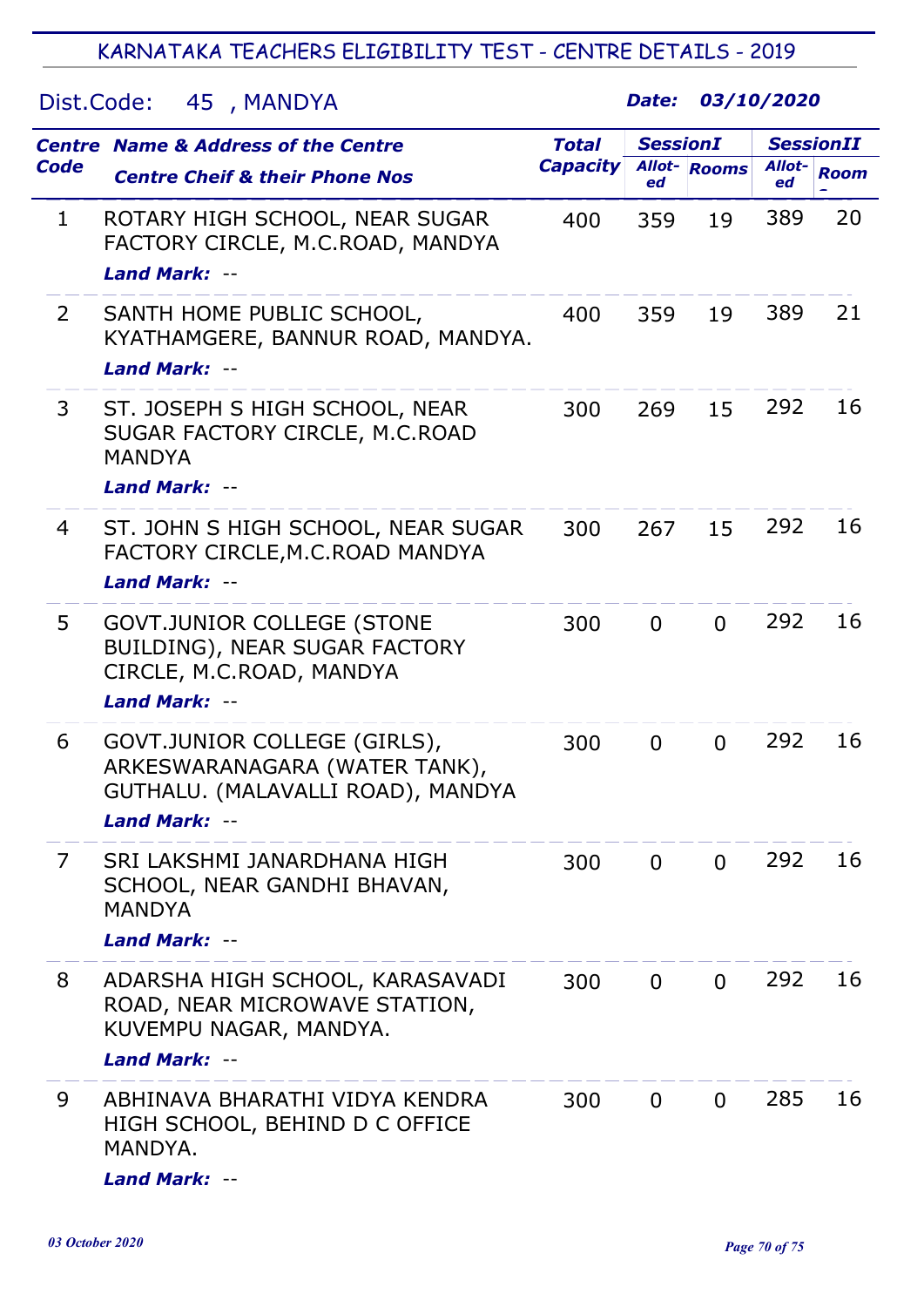| Dist.Code:  | 45, MANDYA                                                                                            |                                 | Date:                 |                     | 03/10/2020       |                                 |  |
|-------------|-------------------------------------------------------------------------------------------------------|---------------------------------|-----------------------|---------------------|------------------|---------------------------------|--|
| Code        | <b>Centre Name &amp; Address of the Centre</b><br><b>Centre Cheif &amp; their Phone Nos</b>           | <b>Total</b><br><b>Capacity</b> | <b>SessionI</b><br>ed | <b>Allot-</b> Rooms | Allot-<br>ed     | <b>SessionII</b><br><b>Room</b> |  |
| 10          | KALEGOWDA HIGH SCHOOL, BANNUR<br>ROAD, MANDYA<br>Land Mark: NEAR SHANKARAGOWDA B.Ed<br><b>COLLEGE</b> | 160                             | 47                    | 3                   | 94               | 5                               |  |
|             | <b>Total:</b>                                                                                         | 3060                            | 1301                  |                     | 2909             |                                 |  |
| Dist.Code:  | 46, MYSORE                                                                                            |                                 | Date:                 |                     | 03/10/2020       |                                 |  |
|             | <b>Centre Name &amp; Address of the Centre</b>                                                        | <b>Total</b>                    | <b>SessionI</b>       |                     | <b>SessionII</b> |                                 |  |
| Code        | <b>Centre Cheif &amp; their Phone Nos</b>                                                             | <b>Capacity</b>                 | ed                    | Allot-Rooms         | Allot-<br>ed     | <b>Room</b>                     |  |
| $\mathbf 1$ | ST. MATHAIS HIGH SCHOOL,<br>BANNIMANTAPA, MYSORE                                                      | 400                             | 397                   | 21                  | 400              | 21                              |  |
|             | Land Mark: --                                                                                         |                                 |                       |                     |                  |                                 |  |
| 2           | CHINMAYA P.U. COLLEGE,<br>JAYALAKSHMIPURAM, MYSORE<br><b>Land Mark: NEAR BM HOSPITAL</b>              | 400                             | 396                   | 21                  | 400              | 21                              |  |
|             |                                                                                                       |                                 |                       |                     |                  |                                 |  |
| 3           | SATHY SAI HIGH SCHOOL,<br>JAYALAKSHMIPURAM, MYSORE<br><b>Land Mark: NEAR MAHAJANAS PU COLLEGE</b>     | 400                             | 396                   | 21                  | 400              | 21                              |  |
| 4           | MARIMALLAPPA PU COLLEGE( HIGH<br>SCHOOL), SITAVILASA ROAD,<br><b>MYSORE</b><br>Land Mark: --          | 400                             | 396                   | 21                  | 400              | 21                              |  |
|             |                                                                                                       |                                 |                       |                     |                  |                                 |  |
| 5           | AVILA CONVENT, DEVARAJA MOHALLA,<br><b>MYSORE</b>                                                     | 400                             | 396                   | 21                  | 400              | 21                              |  |
|             | <b>Land Mark: NEAR JAGAN MOHAN PALECE</b>                                                             |                                 |                       |                     |                  |                                 |  |
| 6           | TERESIAN PU COLLEGE, SIDHARTHA<br>NAGAR, MYSORE<br>Land Mark: --                                      | 400                             | 396                   | 20                  | 400              | 21                              |  |
| 7           | VIVEKANANDA HIGH SCHOOL KUVEMPU<br>TRUST, JAYALAKSHMIPURAM, MYSORE                                    | 400                             | 396                   | 20                  | 400              | 21                              |  |

Land Mark: --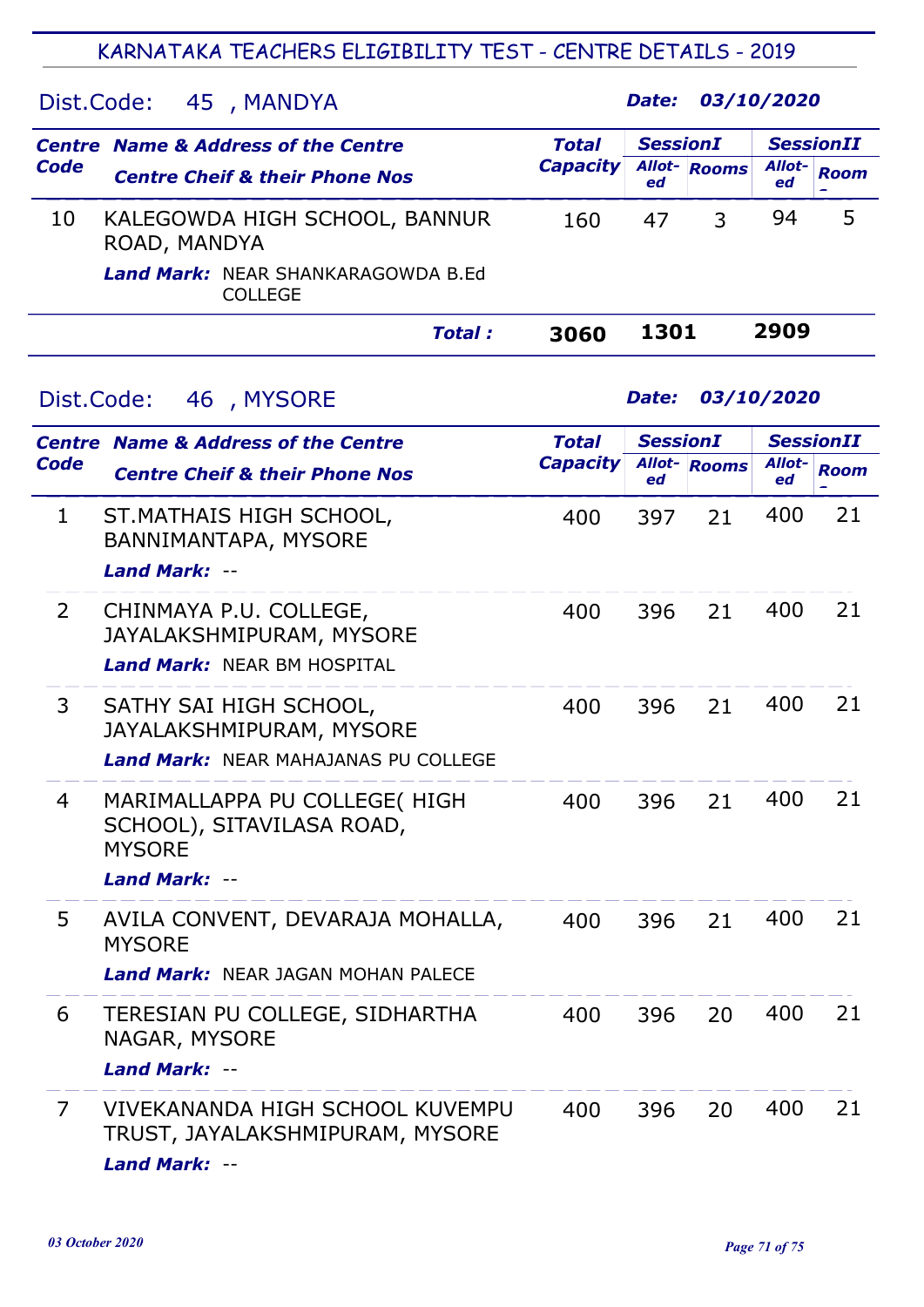## Dist.Code: 46 , MYSORE

|      | <b>Centre Name &amp; Address of the Centre</b>                                                                           | <b>Total</b>    | <b>SessionI</b> |                     | <b>SessionII</b> |             |
|------|--------------------------------------------------------------------------------------------------------------------------|-----------------|-----------------|---------------------|------------------|-------------|
| Code | <b>Centre Cheif &amp; their Phone Nos</b>                                                                                | <b>Capacity</b> | ed              | <b>Allot-</b> Rooms | Allot-<br>ed     | <b>Room</b> |
| 8    | ROTARY WEST SCHOOL,<br>SARASWATHIPURAM MYSORE<br><b>Land Mark: NEAR KAMAKSHI HOSPITAL</b>                                | 220             | 219             | 12                  | 220              | 12          |
| 9    | JNANAGANGA VIDYAPEETHA, E&F BLOCK<br><b>KUVEMPUNAGA MYSORE-23</b><br><b>Land Mark: NEAR BANAVI HOSPITAL</b>              | 400             | 391             | 20                  | 400              | 21          |
| 10   | ST. MARY S HIGH SCHOOL,<br>CHAMUNDIPURAM, MYSORE<br><b>Land Mark: NEAR YELE THOTTA</b>                                   | 320             | $\overline{0}$  | $\Omega$            | 320              | 17          |
| 11   | SRI NATARAJA WOMEN S RESIDENTIAL<br>FIRST GRADE COLLEGE, SHANKAR MATH<br>ROAD, MYSORE<br><b>Land Mark: NEAR AGRAHARA</b> | 400             | $\Omega$        | $\Omega$            | 400              | 21          |
| 12   | J.S.S. HIGH SCHOOL, LAKSHMIPURAM,<br><b>MYSORE</b><br><b>Land Mark: NEAR SIDDAPPA SQUARE</b>                             | 400             | $\Omega$        | $\Omega$            | 400              | 21          |
| 13   | MAHARAJA PU COLLEGE (HIGH<br>SCHOOL), JLB ROAD MYSORE<br><b>Land Mark: --</b>                                            | 400             | $\Omega$        | $\Omega$            | 400              | 21          |
| 14   | SADVIDYA HIGH SCHOOL, N S ROAD,<br><b>MYSORE</b><br>Land Mark: --                                                        | 400             | 0               | $\Omega$            | 400              | 21          |
| 15   | SRI KANTESHWARA VIDYA SAMSTE<br>HIGH SCHOOL, K N PURA LAYOUT<br>(KYATAMARANAHALLI), MYSORE<br><b>Land Mark: --</b>       | 400             | $\mathbf 0$     | $\Omega$            | 400              | 21          |
| 16   | GOPALASWAMY P.U. COLLEGE,<br>NANJUMALIGE, MYSORE<br><b>Land Mark: --</b>                                                 | 400             | $\mathbf{0}$    | $\Omega$            | 400              | 21          |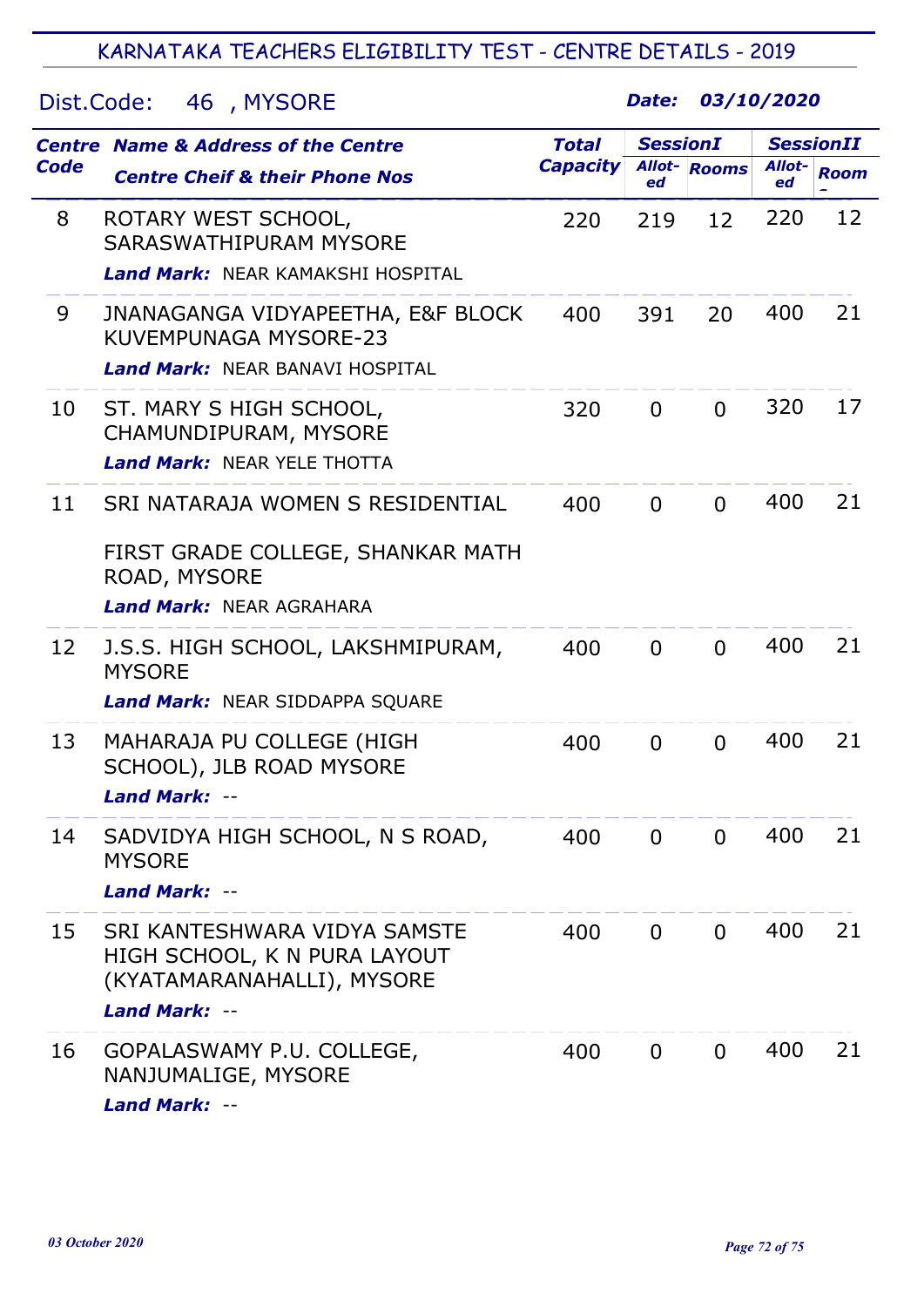KARNATAKA TEACHERS ELIGIBILITY TEST - CENTRE DETAILS - 2019

## Dist.Code: 46 , MYSORE

Date: 03/10/2020

| Code | <b>Centre Name &amp; Address of the Centre</b>                                                            |                                                                                            | <b>Total</b>    | <b>SessionI</b> |              | <b>SessionII</b> |             |
|------|-----------------------------------------------------------------------------------------------------------|--------------------------------------------------------------------------------------------|-----------------|-----------------|--------------|------------------|-------------|
|      | <b>Centre Cheif &amp; their Phone Nos</b>                                                                 |                                                                                            | <b>Capacity</b> | Allot-<br>ed    | <b>Rooms</b> | Allot-<br>ed     | <b>Room</b> |
| 17   | SRI KAVERI SHIKSHANA SAMSTHE,<br>KUVEMPUNAGAR, MYSORE-5700023<br><b>Land Mark: --</b>                     | ADICHUNCHANAGIRI ROAD, K-BLOCK,                                                            | 400             | $\mathbf 0$     | $\Omega$     | 400              | 21          |
| 18   | VIDYA VARDHAKA HIGH SCHOOL,<br>SHESHADRI IYER ROAD, MYSORE<br><b>Land Mark: --</b>                        |                                                                                            | 320             | $\mathbf 0$     | $\Omega$     | 320              | 17          |
| 19   | K.P. CONVENT, GOKULAM, 3 RD<br>STAGE, MYSORE<br>Land Mark: MAHADESHWARA BADAVANE,<br><b>GOKULAM, 3 RD</b> | STAGE, MYSORE, 570002                                                                      | 400             | $\mathbf 0$     | $\Omega$     | 400              | 21          |
| 20   | ROTARY BRUNDAVANA SCHOOL,<br>BRUNDAVANA EXTENSION MYSORE                                                  | Land Mark: BRINDAVANA EXTENSION, 1ST<br>STAGE, NEXT TO SHAKTHI<br>GANAPATHI TEMPLE, 570016 | 300             | $\mathbf 0$     | $\Omega$     | 300              | 16          |
| 21   | SADVIDYA HIGH SCHOOL,<br>VIJAYANAGARA                                                                     | Land Mark: CA 19, DOMODARAN SANJEEVIAH<br>ROAD, VIJAYANAGARA 2 ND<br>STAGE, MYSORE 570017  | 400             | $\mathbf 0$     | $\Omega$     | 395              | 21          |
| 22   | MAHARSHI PUBLIC SCHOOL,<br>VISHVESWARANAGAR, MYSORE<br>Land Mark: --                                      |                                                                                            | 400             | 166             | 10           | 391              | 21          |
|      |                                                                                                           | <b>Total:</b>                                                                              | 8360            | 3549            |              | 8346             |             |

## Dist.Code: 47 , UDUPI

Date: 03/10/2020

| <b>Code</b> | <b>Centre Name &amp; Address of the Centre</b><br><b>Centre Cheif &amp; their Phone Nos</b> | <b>Total</b><br><b>Capacity</b> | <b>SessionI</b><br>ed | Allot-Rooms | <b>SessionII</b><br>Allot-<br>ed | <b>Room</b> |
|-------------|---------------------------------------------------------------------------------------------|---------------------------------|-----------------------|-------------|----------------------------------|-------------|
|             | MANIPAL PRE UNIVERSITY COLLEGE,<br>MANIPAL                                                  | 300                             | 286                   | -16         | 297                              | 16          |
|             | Land Mark: NEAR RSB HALL SYNDICATE BANK<br>ROAD MANIPAL -576104                             |                                 |                       |             |                                  |             |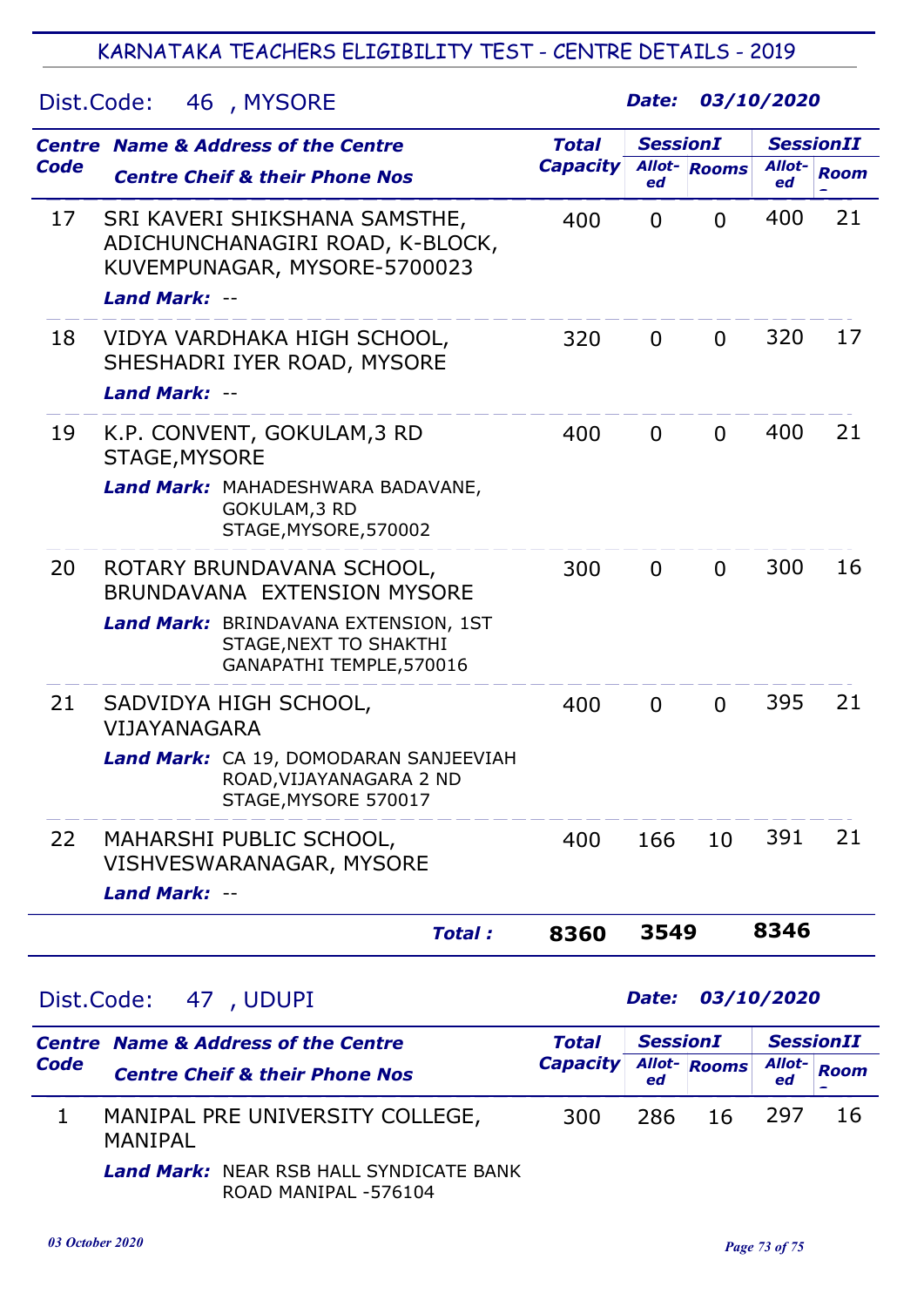KARNATAKA TEACHERS ELIGIBILITY TEST - CENTRE DETAILS - 2019

Dist.Code: 47 , UDUPI

| <b>Code</b>    | <b>Centre Name &amp; Address of the Centre</b>                                                 | <b>Total</b>    | <b>SessionI</b> |                     | <b>SessionII</b>    |             |
|----------------|------------------------------------------------------------------------------------------------|-----------------|-----------------|---------------------|---------------------|-------------|
|                | <b>Centre Cheif &amp; their Phone Nos</b>                                                      | <b>Capacity</b> | ed              | <b>Allot-</b> Rooms | <b>Allot-</b><br>ed | <b>Room</b> |
| 2              | U KAMALA BAI HIGHSCHOOL, KADIYALI,<br><b>UDUPI</b>                                             | 300             | 286             | 15                  | 297                 | 16          |
|                | <b>Land Mark:</b> NEAR MAHISHA MARDINI TEMPLE<br>KADIYALI UDUPI-576101                         |                 |                 |                     |                     |             |
| 3              | <b>GOVERNMENT PRE UNIVERSITY</b><br>COLLEGE, UDUPI                                             | 300             | 286             | 16                  | 297                 | 15          |
|                | <b>Land Mark: NEAR SERVICE BUS STAND UDUPI-</b><br>576101                                      |                 |                 |                     |                     |             |
| $\overline{4}$ | <b>GOVERNMENT GIRLS PRE UNIVERSITY</b><br><b>COLLEGE, UDUPI</b>                                | 280             | $\Omega$        | $\Omega$            | 277                 | 15          |
|                | <b>Land Mark: NEAR DIET UDUPI-576101</b>                                                       |                 |                 |                     |                     |             |
| 5              | <b>GOVERNMENT HIGH SCHOOL,</b><br>VALAKADU, UDUPI                                              | 450             | $\Omega$        | $\Omega$            | 347                 | 19          |
|                | <b>Land Mark: NEAR POORNAPRAJNA COLLEGE</b><br>UDUPI-576101                                    |                 |                 |                     |                     |             |
| 6              | ST. CECILY S HIGH SCHOOL,<br>BRAHMAGIRI, UDUPI                                                 | 300             | $\overline{0}$  | $\Omega$            | 295                 | 16          |
|                | <b>Land Mark: OPPOSITE AJJARAKADU</b><br><b>GOVERNMENT HOSPITAL</b><br>BRAHMAGIRI UDUPI-576101 |                 |                 |                     |                     |             |
| $\overline{7}$ | CHRISTIAN HIGH SCHOOL, NEAR<br>MISSION HOSPITAL, UDUPI                                         | 300             | 47              | 3                   | 77                  | 5           |
|                | <b>Land Mark: --</b>                                                                           |                 |                 |                     |                     |             |
|                | Total :                                                                                        | 2230            | 905             |                     | 1887                |             |
| Dist.Code:     | 50, RAMANAGARA                                                                                 |                 | Date:           |                     | 03/10/2020          |             |

| <b>Capacity</b> |             |              | <b>SessionII</b> |  |
|-----------------|-------------|--------------|------------------|--|
| ed              | Allot-Rooms | Allot-<br>ed | <b>Room</b>      |  |
|                 | 11          | -236         | -13              |  |
|                 |             | 195          |                  |  |

Land Mark: NEAR SHAN THEATOR